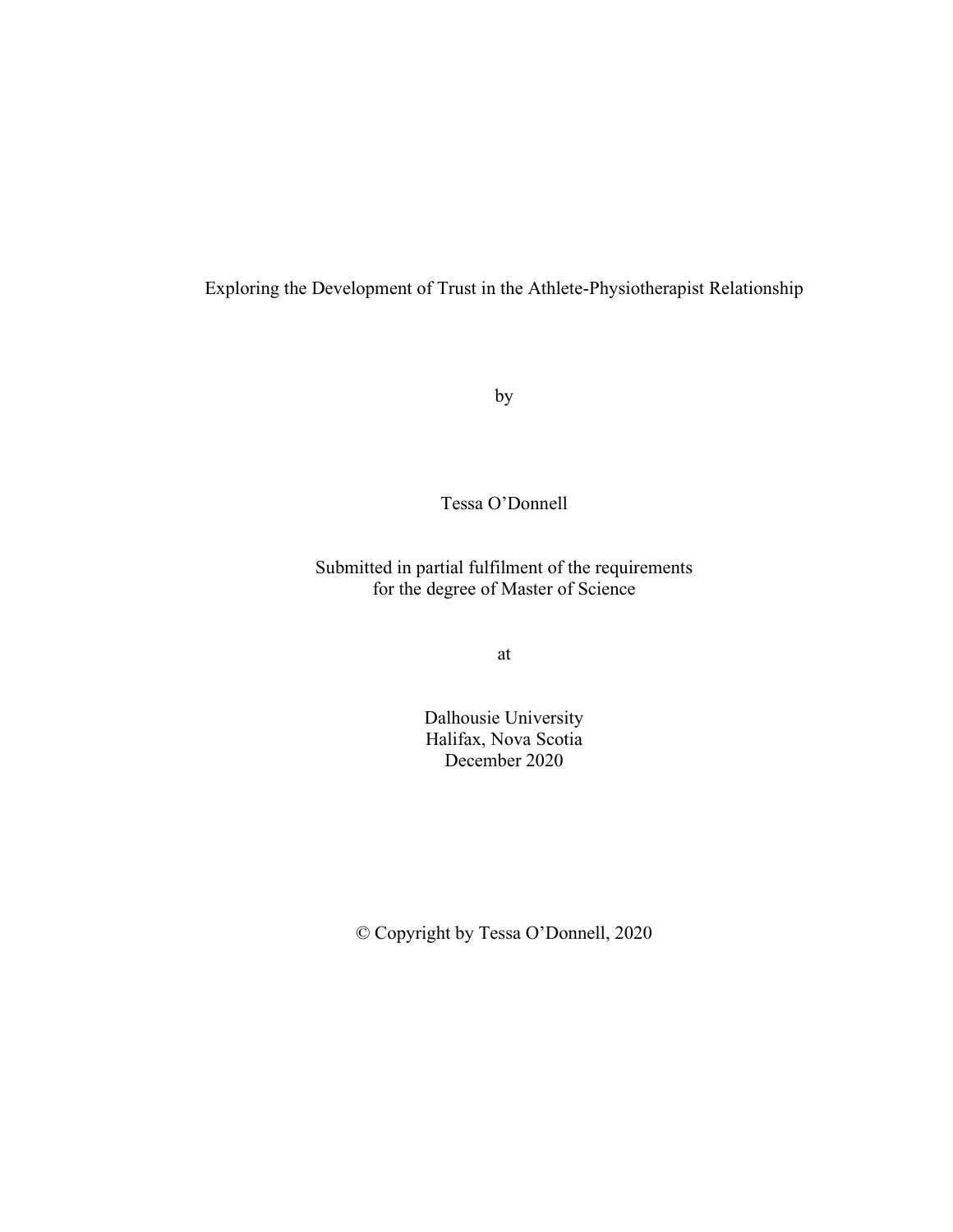# **Table of Contents**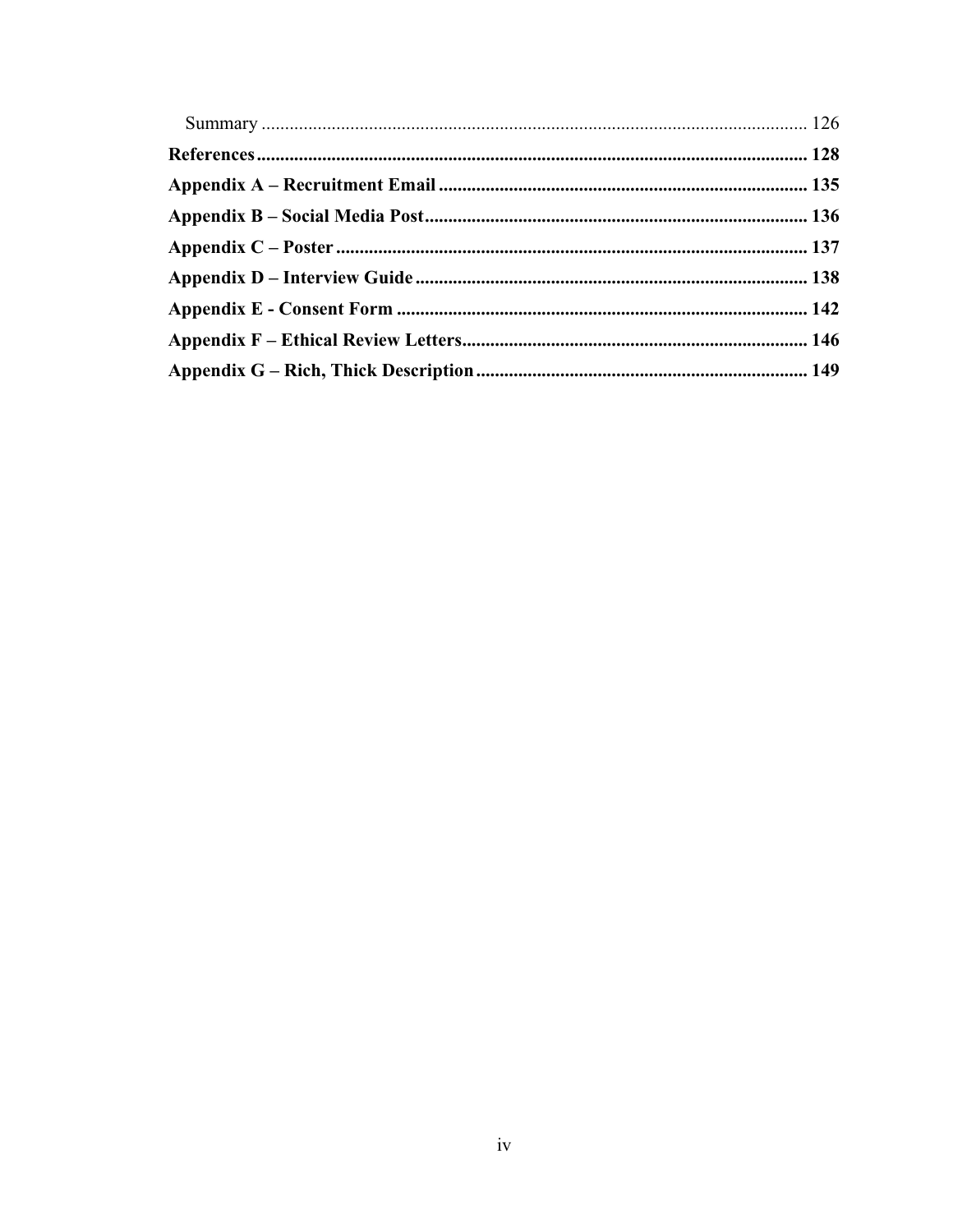# **List of Tables**

<span id="page-4-0"></span>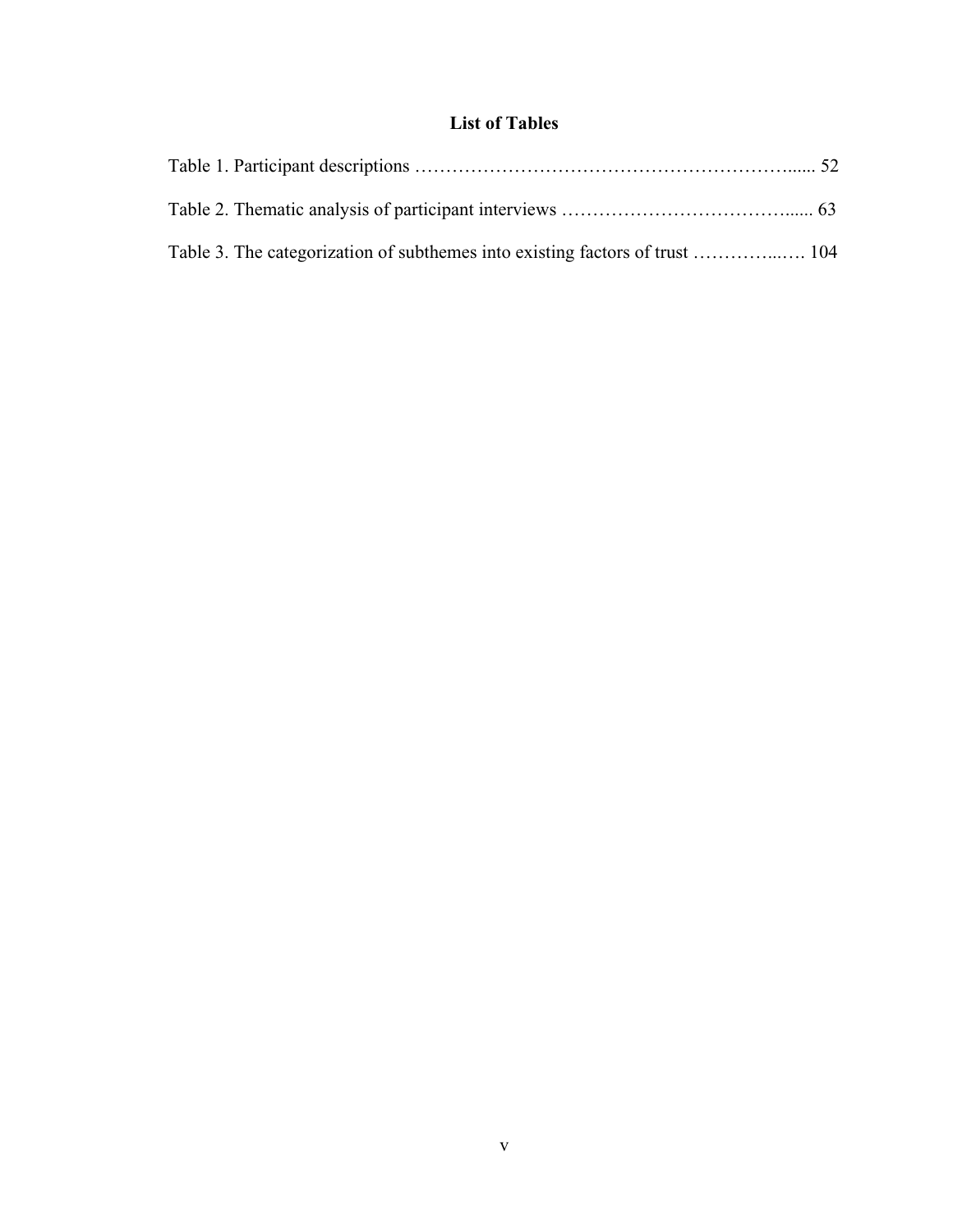# **List of Figures**

<span id="page-5-0"></span>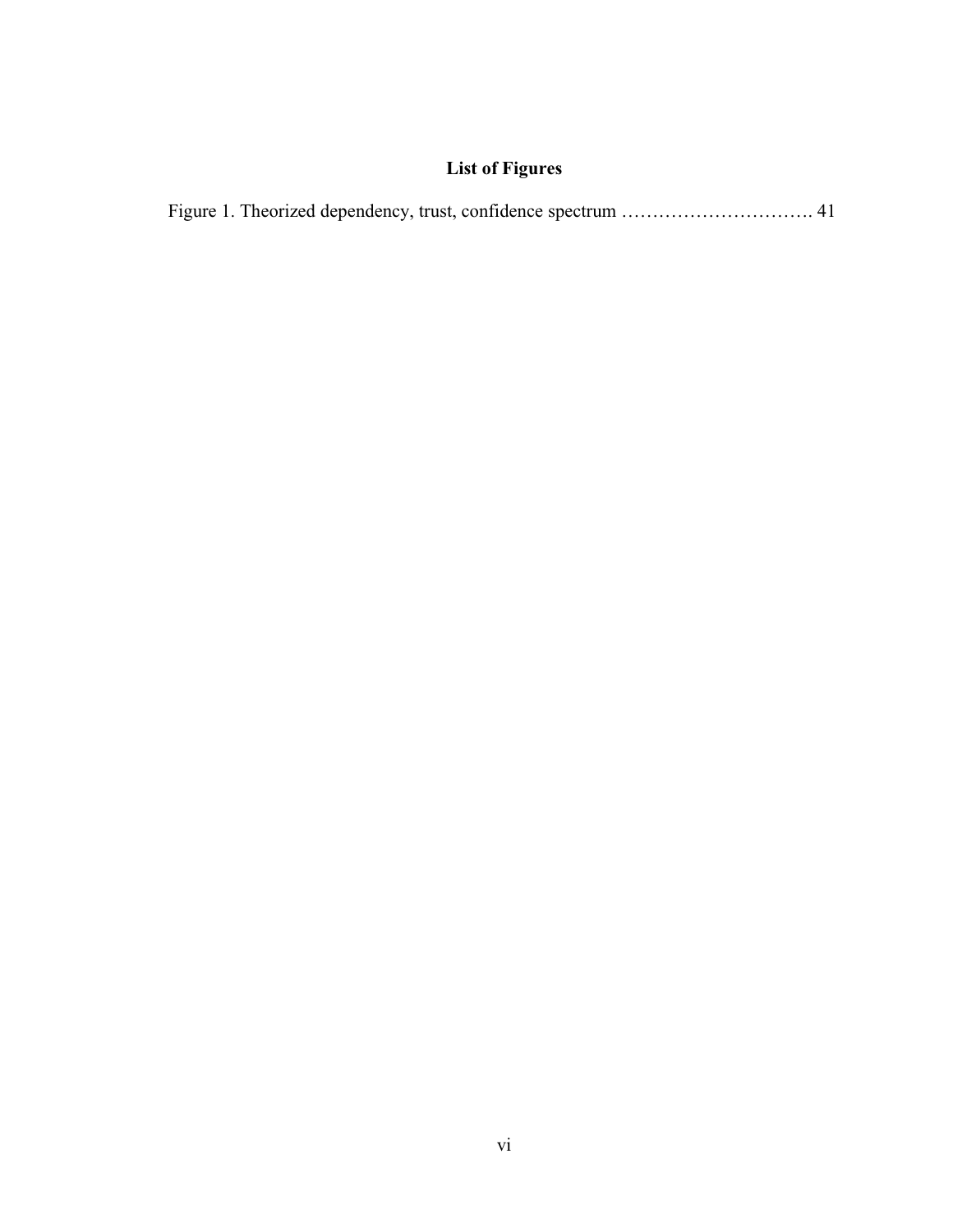## **Abstract**

<span id="page-6-0"></span>Sport injury is prevalent and may lead to negative psychological consequences for athletes. When athletes become injured, they may turn to a physiotherapist to help them rehabilitate. An athlete's trust in their physiotherapist may have an impact on their mental and physical rehabilitation. This study explores how trust is developed and maintained as well as the subjective outcomes of trust during rehabilitation. The qualitative lens of phenomenology was used to interview eleven athletes about trust in their physiotherapist. These athletes had experienced injury that resulted in removal from their sport and a rehabilitation process of 5 weeks or more. These interviews were transcribed and coded until saturation in the data was found. Four major themes of Baseline Trust, Trust Development, Trust Maintenance, and Partnership were found. Strengths, limitations/delimitations, and future directions were discussed to contextualize the contributions of this study for sport psychology and trust research.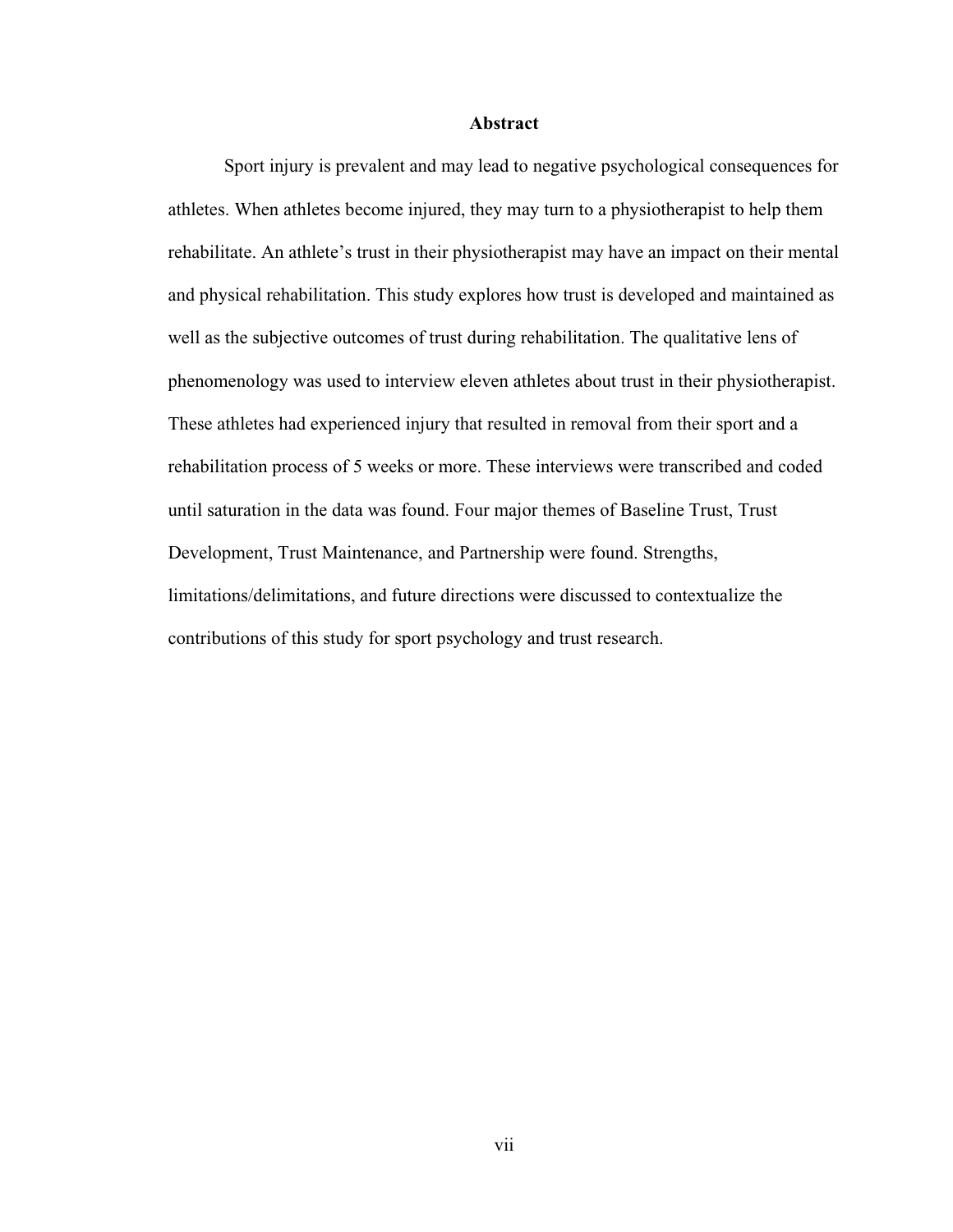# **List of Abbreviations Used**

- <span id="page-7-0"></span>ACL Anterior Cruciate Ligament
- MCL Medial Collateral Ligament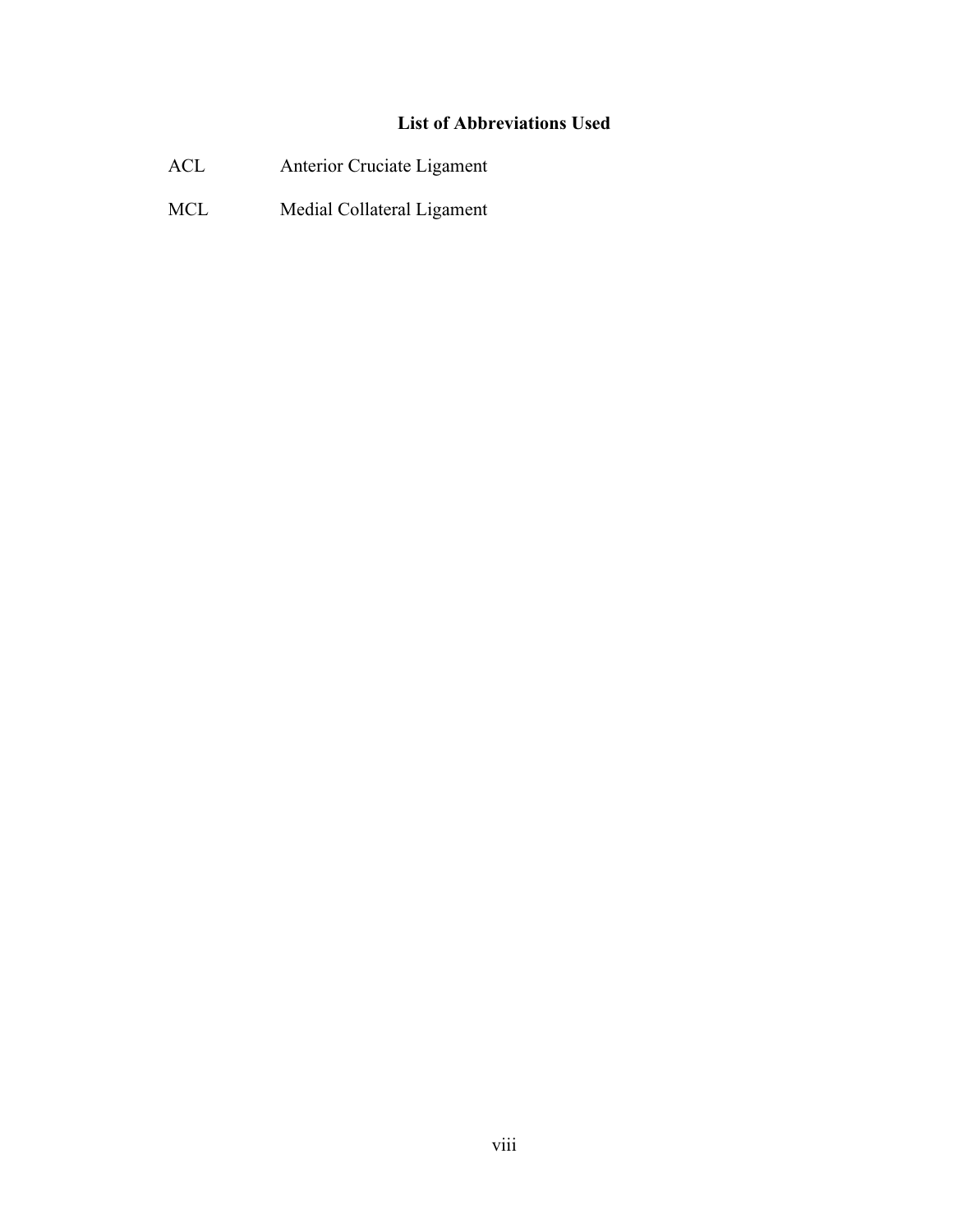#### **Acknowledgements**

<span id="page-8-0"></span>I would first like to thank my thesis advisor Dr. Lori Dithurbide at Dalhousie University. The time and care she put into advising my thesis work has been truly unmatched in my academic career. She was a dependable resource for me as I navigated the academic requirements of this degree, as well as a skilled emotional regulator in times when I felt overwhelmed with my obligations.

I would also like to thank my committee members. Their astute observations of my work have helped me shape this thesis into something I am truly proud to have produced. The strength of this document could not have been achieved without their guidance.

Finally, I must thank my friends and family. The countless phone calls and messages in times of stress that my close friends have endured (particularly Shyloe and Stephanie) are wholehearted appreciated. Further, the support from my parents and siblings has been a guiding light for me in this degree. Their contributions have not only helped support my mental state but have had a tangible impact on my research. From utilizing their sport contacts to helping me financially, I could not have produced this level of work without them. I am truly grateful to have had them during this academic journey.

Tessa O'Donnell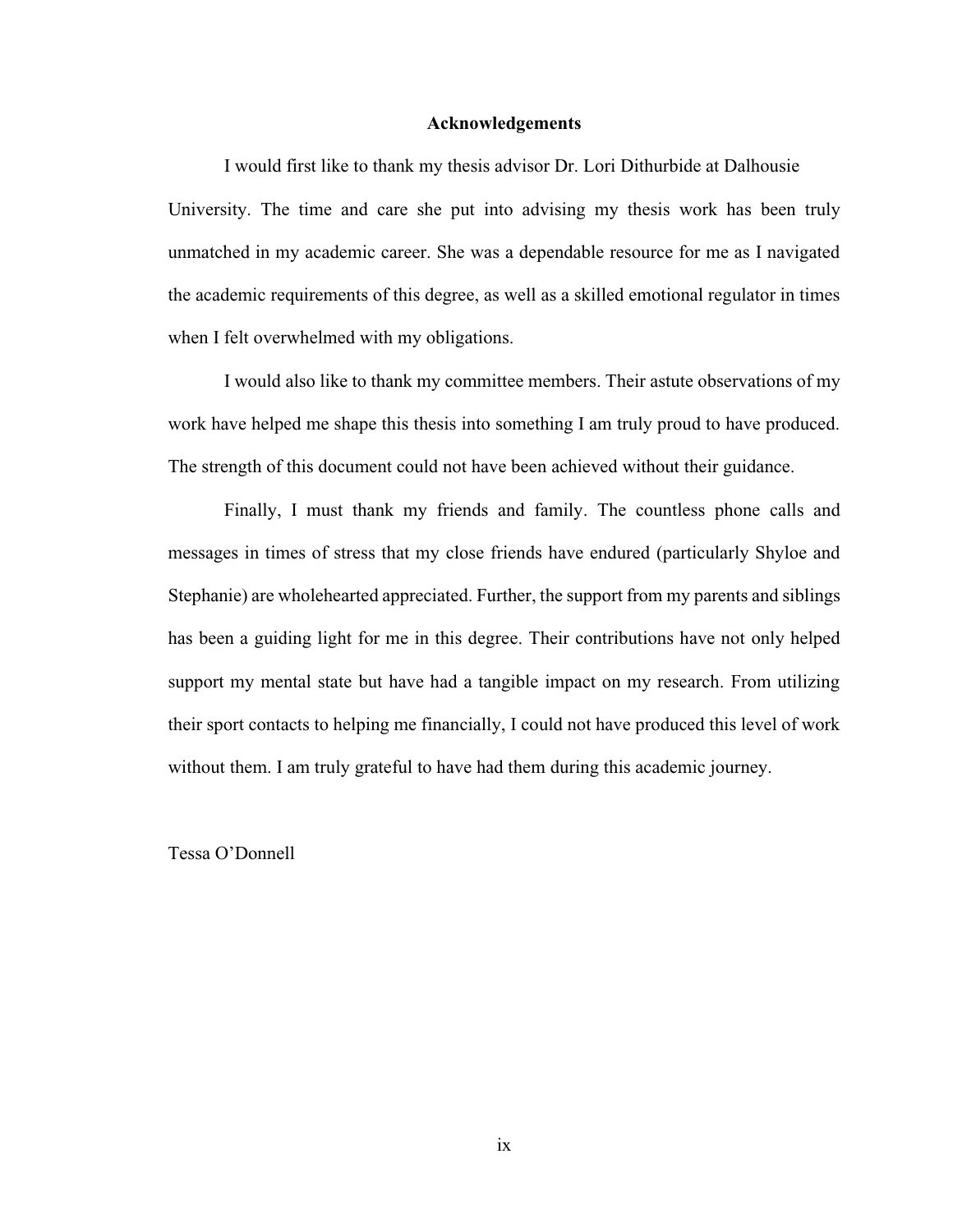#### **Chapter 1: Introduction**

<span id="page-9-0"></span>Participating in athletic activities often fosters a sense of identity and community that is based in sport. For individuals who have competed throughout their lives at increasing levels of skill, a sport-based identity can be even more prominent (Cieslak, 2004). Unfortunately, injury is an ongoing and commonplace issue in the world of sport and can threaten an athlete's sport identity. From 2016-2017 the Canadian Institute for Health Information (2017) reported roughly ten thousand injuries because of participation in sport. A Statistics Canada report by Billette and Janz (2015) found that, from 2009- 2010, injury from sport accounted for 35% of all injuries in the country. Those at the greatest risk of sport injury were young people (age 12-19) with 66% of all injuries occurring from sport, followed by working age (20-64) with 28% of injury occurring from sport. Injury often leads to an athlete being unable to participant in training or competition in their sport. The removal of an athlete from their sport may create negative health outcomes both physically from the injury, and mentally from the psychological consequences of being away from their sport. These negative psychological consequences have been compared to the stages of grief, particularity the stages of anger, denial, and bargaining (Zakrajsek et al., 2017). Further, the tendency for athletes to value their sport status as a part of their identity makes this study population particularly emotionally vulnerable when that sport identity is threatened by injury (Cieslak, 2004).

One way for an athlete to overcome these negative effects is when an athlete successfully completes a rehabilitation process which is often done in Canada through creating a partnership with a physiotherapist. For an athlete, the role of a physiotherapist is someone who guides them through a physical rehabilitation plan for their injury and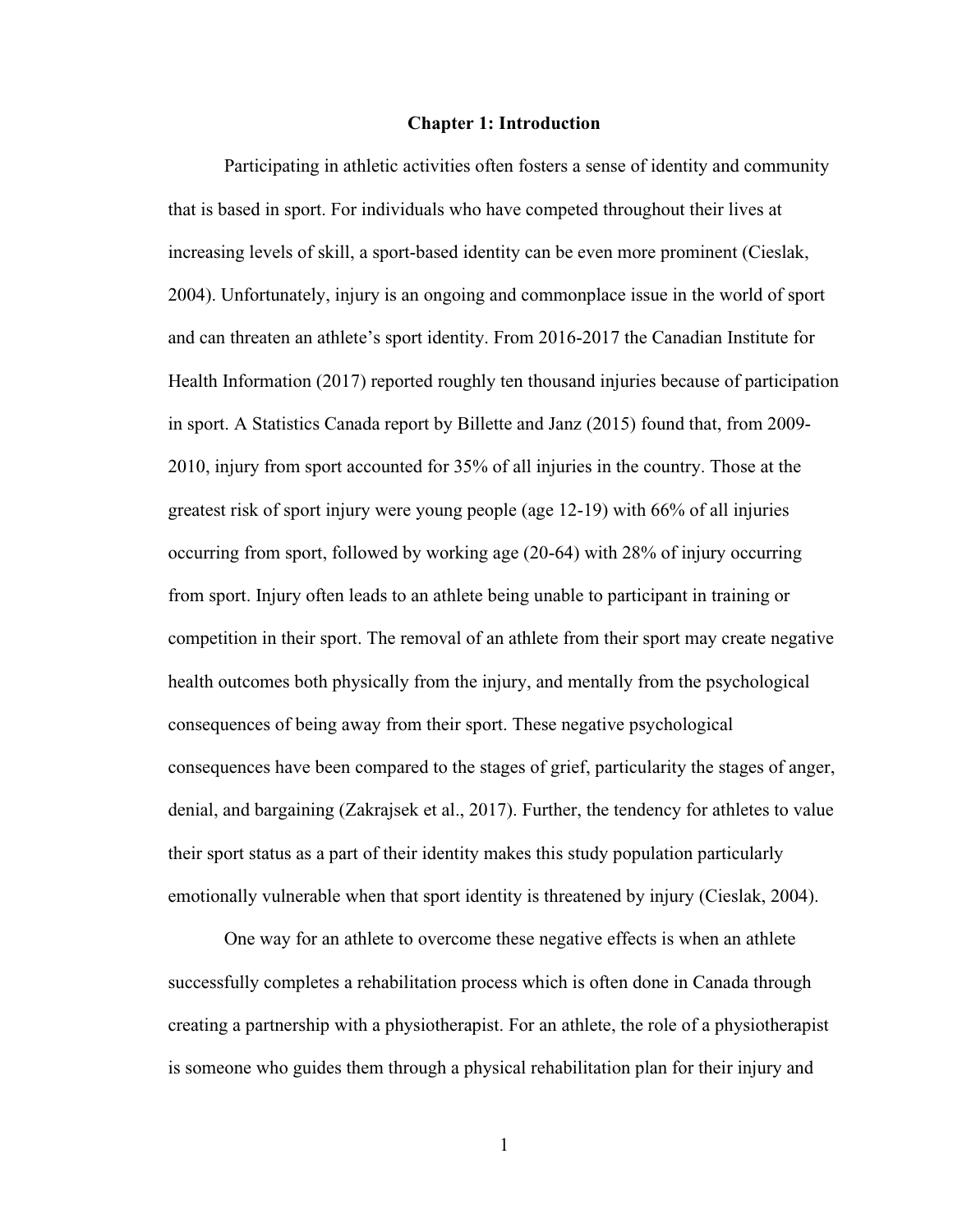works with them throughout their rehabilitation with regular appointments, check-ins, strength tests, and many other injury specific rehabilitation tools. The relationship that is established between and athlete and a physiotherapist during rehabilitation has the ability to impact the health outcomes of rehabilitation and thus it is important to understand from a research perspective (Arvinen-Barrow et al., 2009; Clement et al., 2013; Hildingsson et al., 2018).

One area of the athlete-physiotherapist relationship that lacks research investigation is the existence of trust within the rehabilitation relationship. Particularly, how trust may be developed and maintained and what impact trust may have on rehabilitation. Trust has been defined by Borum (2010) as "a willingness to accept vulnerability and risk based on confident expectations that another person's future actions will produce some positive result" (p.9). The existing athlete-physiotherapist relationship literature exhibits qualities that suggest trust may be involved in the rehabilitation process. An athlete may be both physically and mentally vulnerable after a sport injury (Zakrajsek et al., 2017) which may lead an athlete to value a trusting relationship with a physiotherapist that they felt could help them achieve their rehabilitation goals.

Trust has been noted in the literature as having both emotional and rational aspects (Lewis and Wiegert, 1985). Emotional and rational aspects of the athleterehabilitation provider relationship have also been discussed in previous literature, but not in terms of trust. Rehabilitation providers have been noted as going beyond providing medical support to engage in emotional support and positive encouragement to help an athlete manage the negative mental aspects of injury (Arvinen-Barrow et al., 2009; Clement et al., 2013; Hildingsson et al., 2018; Podlog et al., 2010). A systematic review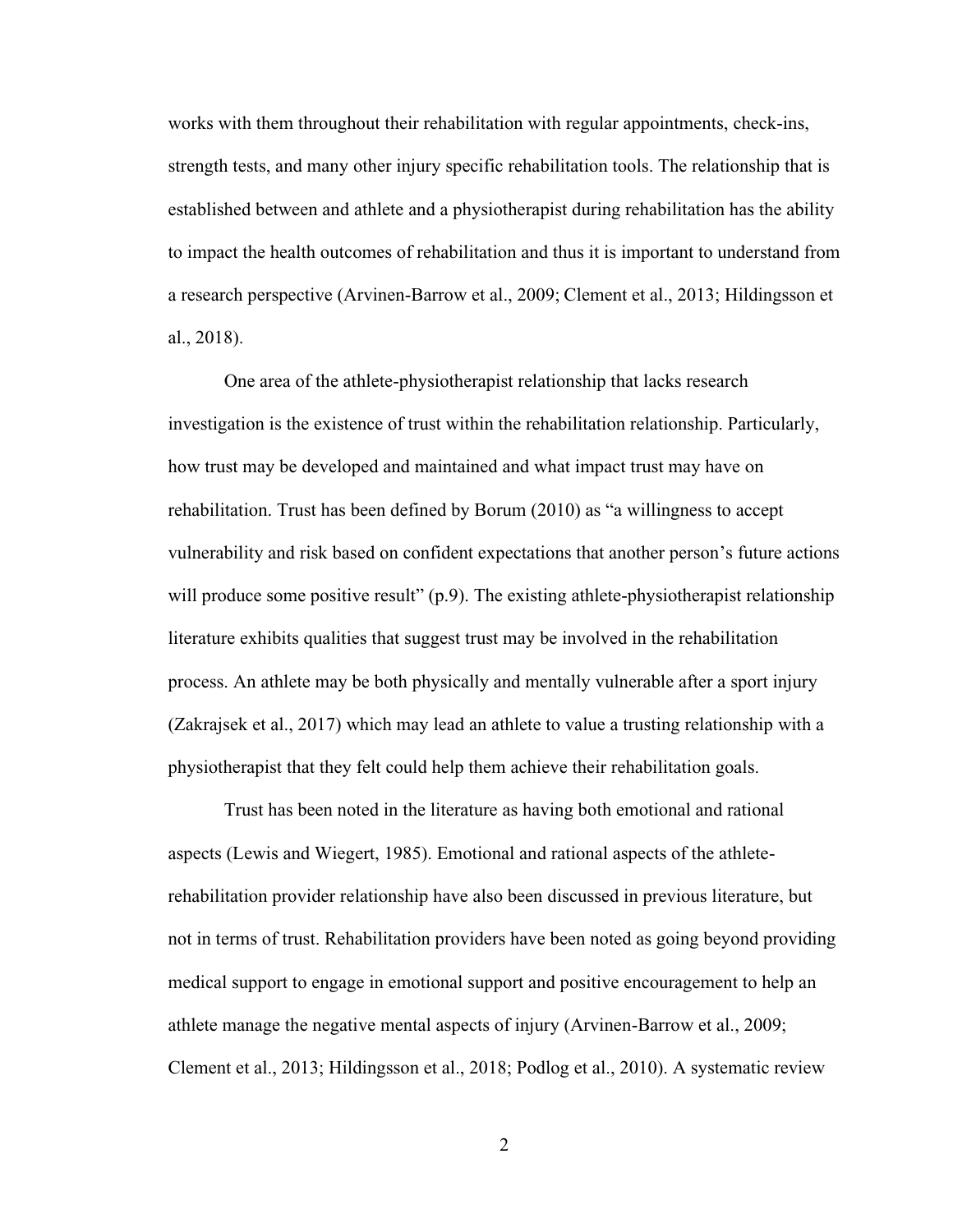by Forsdyke and colleagues (2015) concluded that one of the antecedents for an athlete's successful return to play (i.e., an athlete returns to training and competition in their sport) was having the level of emotional support they believe they needed from their rehabilitation provider. Athletes valuing emotional support from their rehabilitation provider may represent the athlete's need for emotional trust during rehabilitation. The link between emotional support and successful return to play may also mean that emotional trust plays a role in rehabilitation outcomes. The rational side of trust may also be present in the athlete-physiotherapist relationship.

Rational trust may relate to research that has found a positive impact of goal setting on rehabilitation (Hildingsson et al., 2018; Lu & Hsu, 2013; Podlog et al., 2010). If an athlete can see that the physiotherapist is able to help them reach smaller goals, this may validate that the physiotherapist has the competency to help the reach their overall rehabilitation goal. Trust may be a concept that contextualizes current research and provides further insight into the relationship between the athlete and their physiotherapist beyond medical treatment. Trust has a potentially significant role of the rehabilitation journey for injured athletes. The current study has attempted to address a gap in the literature about the athlete-physiotherapist relationship by exploring the concept of trust.

### <span id="page-11-0"></span>**Purpose and Methods**

The purpose of the current study was to (1) explore how athletes develop and maintain trust in their physiotherapist during injury rehabilitation and (2) explore the impact trust has on subjective rehabilitation outcomes for athletes. This study was exploratory in nature and provided initial steps in understanding how trust was developed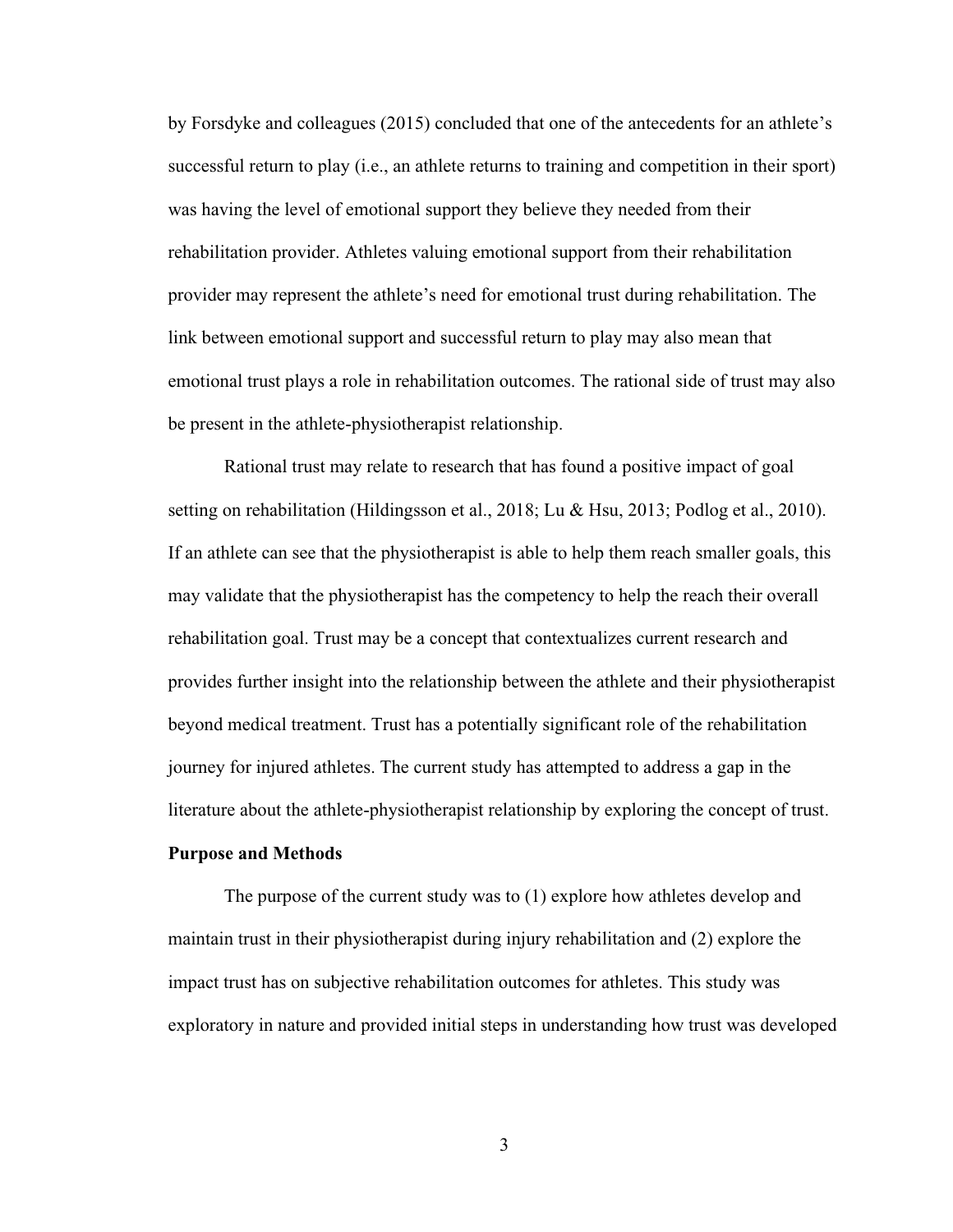and maintained and what implications it may have on rehabilitation so that future studies may explore the role of trust in rehabilitation further.

The qualitative lens of phenomenology was used to guide the methods for the study. Phenomenology is concerned with understanding the lived experiences of people who have interacted with a certain phenomenon. It also recognizes how someone's personal background would shape how they interact with that phenomenon. For athletes who may have additional psychological stressors from a sport injury, trust may be developed and maintained in a unique way. To explore how athletes develop and maintain trust, this study examined the phenomenon of trust in the athlete-physiotherapist relationship. Athletes who had undergone rehabilitation with a physiotherapist within the past 12 months were interviewed. Interviews were conducted using a semi-structured interview approach and were analyzed to find relevant themes that describe how athlete trust was developed and maintained in the athlete-physiotherapist relationship and the impact trust has on subjective rehabilitation outcomes for athletes.

#### <span id="page-12-0"></span>**Summary**

The focus of the current study is trust in the athlete-physiotherapist relationship during sport injury rehabilitation. Sport injury is prevalent and may lead to many negative psychological consequences for athletes (Clement et al., 2015; David & Hitchcock, 2018; Frank & Hsu, 2013; Forsdyke et al., 2015; Zakrajsek et al., 2017). Athlete trust in their physiotherapist may have an impact on their rehabilitation journey through both mental and physical aspects. Therefore, an exploratory study into how trust is developed and maintained as well as the impact trust may have on subjective rehabilitation outcomes was needed as an initial step in understanding the role of trust in rehabilitation. Chapter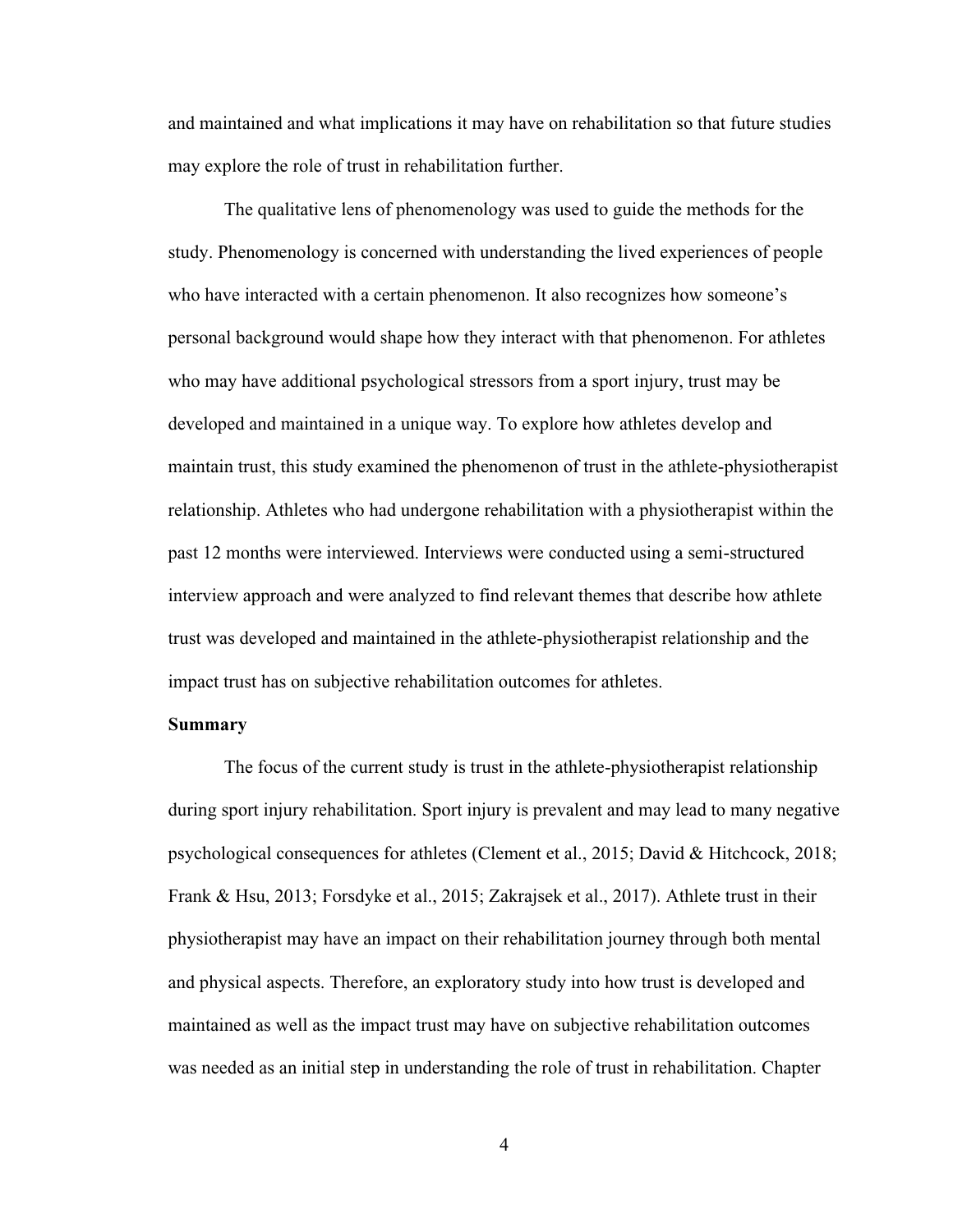two will expand on the literature surrounding the factors of trust, sport injury, mental impact of injury and rehabilitation on athletes, trust in a medical context, and trust-like actors. Chapter three will expand on the methodology and methods chosen for the study.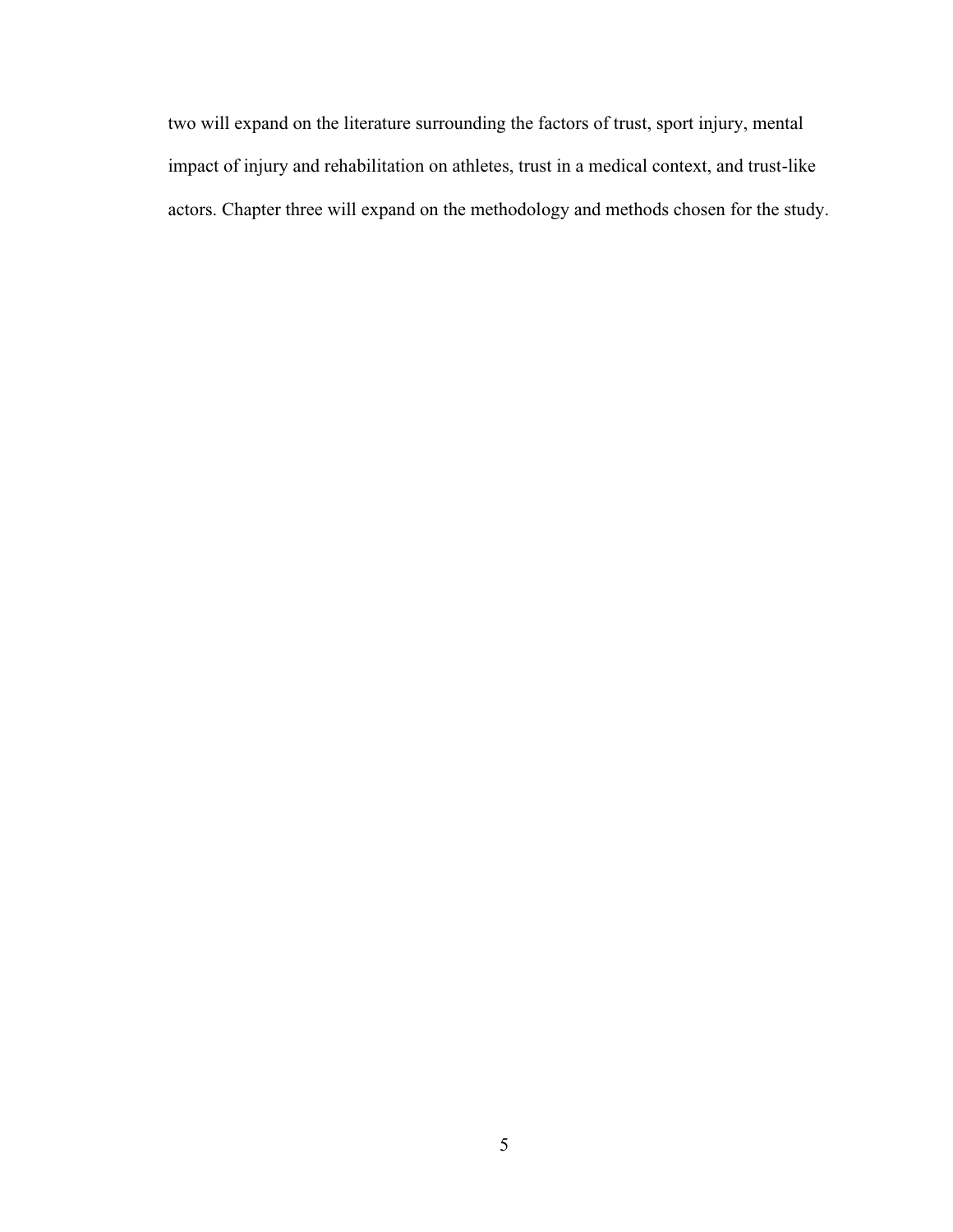#### **Chapter 2: Literature Review**

<span id="page-14-0"></span>Trust in the athlete-physiotherapist relationship has several factors to consider. This chapter will provide an overview of the literature on the concept of trust and how it may be understood in differing contexts, the existence of sport injury and its impact on athletes, as well as the current understanding of the athlete-physiotherapist relationship. The aim of this review is to explore the current understanding of trust and how it may fit within the context of the athlete-physiotherapist relationship.

#### <span id="page-14-1"></span>**Understanding Trust**

The current study is an exploration into trust in the athlete-physiotherapist relationship, therefore, literature surrounding trust will be reviewed to understand the academic perspective of trust, inform how to engage participants on the topic of trust, and to establish a rationale as to why trust may exist in the athlete-physiotherapist relationship. To explore the concept of trust in the literature the following areas will be discussed: the definition of trust, the levels of trust, the subcategories of trust, and the environment needed for trust.

## <span id="page-14-2"></span>*Definition of Trust*

The concept of trust has been defined in many ways within the literature. Borum (2010) combines several ideas to conclude that trust "operates under conditions of acknowledged interdependence and is characterized by a willingness to accept vulnerability and risk based on confident expectations that another person's future actions will produce some positive result" (p. 9). The definition Borum suggests of a person in a vulnerable state willing to taking a risk, based on a perceived positive outcome, is generally agreed upon throughout the research (Borum, 2010; David & Hitchcock, 2018;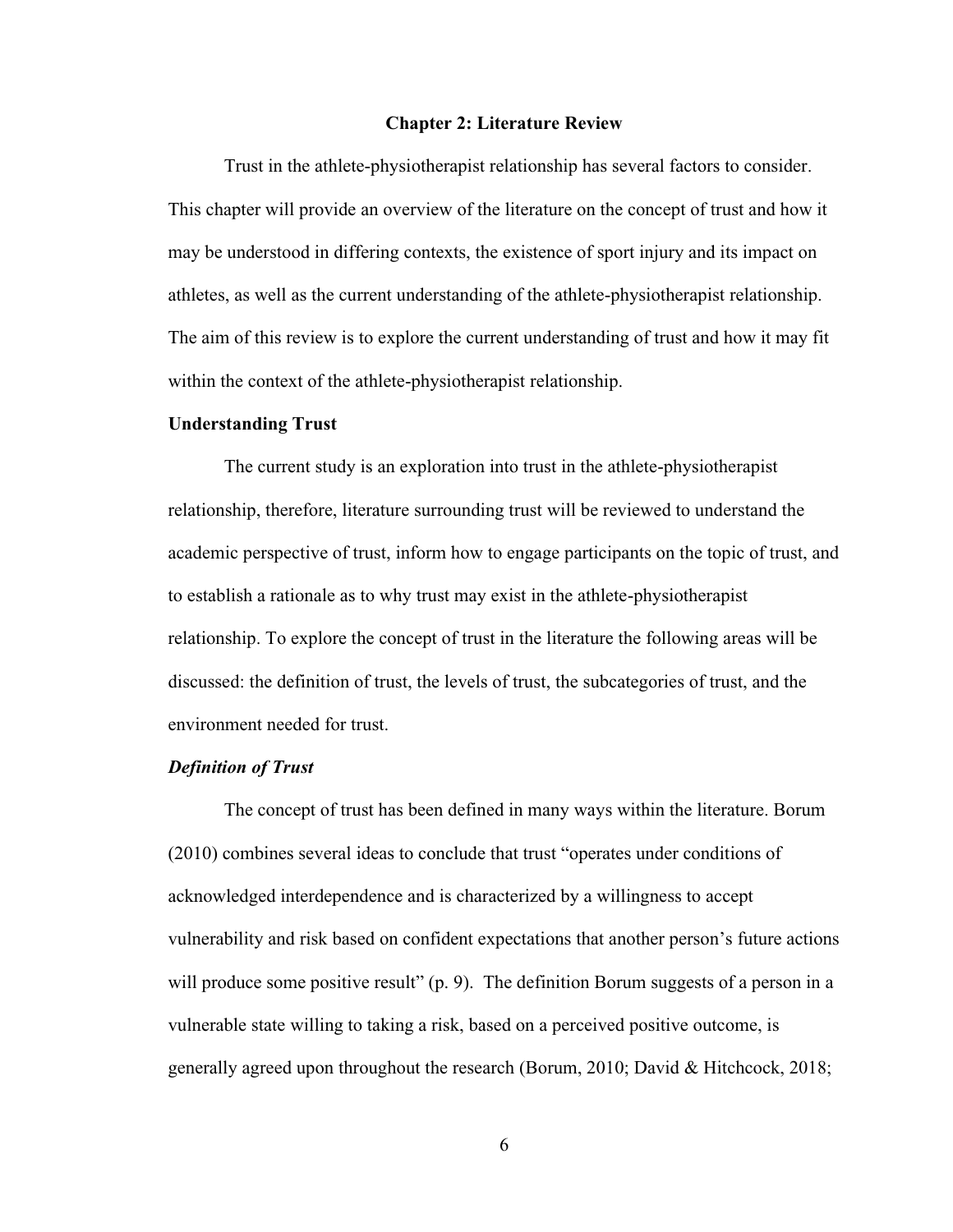Hupcey et al., 2001; McAllister, 1995) and will be used as the over-arching definition of trust for this research study.

For the current study, I felt that understanding trust research should be situated from the theoretical principals on which trust has been derived as well as suiting the study population. In particular, the work of Lewis and Wiegert (1985) will be discussed to showcase the duality of trust. Sport injury has a high level of emotional and physical toll on athletes. The trust research explored for this study should also reflect and emotional aspect through affective trust and a physical aspect through cognitive trust. I recognize that multiple definitions and theories of trust exist in the current literature. I have chosen this theory as I wanted to explore literature that talks to the theory of trust as opposed to trust as a measurable concept. I have not measured trust beyond assigning the context of high or low trust. Grounding my study in theoretical principals was a choice I made to fully understand the concepts of trust beyond qualitative applications. I have also married this older work with the definition provided by Borum (2010). Again, Borum's work does not use trust as a measurable quantitative concept but explores trust as a working theory. This more recent work along with the work of Lewis and Wiegert have been chosen to represent trust as a basis on which to explore trust further with the theoretical underpinnings of trust incorporated. These definitions will be explored throughout this thesis and helped to shape the interview guide, which in turn has shaped the data.

Lewis and Wiegert (1985) theorized that trust exists as a way for people to narrow the likely outcomes of a plan or action to a more favourable option. Without trust, the complexity of considering all possible outcomes of any given plan would be debilitating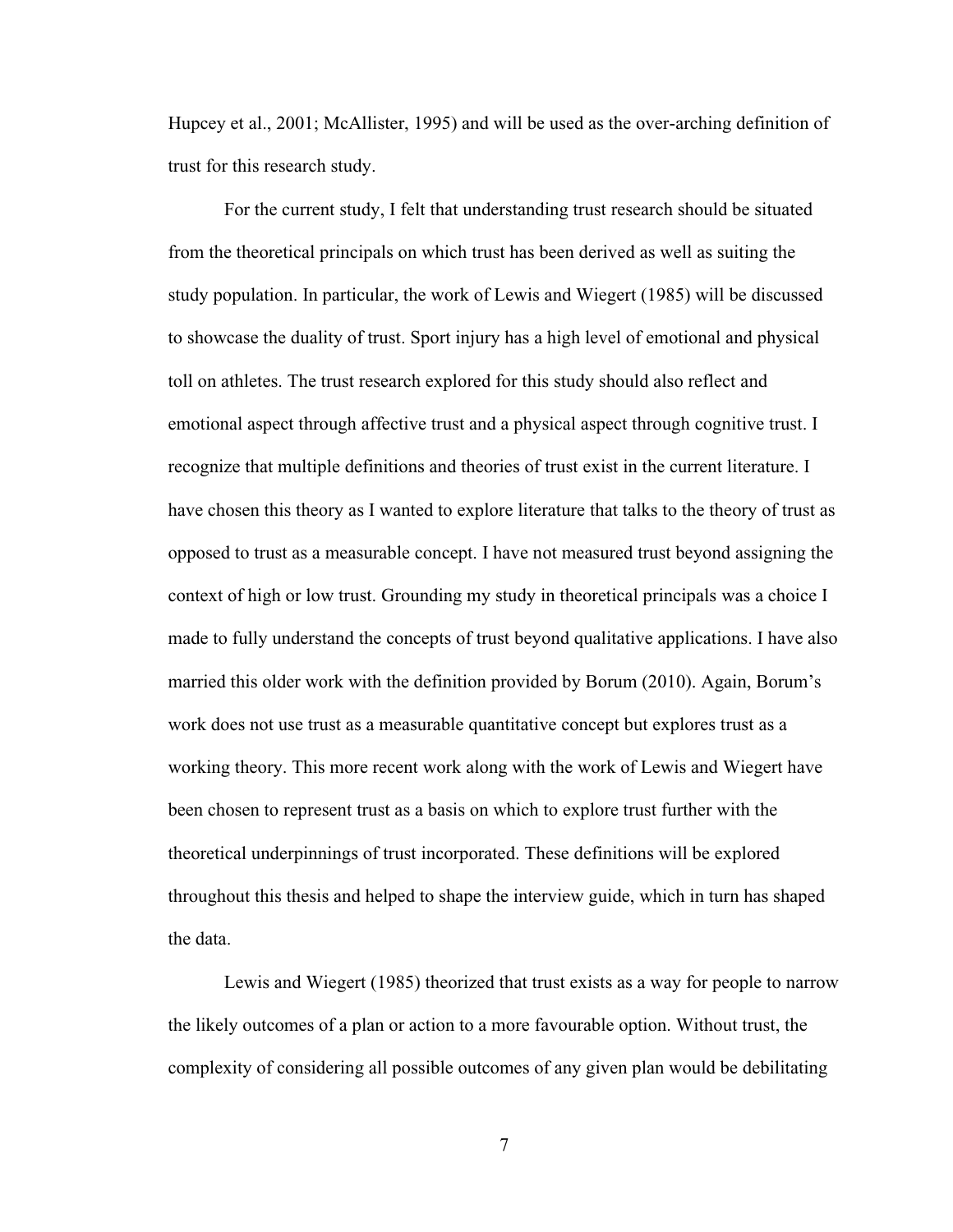for taking any forward action. When a person feels they can trust someone, as Borum (2010) defines, there is an expectation of a positive result. This expectation may be seen as a narrowing of the perceived outcomes, which may make following a plan less overwhelming for an individual. The narrowing of possible outcomes also suggests differing levels of trust. The degree at which a person feels outcomes have been narrowed would signal either high or low trust. If a trust-er felt that a trustee would help them produce only the most ideal outcomes, this would suggest a high level of trust. If a truster felt that a trustee would only help them slightly improve the possible outcomes, this would suggest low trust. The variance in trust can also be somewhat inferred from the latter half of Borum's definition of trust which states trust is given on the expectation of producing "some positive result" (p. 9). The use of the word 'some' implies that there could be differing levels of expectations from the trust-er. Lewis and Wiegert have explored the varying levels of trust which will be discussed in the next section.

### <span id="page-16-0"></span>*Levels of Trust*

Trust in the athlete-physiotherapist relationship could exist on varying levels. An athlete could have the perception that their physiotherapist will help them achieve a very positive rehabilitation outcome or may feel that their physiotherapist is only slightly increasing the chance of a positive rehabilitation outcome. Both of these situations would still have the concept of trust present but would be categorized as high trust or low trust, respectively. Lewis and Wiegert (1985) conceptualized an academic understanding of trust through comparing existing theories of trust within sociology. Lewis and Wiegert used the the categories of emotionality and rationality to explain the varying degrees at which trust can exist. Emotionality was defined as the trust-er feeling an emotional bond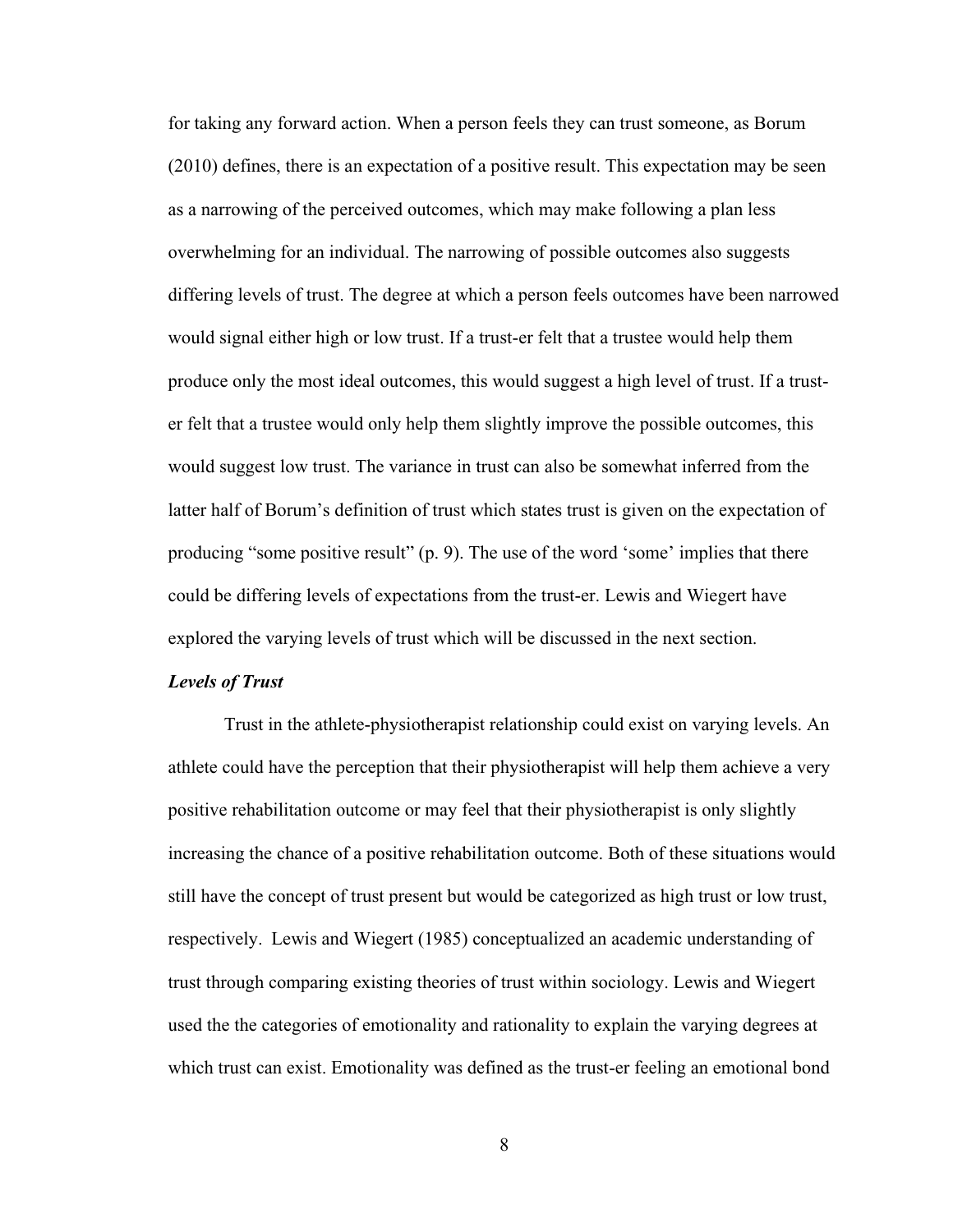to the trustee similar to friendship or love while rationality was defined as the trust-er seeing merit in the trustee's ability to help them achieve their goal. They outlined a model that suggests rational thought and emotional thought exist within differing levels to produce differing types of trust. The levels proposed were virtually absent, low, and high. When emotionality and rationality are both high, trust was labeled as ideological in nature meaning that trust was deeply rooted in the trust-er's belief system. When emotionality was high and rationality was low, this was labeled affective trust as it was based in the affect the trust-er had for the trustee. When rationality was high and emotionality was low, this was labelled cognitive trust as it was based in the logical cognitions of the trust-er to see the trustee as capable of helping them. Finally, when rationality or emotionality were virtually absent, trust did not exist and instead concepts such as faith (virtually absent rationality, high emotionality), rational prediction (virtually absent emotionality, high rationality), or panic (rationality and emotionality both virtually absent) were in its place.

The current study also recognises the levels of low, high, or virtually absent when describing trust. For the purpose of the current study, the terms of affective and cognitive trust have been used as opposed to rationality and emotionality to maintain consistency in terminology. That is, the level of affective trust will refer to how much the participant felt that they had an emotional connection with their physiotherapist and the level of cognitive trust will refer to how competent the participant felt their physiotherapy's ability to help them was. For example, if a participant is described as having high affective trust this would mean they had a high level of emotional connection to their physiotherapist. If they did not feel an emotional connection this would be considered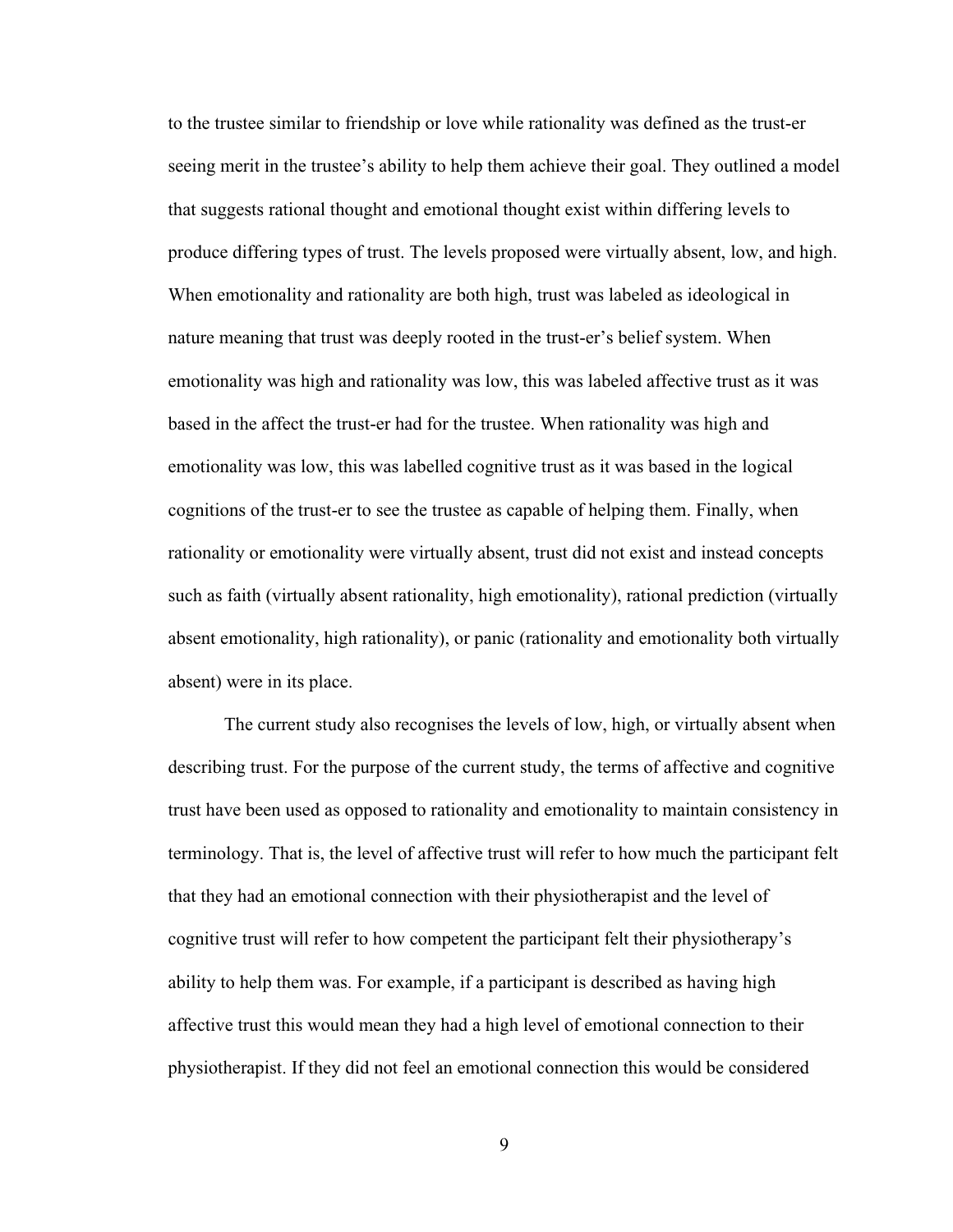low affective trust. If a participant is described as having high cognitive trust this would mean they felt their physiotherapist was capable of helping. If they did not feel their physiotherapist was capable of helping them this would be considered low cognitive trust. If the participant had both high cognitive and affective trust this was referred to as the existence of ideological trust. If the emotional or rational side of trust was virtually absent this was referred to as faith (affective trust without cognitive trust) or rational prediction (cognitive trust without affective trust).

The context of a participant's particular experiences may also shape how they view and engage with the phenomenon of trust with their physiotherapist. For example, participants who experience a shorter rehabilitation period or are injured outside of their competitive season may not see the value of affective trust as part of their athletephysiotherapy relationship. Being with a physiotherapist for a shorter amount of time could negate the need for a personal connection as the relationship could be seen as more temporary. Being injured outside of the competitive season may result in the perception that there is enough time to fully rehabilitate without losing competition opportunities. This time could lower the risk/stress involved and therefore lower the need for emotional support. Affective and cognitive trust will be further explored in the next section.

## <span id="page-18-0"></span>*Affective and Cognitive Trust*

Trust through the lens of social interaction also comes with added psychological factors. In Borum's (2010) definition of trust, the use of the phrase "willingness to accept" (p. 9) may suggests an emotional component beyond trusting in a rational way. Being in a vulnerable state may introduce the need of an emotional component to trust. Affective trust has been defined by Lewis and Wiegert (1985) as an emotional investment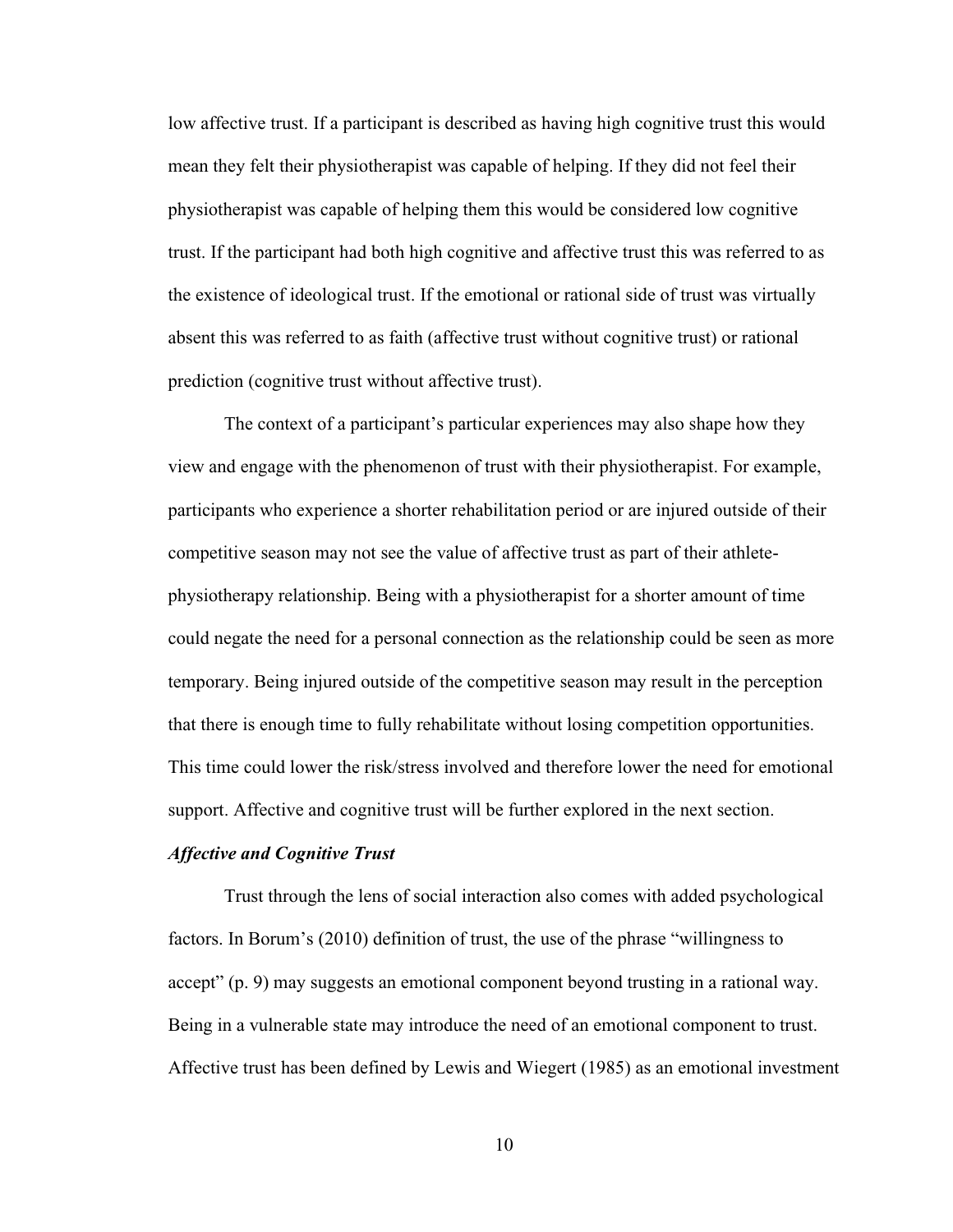by both the trust-er and trustee similar to friendship. If the vulnerable person sees the trustee as genuinely wanting to help the trust-er to reach a positive outcome because of an investment in their emotional wellbeing, then affective trust can be established. Affective trust is often associated with characteristics like good communication, having a mutual goal, and reciprocated caring (Lewis & Wiegert, 1985; McAllister, 1995). Affective trust could be present in the athlete-physiotherapist relationship as the athlete may value the feeling of mutual emotional investment as part of their rehabilitation experience.

The other subcategory of trust defined by Lewis & Wiegert (1985) is cognitive trust and is based in the perception that the trustee has the capabilities to help them achieve their goal. Cognitive trust comes from the trust-er having a lack of knowledge or abilities to complete a task or reach a goal but not of complete ignorance. The trustee must be aware of their lack of competence and the need for assistance for trust to form. When someone recognizes that they are in need of assistance they will use the knowledge they have to make a leap in cognition to trust someone for support. This can also be applied to a medical context. For example, if a person breaks their foot, they may choose to seek medical attention based on the prior knowledge they have about hospital services. When a doctor suggests a medical intervention to help the broken foot, they would make a leap in cognition to trust the doctor based on their internal logic that the doctor would have the abilities and knowledge to help them reach the goal of healing their foot. In the current study, athletes engaged in cognitive trust to feel that their physiotherapist had the ability to help them beyond their own ability to heal. Without cognitive trust, athletes would not see any value in the rehabilitation experience in terms of health outcomes. Athletes who do not have cognitive trust in their physiotherapist may opt to find a new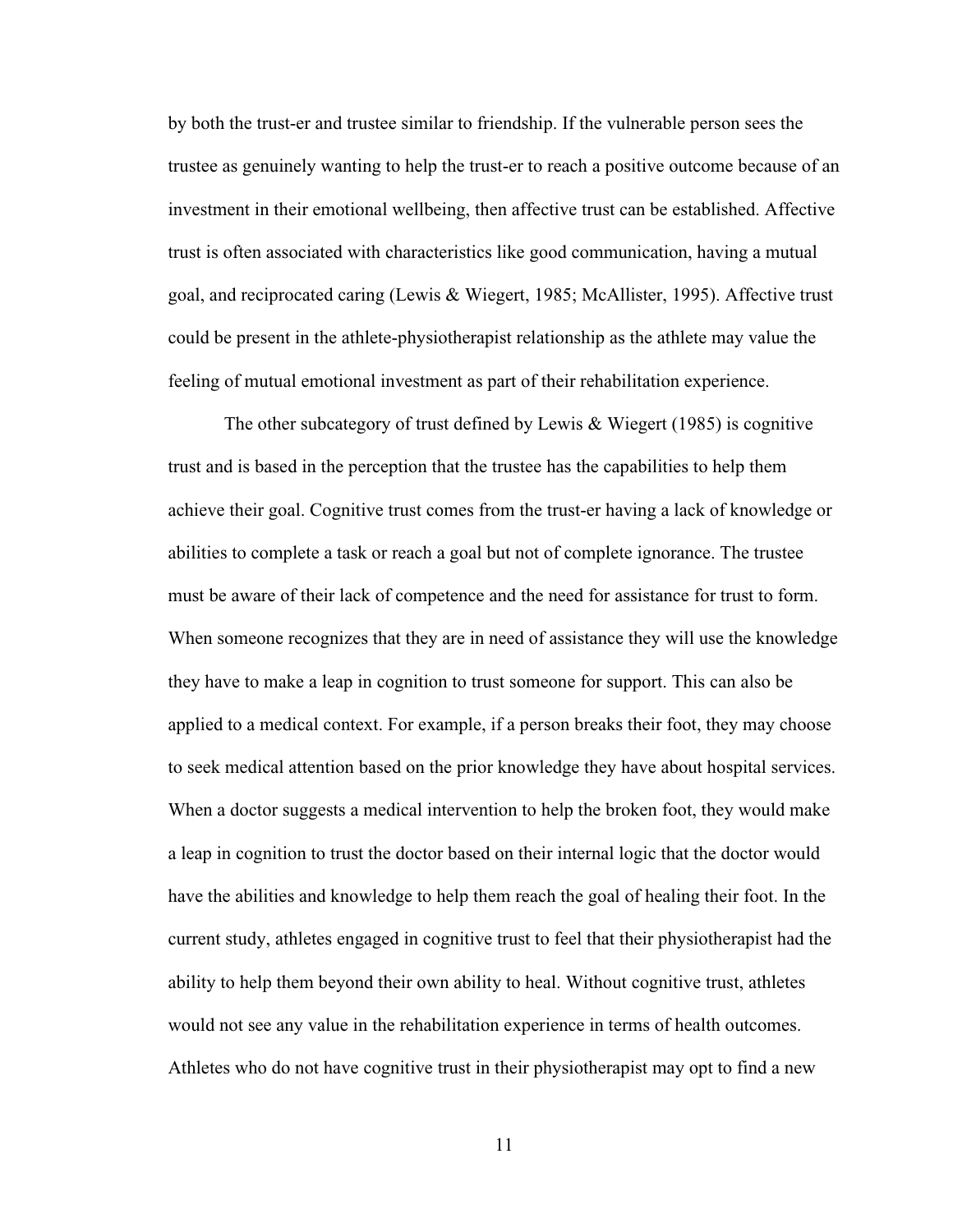physiotherapist whom they had cognitive trust in, or let their body heal naturally. Therefore, if an athlete-physiotherapist relationship exists it is very likely that cognitive trust also exists which supported the current research to examine trust in the athletephysiotherapist relationship. The environment needed for trust to exist will be further explored in the next section.

## <span id="page-20-0"></span>*Environment for Trust to Exist*

The study population of injured athletes fits environment needed to become a trust-er based on the literature that has been discussed. Lewis and Wiegert (1985) positions trust as a necessary component for all social relationships as it is used to limit the complexity of navigating one's life. As previously mentioned, trust can be a way to narrow the perceived outcomes of a plan or relationship, increasing the perception that a positive outcome will be more likely. When trust creates a perception that a positive outcome is more likely, this make is easier for a trust-er to commit to taking actions towards their goal. The relationship that existed between injured athletes and physiotherapists in this study had at least some social aspect and needed both the athlete and the physiotherapist to take action to achieve the rehabilitation goal. Following the logic of Lewis and Wiegert, this would mean that there is an environment in rehabilitation that would warrant the existence of trust in the athlete-physiotherapist relationship.

An injured athlete would also fit the description of vulnerability that must be present in a potential trust-er that has been discussed in the literature. The definition of trust first presented in this review by Borum (2010) stated that a trust-er would need to have a "willingness to be vulnerable" (p.9). The idea that vulnerability is linked to the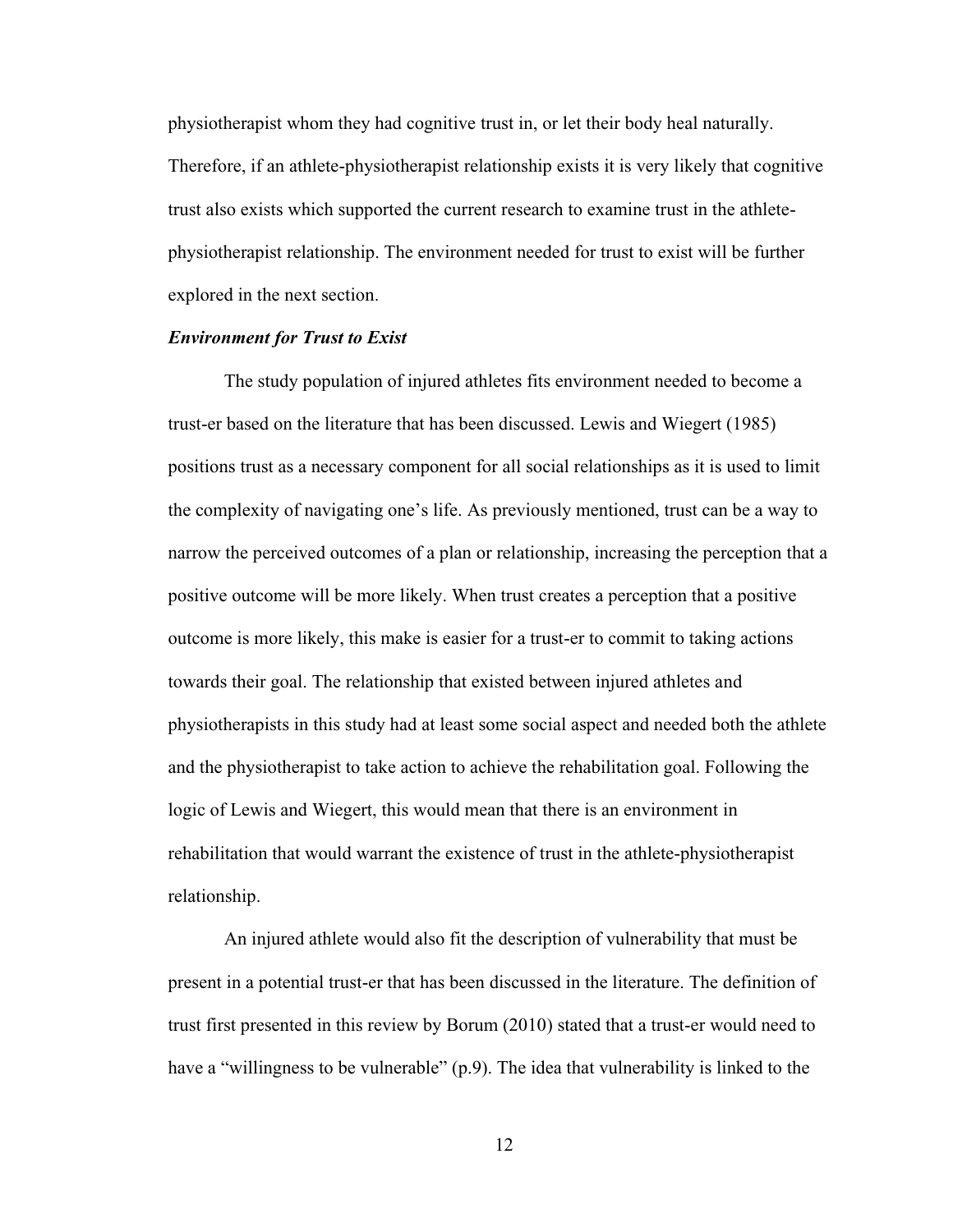need for trust was pre-dated by Mayer and colleagues (1995) who similarly stated the willingness for a party to be vulnerable in their definition of trust. When an athlete experiences sport injury they are in a vulnerable state both physically and mentally, which will be explored in the next two sections of this literature review. The vulnerability of an injured athlete may contribute to the environment in which trust is needed within the athlete-physiotherapist relationship.

The environment needed for trust exists within the athlete-physiotherapist relationship during rehabilitation. There is a vulnerable person both physically and mentally (the injured athlete) who works with a physiotherapist to increase their perception of a positive result. This athlete-physiotherapist relationship can have social aspects, which further increases an environment where an athlete may need to trust their physiotherapist. The environment for trust being present in rehabilitation between the athlete and the physiotherapist supports the purpose of the study to explore how athletes develop and maintain trust in their physiotherapist during injury rehabilitation and explore the impact trust may have on subjective rehabilitation outcomes for athletes.

The next section will review literature surrounding frequency of sport injury and common sport injuries. This will provide context to the type of physical injuries that the participants in the study may have been experiencing as well as the frequency of injury in the sport world. This context is relevant to exploring trust in the athlete-physiotherapist relationship in three ways. First, injury would be the motivating factor of an athlete seeking rehabilitation and would give context to what types of injuries may be seen within the study. Second, as previously stated, injury could contribute to an environment in which trust is needed through the establishment of a physical vulnerability. Third, the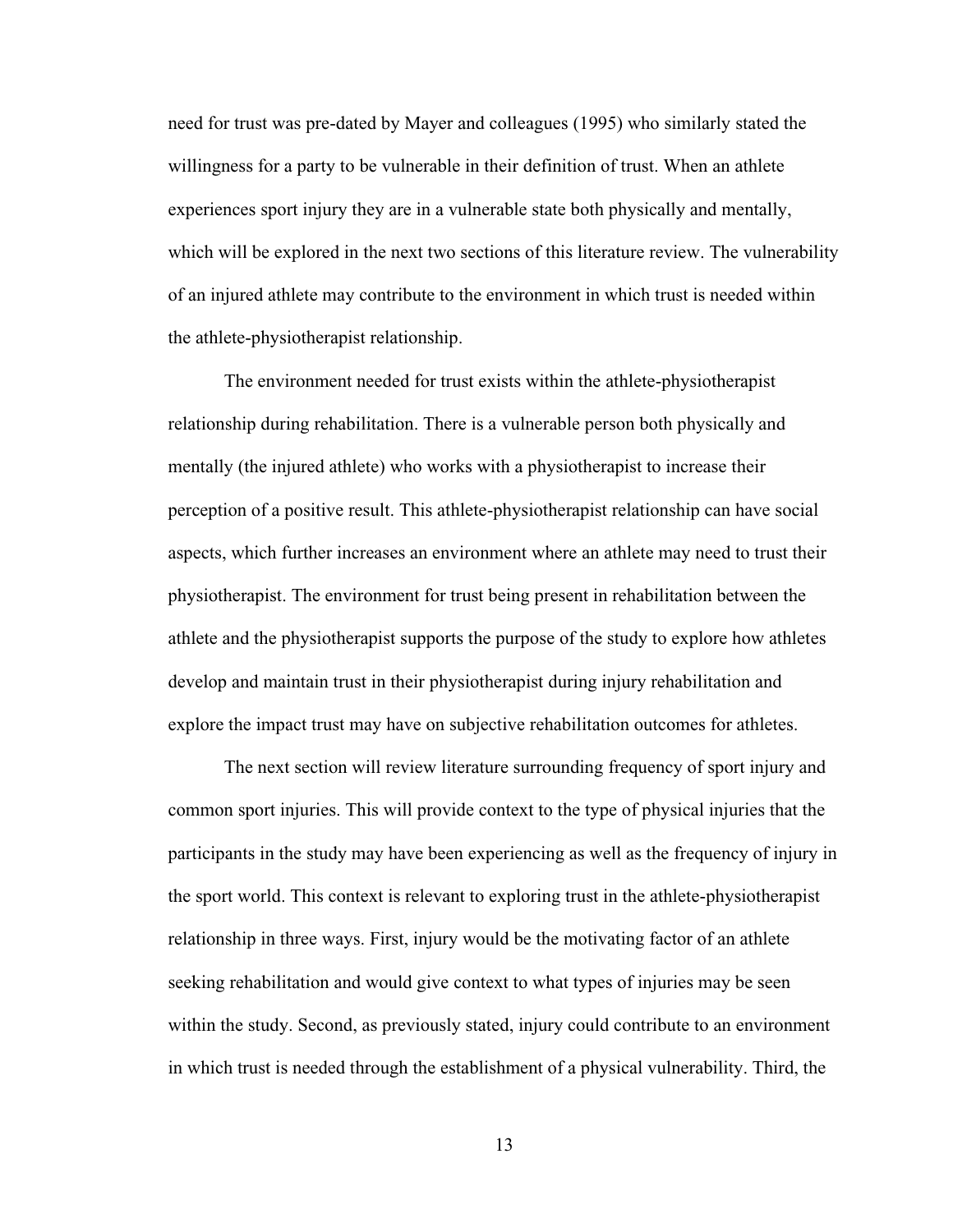frequency of injury can give a sense of how prevalent instances of the relationship between an athlete and physiotherapist may be and further support the need for exploration into trust in their relationship.

# <span id="page-22-0"></span>**Sport Injury**

Injury in sport can be defined in many ways. As previously stated, the Canadian Institute for Health Information (2017) reported roughly ten thousand injuries from sport between 2016-2017. Injury, in this report, was defined as an incident in sport that resulted in hospitalization. The injury rate was highest in Canadians aged 18-64 with most reported injuries coming from cycling, followed by skiing/snowboarding and animal riding. The frequency of injury, as defined by hospitalization, may not capture the true prevalence of sport injury. Another Canadian study by Fridman and colleagues (2013) defined sports-related injuries as "injuries that occur as a result of participating in physical activity for the purposes of competition or recreation; these injuries involve individuals who participate in both organized and unorganized sports" (p.1). Fridman and colleagues examined data based on emergency department visits of youth (ages 5-19) across six provinces and found 56 691 sports-related injuries between the years of 2007- 2010, which would be closer to an average of almost 19 000 per year for youth alone. Fridman and colleagues found the highest injury rate in soccer followed by hockey and cycling. The discrepancy in outcomes of these studies highlights the differences that both age and data collection methods can make on our understanding of sport injury.

Defining injury by hospitalization or emergency department visits still may not capture the prevalence of sport injury. Many injuries (especially as athletes become more elite) are dealt with internally by the network of health professionals who work with the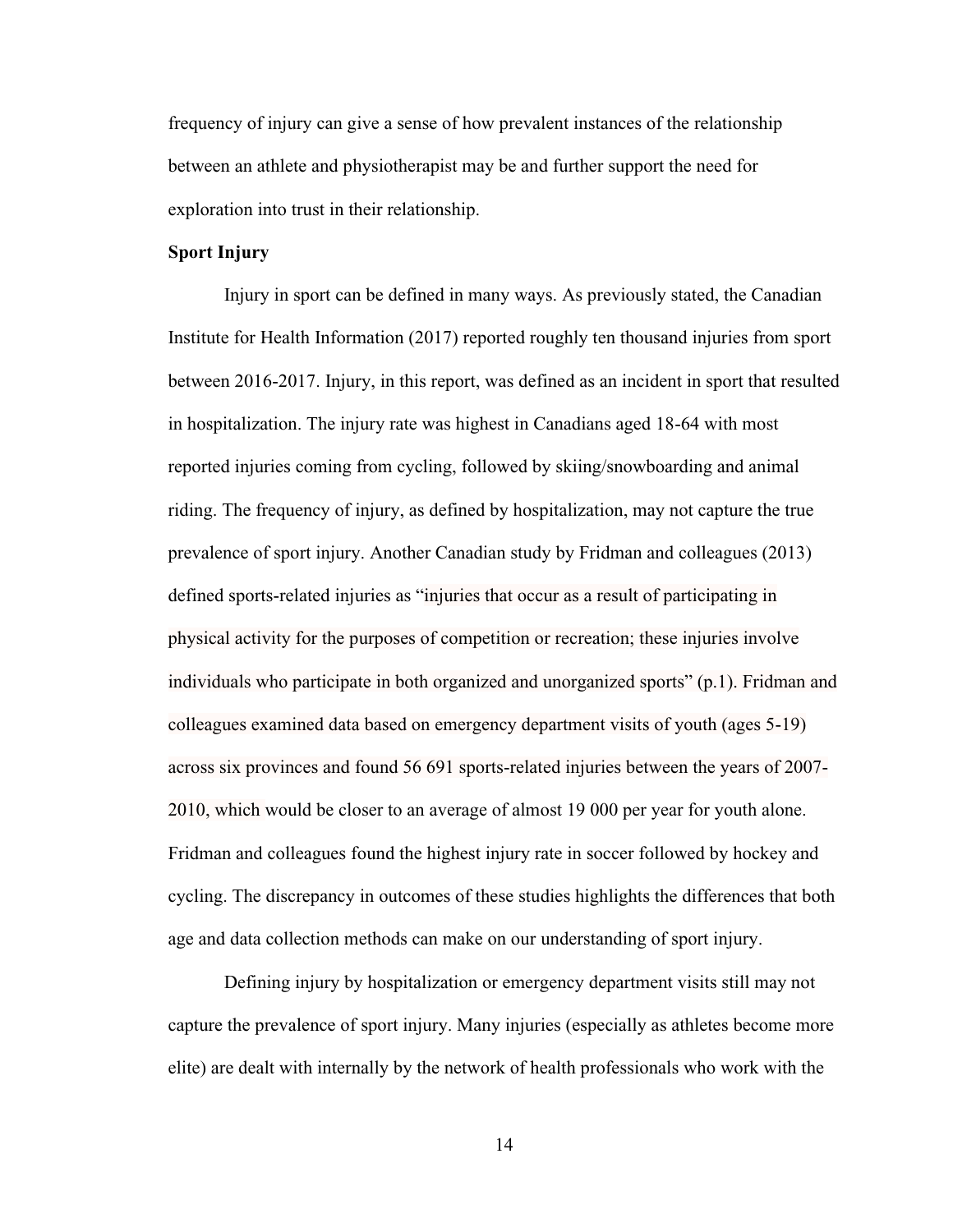team, such as physiotherapists and athletic trainers. Some studies have collected injury data from sport monitoring or surveillance systems (Rejeb et al., 2017; Yang et al., 2012). Yang and colleagues (2012) used a monitoring system of daily, detailed, injury logs for each team member, which documented 1317 injuries over a three-year study period from 260 collegiate level athletes. Similarly, Rejeb and colleagues (2017) documented 643 injuries over five competitive seasons from 166 young elite athletes based on a surveillance system that recorded any physical complaint brought to the attention of medical staff. Considering the differences in frequency of injury depending upon data collection methods, these reported numbers should be considered a guideline to show how common injury is in sport, as opposed to an accurate statistical representation.

Sport injury can also be understood in terms of time away from training and competition (Ardern et al., 2016; Rejeb et al., 2017; Timpka, et al., 2014). Athletes are generally taught to play through pain on a regular basis, and at times even glorify pain as a way to earn respect and build character (Deroche et al., 2011). Therefore, injury in sport can be defined as some type of loss in functioning that cannot be overcome by an athlete's ability to tolerate the pain and causes them to stop their participation in the sport (i.e., training and competition). Timpka and colleagues (2014) address the lack of common terminology to define different levels of severity in sport injury and suggest the use of several definitions to clearly define what type of injury is being discussed. These definitions have been used by the current research to guide defining sport injury. Timpka and colleagues define sport injury as a "loss or abnormality of bodily structure or functioning resulting from an isolated exposure to physical energy during sports training or competition that following examination is diagnosed by a clinical professional as a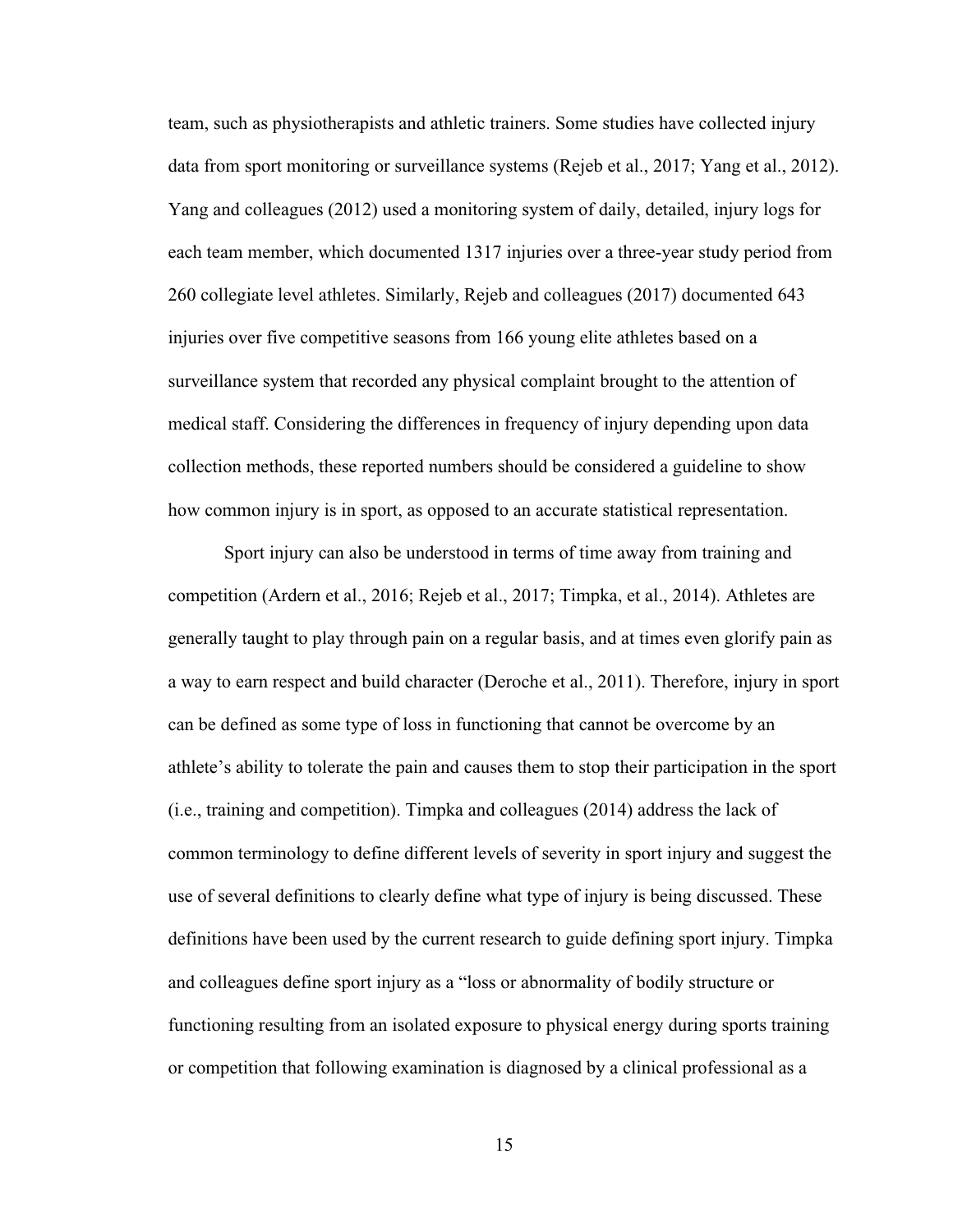medically recognized injury" (p. 425). Beyond this initial overarching definition, Timpka and colleagues also define a subset of sport injury as it relates to sport performance. Under the category of sport performance Timpka and colleagues define sport incapacity as the "sidelining of an athlete by a sports authority (the athlete her/himself, coach, manager, sports committee) due to reduced ability to perform a planned sports activity following an isolated exposure to physical energy during sports training or competition" (p. 425).

For the current study, participants include athletes who have sustained an injury severe enough to be pulled from competition and training and must have undergone a rehabilitation process to regain strength and/or ability in pursuit of returning to their sport. This encompasses both the definition of sport injury and the sport performance definition of sport incapacity as defined by Timpka and colleagues (2014). This study will utilize a definition of sport injury that combines the definitions of sport injury and sport incapacity from Timpka and colleagues. The understanding of sport injury for this study will be an athlete who has sustained an injury which has debilitated their bodily movement enough to halt their ability to compete or train at the level of competition they were engaging in prior to injury. This definition can capture acute injury, chronic injury, or an injury that has regressed to the point of halting competition and training. This definition will be used to access the athletes who have experienced the loss of their normal sport routine making the rehabilitation process a more significant life event. The next section will outline injuries which would most likely result in sport incapacity.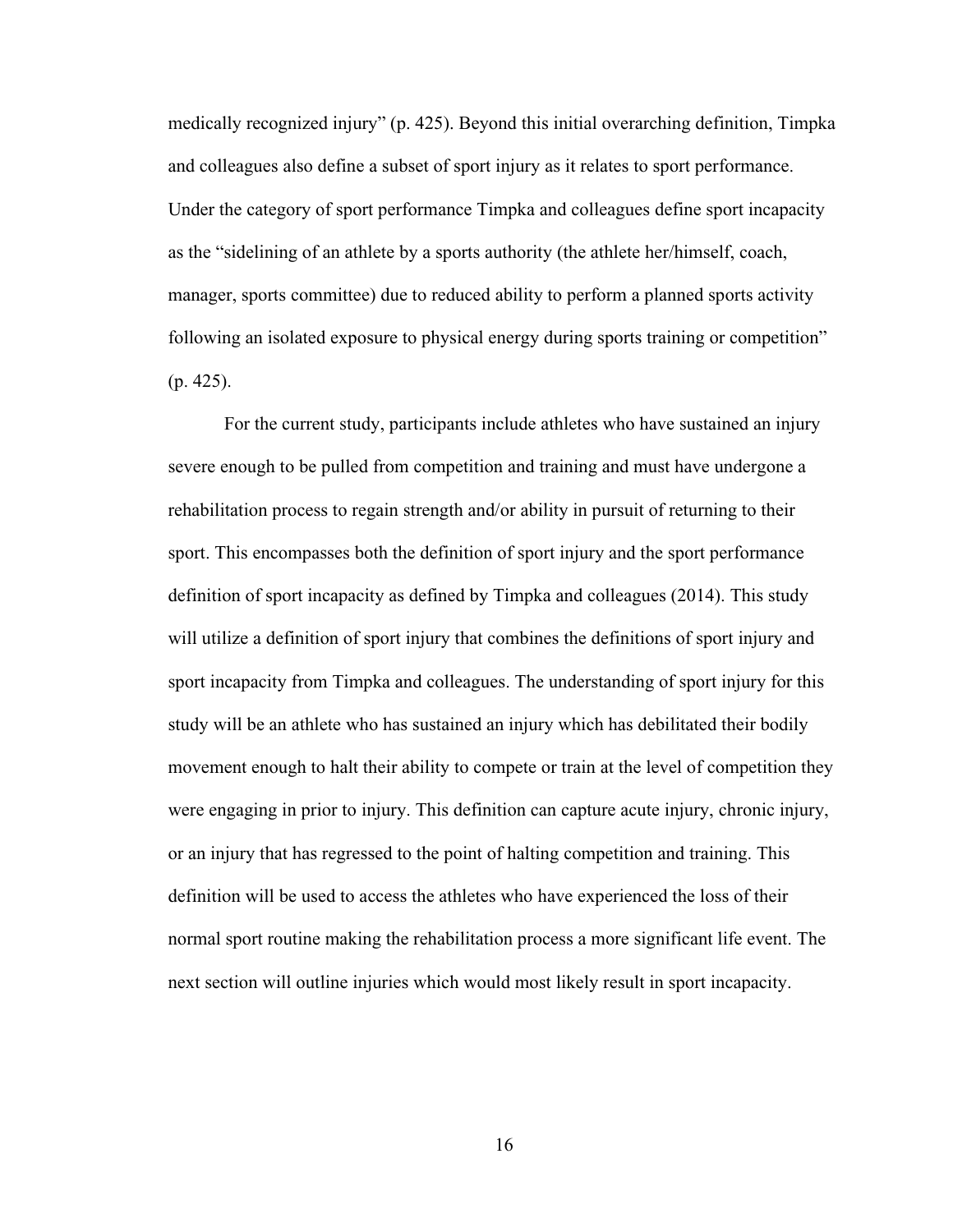## <span id="page-25-0"></span>*Common Sport Injuries*

When an athlete experiences sport incapacity after sport injury they may choose to undergo rehabilitation with a physiotherapist. The goal of this rehabilitation is for athletes to regain strength/mobility and possibly to return to training and competition. The consensus statement on return to sport from the First World Congress in Sports (Ardern et al., 2016) outlined the most common sport-related injuries and their return to sport rate. Basic knowledge of these injuries has helped contextualize participant rehabilitation experiences and prepared the researcher for the potential injuries that would be associated with the participants. Knowledge of the return to sport rate may also play a role in athlete's initial appraisal of their injury and their outlook on the rehabilitation process. If athletes are aware that their type of injury has a low return to sport rate, they may feel more risk involved in their rehabilitation. Trust has been linked to the concept of risk (Borum, 2010) and therefore increased risk may have had some influence on trust development and maintenance for participants in the study.

Common injuries include acute knee injuries [i.e., anterior cruciate ligament (ACL) injuries and medial collateral ligament (MCL) injuries in particular], acute hamstring injuries, groin injuries, Achilles tendon injuries, and shoulder injuries. Each injury was reported with a percentage of athletes who were able to successfully return to sport after their rehabilitation (Ardern et al., 2016). Hamstring (100%) and groin (>85%) injuries had the highest rates of return to sport. ACL injuries had a 50% return to sport rate, however, within this 50% only 65% return to their pre-injury sport, while MCL injuries are noted as having a lower return to sport then ACL injuries. Shoulder injuries lacked proper evidence for a return to sport percentage causing a high amount of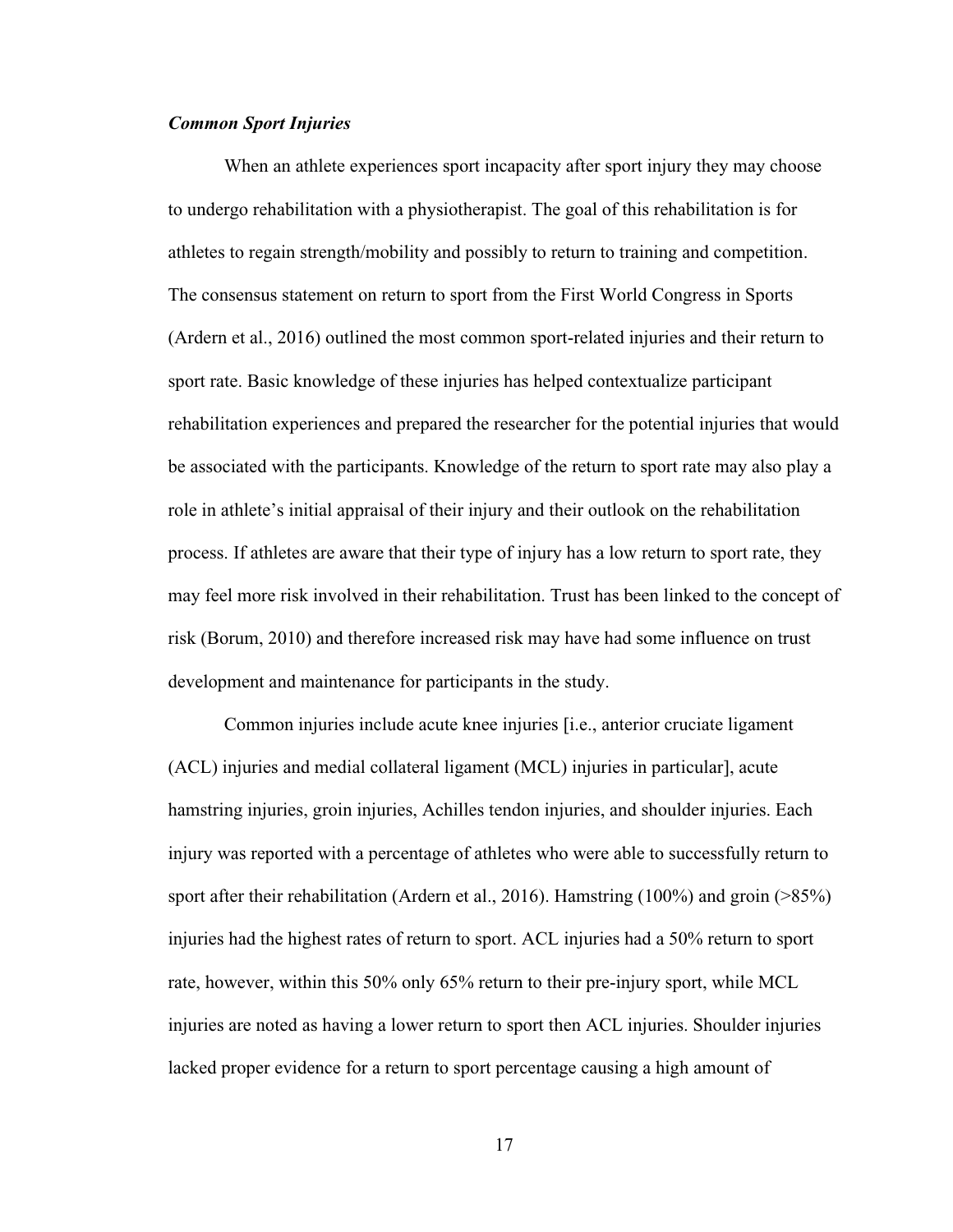uncertainty in rehabilitation. Similarly, return to sport rates for Achilles tendon injuries were varied (between 10-86% for Achilles tendinopathy and 29-87% for Achilles rupture). Achilles injuries had a high rate of re-injury (44%) compare to other injuries in the study. As a result, a noted reason for an athlete not returning to sport was a fear of reinjury. The return to sport percentage may affect an athlete's assessment of risk involved in their rehabilitation which has been a factor needed for trust (Borum, 2010). Exploring trust across differing injuries has provided differing lived experiences of trust in rehabilitation which helped to strengthen the findings of the study.

## <span id="page-26-0"></span>*Summary*

The prevalence and severity of sport injury has been established within sport research literature. Although data collection methods result in differing frequencies of injury, a large population of injured athletes exist. Sport injury and sport incapacity (Timpka et al., 2014) may lead athletes to seek a trusting rehabilitation relationship as they are physically vulnerable and may have varying return to sport risk. In the next section of the literature review the mental impact of sport injury will be explored. Athletes who have a physical injury may also experience mental instability because of the impact the injury has on their sport status and lifestyle. This impact may exacerbate the vulnerable state athletes are in. The increased feeling of vulnerability in both physical and mental aspects supports the need for exploration into trust as vulnerability has been noted in trust definitions as an antecedent to the need for trust (Borum, 2010).

#### <span id="page-26-1"></span>**The Mental Impact of Injury and Rehabilitation on Athletes**

Athletes may experience psychological hardships as a result of injury that can lead to potentially major problems with anxiety, anger, and depression from being away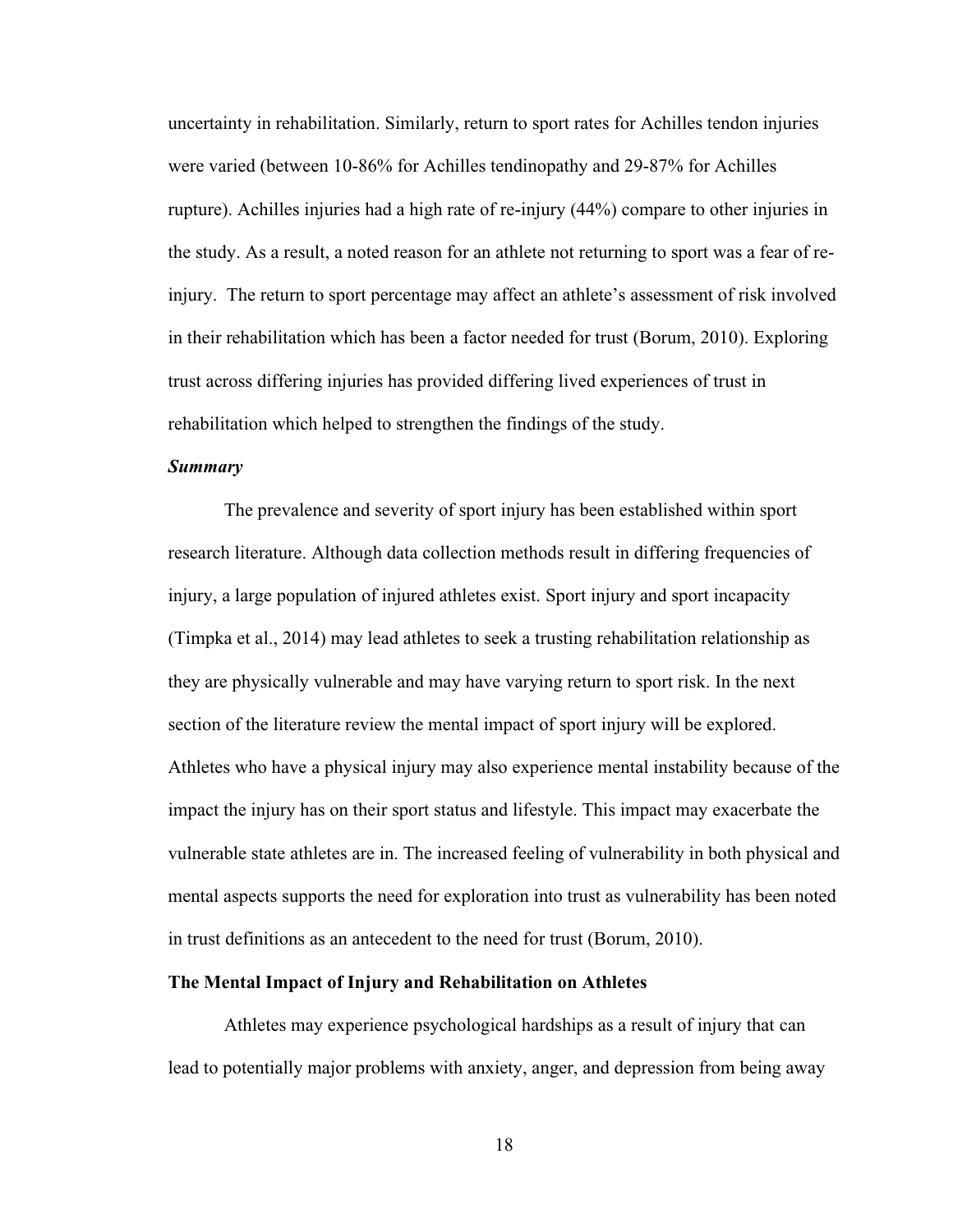from their sport (Clement et al., 2015; Hildingsson et al., 2018; Podlog et al., 2014). These hardships can begin from the initial moment that the injury occurs. Clement and colleagues (2015) found that athletes had an initial cognitive appraisal of their injury. If the injury was perceived as severe, the athlete showed an increased negative reaction. For many participants, negative reaction was linked to thoughts of being unable to compete or train in their sport. During the initial cognitive appraisal athletes reported believing they would never play again and initially being fearful of the rehabilitation time. It is important to note, however, that this reaction was not always based on actual severity. Clement and colleagues also found that athletes who did not perceive an injury as initially severe (even if it was a severe injury) had a more positive cognitive appraisal of the injury than those who perceived their injury as severe. This reaction to injury suggests that it is not the injury itself that causes athletes to experience negative emotions. The negative emotions come from the idea of long-term removal or performance deterioration in their sport.

The negative reaction to sport incapacity may be linked to the concept of identity foreclosure, to which elite athletes are susceptible (Cieslak, 2014). Identity foreclosure, in a sport context, would be when an individual makes a commitment to their sport in a way that shuts down any other exploration into their identity beyond their identity as an athlete. Cieslak defines athletic identity as the amount an individual holds value in their status as an athlete above all other factors of their identity. Cieslak theorized that the more time spent dedicated to sport, the more an athlete is vulnerable to taking on sport as the basis for their self-worth. When an athlete must stop participating in their sport, it could threaten their athletic identity. A deterioration in athletic identity may be why the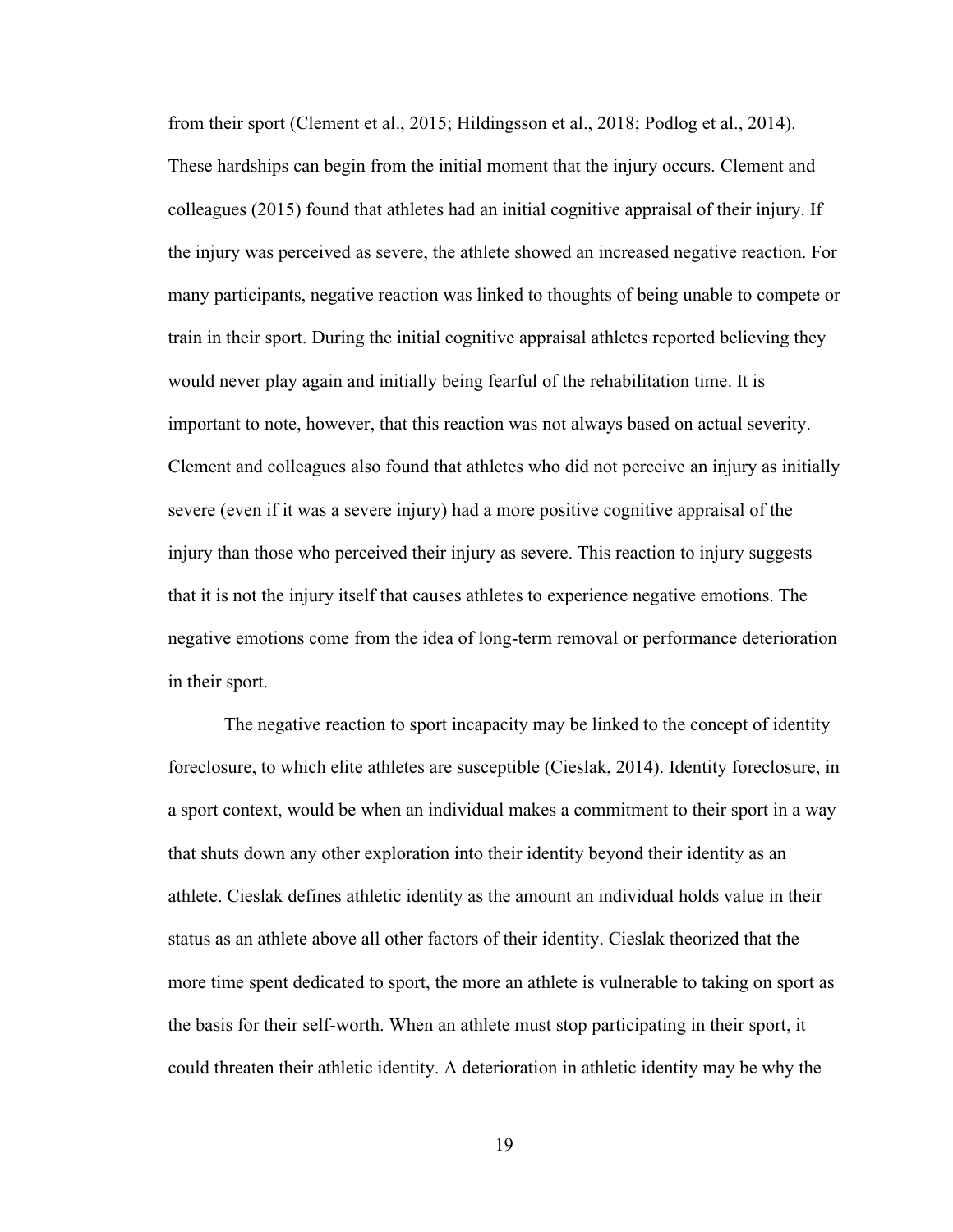experience of being injured has been found to be emotionally negative for athletes (Clement et al., 2015; Hildingsson et al., 2018; Podlog et al., 2014). The possible influence of athletic identity also supports the need for exploration into trust for this specific study population. Athletes who are competing in elite sport have most likely dedicated a large portion of time to their skill and fitness. When severe injury happens, there is a sudden lack of control over their sport status and a possible deterioration of their athletic identity. Unlike someone experiencing a graduation or retirement where there may be time to come to terms with a possible shift in identity, injury can be very sudden. The dramatic change in lifestyle that can come with a severe sport injury has been linked to feelings of grief (Zakrajsek et al., 2017). The athletes in this study may face not only physical challenges from their injury but emotional challenges in accepting their rehabilitation. With the athletes in an emotionally vulnerable state, the need for trust may be heightened and highly valued by the participants in this study.

Negative changes in identity have been discussed by Thing (2005). Using a qualitative approach, Thing gathered data from female handball players who had suffered ACL injuries and the players' parents. One set of parents interviewed felt that even though their daughter was staying strong in the face of rehabilitation, they saw changes in the way their daughter conducted herself such as being quieter, not wanting to discuss her injury or being frustrated with her loved ones. The athletes themselves also echoed this sentiment. Thing goes on to describe sport injury as a potential crossroads in life planning that can change the identity of an athlete. Changes in identity as discussed by Thing and Cieslak (2014) may support the idea that sport injury can cause a deterioration in athletic identity for athletes. The deterioration of an athlete's self worth may be a contributing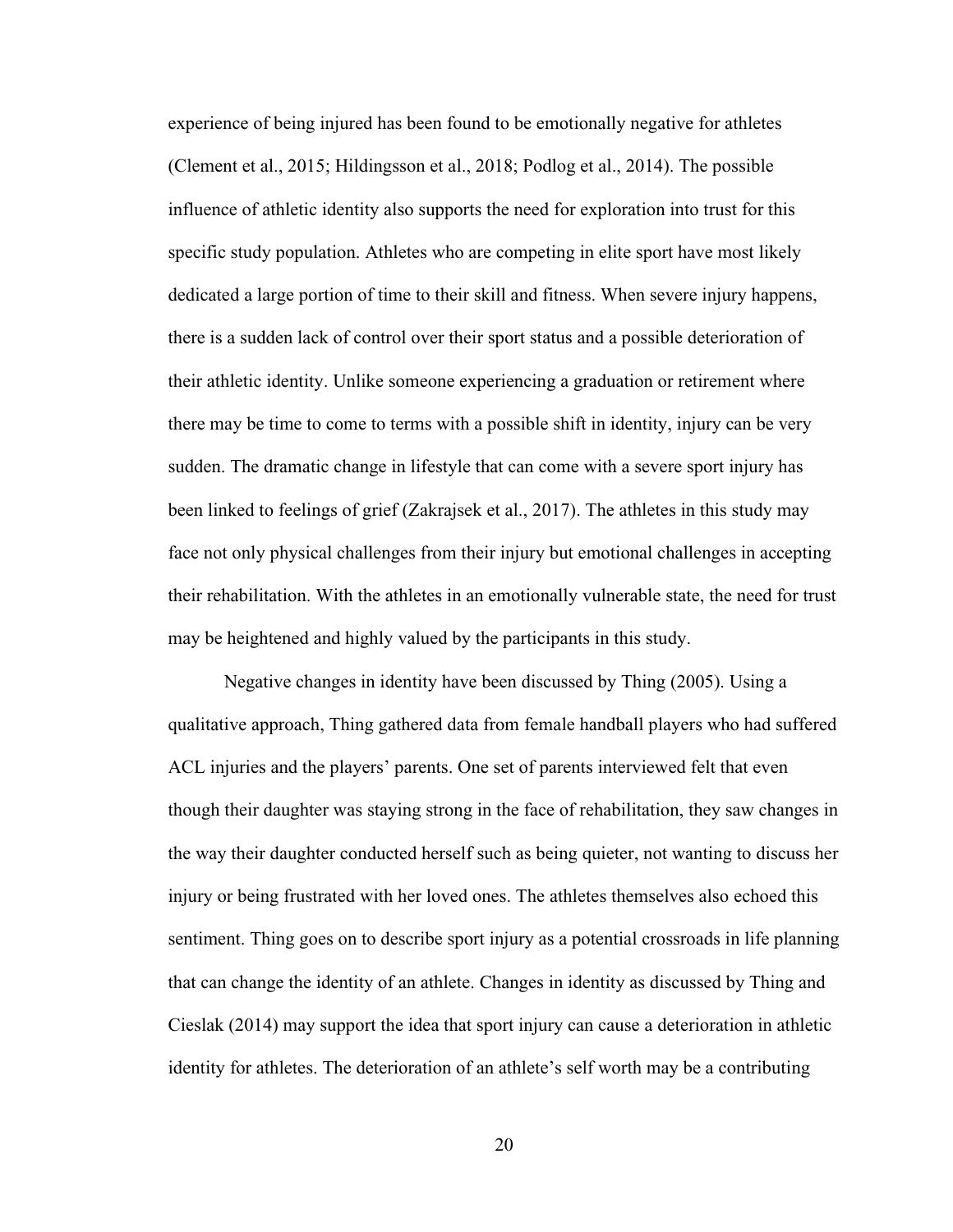factor to the negative psychological consequences experienced by some injured athletes. Experiencing a major deterioration of self-worth may also add to the vulnerable state of the athlete. The vulnerable mental state caused by threats to identity may have contributed to creating a space in which trust was a valued part of rehabilitation for the athletes in the study. As Lewis and Wiegert (1985) discussed, athletes may be motivated to narrow the possible outcomes of rehabilitation that would further challenge their athletic identity. Through trust in a physiotherapist, they may be able to perceive a return to sport and increased self-worth as the more probable outcome of rehabilitation. This also supports the need for exploration into the athlete population as these threats to identity may change how much they value trust as a patient undergoing rehabilitation.

Thing (2005) reported participants voicing their frustration in having the only source they knew to let off steam and regulate their emotions and energy (i.e., sport participation) no longer an option. The athlete's construction of handling their own emotional regulation through physical activity was no longer available to them, which may have left them more vulnerable to negative emotions. Forsdykes and colleagues (2015) discuss the concept of low emotional integrity as the intentional non-disclosure or lying about emotions that an athlete may feel toward their injury. Engaging in low emotional integrity can add to a sense of isolation that may already exist for an athlete who is experiencing sport incapacity. Forsdyke and colleagues (2015) advises practitioners to be aware of athletes who may have low emotional integrity and create opportunities for athletes disclose how they are feeling about their injury and the rehabilitation process. Through athlete reflection and emotional integrity, the rehabilitation process could be seen by athletes as an opportunity for growth that can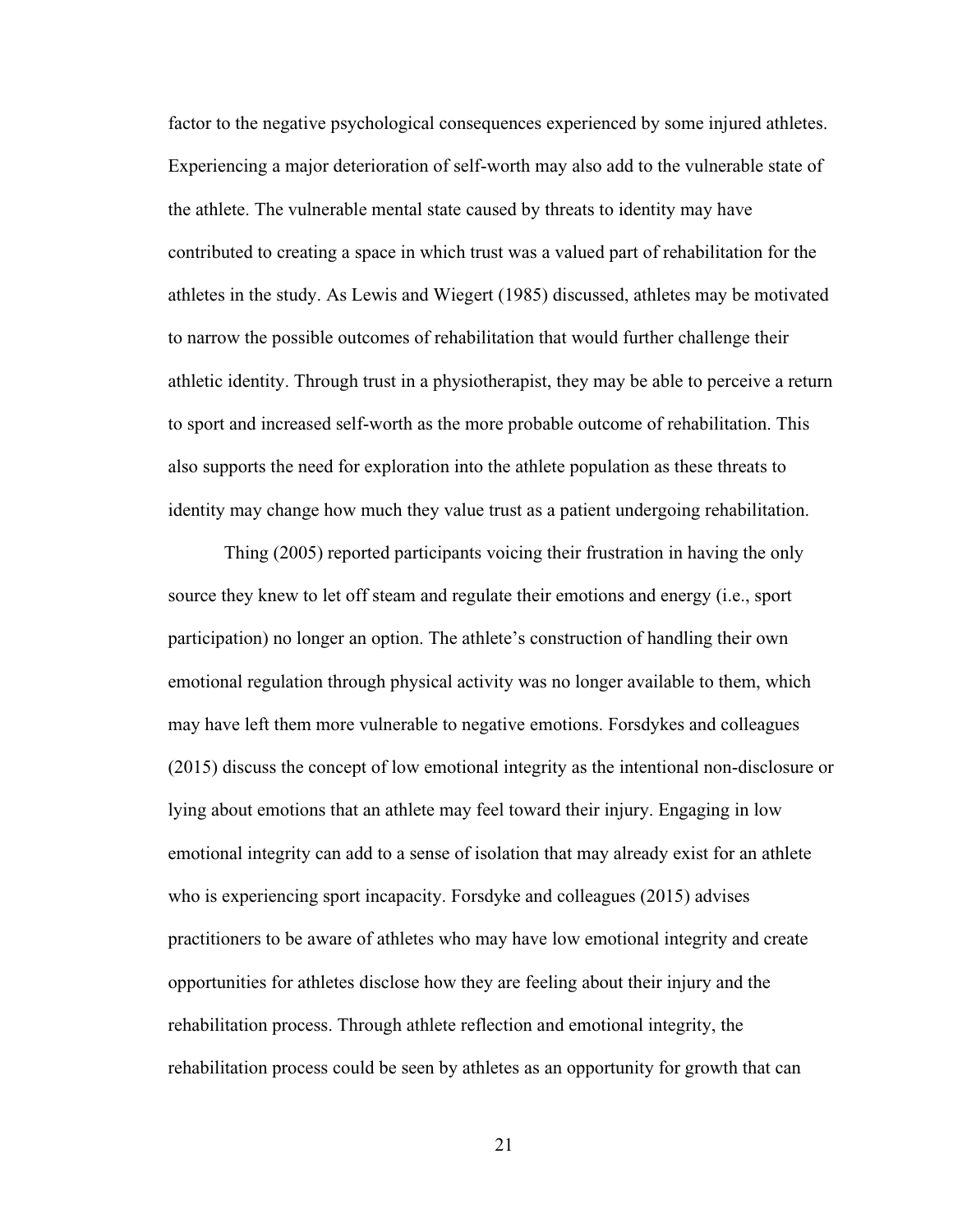facilitate positive health outcomes. Emotionality, as previously discussed in the literature review, is a factor of trust. The emotional components of dealing with a sport injury may have translated into the need for affective trust as it is centered in the emotional connection to the trustee. If a physiotherapist was able to support athletes through the emotional side of their injury, affective trust could be developed.

Another worry for injured players is not only being away from opportunities to perform, but actively losing fitness and abilities in their sport while they are in rehabilitation. A case study by Tibbert and colleagues (2015) followed a football player through his season as he tried to improve his performance and standing within the team. He had experienced an injury in his preseason and still felt he was behind in fitness levels months later during the competitive season because he had not received the same training opportunities as his teammates. Similarly, Thing (2005) had a participant who felt that even when she returned to her sport, she would be fundamentally different from her peers who had not experience such a severe injury. She felt that even after successful rehabilitation she would always need to be more cautious and take less risk than her peers for the rest of her career to lower the danger of re-injury. She believed this extra caution would always leave her at a disadvantage and affect her ability to perform at the same level previous to her injury. As previously stated, the risk of re-injury and worry from time away from sport could increase the perception of vulnerability and risk in the rehabilitation process which would contribute to an environment where trust is needed.

The negative appraisal about an athlete's return to play outcome that was discussed by Thing (2005) shows the need for psychological rehabilitation as well as physical rehabilitation. Podlog and colleagues (2014) reason "rehabilitation is not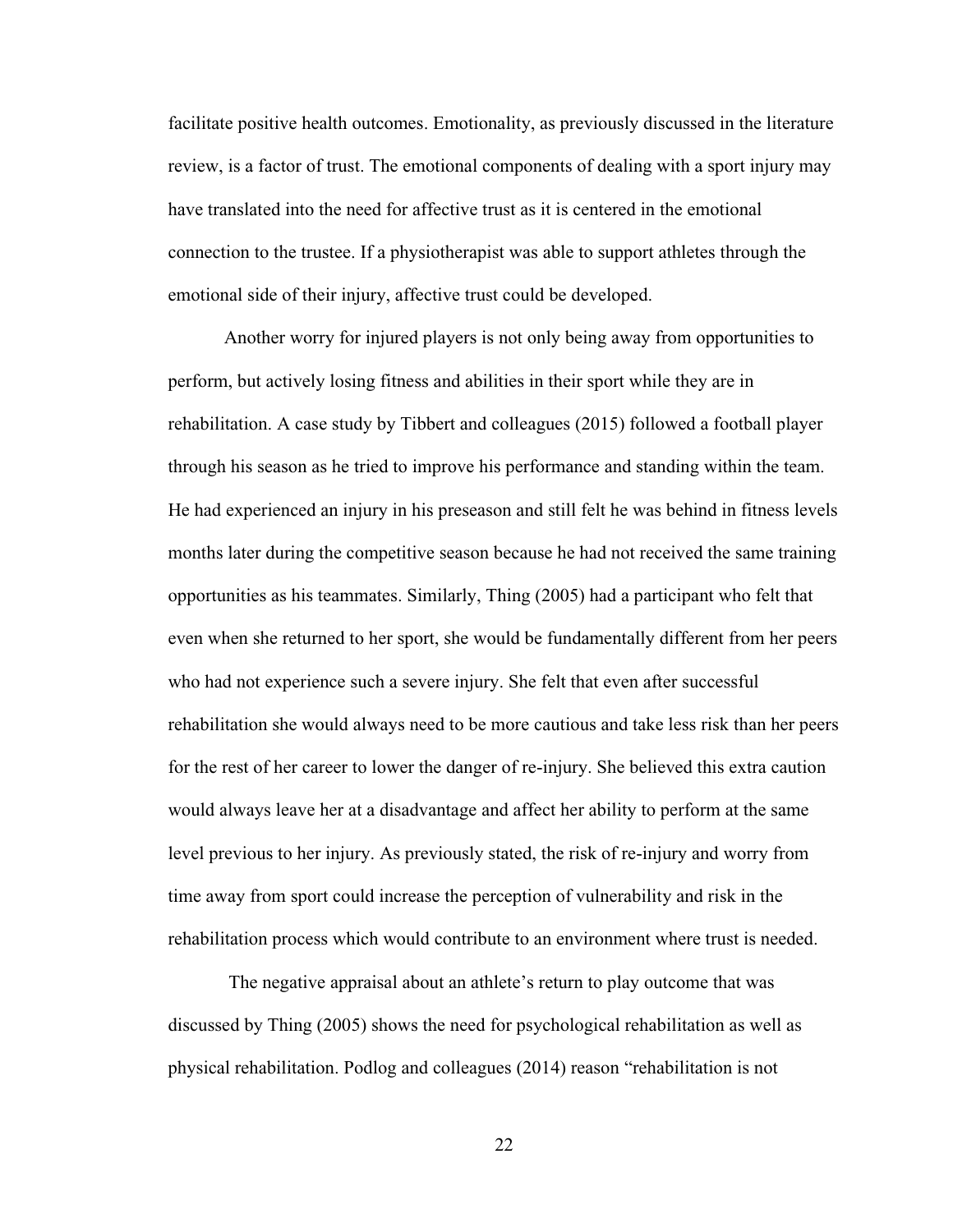complete until the athlete is psychologically ready to return to play. Just as athletes must progress through a physical healing process, they must also address the psychological consequences of injury and the challenges of rehabilitation" (p. 902). Forsdyke and colleagues (2015) also noted the importance of athletes regaining their confidence to have a successful return to competition and training that may be a result of psychological rehabilitation. Injured athletes need to regulate their emotions and use coping strategies during rehabilitation (Clement et al., 2015; Forsdyke et al., 2015; Thing, 2005). If their existing emotional regulation skills and coping strategies are based in their sport, then the athlete may face additional struggles with their emotional rehabilitation. The psychological rehabilitation that is needed in relation to physical rehabilitation aligns with cognitive and affective trust. Cognitive trust may be needed by athletes to feel that their injury will be successfully rehabilitated while affective trust may be needed to feel that their physiotherapist cares about them and their welfare.

Contrasting the negative outlook of some athletes, Clement and colleagues (2015) found participants excited to see what they could do when they returned, as well as having a renewed appreciation of their sport with the realization that it could be taken away. Some athletes even presented feelings of being stronger in both character and body from having been through rehabilitation. Exploring the impact trust has on subjective rehabilitation outcomes for athletes may align with these findings providing further context as to a possible reason why some athletes feel positively about their rehabilitation outcomes and some do not.

Outcomes of rehabilitation seem to be the main focus of athlete-physiotherapist relationship literature. Athlete-physiotherapist related literature will be reviewed in the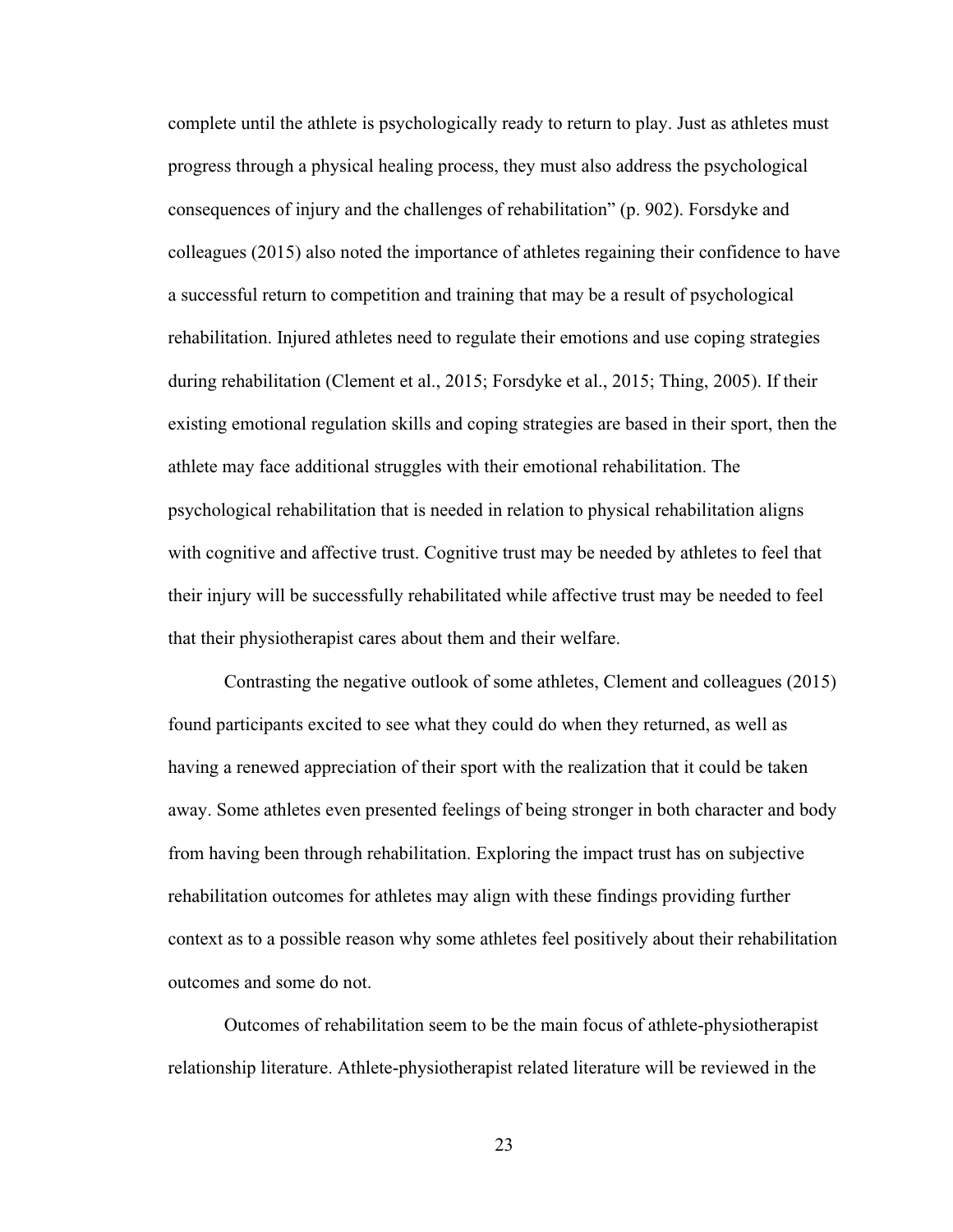next section. Reviewing the current research perspective on the interactions between athletes and physiotherapists will contribute to the current study in two ways. First, the understanding of what could be expected in terms of interpersonal behaviours from both the athlete and the physiotherapist during rehabilitation will aid in the understanding of the two roles (athlete and physiotherapist) involved in the possible trusting relationship. Second, reviewing what is known about the athlete-physiotherapist relationship will highlight the gap in understanding the role of trust and how it may be associated with the effects that certain behaviours seem to produce.

### <span id="page-32-0"></span>**Athlete-Rehabilitation Provider Relationship**

The existing literature on the interactions between athletes and a rehabilitation provider in rehabilitation describes a dynamic that goes beyond the transaction of services. The journey through rehabilitation involves the existence of an interpersonal relationship between the athlete and the rehabilitation provider that considers both the physical and mental aspects of sport injury as discussed in the previous two sections. The literature about rehabilitation relationships between an athlete and a rehabilitation provider seems to be predominately about the athlete-athletic-trainer relationship. An athletic trainer providing rehabilitation is more prevalent in the United States of America which may be why this is the focus of most sport rehabilitation relationship literature. Research about the physiotherapist, the athlete-physiotherapist relationship and the athlete-athletic trainer relationship will be reviewed to understand the current literature on the athlete-rehabilitation provider relationship.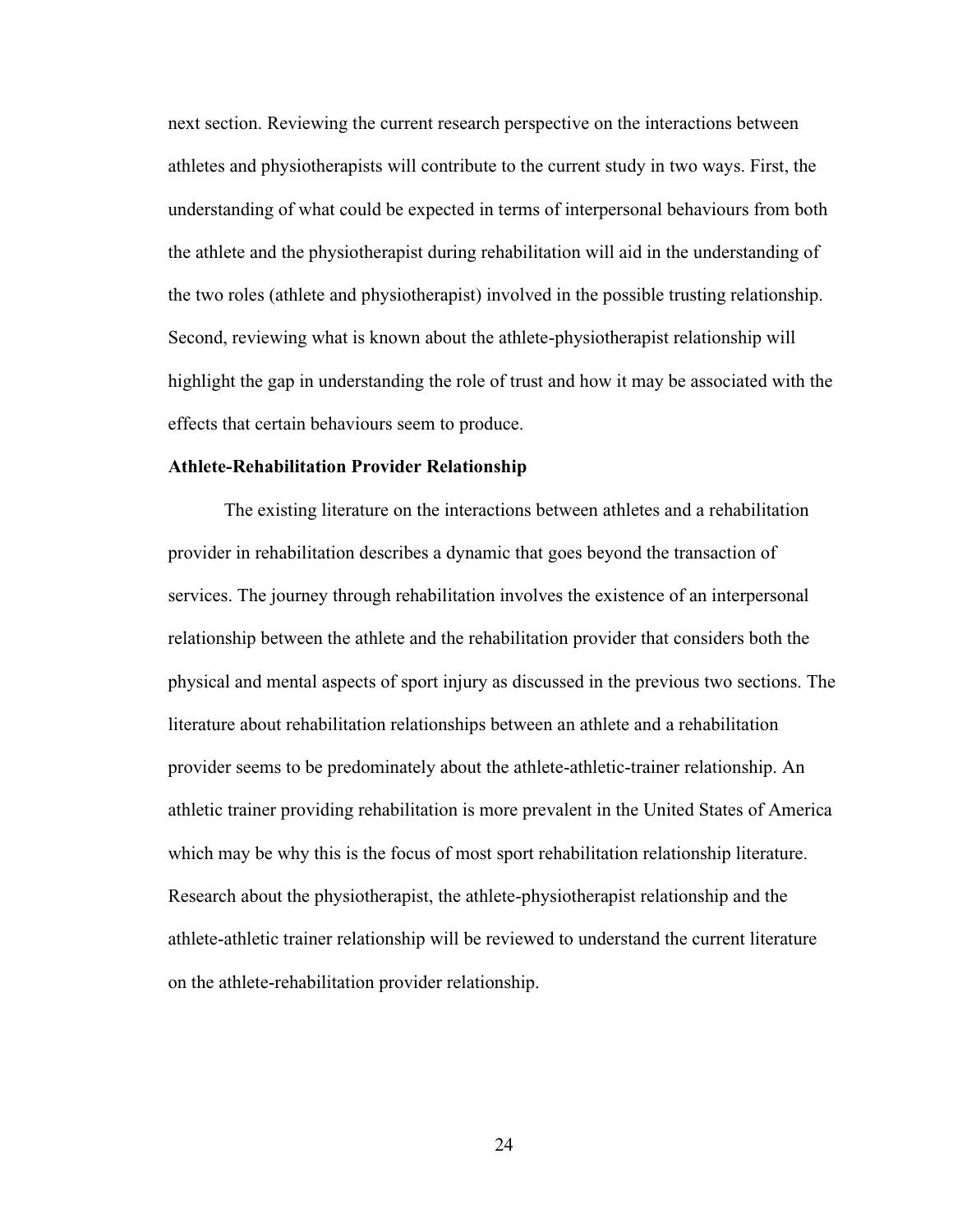## <span id="page-33-0"></span>*Exploring the Physiotherapist Role*

The Public Service Health Care Plan (2018) defines physiotherapy. Physiotherapists are regulated in Canada under the Canadian Alliance of Physiotherapy Regulators (CAPR) and have a broad scope in potential patients and practice. They diagnose and treat musculoskeletal issues, as well as neurological, cardiorespiratory and multisystem injuries, illnesses, and disabilities for the general public. In the domain of sport, they are often part of the support teams that work with athletes and may work individually or in groups with other physiotherapists to provide care for athletes. Beyond their role as a physical rehabilitator, physiotherapists also implement strategies and behaviours to help their patient stay motivated, stay positive, and adhere to their rehabilitation plan (Arvinen-Barrow et al., 2009).

The idea of affective and cognitive aspects of the physiotherapy practice has been highlighted in past research, but not in the context of trust. Klaber and Richardson (1997) establish some of the first research on the differences between instrumental and affective behaviours that a physiotherapist may utilize. They described instrumental behaviour as relaying information and skills, asking questions, and giving feedback. Affective behaviours were described as reassurance, encouragement, listening, and rapport building. Both affective and instrumental behaviours were important to patient motivation and satisfaction and are similar to the current understanding of trust as being both cognitive and affective.

The Therapeutic Alliance is one way that physiotherapists learn to interact with their clients and aligns closely to factors of trust. The Therapeutic Alliance is an emerging theory within physiotherapy that focuses on the care that encompasses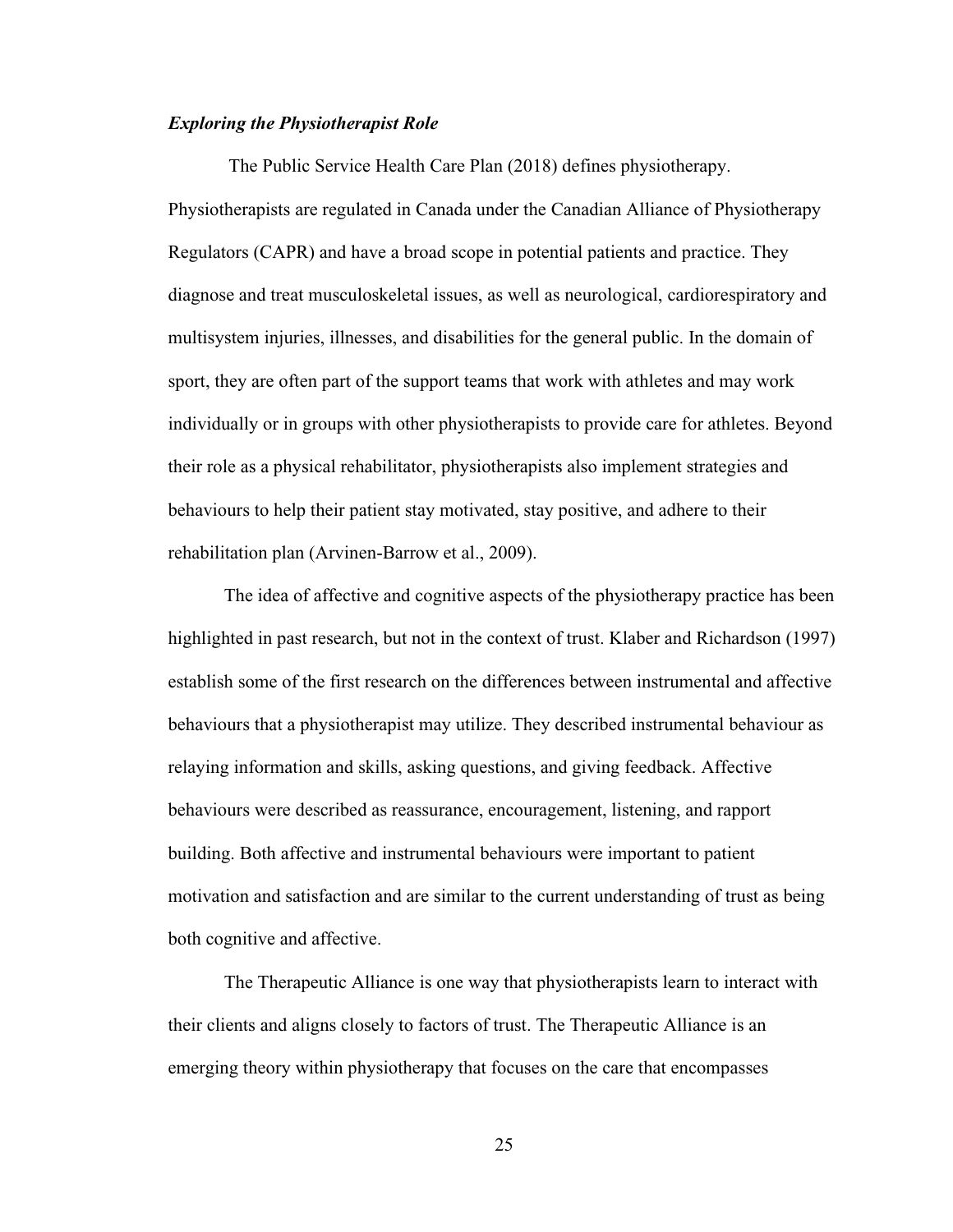biological, psychological, and sociological lenses to create an alliance between the physiotherapist and the patient (Søndenå et al., 2020). In a concept analysis Søndenå and colleagues outline five master attributes to describe the current landscape of literature behind the Therapeutic Alliance. These attributes were noted as 'seeing the person', 'sharing the journey', 'communication', 'therapeutic space', and 'fostering autonomy'. The attributes of 'seeing the person' and 'communication' are particularly reminiscent of affective aspects of trust. For example, 'seeing the person' was described as the physiotherapist making an active effort to see their patient beyond their pathology. This was achieved through "discussion that focused on learning personal characteristics, values, beliefs, and demonstrating acceptance of their unique world view in establishing connections" (p. 4). 'Seeing the person' also had a subtheme of 'giving of the self' which outlined self disclosure as a behaviour that a physiotherapist could utilize to help solidify their relationship with the patient. This attribute aligns closely with the investment in a trust-er's emotional wellbeing and exhibiting reciprocated care which was used to define affective trust. Particularly, the idea of reciprocated care could be strengthened by personal disclosure form the physiotherapist to help to create a friendship-like relationship that was used to described affective trust (Lewis and Wiegert, 1985). Similarly, the attribute of 'communication' was described as using the patient's background and active listening as a basis with which to engage in effective communication with their patient. Good communication as also been discussed previously as part of affective trust. The description provided by (Søndenå et al., 2020) expands upon this idea to exemplify what this good communication aspect could look like in a rehabilitation setting. With the overlapping concepts between the Therapeutic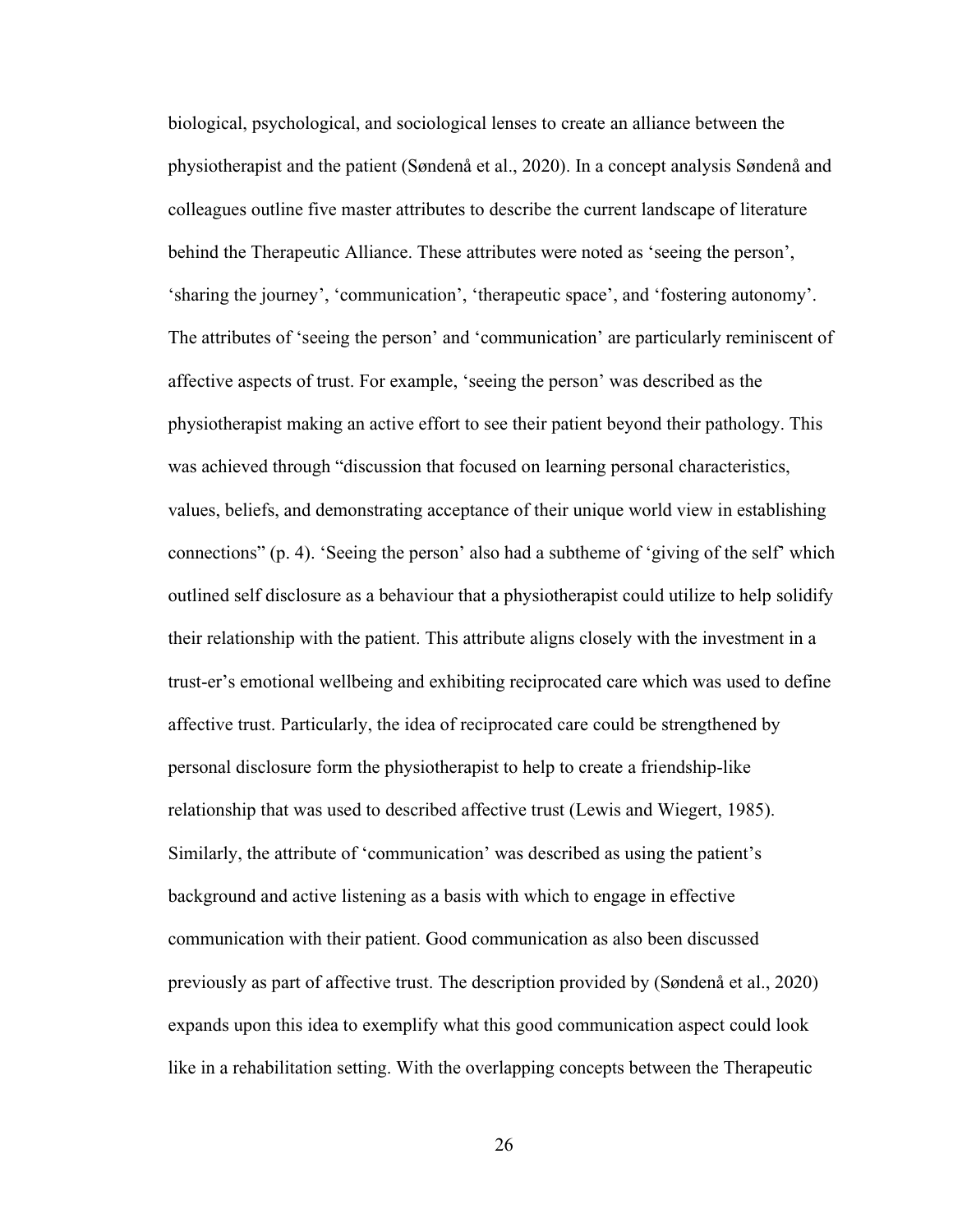Alliance and the understanding of affective trust, it would be possible to conclude that developing trust could be why these concepts have been linked to a higher level of care. Further, the specific study population of athletes who could be experiencing additional mental strain that is linked to their sport status could need additional considerations not only for trust development but for the Therapeutic Alliance. Exploring trust could support and expand the understanding of the Therapeutic Alliance by providing more context for how trust may be motivating the positive outcomes found from these physiotherapy attributes. Collecting data from this specific study population could particularly help physiotherapist who work within the sport world and their understanding of the role trust plays in trying to achieve a therapeutic alliance with their patients. Research surrounding these more interpersonal strategies and behaviours that have been linked to athletes specifically will be reviewed as more possible influences of trust in the athletephysiotherapist relationship.

### <span id="page-35-0"></span>*Athlete-Physiotherapist Relationship Literature*

Arvinen-Barrow and colleagues (2009) stated that physiotherapists are aware of the emotional progression of athletes through different emotional stages during rehabilitation, which has been supported by Zakrajsek and colleagues (2017). The stages Arvine-Barrow and colleagues (2009) identified were grieving, depression, and acceptance among others. Physiotherapists noted that they interacted with athletes by taking note of an athlete's personality, sport, and time of injury (related to competition), but ultimately relied on their own instinct to guide interactions (Avinen-Barrow et al., 2009). This suggests that there may be an array of possible strategies used by physiotherapists to interact with athletes during rehabilitation as they are partially shaped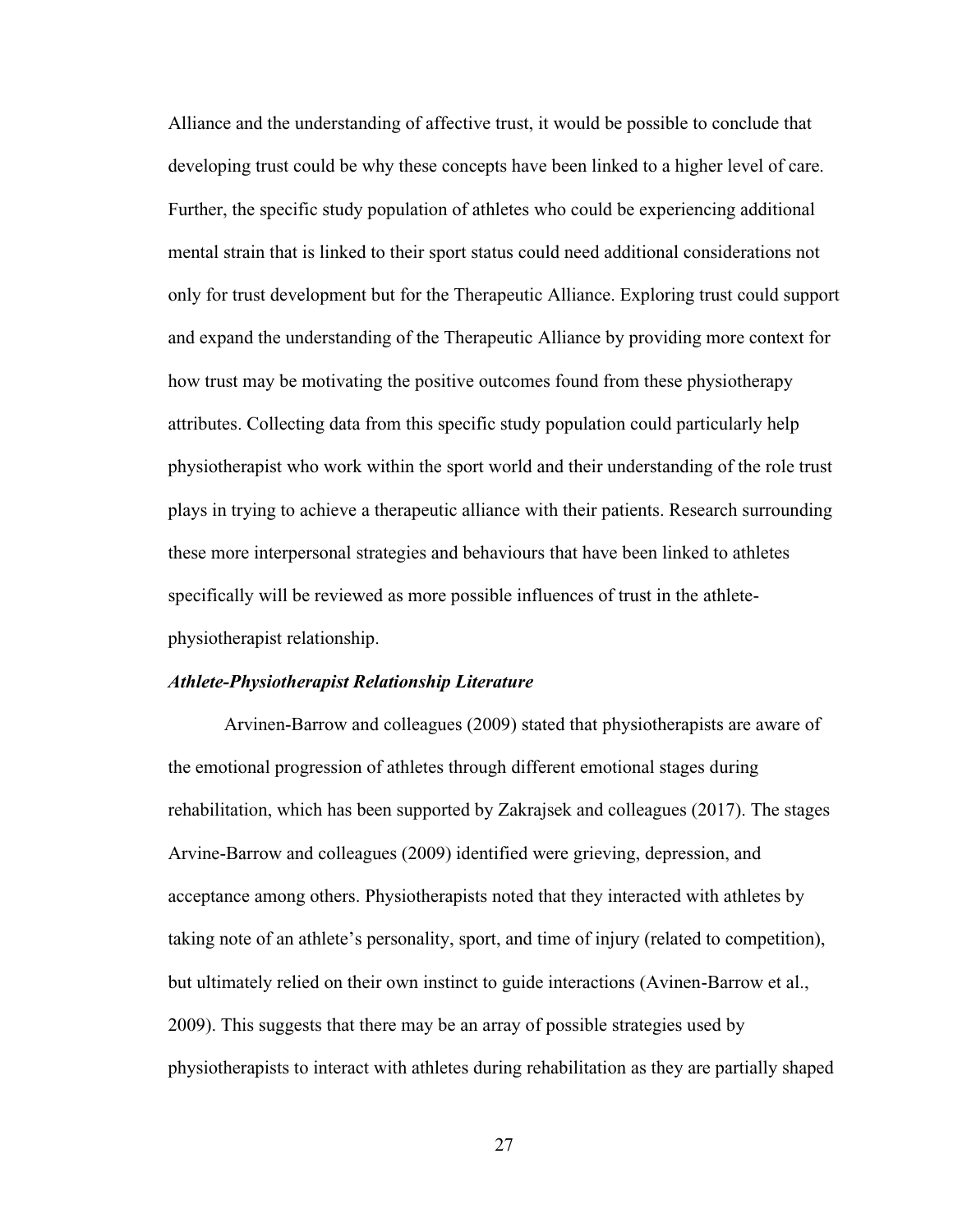by the client with whom the physiotherapist is interacting and partially shaped by the physiotherapist's personal judgment.

Rehabilitation providers have expressed a desire for more (or better quality) psychological preparation in dealing with the emotional needs of their patients (Arvinen-Barrow et al., 2009; Driver et al., 2017; Zakrajsek et al., 2017). In addition, Driver and colleagues (2017) found that although physiotherapists generally have a high regard for (and recognize the importance of) psychological intervention for athletes, barriers exist in their ability to provide these types of strategies. Barriers included lack of knowledge, prioritization of physical rehabilitation, time constraints, and feelings of psychological support being beyond the scope of their profession. Without the implementation of evidence-based psychological strategies, physiotherapist may rely on past experience to guide their interaction with patients (Arvinen-Barrow et al., 2009; Driver et al., 2017). In terms of the current study, multiple types of behaviours or interactions from the physiotherapist were described by athletes as contributing to the development and maintenance of trust. The variety in interactions between athletes and physiotherapists led to a variety of ways trust was developed and maintained. The rest of this section will look more closely into two types of strategies that have been noted extensively in the literature about the athlete-rehabilitation provider relationships during rehabilitation. Literature that focuses on both the athlete-physiotherapist relationship and the athlete-athletic trainer relationship will be included as physiotherapists and athletic trainers would share a similar role in the rehabilitation process for an athlete. Reviewing this literature may further exemplify how both cognitive and affective trust may be present in the athletephysiotherapist relationship. This will support the purpose of the current study to explore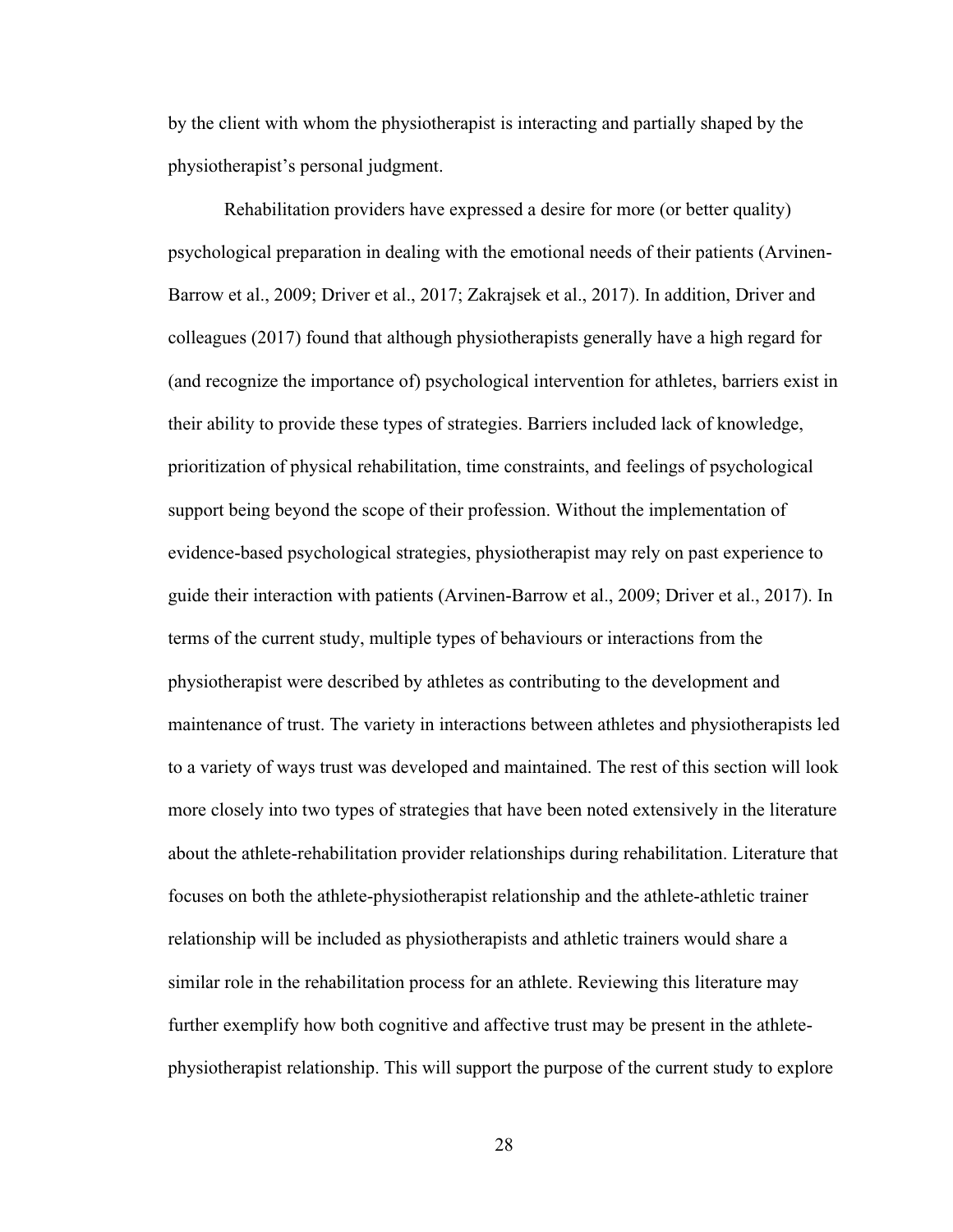the development and maintenance of trust and its impact on subjective rehabilitation outcomes specifically in terms of an athlete-physiotherapist relationship.

## *Interpersonal Strategies Used During Rehabilitation*

This section will discuss two strategies that are prevalent in the literature about athlete-rehabilitation provider relationships. Goal setting and social support will be reviewed and compared to the factors of trust that have been previously discussed to highlight how these strategies may be linked to the existence of trust within these athleterehabilitation provider relationships.

Goal setting seems to be one of the most employed strategies that both physiotherapists and athletic trainers use to interact with their athletes and motivate them to adhere to their rehabilitation plan (Ardern et al., 2016; Avinen-Barrow et al., 2009; Clement et al., 2013; Frank & Hsu, 2013; Hildingsson et al., 2018; Lu & Hsu, 2013; Podlog et al., 2010). Short-term, realistic, and obtainable goals give the athlete renewed purpose in a lengthy rehabilitation process. Goals that are set by the rehabilitation provider have been reported as frustrating when an athlete does not understand how the smaller goal(s) relate to their overall rehabilitation (Hildingsson et al., 2018). Avinen-Barrow and colleagues (2009) reported all physiotherapists that were interviewed stressed the importance of not just focusing on the complete achievement of a goal but the general progress that was attained. Further, a participant indicated that even when an athlete failed to meet a goal, she found it was vital to make sure the athlete understood that getting, for example, 80% of the way there, was still an achievement and an indication of healing. This was deemed important by physiotherapists to keep athletes engaged and positive about their rehabilitation (Avinen-Barrow et al., 2009).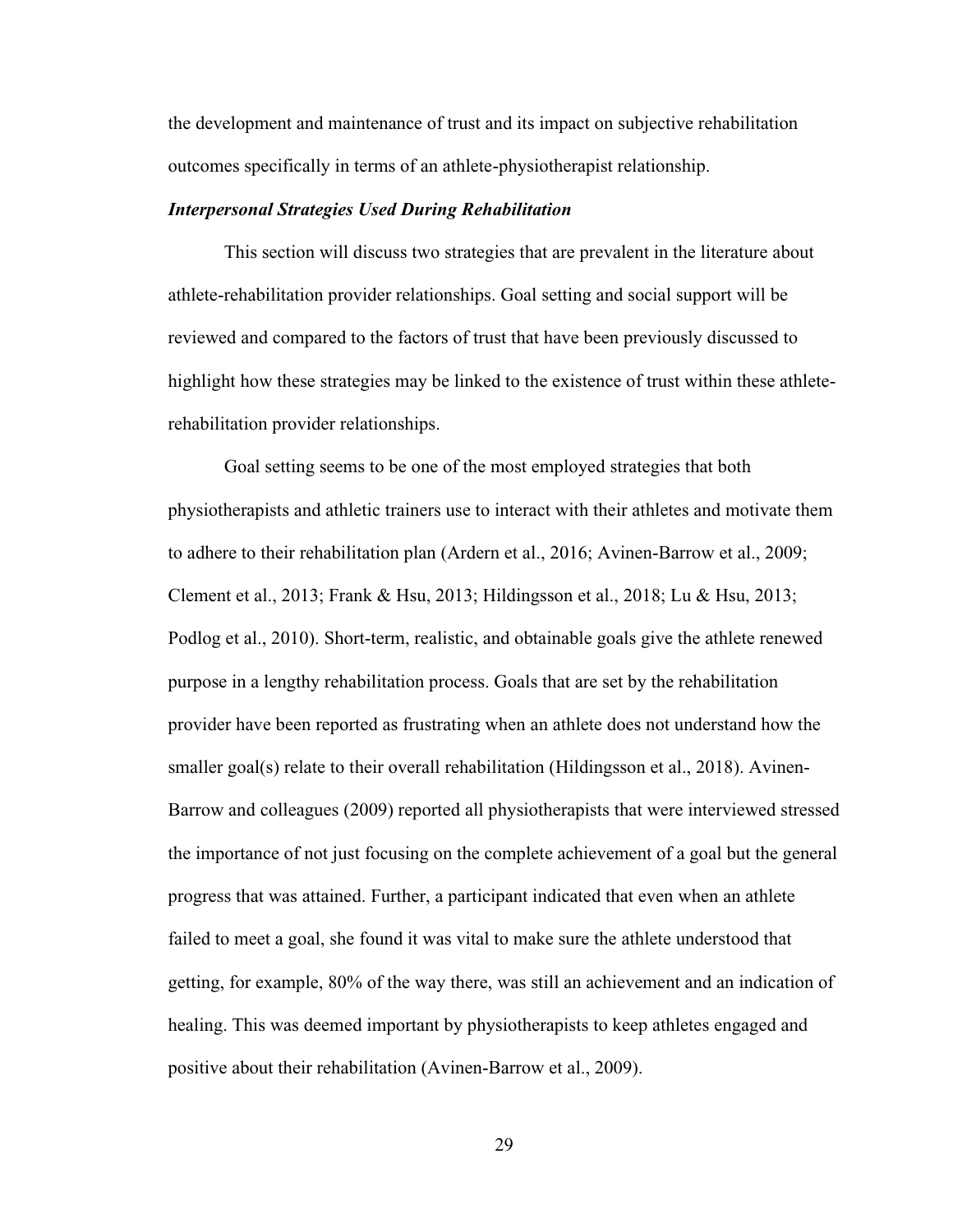The positive impact of goal setting could be related to the concept of cognitive trust. If an athlete meets a smaller goal, it may be a way to affirm the athlete's perception that the physiotherapist is providing a rehabilitation plan that will help achieve their overall goal. If an athlete does not meet a goal, this may cause cognitive trust to decrease as it may signal an inability for the physiotherapist to help with their overall goal. The findings from Avinen-Barrow and colleagues (2009) that suggest a physiotherapist reminding their athlete of their progress even when a goal was not achieved could follow similar logic. In the situation of a failed rehabilitation goal where cognitive trust may be questioned, a reminder of the overall progress could limit or prevent cognitive trust from decreasing. If an athlete recognizes that progress was still made, it could aid in maintaining the perception that the physiotherapist will be able to help them reach their overall goal.

Athletes may seek social support from their rehabilitation provider as a strategy for dealing with the mental impact of injury. Yang and colleagues (2010) define social support as "the number and quality of individuals on whom a person can rely during periods of stress" (p.372). Social support can be further explained by an early definition from Cobb (1976) in which a person provides "one or more of the following three classes: (1) information leading the subject to believe that he is cared for and loved. (2) information leading the subject to believe that he is esteemed and valued. (3) information leading the subject to believe that he belongs to a network of communication and mutual obligation" (p. 300). Yang and colleagues (2010) compared the sources of social support an athlete utilized in a pre-injured state to a post-injured state. Yang and colleagues (2010) formulated a questionnaire which was given to 260 collegiate, NCAA, Division 1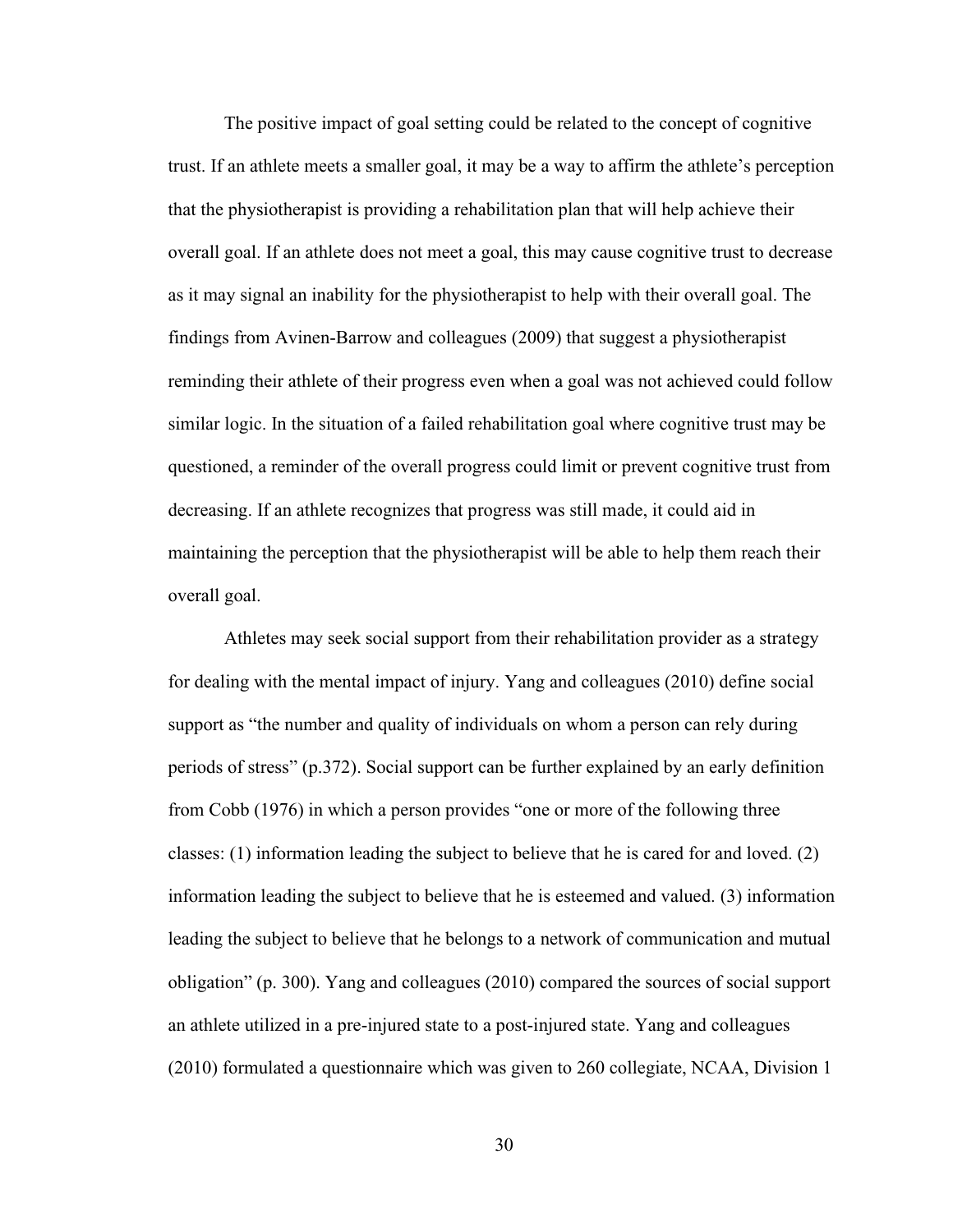athletes from 13 different sports about their sources of social support. If the athletes became injured, they were followed up with three months later to complete the questionnaire again in a post-injury state. Of the 260 participants, 42 completed the questionnaire three months after they were injured. The questionnaire included questions such as "'Whom could you really count on to be dependable when you need help?'' and 'Whom could you really count on to help you feel better when you are feeling generally down in the dumps?'" (p. 373). Participants could respond to these types of questions by identifying which of the following people in their life fit the question: family, friend, coach, athletic trainer, physician, counselor, or other. In comparing the results from the athletes who answered the questionnaire at both time points, they found 49% of participants reported their athletic trainer providing social support in their pre-injured state. When athletes completed the questionnaire in a post-injured state, 83% of athletes reported receiving social support from their athletic trainers. This increase in athletes using athletic trainers for social support post-injury may suggest an emotional aspect of the athlete-rehabilitation provider relationship. Social support from the rehabilitation provider can also have a tangible impact on the rehabilitation of the injury. Receiving social support from the rehabilitation provider has also been linked to athlete satisfaction, adherence, and motivation (Forsdyke et al., 2015; Hildingsson et al., 2018; Podlog et al., 2010). Although social support has been identified as a factor of the athlete-rehabilitation provider relationship and rehabilitation outcomes, there is a gap in the literature to understand why this would be happening. In reflecting on affective trust literature, the overlap between these two concepts may provide context to why social support seems to be part of the athlete-rehabilitation provider relationship. Social support may act as a way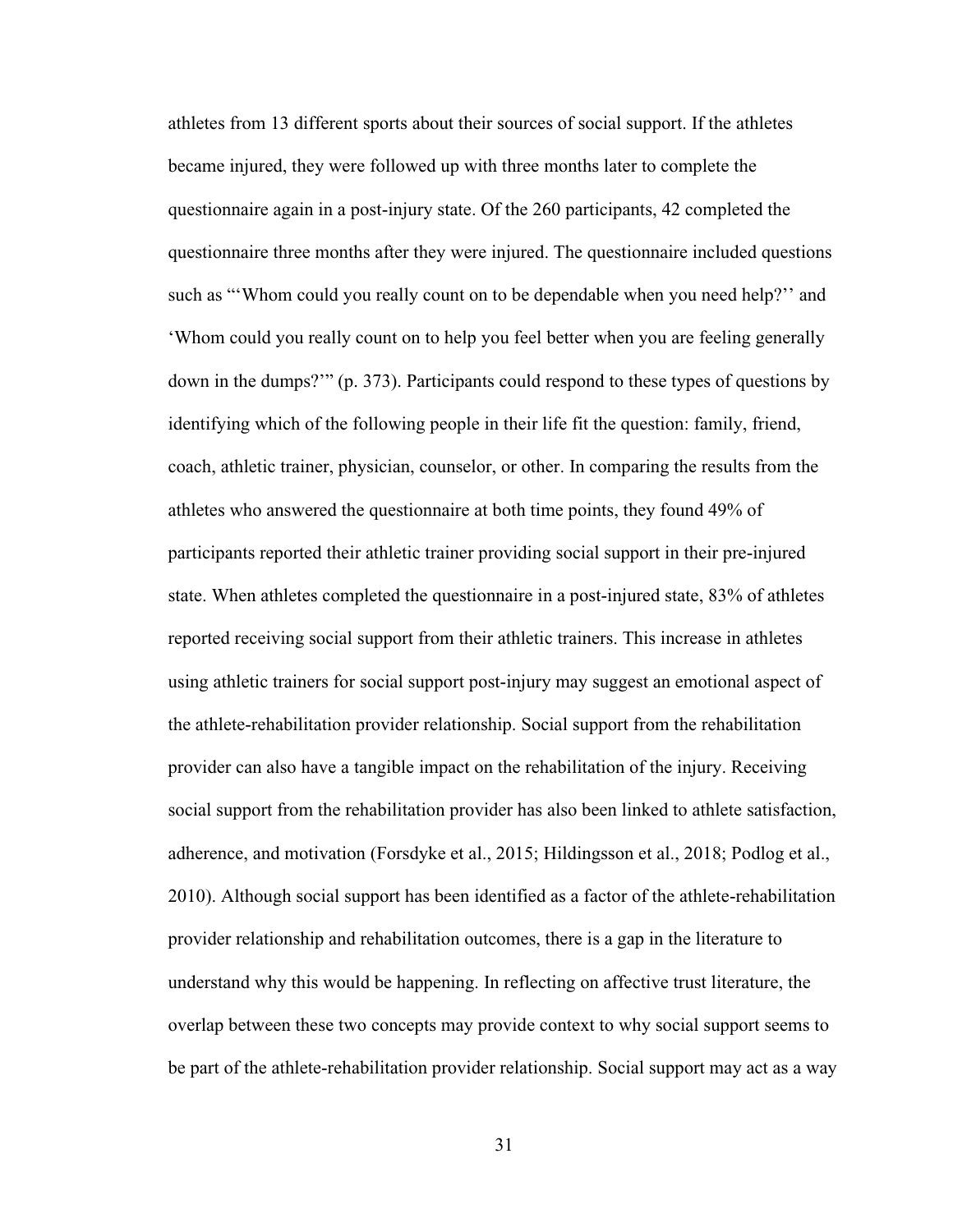for the athlete to build affective trust in their rehabilitation provider which, in turn, may produce outcomes such as athlete satisfaction, adherence, and motivation.

Affective trust has been connected with rapport building and the belief that someone has your best interest at heart (Borum, 2010; Klaber & Richardson, 1997; McAllister, 1995). The definition of social support from Cobb (1976) aligns closely with affective trust. The idea of feeling cared for, valued, and having a communication network are similar to the establishment of and the belief that someone has your best interests at heart and having rapport with someone. The overlapping concepts between social support and affective trust could be evidence to support the possible existence of affective trust in some athlete-physiotherapist relationship. Further, trust could be a motivating factor for why social support has been found to have a positive impact on the rehabilitation of athletes. As an initial step in understanding how trust may be connected with previous literature on social support, an exploration into trust in the athletephysiotherapist relationship has been conducted in the current study.

The behaviours of physiotherapists can positively or negatively effect an athlete's perception and motivation toward rehabilitation (Avinen-Barrow et al., 2009; Gard & Lundyik Gyllensten, 2000; Hildingson et al., 2018). While the literature supports the strategies that physiotherapists and athletes may use during rehabilitation (such as goal setting or social support), there is a gap in understanding why these strategies are important. Why would an athlete care about getting social support from their physiotherapist or having positive interactions with them? Why would setting goals and receiving positive feedback in pursuit of these set goals matter to an athlete in rehabilitation? Why would a relationship between an athlete and a physiotherapist be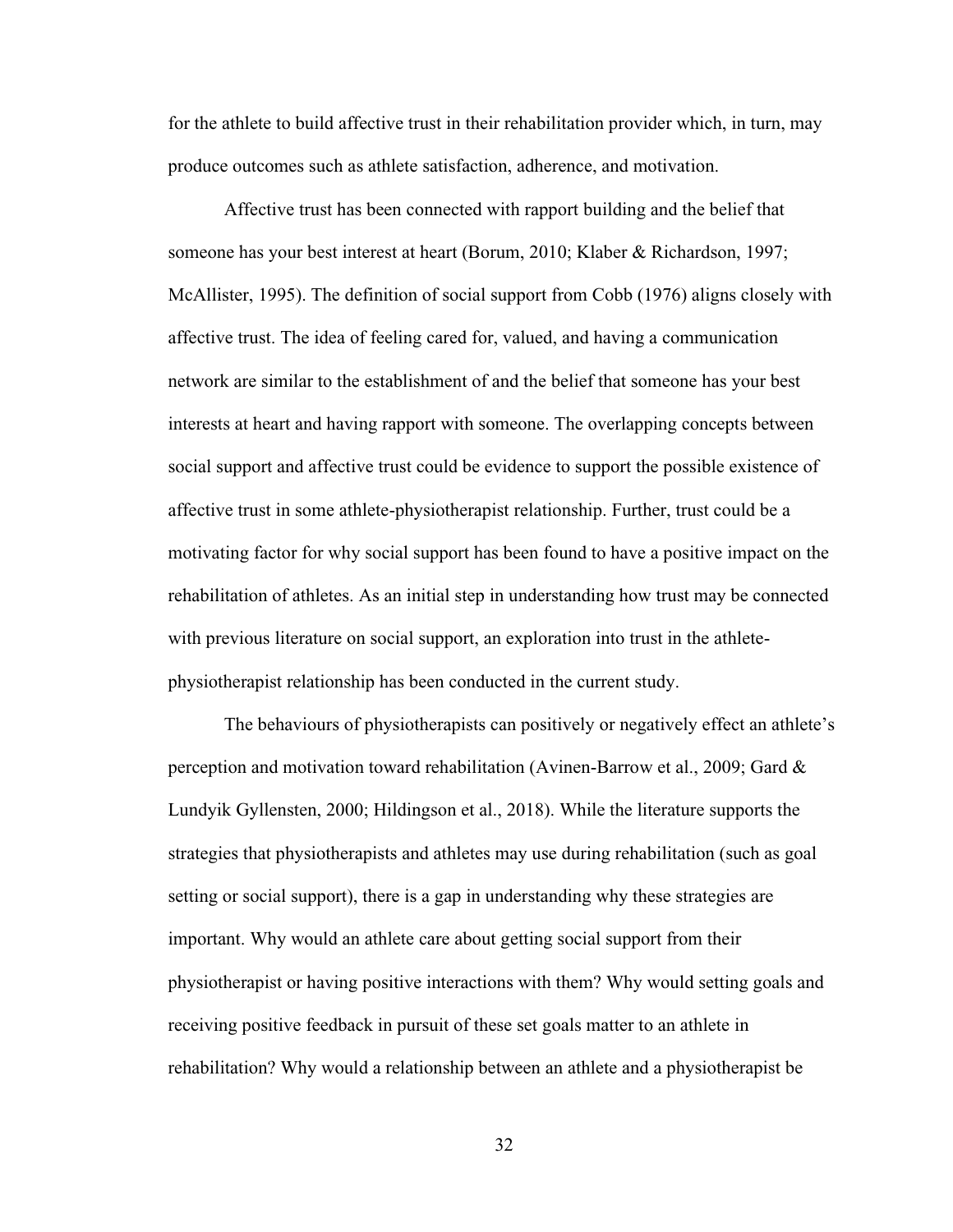important at all in rehabilitation? The concept of trust may provide the context that is needed to further understand why these interpersonal strategies between a physiotherapist and an athlete seem to have an impact on rehabilitation. A first step in answering these larger queries is to explore trust within the athlete-physiotherapist relationship and the impact trust has on subjective recovery outcomes. Through an initial exploration into trust, there was some overlap with these existing strategies from physiotherapists and athletes. The findings from this initial exploration could be used for future studies to examine trust as a motivating factor behind the positive outcomes of strategies like goal setting and social support.

Although research on trust in the specific athlete-physiotherapist relationship is a gap in the literature, looking at trust in other medical contexts may provide insight into how trust may be developed and maintained for injured athletes. The next section will discuss trust literature within medical contexts to examine potential overlap between other medical relationships and the rehabilitation relationship between athlete and physiotherapist.

# **Trust in a Medical Context**

Medical research involving trust presents promising findings that may relate to how trust may be developed and maintained in the relationship between physiotherapists and injured athletes. Patient trust in physicians has been linked to both adherence, and patient satisfaction (Bernhardsson et al., 2017; Jneid et al., 2018; Lee & Lin, 2010) spanning across differing illnesses and injuries. Adversely, the opposite relationship has also been found where a lack of trust may lead to lower compliance and questioning of medical advice provided by their physician (Manderson & Warren, 2010). Evidence of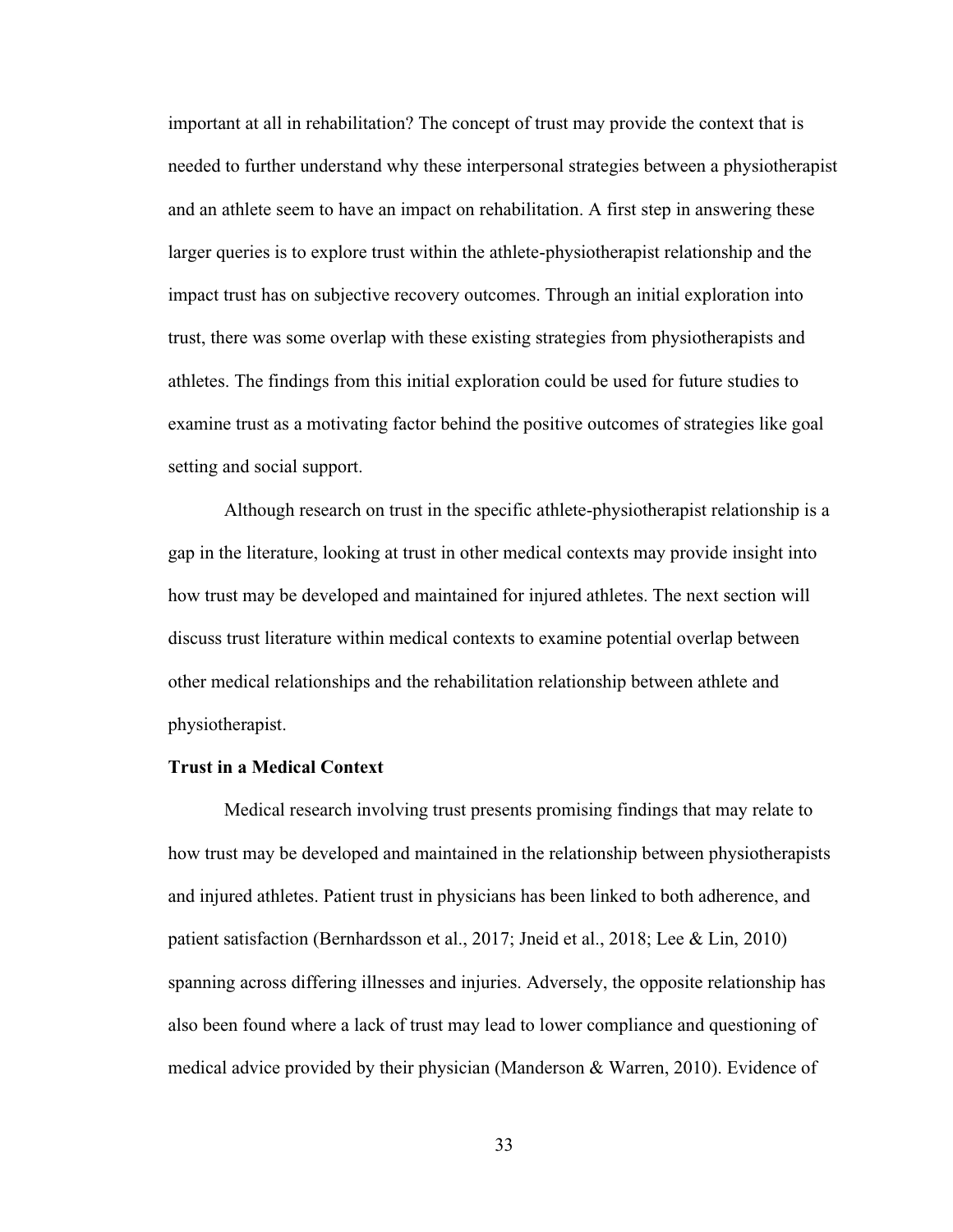trust in the patient-physician relationship is relevant to the current study as it presents a similar treatment-based relationship between a patient and a medical service provider attempting to help them meet their health goals. Reviewing literature surrounding trust and its effect on medical outcomes can provide insight into what was found in terms of the impact of trust on subjective outcomes in the current study.

Lee and Lin (2010) explored the relationship of trust and adherence in regard to diabetic treatment plans. Trust in the patient-clinician relationship first resulted in strong self-efficacy and a positive outlook on health outcomes, which in turn led to greater adherence and better health outcomes. Cognitive trust in the clinician was theorized as the main factor that led to an increase in objective health outcomes. Whereas Lee and Lin (2010) theorized that trust led to increased self-efficacy which, in turn, increased patients' self-reported health and satisfaction. Lee and Lin (2010) provide a basis for trust having an impact on adherence in treating diabetes that requires major lifestyle change. As discussed previously, sport injury also marks a major lifestyle change for athletes and requires a high level of adherence during rehabilitation. The findings from Lee and Lin (2010) support the exploration into how trust may impact subjective rehabilitation outcomes for athletes as there are similarities in the environments of both studies. The current study has built upon this research by diving deeper into the two subcategories of affective and cognitive trust and has provide more context to the specific behaviours from the medical service provider to aid in producing the perception of trust.

Through assessing the patient-physiotherapist relationship outside of sport, Klaber and Richardson (1997) highlight keyways that the practitioner must incorporate both situations where affective and cognitive behaviours can be used in their interaction with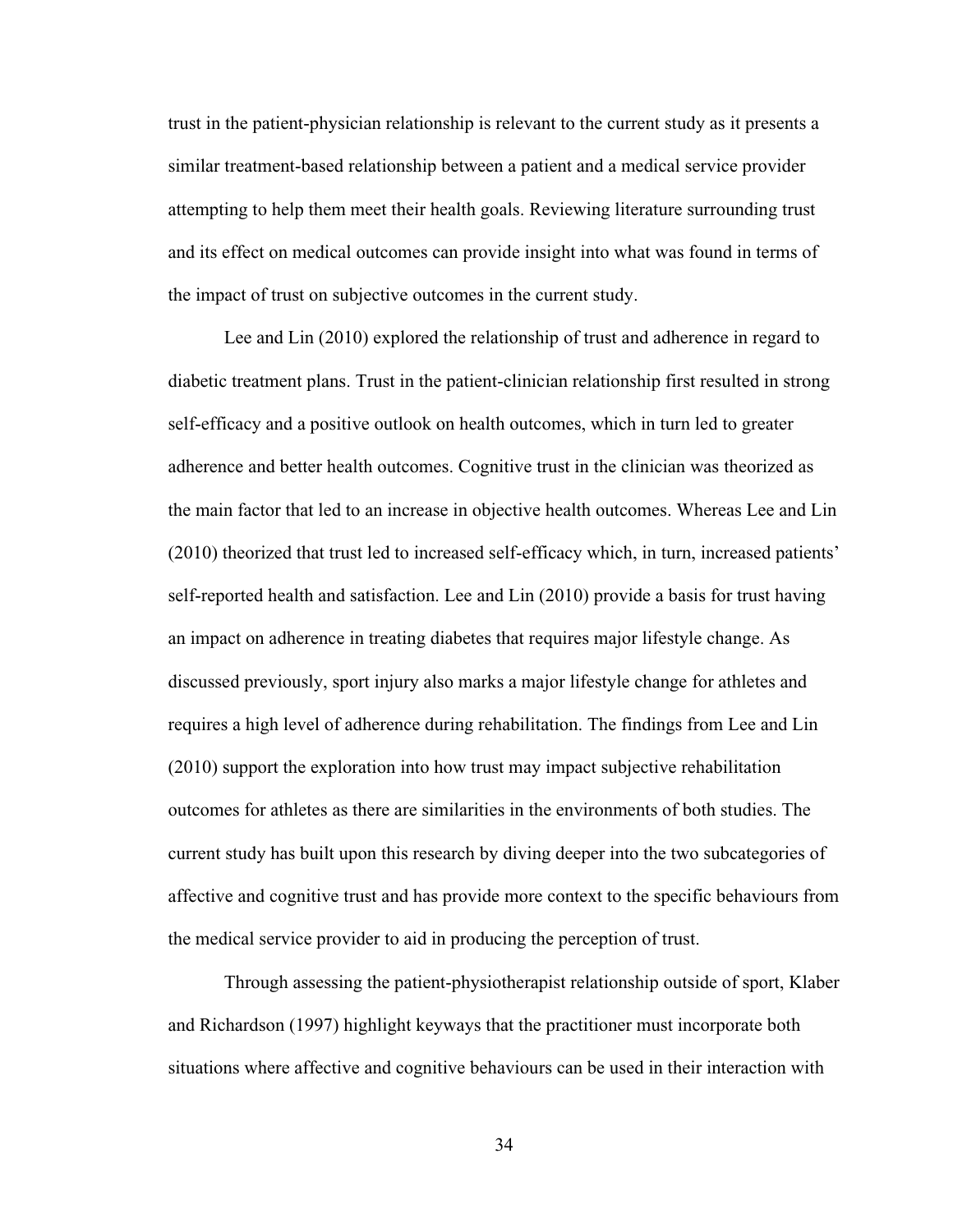patients. For instance, reassurance was examined as a positive way to lower patient anxiety and stress. Though, Klaber and Richardson (1997) go on to clarify that 'bland' reassurance that is not specific to the patient's current situation may have the opposite effect of increasing anxiety and cause doubt for the patient in their rehabilitation plan. Instead, Klaber and Richardson (1997) suggest that reassurance should incorporate specific medical insight into the problem to ensure a positive response from patients. If some physiotherapist behaviours need both cognitive and affective elements to produce a positive result, this may indicate that the subcategories of trust are a factor in these interactions. Athletes may need cognitive and affective elements in communication from their physiotherapist because it aids in the perception that their physiotherapist is trustworthy.

White and colleagues (2011) explored trust in varying medical diagnosis and treatment scenarios. The researchers gave participants a fictitious report of a patient's symptoms and a physician's diagnosis and treatment plan. The symptoms presented were either high or low risk and diagnoses fell within four categories of true positive, true negative, false positive and false negative while the treatment fell within two categories of high or low severity. The study found several implications of trust on the differing scenarios given, but most relevant to the current study was the finding that trust had both an emotional and cognitive aspect. Those with higher levels of overall trust were more sympathetic to the fictitious physicians even when error occurred in diagnosis and treatment. White and colleagues (2011) suggested that the impact of trust may be critical for patient tolerance to inevitable medical errors. The process of rehabilitation may also include moments of medical error or stalls in progress from varying factors. The ability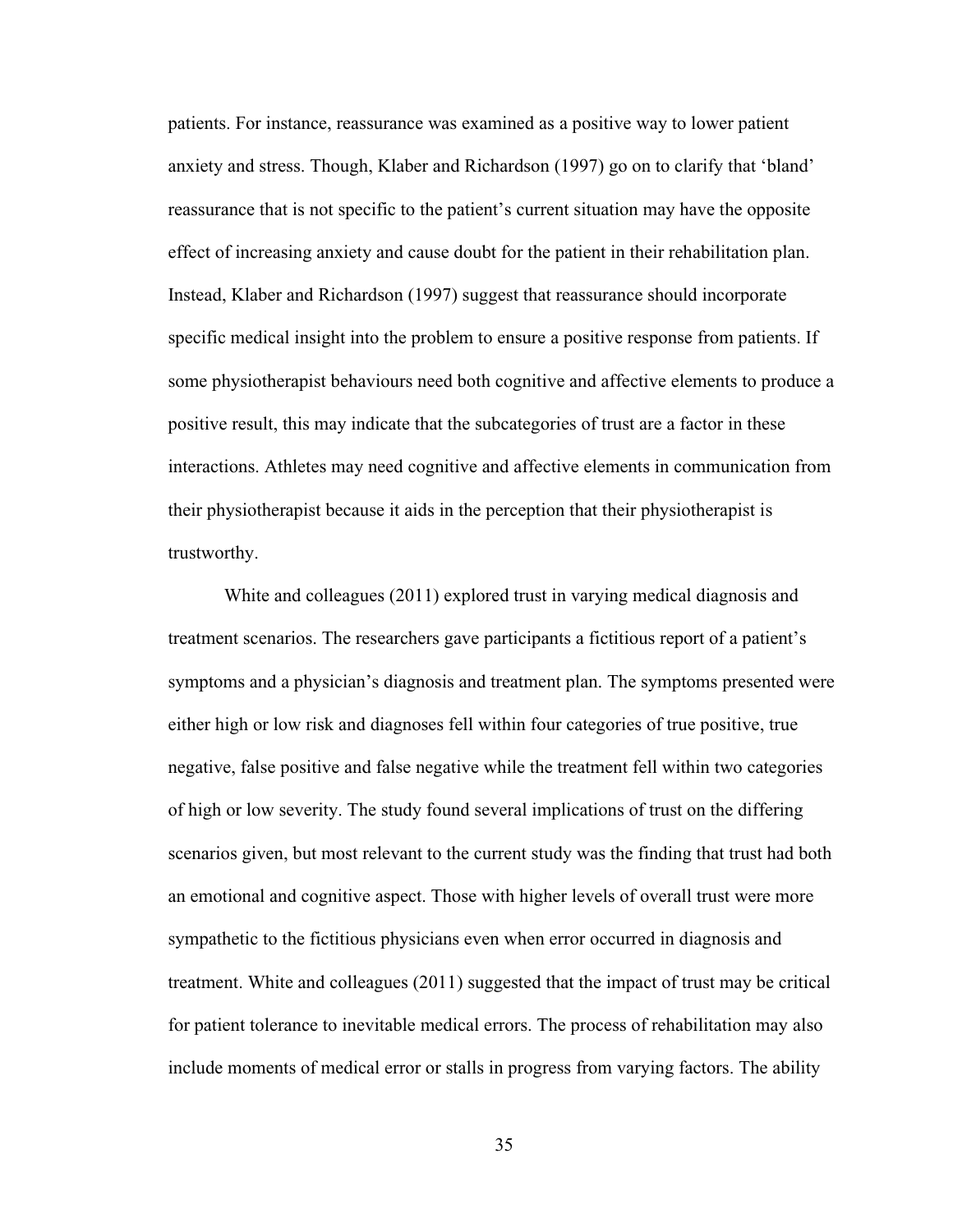for trust to make a patient more tolerant of medical issues may translate to the participants in the current study discussing how trust helped them maintain their relationship with their physiotherapist during rehabilitation issues. The ability of trust to possibly increase tolerance for medical issues further supports the importance of understanding how trust is developed and maintained in a rehabilitation context.

The findings from White and colleagues (2011) were also supported by findings from Hannawaa and colleagues (2015) who concluded that having a high level of trust played a significant role in predicting patient forgiveness of physician medical error. In Hannawaa and colleagues' (2015) study, physician disclosure style also played a major role in both trust and forgiveness for patients. Participants were shown a video of a physician disclosing a medical error with a high or low nonverbal disclosure style and the level of forgiveness and trust were measured. A high nonverbal disclosure style was defined by features such as appropriate touch, leaning in, attentiveness and interest, conversational turn taking, and positive affect (noted as appropriate smiling and pleasant tone) among other features. Patients who experience low nonverbal disclosure of medical error from their physician were found to be less likely to forgive the physician, less likely to trust the physician, more likely to avoid the physician and be less compliant with treatment. The nonverbal disclosure style seems closely related to affective trust as it exhibits relationship building qualities and may signal reciprocated caring. If an injured athlete fails to meet a set rehabilitation goal, there may be a similar instance of affective trust acting as a buffer to the possible decreases in cognitive trust they have in their physiotherapist. The athlete may be more likely to be sympathetic to rehabilitation issues than to blame the physiotherapist for a lack of rehabilitation results.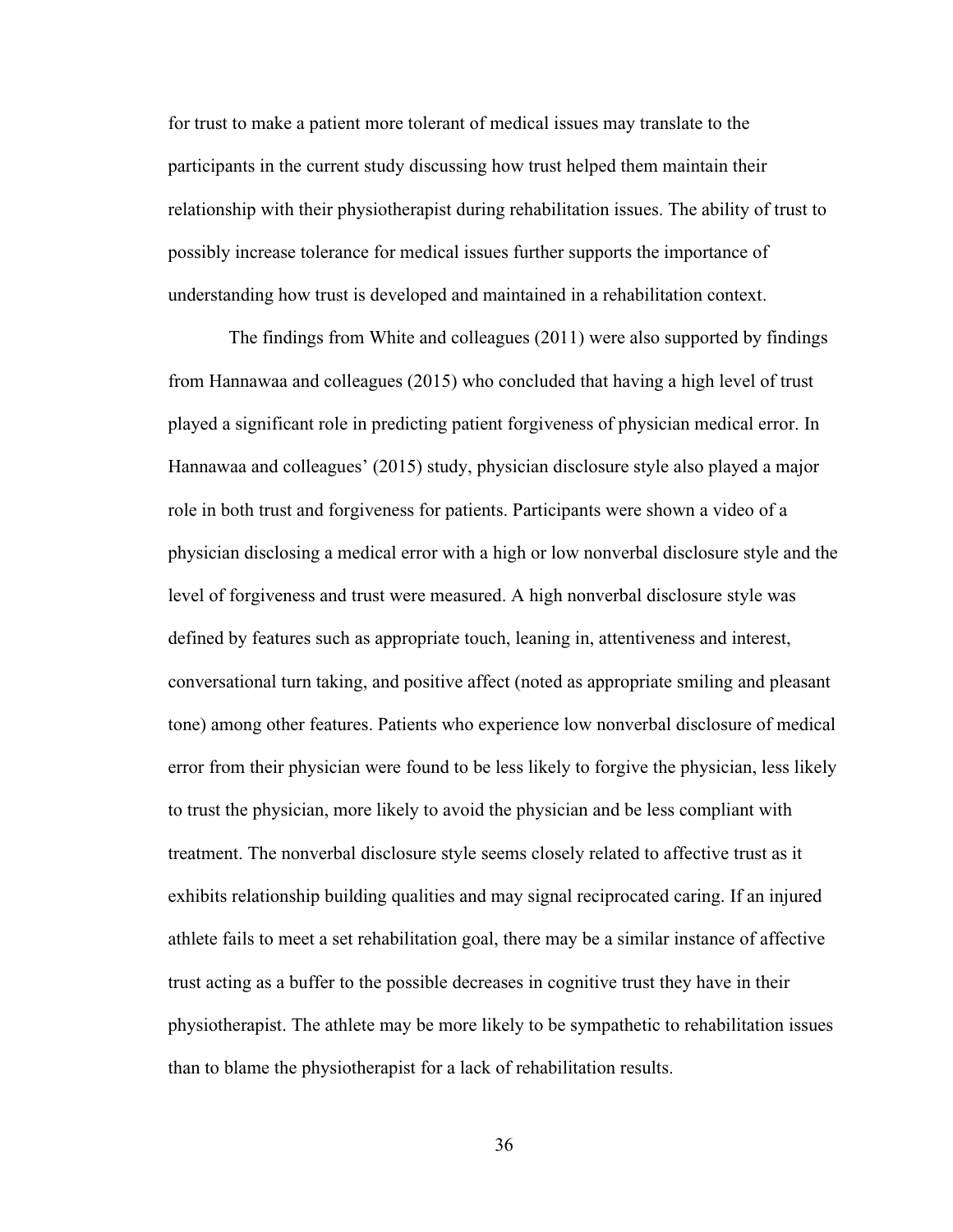Manderson and Warren (2010) identified trust as being both implicit (in this context meaning patients had initial trust for their physicians) and developed over time. Manderson and Warren (2010) used a qualitative approach to interview patients who had undergone recent amputation and rehabilitation to relearn to walk. From this, competency, agency, control, confidentiality and disclosure were found as important dimensions of trust that shaped the rehabilitation process. Most relevant to the current study were competency and agency. The area of competency is similar to the concept of cognitive trust previously discussed. Manderson and Warren (2010) detail the need for communication about adverse outcomes and the disclosure of limits to the practitioner's knowledge as part of trust building. Patients seemed to view disclosure of knowledge limits and negative outcomes as examples of honesty to reaffirm that their physician was not withholding information from them. This is in partial contrast with the previously discussed decrease in motivation that athletes felt when a physiotherapist suggested quitting their sport or communicated disappointment in the athlete when not meeting their set progress goals (Hildingsson et al., 2018). The difference in these findings may be due to how the information is presented or the differing contexts of amputation rehabilitation and sport injury rehabilitation.

The dimension of agency as described by Manderson and Warren (2010) is similar to the idea of affective trust, where the practitioner had the patient's best interests at heart and advocated for them. Again, Manderson and Warren expanded upon this to note that an overall decrease in patient trust during rehabilitation happened when practitioners were inconsistent in their treatment. Physicians sending seconds or nurses to check up on patients and patients having to re-answer questions for multiple healthcare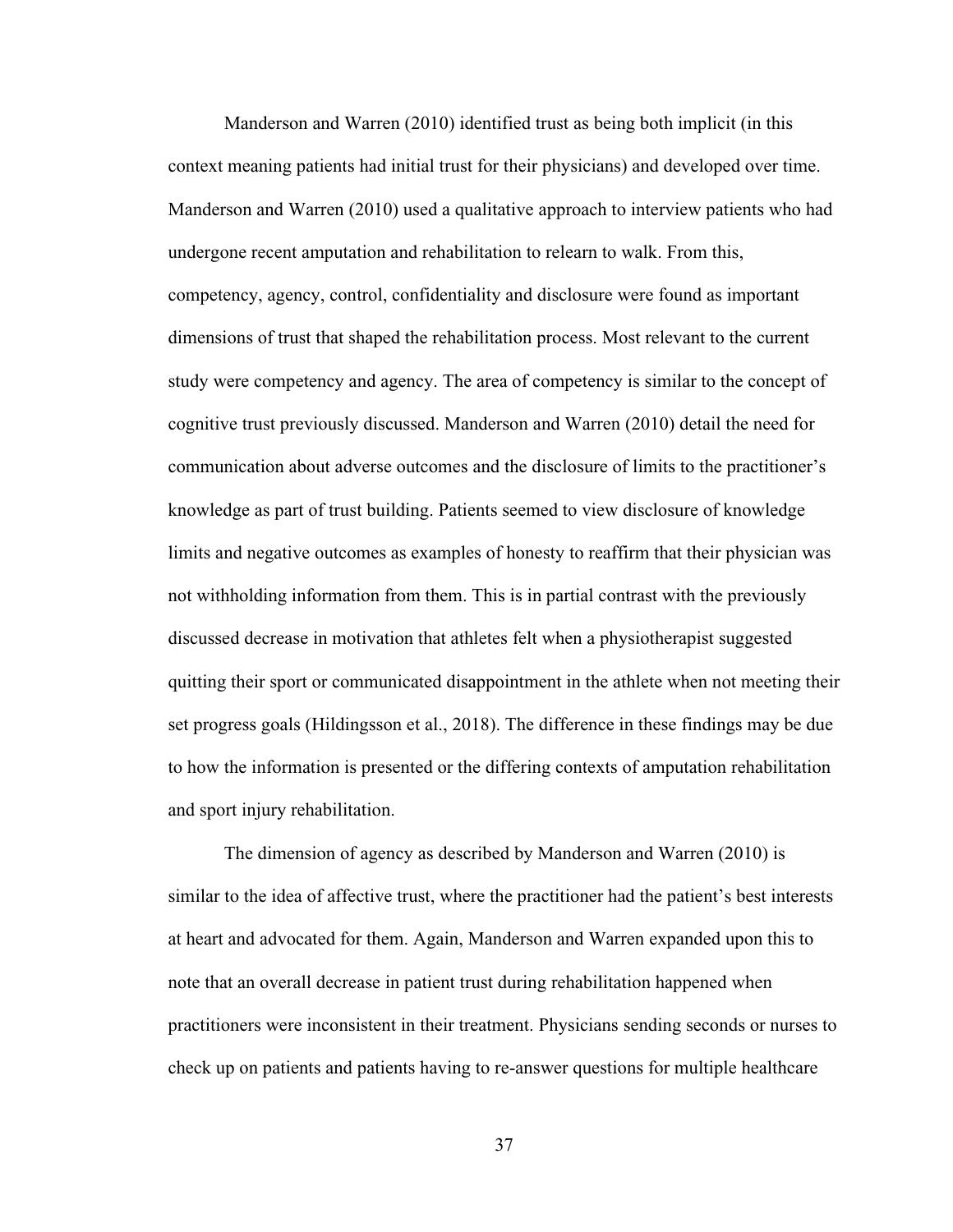staff led to a decrease in trust. In contrast, the appreciation patients felt for doctors who took time to check in on them, find answers for them, and deliver information to them personally and in a timely manner led to an increase in trust. Although consistency in a rehabilitation provider may be more easily achieved in an athlete-physiotherapist relationship, it is important to note that feeling your healthcare professional has enough time for you and remembers your concerns and progress can be important in building trust in rehabilitation.

Medical literature on trust presents varied results. Some studies suggest that aspects of cognitive trust and affective trust are distinct and lead to differing outcomes (Lee & Lin, 2010; Manderson & Warren, 2009). Other studies suggest that trust is built when both affective and cognitive trust are presented together and work dynamically to achieve overall trust (Hannawaa et al., 2015; Klaber & Richardson, 1997; White et al., 2011). Along with this, external variables such as team affiliation and consistency of the healthcare provider may also have influence over patient trust (Cohen et al., 2016; Manderson & Warren, 2010). The unique risk and pressure to return to sport in an athlete-physiotherapist relationship may also play a role in how trust is developed and maintained and whether affective and cognitive trust is built dynamically or separately. Without a concrete structure of how trust is developed and maintained there needs to be more exploratory qualitative work into the concept of trust. The literature reviewed gives an overview of how trust has been understood in other medical contexts so as to understand how it may work in the athlete-physiotherapist relationship. In the next section, trust-like actors will be explored to highlight what trust could be mistaken for by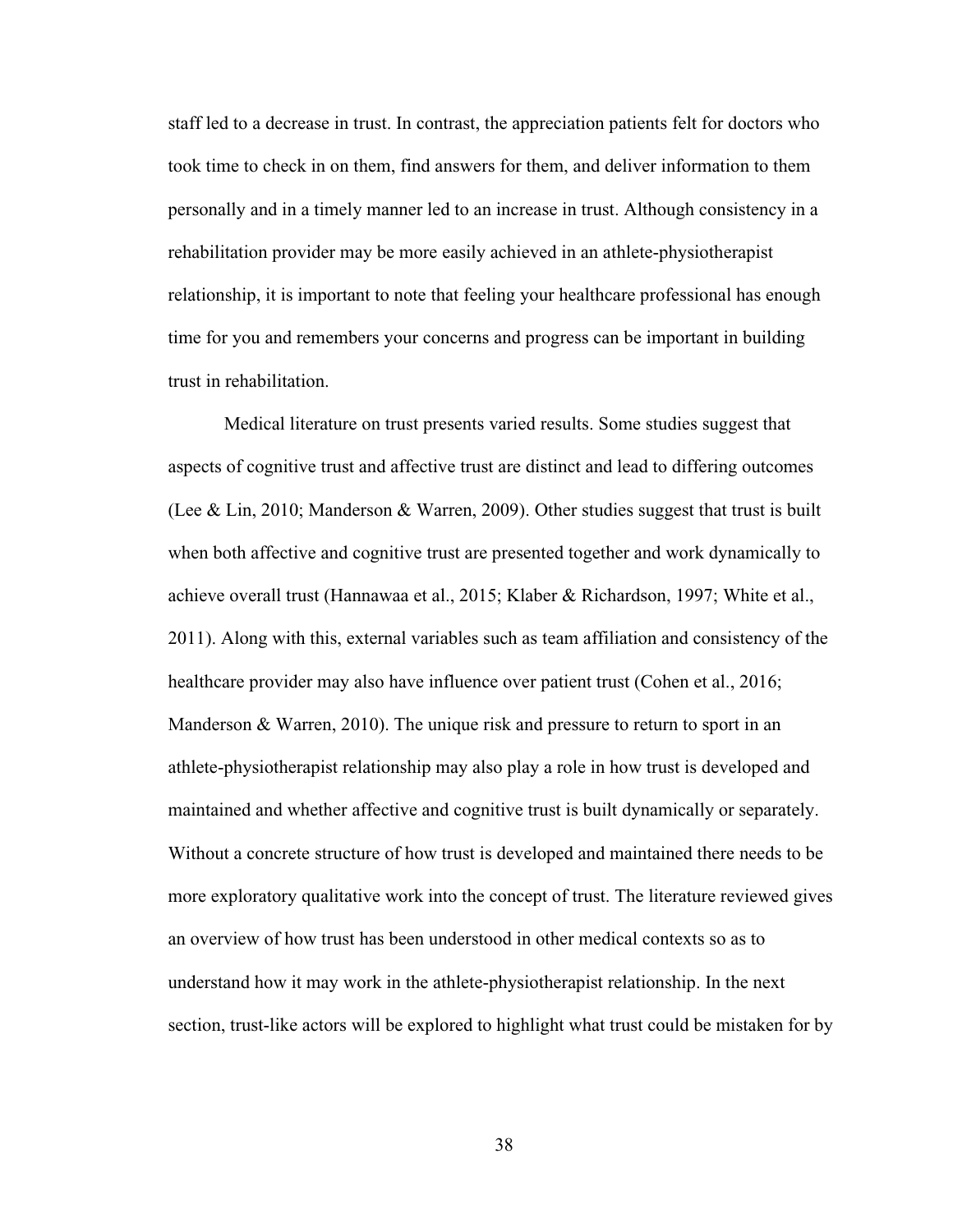participants and how trust may transform into these similar concepts over the course of rehabilitation.

## **Trust-like Actors**

Trust is a specific concept that has been well defined in the literature, however, there are other similar concepts that can often be confused for trust such as confidence and dependency. The distinction of trust from trust-like actors is particularly important for medical application of trust as the differences between confidence, trust, and dependency must be considered.

Trust and confidence in others can sometimes be mistaken for the same concept but when looking closer at the literature, confidence does have differences from trust. Trust usually occurs when there is higher perceived risk involved in a situation. (Kollock,1994; Meyer & Ward, 2013). For example, during an important competition, if a team was significantly leading in points, athletes would be confident that they were going to win the game. However, if the game was tied in points, athletes would have much more need to trust each others' abilities in achieving a positive outcome in the game. This shows that with less risk (a team significantly in the lead) less trust needs to be present as confidence in the outcome is unwavering. However, when risk is involved (a team who is tied) trust is very important. The athlete-physiotherapist relationship mirrors this example as athletes may have to forego confidence in their rehabilitation, as they do not know if the rehabilitation will result in their desired health outcome. The idea of risk may also relate back to the return to sport percentages associated with different types of athletic injury previously discussed (Arden et al., 2016). If the athlete is aware that an injury has a high return to play history (i.e., hamstring injuries which have a 100%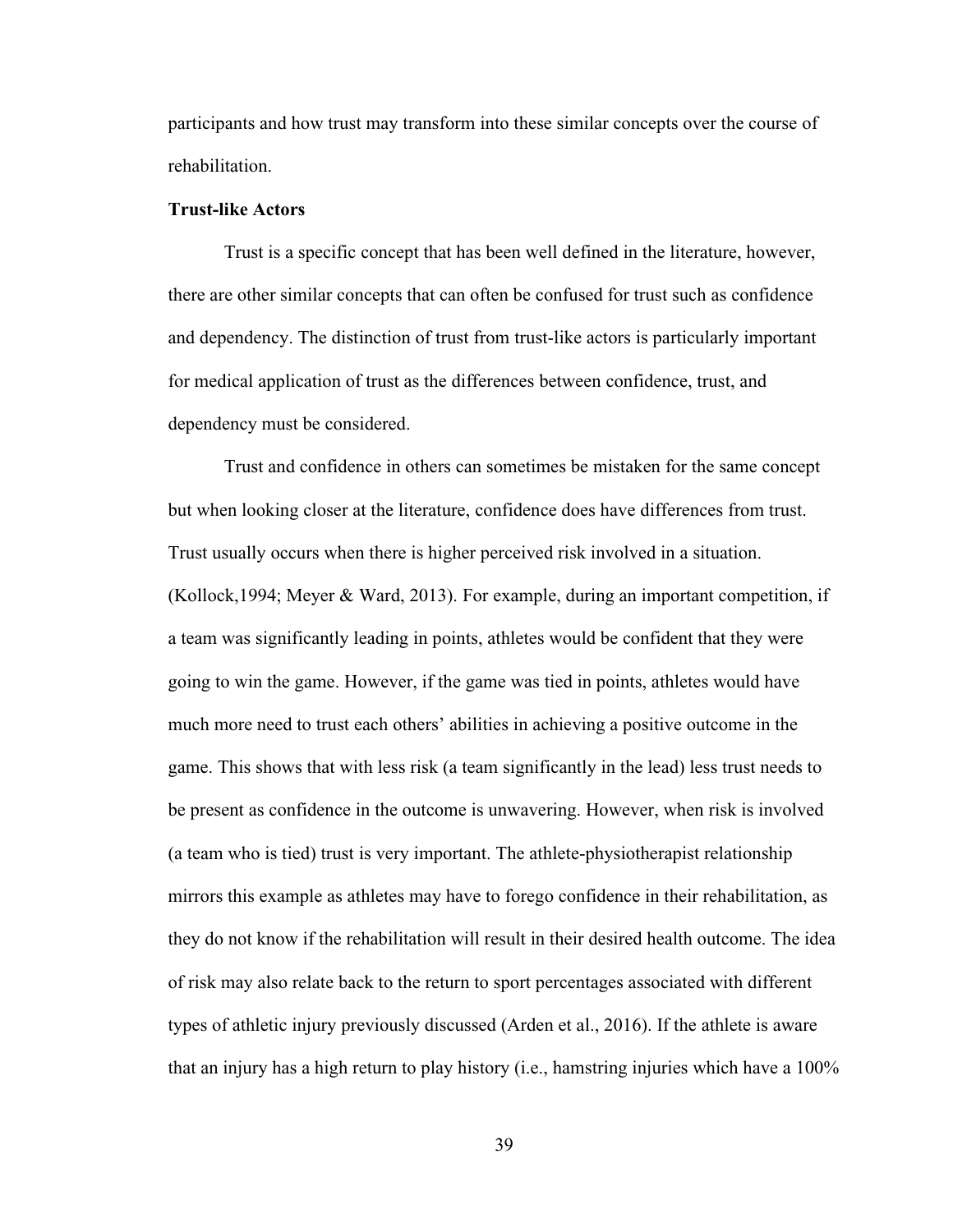return to sport rate) they may feel little to no risk during rehabilitation. If an athlete is aware that an injury has a low or uncertain return to play history (i.e., Achilles tendon injuries with high variability in return to sport rate) they may feel an extreme amount of risk and may even exhibit dependency instead of trust.

Dependency and trust also share a similar likeness but are also distinct. As previously stated, to trust someone there needs to be vulnerability but also a willingness to trust, not simply a need to rely on someone out of necessity (Lewis & Wiegert, 1985). This can be challenging in medical applications as a decrease in health status can create a gray area between trust and dependence, especially when patients do not have a choice in their healthcare provider. Dependency comes when risk is high, and an individual has little to no control to be able to help him or herself (Meyer & Ward, 2013). In patients with coronary heart disease, Meyer and Ward (2013) found that during routine appointments with their general practitioner, trust was discussed in terms of the length of time they had been with their physician, a comparison to a previous bad experience making their physician seem more trustworthy, an active engagement to seek someone they trusted before seeing them regularly, or they did not accredit trust or mistrust to the relationship at all because of the low risk involved. However, when asked if they would trust an unknown doctor during an emergency cardiac event answers constantly referenced having no choice or no alternative but to trust them, clearly indicating a difference between trust and dependency.

When considering the existence of confidence, trust, and dependency and how they are associated with risk, trust may be on a spectrum. This spectrum would have aspects of both risk and control for the person at risk. Figure 1 shows the proposed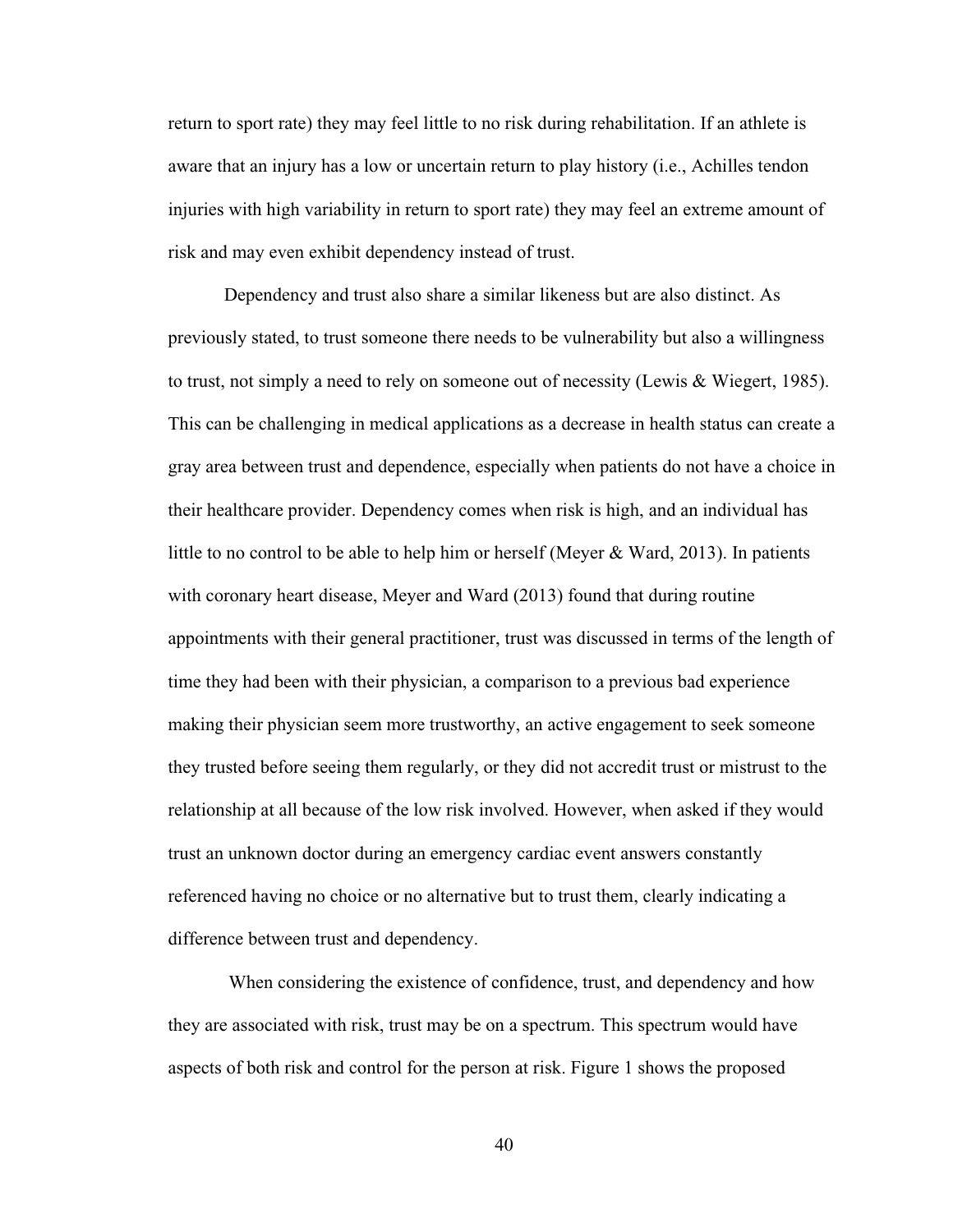continuum as dependency (high risk, low control), trust (moderate risk, moderate control), and confidence (low risk, high control). It is difficult to determine where an athlete would fall during rehabilitation because of the lack of trust research within this dynamic. There is high risk for their sport future, they are often sent to a team physiotherapist without an abundance of choice, and there can be internal and external pressure to return to play quickly (Podlog et al., 2014), which would align more with dependency. An athlete could fall into dependency if they felt their return to sport is in high risk and are sent to a team physiotherapist without feeling they had a choice in their healthcare provider. During an injury rehabilitation that takes an athlete away from their sport for an extended period, daily activity in rehabilitation would seem like less of an emergency and more of a sustained effort. This may lead to an assessment of moderate risk and moderate control which would align with the need for athletes to trust their physiotherapist. Alternatively, if the length and intensity of rehabilitation resulted in properly adhering to the rehabilitation plan and consistently hitting progress goals throughout rehabilitation, there may even be a point of confidence for the athlete where their healing becomes very predictable and thus is assessed as low risk and high control. An athlete may settle into one of these categories, work through them from dependency to trust to confidence, or may fluctuate between all three at different times in the rehabilitation plan.

## **Figure 1**

# *Theorized Dependency, Trust, Confidence Spectrum.*

| Dependency                    | Frust                           | Confidence             |
|-------------------------------|---------------------------------|------------------------|
| <b>High Risk, Low Control</b> | Moderate Risk, Moderate Control | Low Risk, High Control |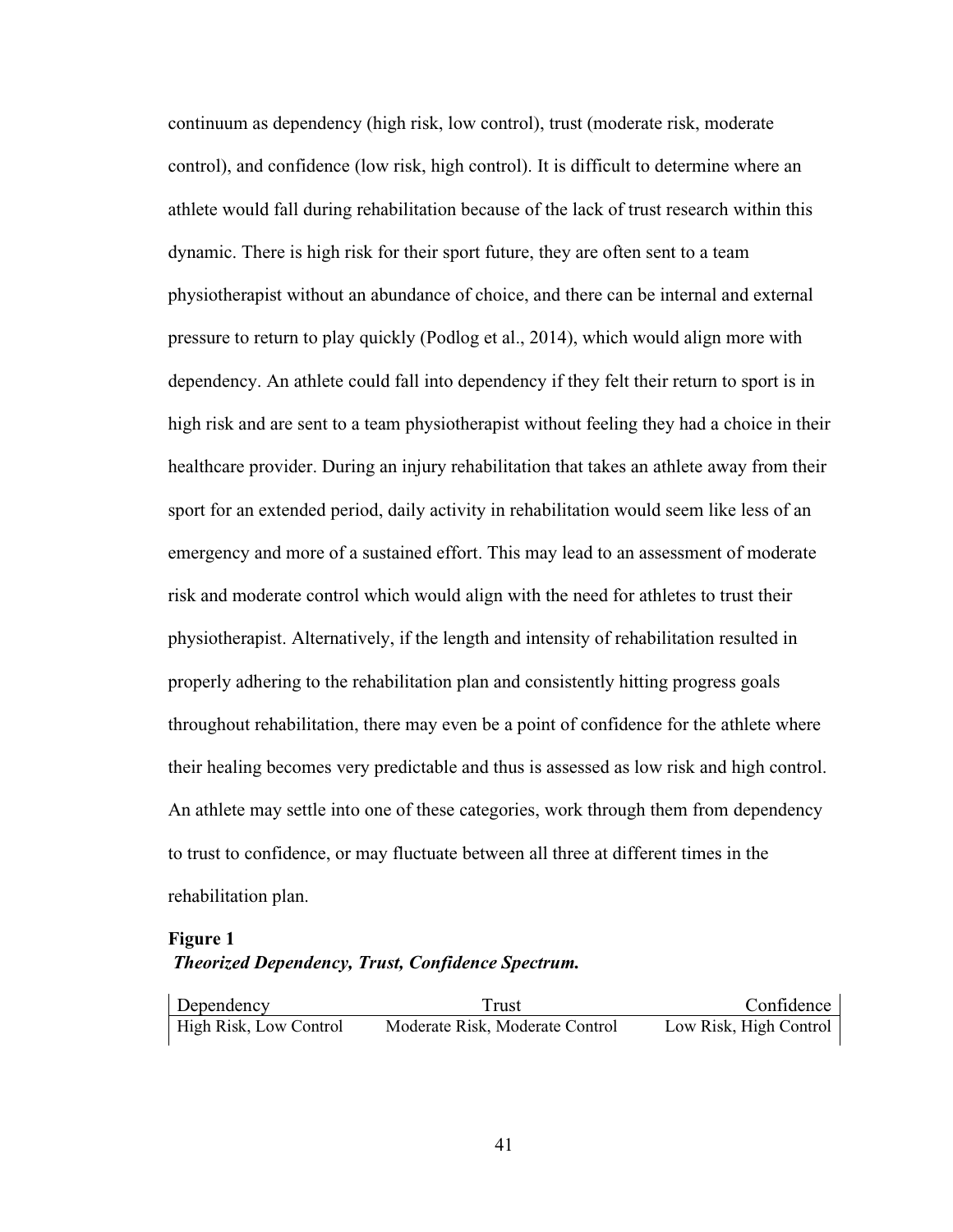As previously discussed, confidence in one's self is a factor in an athlete's successful return to play (Forsdyke et al., 2015) but this type of self-confidence may also be linked to Meyer and Ward's (2013) definition of confidence. Meyer and Ward (2013) contextualize confidence as it relates to have confidence in another person or system. Although Forsdyke and colleagues (2015) reference a different application of confidence (i.e., confidence in self) it is noted that this confidence arises from an established trust in their rehabilitation provider. The confidence that Forsdyke and colleagues (2015) refers to then, may not just be confidence in self, but confidence in the rehabilitation that the athlete has undergone. These two concepts of confidence may be very connected and support the trajectory of athlete's hitting a point in rehabilitation where confidence is possible.

### **Summary**

Sport injury is commonplace and creates a population of vulnerable athletes who may experience a negative emotional impact while being away from training and competition in their sport during rehabilitation (Clement et al., 2015; David & Hitchcock, 2018; Frank & Hsu, 2013; Forsdyke et al. 2015; Zakrajsek et al., 2017). Having and maintaining trust may play an important role in an athlete's ability to engage in their rehabilitation. Trust can be complex and contains both cognitive and affective subcategories, which may be related to the desire for both medical information and social support from their physiotherapists. Current research has shown that the athleterehabilitation provider relationship is important in rehabilitation (Alexander & Douglas, 2016; Arvinen-Barrow et al., 2009, Clement et al., 2013; Driver et al., 2017) but has not examined how trust is developed and maintained as part of this relationship. Trust has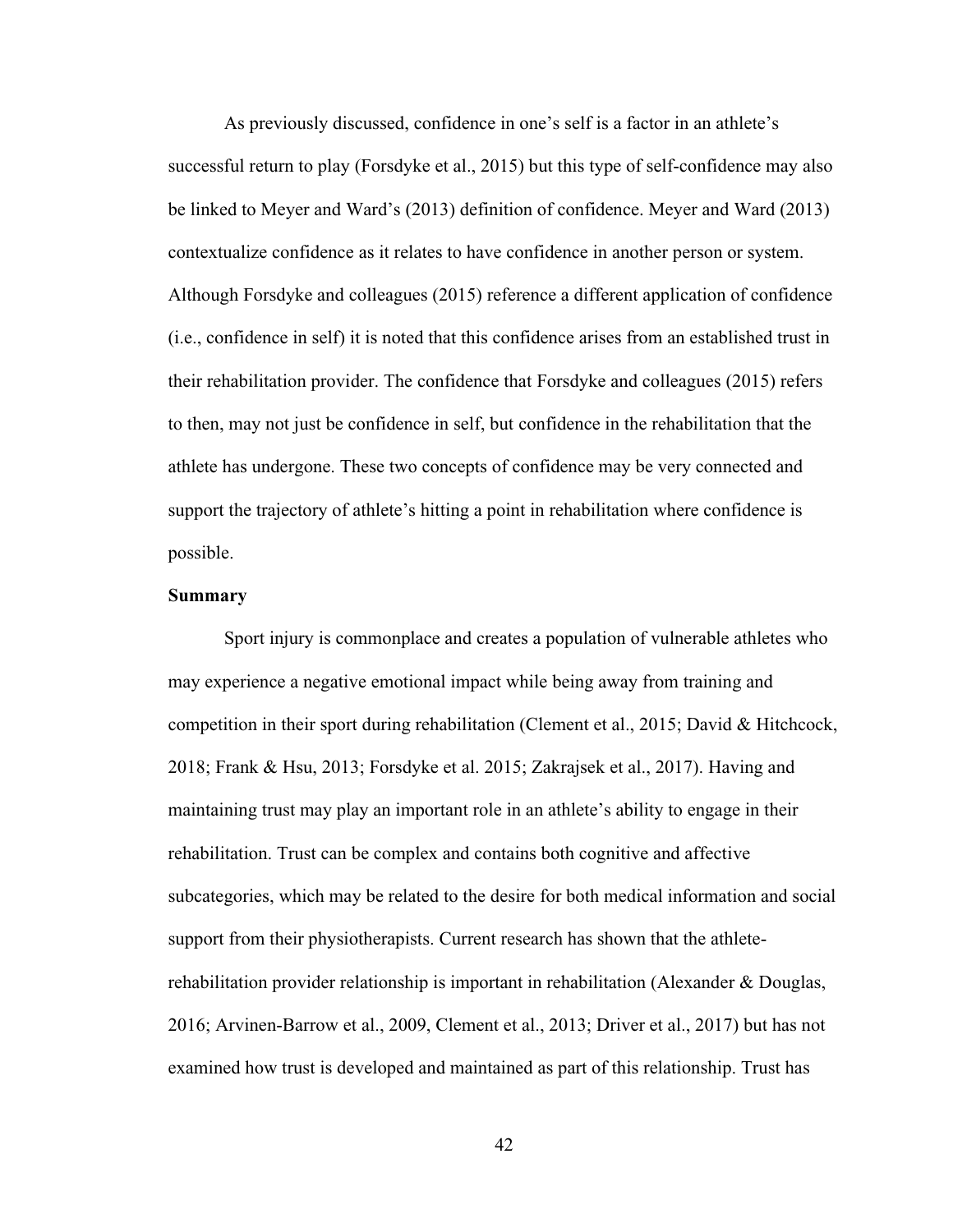been an important part of medical research (Bernhardsson et al., 2017; Lee & Lin, 2010; Manderson & Warren, 2010) and therefore may extend to the medical context of sport injury rehabilitation. However, with trust-like actors of confidence and dependency (Manderson & Warren, 2010) and pressure to return to play (Clement et al., 2015; Hildingsson et al., 2018) there may be unique development and maintenance qualities of trust in the athlete-physiotherapists relationship that has not yet been explored. The current study has explored how trust is developed and maintained as well as the impact of trust subjective rehabilitation outcomes. A qualitative approach was chosen for the current study to explore the lived experiences of those athletes who had a sport injury that led to sport incapacity and rehabilitation with a physiotherapist. The qualitative methodology of the current study will be discussed in the next chapter.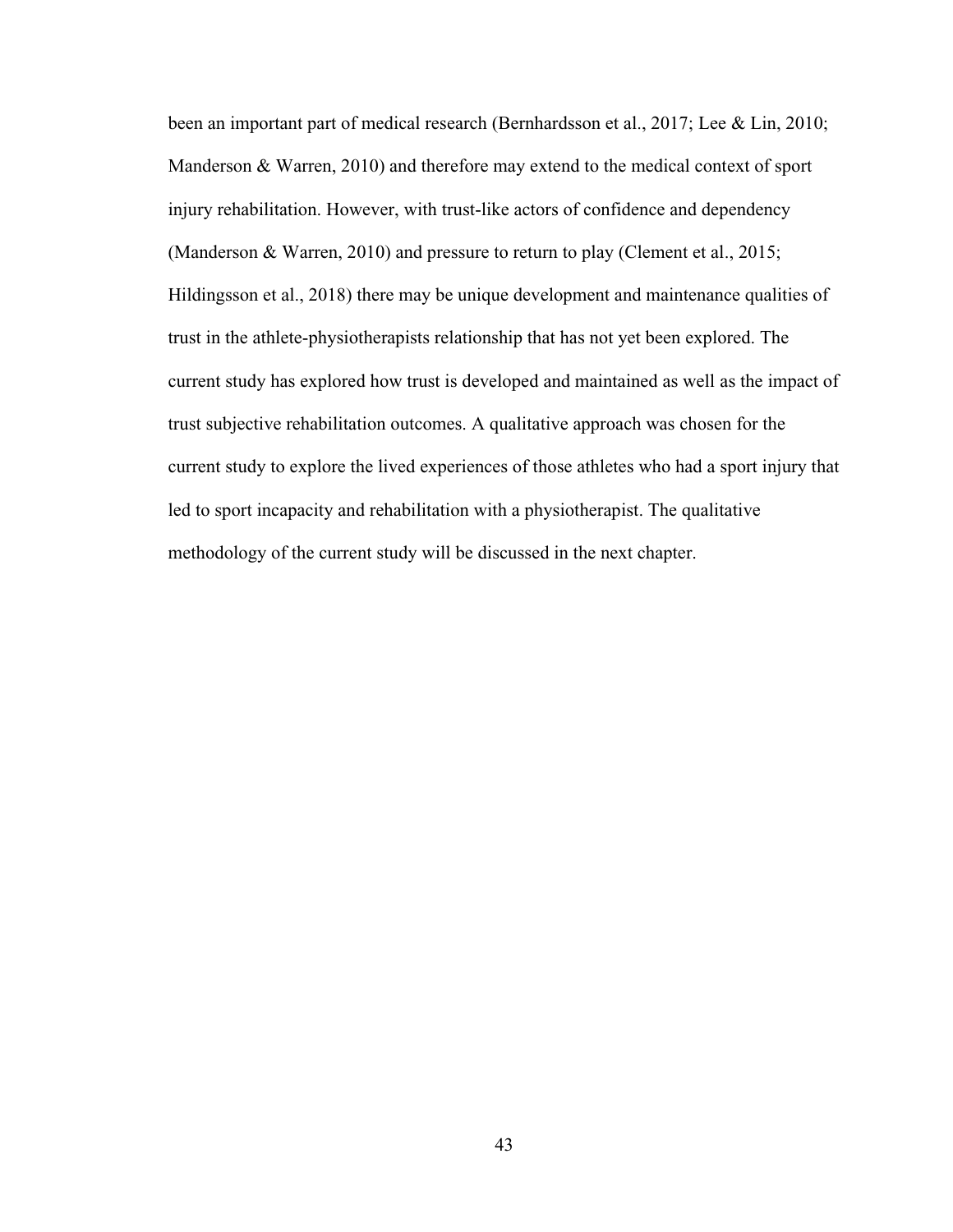### **Chapter 3: Methods**

## **Methodology and Study Design**

The research study used the qualitative approach of phenomenology to explore how athletes develop trust in their physiotherapists. The phenomenological approach has been defined as a way to "explore, describe, and analyze the meaning of individual lived experience" (Marshall & Rossman, 2016, p.17). The idea of shared lived experiences in this methodology does not denote a group of people experiencing one moment in time together (as you might see in a case study) but a single phenomenon that has taken place in several people's lives. These individuals do not need to be connected in any way but they all must be conscious of the phenomena that they have experienced. This is a key point in the philosophical underpinnings of phenomenology.

Husserl first introduced phenomenology in his work *Logical Investigations* in 1900. This philosophy was seen as a radical departure from the traditional ways of acquiring knowledge. Phenomenology challenged the Cartesian system that worked on the notion that a research concept exists outside of the self and can be studied objectively (Moran, 2002). The philosophy of phenomenology asserts that to get to the essence of a phenomenon we must consider it as it exists within a conscious experience. Phenomenology rejects the notion that we can examine a phenomenon beyond the human experience of it (Moran, 2002; Smith, 2005; Wilson, 2014). Through examining a collection of different conscious experiences of the phenomena, phenomenology gets to the truth of a concept by finding the generalities in the shared experiences of the participants (Marshall & Rossman, 2016; Moran, 2002; Smith, 2005). Husserl's efforts indicate that phenomenology is not greatly concerned with individual differences or deep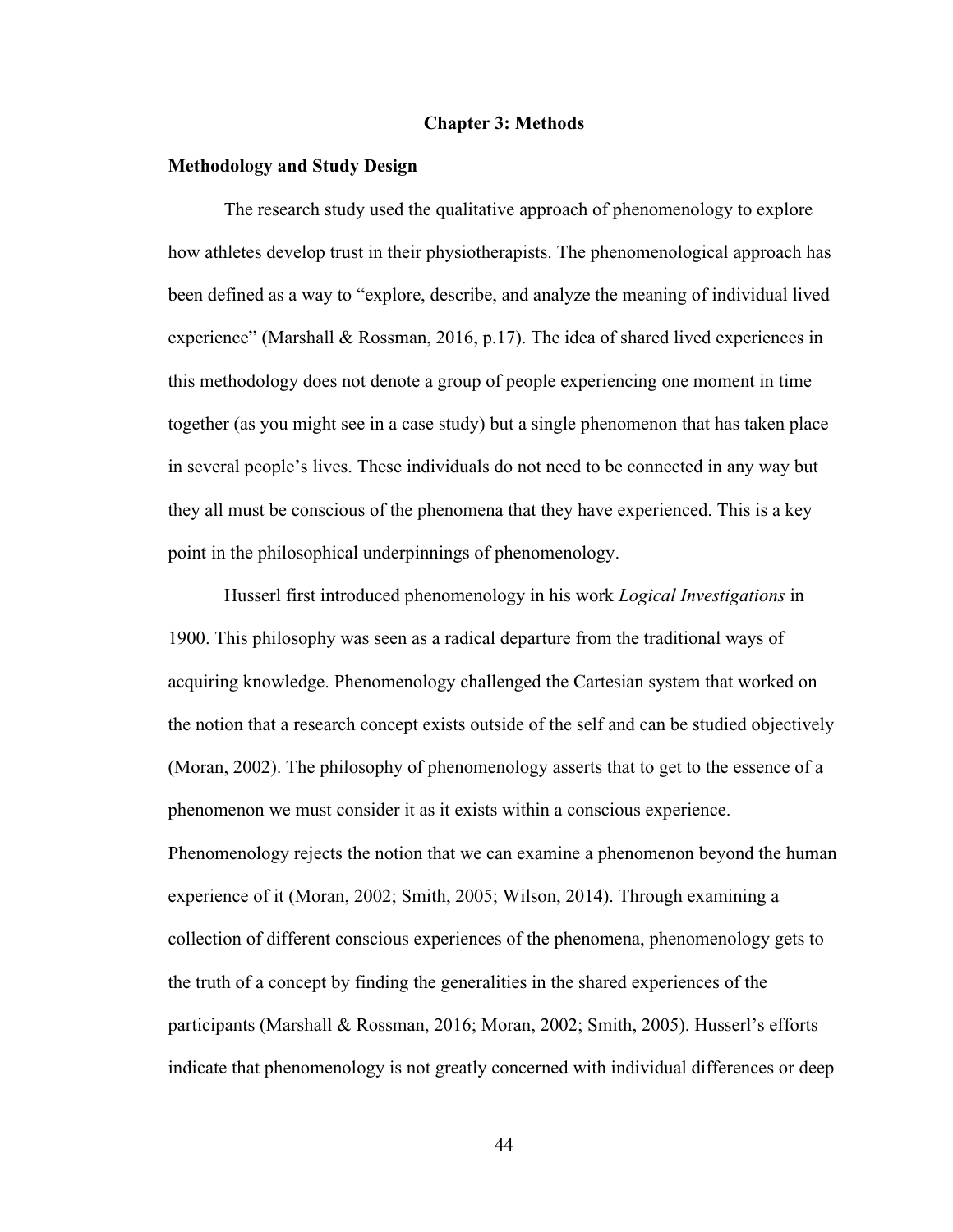individual reflection (as one may see in an ethnographic approach) but is concerned with the similarities in the shared conscious experience of those who have interacted with the phenomena (Smith, 2005). In this research study, the phenomena, or research concept, is trust in the athlete-physiotherapist relationship. Phenomenology was chosen for the current study for two main reasons. First, the understanding of how trust is developed and maintained is under-researched in the athlete-physiotherapist relationship. As discussed in the literature review, trust is often examined as a means to study positive outcomes when it is present but not necessarily how it is developed or maintained. An exploratory study that can capture different peoples lived experiences with trust can increase our understanding of how trust is developed and maintained and drive deeper into both the emotional and logical subcategories of trust. Second, the emotional vulnerability that often accompanies sport injury for athletes can be captured in a more holistic lens with the use of phenomenology. Phenomenology recognizes how an individual's life context can shape their interactions with a phenomenon. For example, an athlete who is severely injured and experiencing trust in their relationship with their physiotherapist will be inherently different than someone who is injured at work. An athlete may experience pressure to return to play, confounding stress from losing fitness or skill, and general feelings of grief from the dramatic change in lifestyle and athletic identity that have been discussed in the literature review (Cieslak, 2014; Clement et al., 2013; Hildingsson et al., 2018; Podlog et al., 2010; Zakrajsek et al., 2017).

Husserl's contributions, however, were expanded upon and challenged heavily by his followers, resulting in many differing methods to the practice of phenomenology (Moran, 2002). For the purpose of the current research, Heidegger's approach to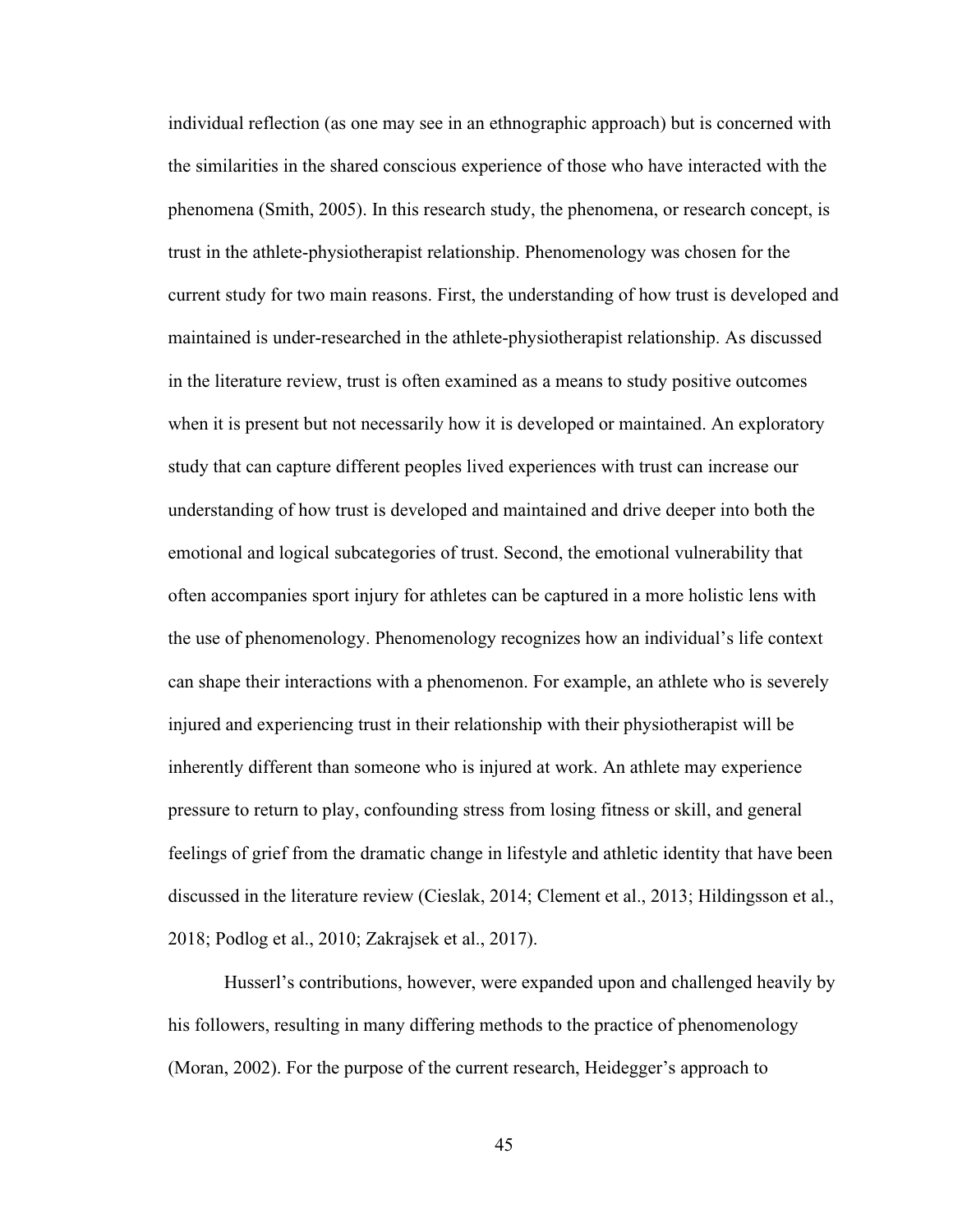phenomenology will be utilized. Heidegger followed the teachings of Husserl but began to break away from the methods Husserl ascribed. Heidegger challenged Husserl's ideas of bracketing one's own experience as a researcher from the research that is conducted (Moran, 2002; Wilson, 2014). Bracketing refers to the ability for a researcher to disregard and set aside their personal beliefs, values, and life experiences to remain an objective vessel for which the analyses of qualitative data can take place.

The idea of being able to bracket one's self could be a waste of possible resources as a researcher's past experiences usually align with their research and give them a unique perspective on how they interact with the data. In the context of qualitative research, when analysis so heavily relies on the researcher's ability to use both inductive and deductive reasoning (Creswell, 2018) it would be, as Heidegger postulates, nearly impossible to separate the two, and would inherently lessen the quality of the work (Moran, 2002). The researcher of the current study has been a rugby player for ten years, she has gone through injury herself and witnessed many teammates also incur injuries. This type of lived experience has not been be held above empirical knowledge but was used as an asset in the research. It has helped shape how research methods and interview questions were developed, how meaning was assigned to participant data, and how reoccurring codes translated into themes.

Heidegger's concept of dasein is the centerpiece of his philosophical principals. Dasein (or 'being there') is the concept that people are in a constant state of interpreting and questioning their own world. They develop a working picture of themselves as part a meaningful whole to contextualize their lives (Wilson, 2014). In terms of the current study, the athlete can see their injury and rehabilitation in a unique way. Their injury has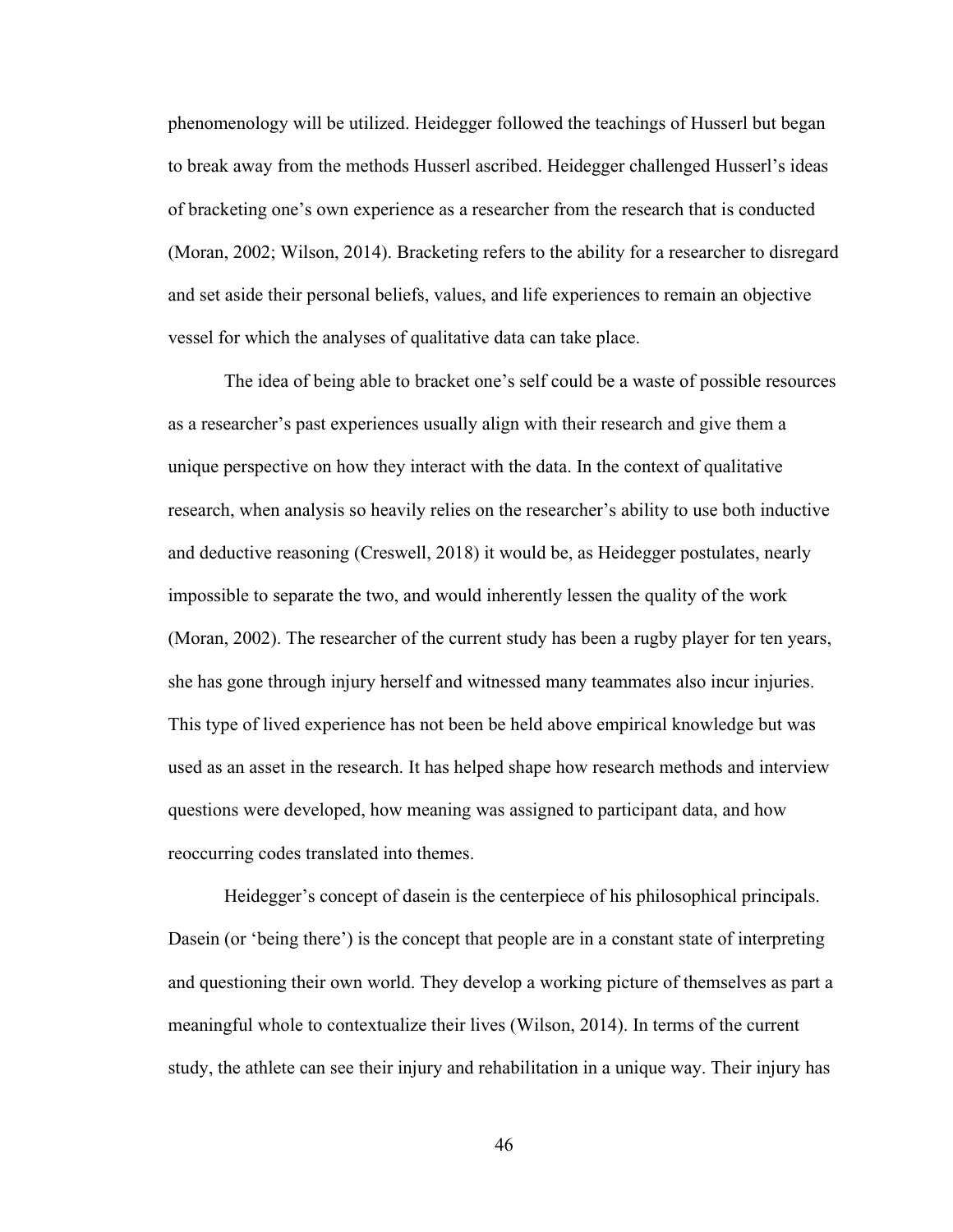consequences for themselves, their coach, their physiotherapist, teammates, and other people in their world. Phenomenology asserts that the perspective on injury would be different for someone who is injured during work, or after an accident. Injury in other contexts would present different interpretations of that injury and subsequent rehabilitation because of the differences in their perception of their world and the people within it. It is these inherent differences in the way people exist as part of their own meaningful whole that can drastically change how they use language and assign meaning. The hermeneutical approach to phenomenology (the term of Heidegger's approach to phenomenology) further recognizes the need to understand trust in an athletephysiotherapist relationship because the sport context may provide a unique worldview for the participants.

An emphasis on language plays a major role within this approach and was also expanded upon by Gadamer, a student of Heidegger. Gadamer expanded the hermeneutic approach to not only focus on what words are being used, but also how they are being spoken (Sloan & Bowe, 2013). Attention on what kind of language the participants used such as adjectives that denote fear, hopelessness, or anger relieved important emotional undertones to the behaviour they were exhibiting. The tone of their voice and body language may have also alluded to the importance of what they were saying or how they felt at the time. The researcher has attempted to capture voice changes in the transcript and as part of the rich, thick description found in Appendix G.

In previous use of grounded theory, David and Hitchcock (2018) looked at the topic of trust in the athlete-athletic trainer relationship. Grounded theory uses very little background literature and therefore this approach lacked incorporation of the major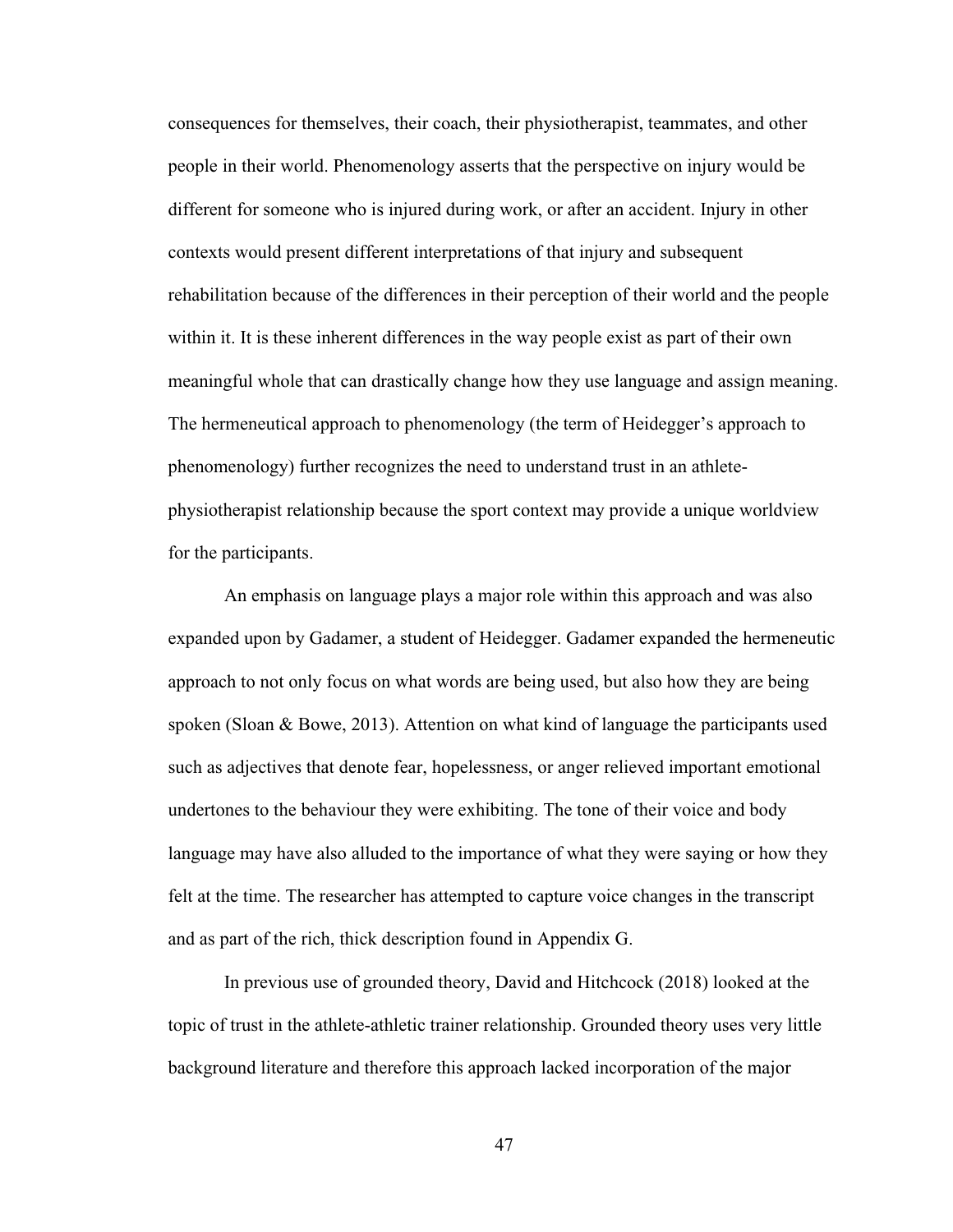defining factors of trust. Participants had trouble defining trust and therefore data collection may have lacked depth. By using a phenomenological methodological lens, the researcher of the current study can make more informed choices in interview questions. For example, with the understanding of affective trust, the interviewer asked, 'What types of conversations did you have with your physiotherapist?' Although this is not directly about trust, the researcher is able to see if the participant had affective trust in their physiotherapist. From existing knowledge, the researcher knew that affective trust was indicated when a participant talked about sharing their personal life with their physiotherapist. Asking research informed questions had the added benefit of not relying on the participant to have prior knowledge of the differing components of trust. The interview guide (Appendix D) was constructed to address the different points of research discussed in the literature review. The guide has seven blocks and a total of thirty-one questions. The blocks address background demographics about the participant's injury, the mental toll of their injury, their cognitive trust in their physiotherapist, their affective trust in their physiotherapist, direct questions about their thoughts on trust, possible trustlike actors within the relationship, and an overview of their thoughts about their rehabilitation experience. These questions were formulated to get a full picture of how their injury happened, their feelings towards their injury, and what trust in the athletephysiotherapist relationship looked like for them from both a research perspective and from the participant's understanding of trust. The use of phenomenology meant that existing literature informed the interview guide so that the findings of this study have built upon past research. From having a research informed approach, the findings can add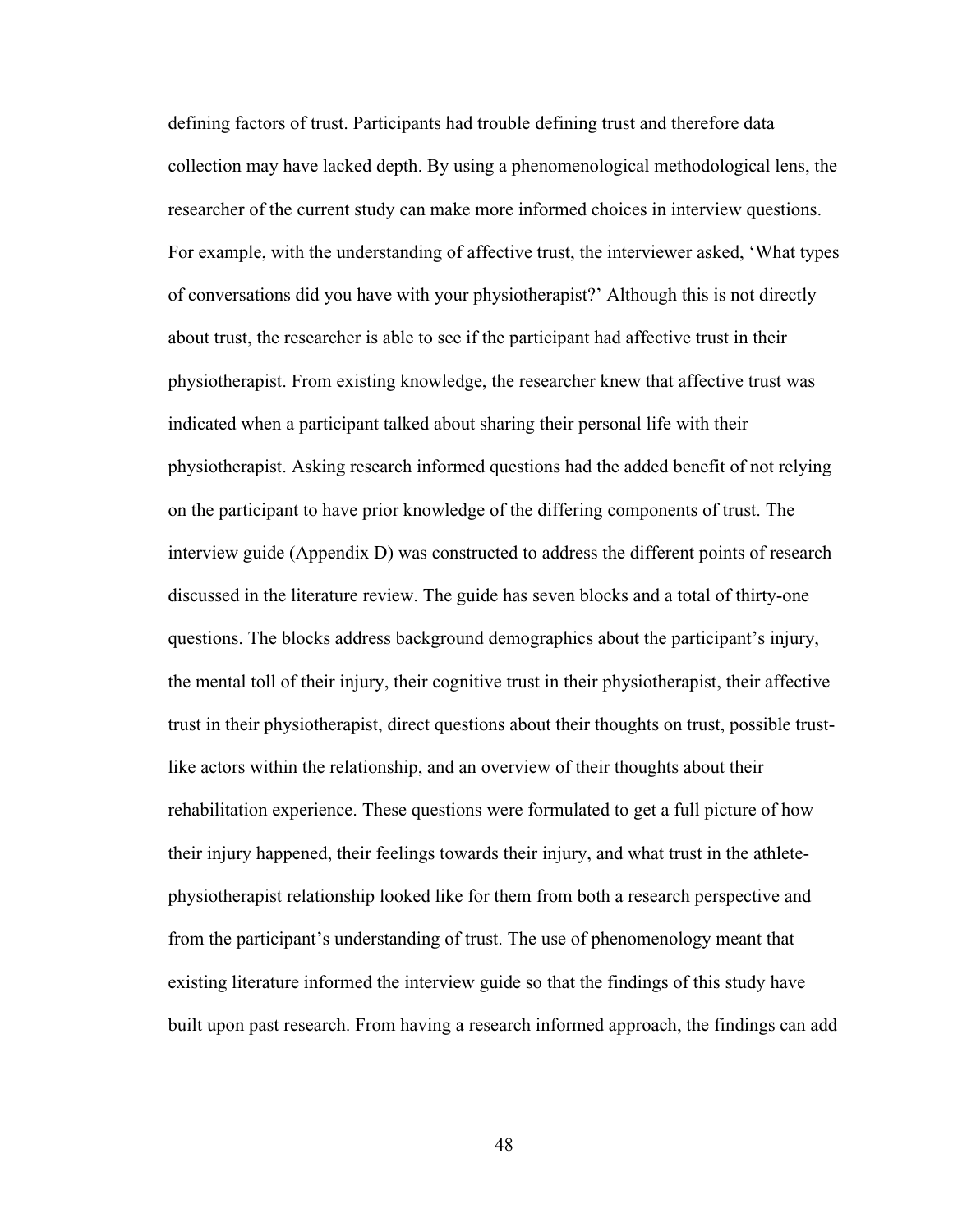additional information to the understanding of trust and the athlete-physiotherapist relationship.

### **Participants**

The participants in the research study met the following criteria: (1) above the age of 18; (2) had been part of an elite competitive sport (team or individual) in the past 12 months; and (3) had an injury that removed them from their sport (training and competition) and required rehabilitation with a physiotherapist within the past 12 months. An elite athlete constituted any athlete who played at a USport competitive level or higher (e.g., national team athlete, national development team athlete, etc.). Following the definition set by Horvath and colleagues (2007), rehabilitation of participant injuries occurred for a period of five or more weeks. Athletes who experience brain injuries (i.e., concussions) were not eligible to participate because of the well documented memory loss that occurs after head trauma (Echemedia, et al., 2017), which may have led to compromised interview answers. Both acute and chronic injuries were eligible for this study, but chronic or acute injuries that did not result in the participant being pulled from play were not eligible.

As per the traditional qualitative approach, the study included a broad range of potential participants across injury, time in rehabilitation, frequency of rehabilitation sessions, and demographics such as age and sport division. Moser and Korstjens (2018) described the qualitative sampling process as purposefully inclusive to a wide range of possible participants as a way to welcome a variety of perspectives that could enrich the data. The inherent nature of an exploratory study allowed for instances of negative or extreme cases to emerge and challenged the researcher to reconcile their theoretical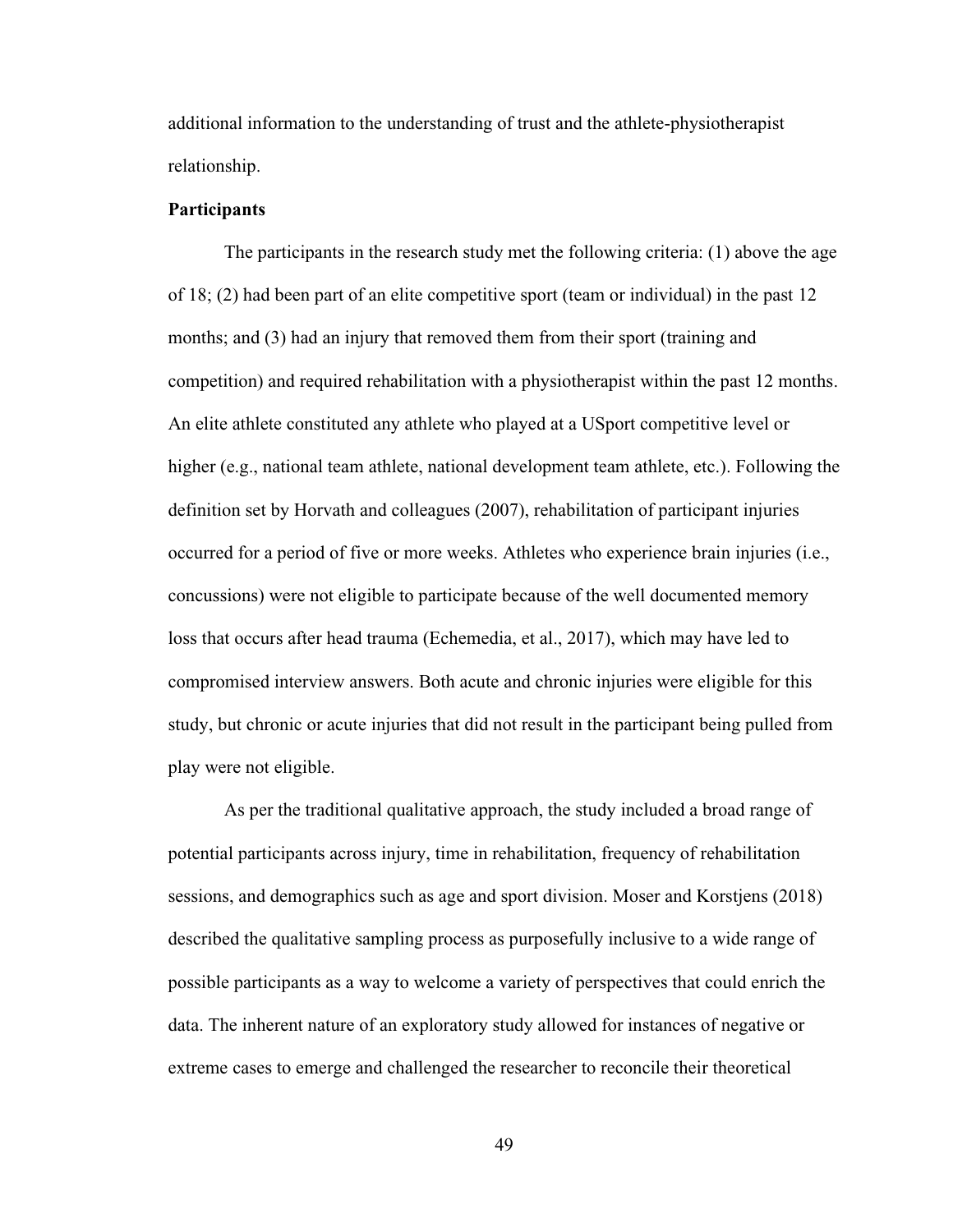framework around the many different perspectives within the sample. As previously stated, the methodology of phenomenology is not concerned with individual differences and instead focuses on the shared lived experience of the participants. Therefore, diversity within the participants only strengthened the thematic analysis. Moser and Korstjens go on to state that sampling methods should be determined only by the ability of those participants to give insight into the phenomena that is being researched. As long as the participants were able to speak to a substantial time (five weeks or more) in rehabilitation with a physiotherapist, and met all other participant criteria, they were sufficient to provide data for the study.

Participants were recruited through several methods. Convenience sampling was the primary means of obtaining participants for the study. The majority of the participants were found through the use of existing sport contacts of the researcher and her supervisor. Recruitment also occurred through the social media sites of Facebook and Instagram. The researcher and her supervisor posted Dalhousie Ethics approved recruitment materials. Posters were put up in the Dalplex, local physiotherapy clinics around Halifax, Nova Scotia, and training centers (such as the Canadian Sport Centre Atlantic) where athletes could see the recruitment information. Recruitment materials can be found in Appendix A (recruitment email), Appendix B (social media post), and Appendix C (recruitment poster). The use of snowball sampling from all sources was also approved from Dalhousie Ethics but was not actively pursued by the researcher or her advisor.

Although ideal sample sizing can vary greatly within the scope of qualitative research it is generally agreed upon that the researchers must aim for a size that reaches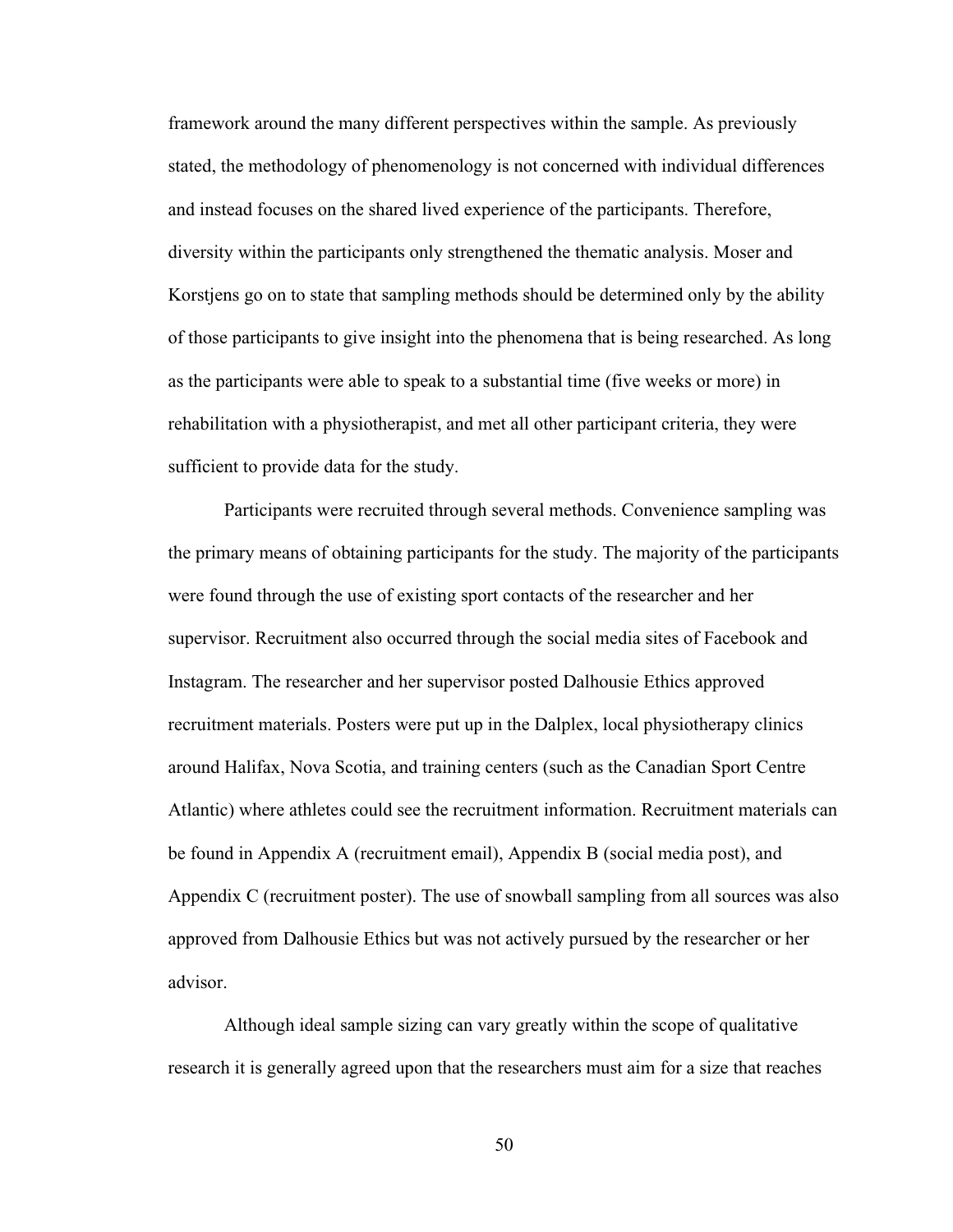saturation. This means that no new information is being given by participants that would change the themes that are already emerging (Trotter, 2012). During the coding process labels are made to capture similar experiences between participants. When a data set approaches saturation the pre-existing codebook would be able to label the experiences of a new participant without needing additional codes (Moser & Korstjens, 2018). When a data set can reach saturation then the sample size is enough to conclude the data collection period. The concept of saturation will be discussed in more detail in the data analysis section. To obtain saturation, the phenomenological methodology of the study suggested a sample size of 2-25 people (Alase, 2017). Considering the time restraint of a Master's program and general feasibility of recruitment, 8-12 participants was the recruitment goal. The data collection phase ended with 11 participants. The eleven participants that contributed to the study were diverse in several areas. Both men's and women's sport were represented with five participants competing in a men's division and six competing in a women's division. The participant pool included six different sport types: two hockey players, three rugby players, two skiers, one snowboarder, one gymnast, and two ultimate frisbee players. There were seven different injuries represented in the study: one shoulder injury, one wrist injury, two ankle injuries, four ACL injuries, one Achilles injury, one back injury, and one foot injury. Finally, three levels of competition were represented in the sample: four USport athletes, four national team athletes, and three club team athletes who competed internationally. Table 1 provides a summary of the participants.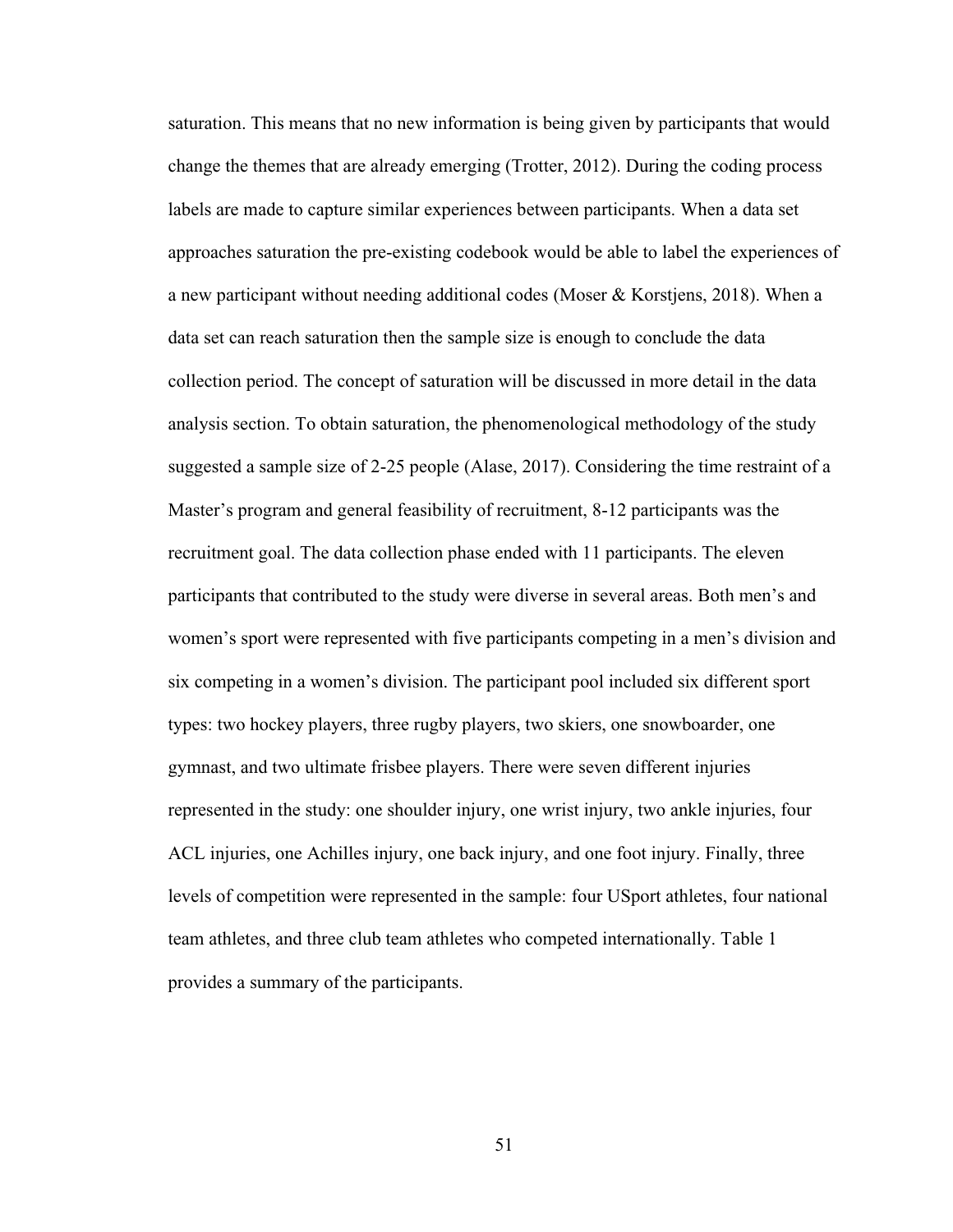| Pseudonym | Injury     | Brief description of trust in physiotherapist            |
|-----------|------------|----------------------------------------------------------|
| Andrew    | <b>ACL</b> | High trust in physiotherapist                            |
| Anna      | Ankle      | High trust in physiotherapist                            |
| Dan       | Achilles   | High trust in physiotherapist                            |
| Haley     | <b>ACL</b> | High trust in physiotherapist                            |
| James     | Ankle      | Switched physiotherapists because of low trust           |
| Jane      | Shoulder   | Switched physiotherapists because of low trust           |
| Matt      | <b>ACL</b> | High trust in physiotherapist                            |
| Rebecca   | Foot       | Rational prediction (virtually absent emotionality, high |
|           |            | rationality)                                             |
| Sarah     | Wrist      | Rational prediction (virtually absent emotionality, high |
|           |            | rationality)                                             |
| Stephanie | <b>ACL</b> | High trust in physiotherapist                            |
| Tanner    | Back       | High trust in physiotherapist                            |

# **Table 1** *Participant Descriptions*

# **Materials**

A semi-structured interview style was employed. This style of data collection was chosen to retrieve comparable data from the participant pool by asking the same questions in all interviews while still allowing for the participant answers to guide the interview. Additional information was collected from participants by asking follow-up questions on information the interviewee brought forward. As Marshall and Rossman (2016) stated "the richness of an interview is heavily dependent on these follow up questions (often called, quite infelicitously, 'probes')" (p.150). Moser and Korstjens (2018) supported this in describing interview-based data collection as a dialogue between two people as opposed to a strict question and answer format. The semi-structured interview allows space for both interviewer and interviewee to become comfortable with one another in the hope of increasing participant disclosure on the relevant topics.

The pre-determined questions were developed for the interview guide under the supervision of Dr. Lori Dithurbide and informed by the current trust and athlete-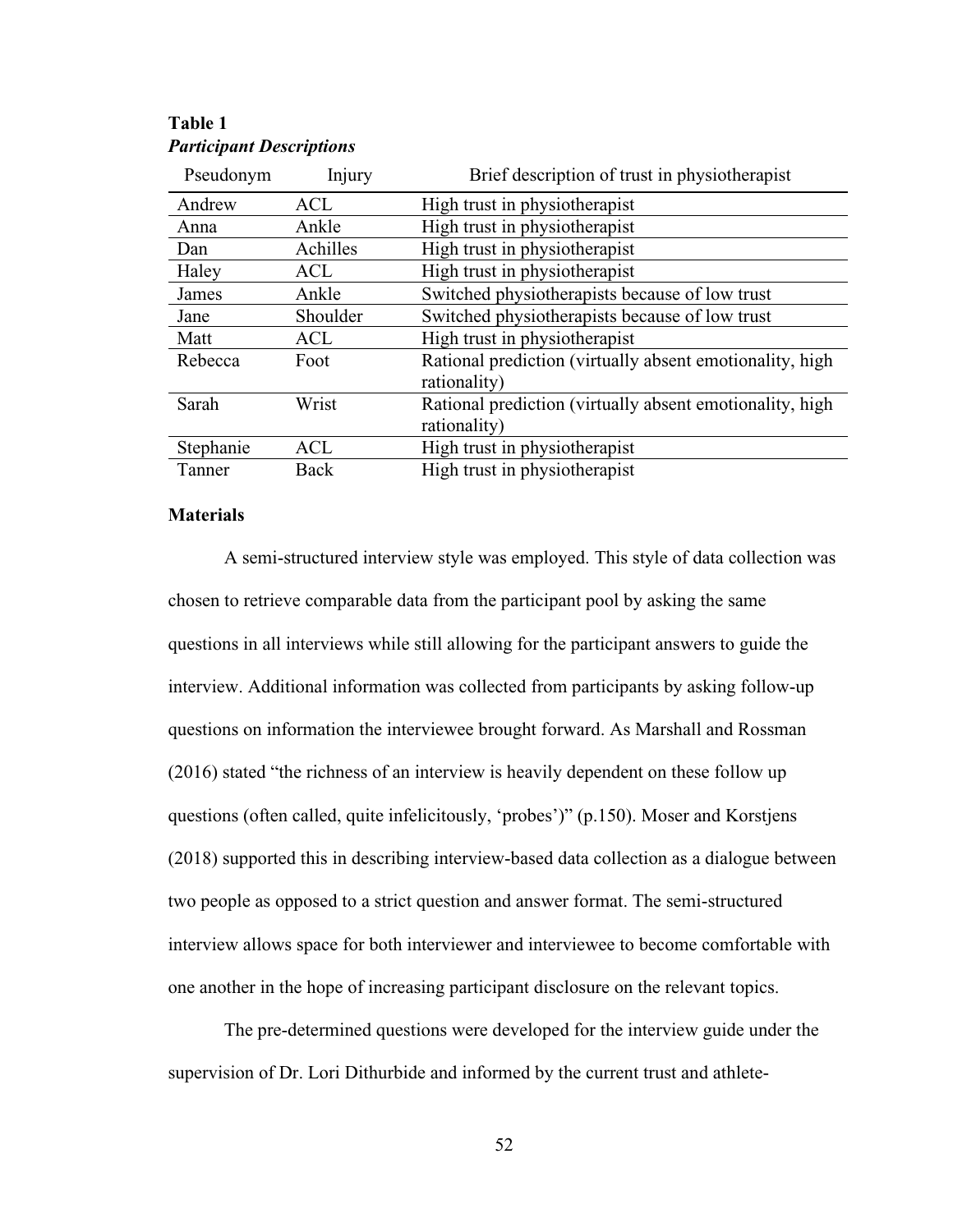rehabilitation provider relationship research as previously discussed. Following the proposal of this research study, further edits were made to the interview guide following recommendations from the researcher's committee to add or move certain questions and to improve consistency in language. Participant interviews lasted, on average, 46 minutes and covered a variety of experiences regarding their injury, rehabilitation, and trust with their physiotherapist.

This study has focused on the perspective of the athlete and interviewed athletes who had experienced sport injury and undergone rehabilitation with a physiotherapist to capture this perspective. The interviews focused on how trust was developed and maintained in rehabilitation as well as the subjective health outcomes of trust in rehabilitation. The interviews were audio recorded and then transcribed, verbatim, to create the data pool for analysis, which will be detailed in the data analysis section.

**Procedure**

Initial steps of the study were the implementation of recruitment strategies (emailing relevant contacts, putting up posters, and posting on social media) and scheduling phone and in-person interviews. It was the intention of the researcher to conduct the majority of the participant interviews in person. Recruitment challenges caused the researcher to use phone interviews for 8/11 of the participants to accommodate logistical issues in scheduling and location. If a participant had interest in taking part in the research study, they were sent a consent form over email from the researcher's Dalhousie email address. The consent form included information on the study, risks involved, interview timeframe, and basic information about the researchers and can be found in Appendix E.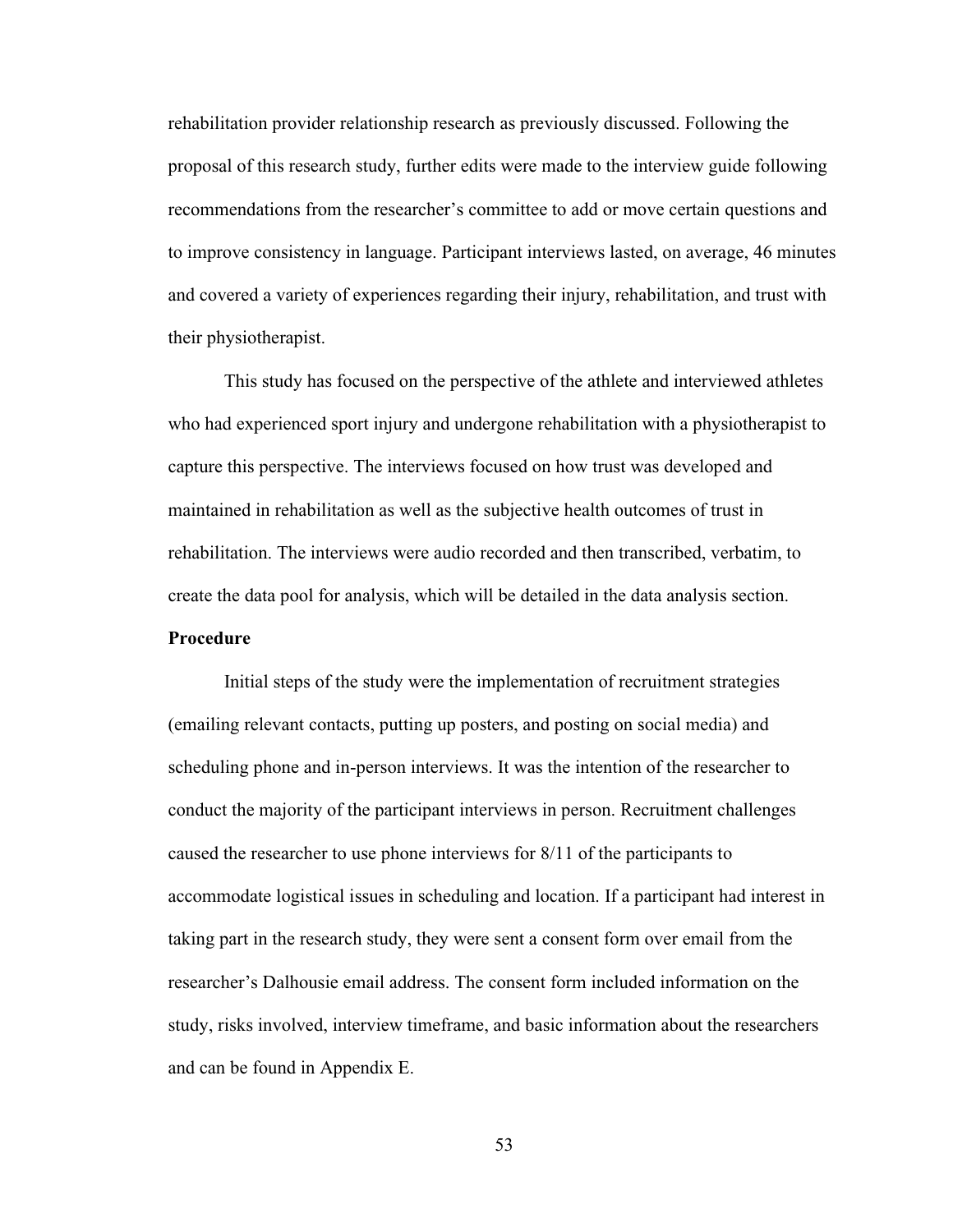For in person interviews, participants arrived at the Dalplex and the researcher met them in the lobby and led them to the lab (as the lab can be difficult to find). They were asked if they had time to read the consent form and if they had any questions regarding the study. Once any and all questions and concerns were addressed the participant was asked to sign the consent form. If the interview was conducted over the phone the same procedures were taken but the participant was asked to give recorded verbal consent. If the participant consented to being in the study the researcher began the interview process. On average, the interviews lasted approximately 46 minutes. After the interview, the participant was debriefed, provided with the contact information of the researchers, and informed that they could withdraw or change their data within the next two weeks, after which point it was de-identified. Following this debrief the participant received their \$25.00 compensation for participation in the study thus concluding their participation.

### **Ethical Considerations**

This research study was approved by the Dalhousie University Health Sciences Research Ethics Board on September 3<sup>rd,</sup> 2019. After experiencing an extended period of time without successful recruitment the researcher requested an amendment to add a \$25.00 compensation for participants. The \$25.00 compensation acted as an additional recruitment strategy in obtaining enough participants for the study. The amendment to include compensation was approved by the Dalhousie University Health Sciences Research Ethics Board on January  $22<sup>nd</sup>$ , 2020. The study was conducted but the timeline of the research surpassed the original expiry set by Health Sciences Research Ethics Board in their approval letter of September 3rd, 2020. The researcher then received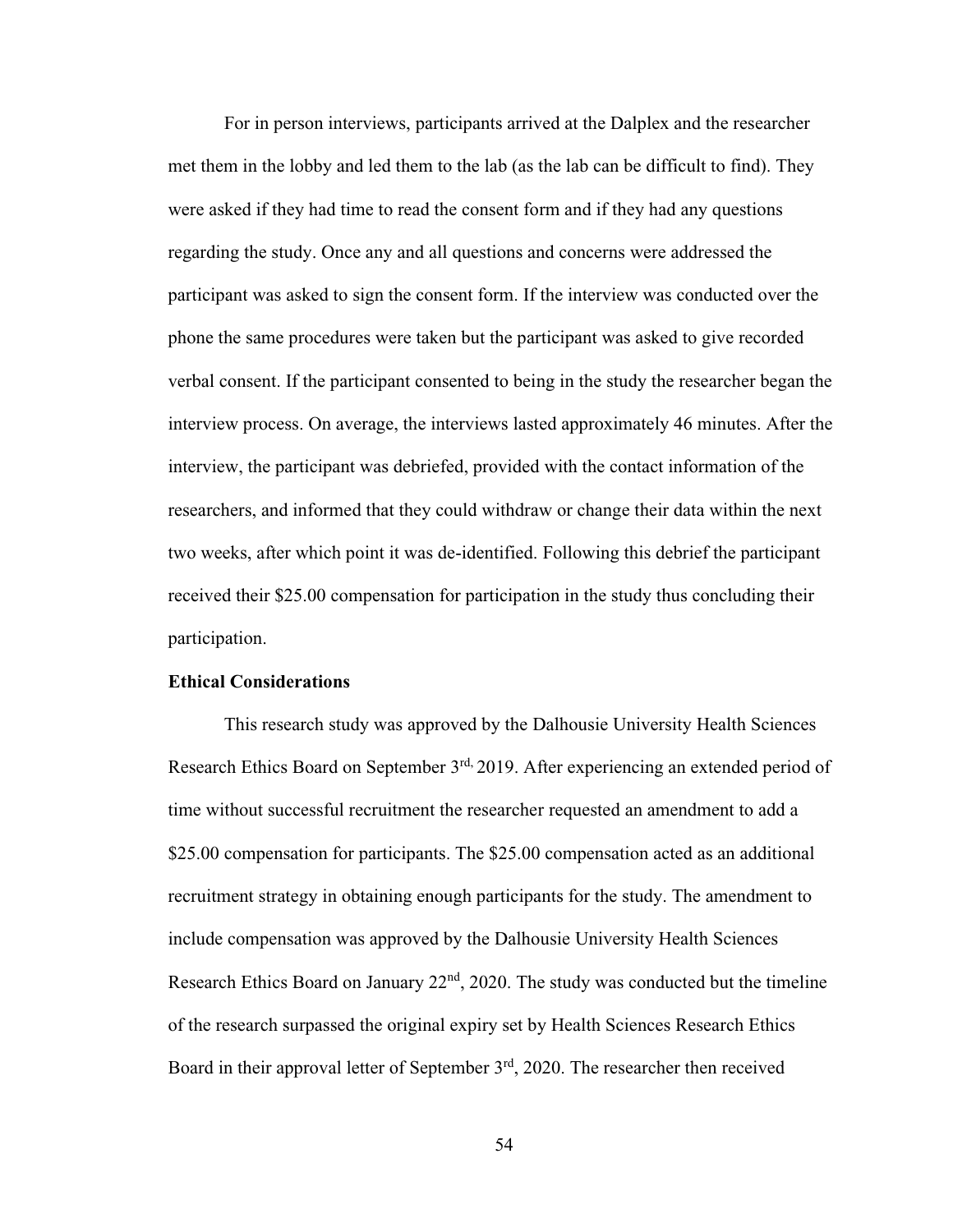approval for an annual renewal of the ethical agreement between the researcher and Dalhousie University. All three letters from Health Sciences Research Ethics Board can be found in Appendix F.

### **Data Analysis**

When beginning to organize the data, the audio recordings of the interviews were transcribed verbatim. The initial exposure to the data took place during the interview process, furthermore the process of transcription offered the opportunity for the researcher to become immersed in the data through the slow and meticulous process of accurately capturing the information provided by the participants (Moser & Korstjens, 2018). The researcher transcribed all interviews herself to ensure that this initial exposure was part of the data analysis procedure. During interviews and while coding the researcher paid particular attention to linguistic patterns (pauses, voice changes, etc.) along with the language that was used by the participants. The transcriptions were transferred to NVivo Software ® for analysis. Data were de-identified with a randomized participant number after two weeks. The findings chapter will refer to participants by pseudonyms given by the researcher to further preserve their anonymity. The participant pseudonyms used were Andrew, Anna, Dan, Haley, James, Jane, Matt, Rebecca, Sarah, Stephanie, and Tanner. These pseudonyms are attached to a specific participant and will represent that particular participant any time they are mentioned.

This research study employed a template analysis. Template analysis has been used so that the researchers could integrate existing knowledge about the development of trust while remaining open to revisions and new interpretations that arose in the data analysis because of the unique application of trust in the athlete –physiotherapist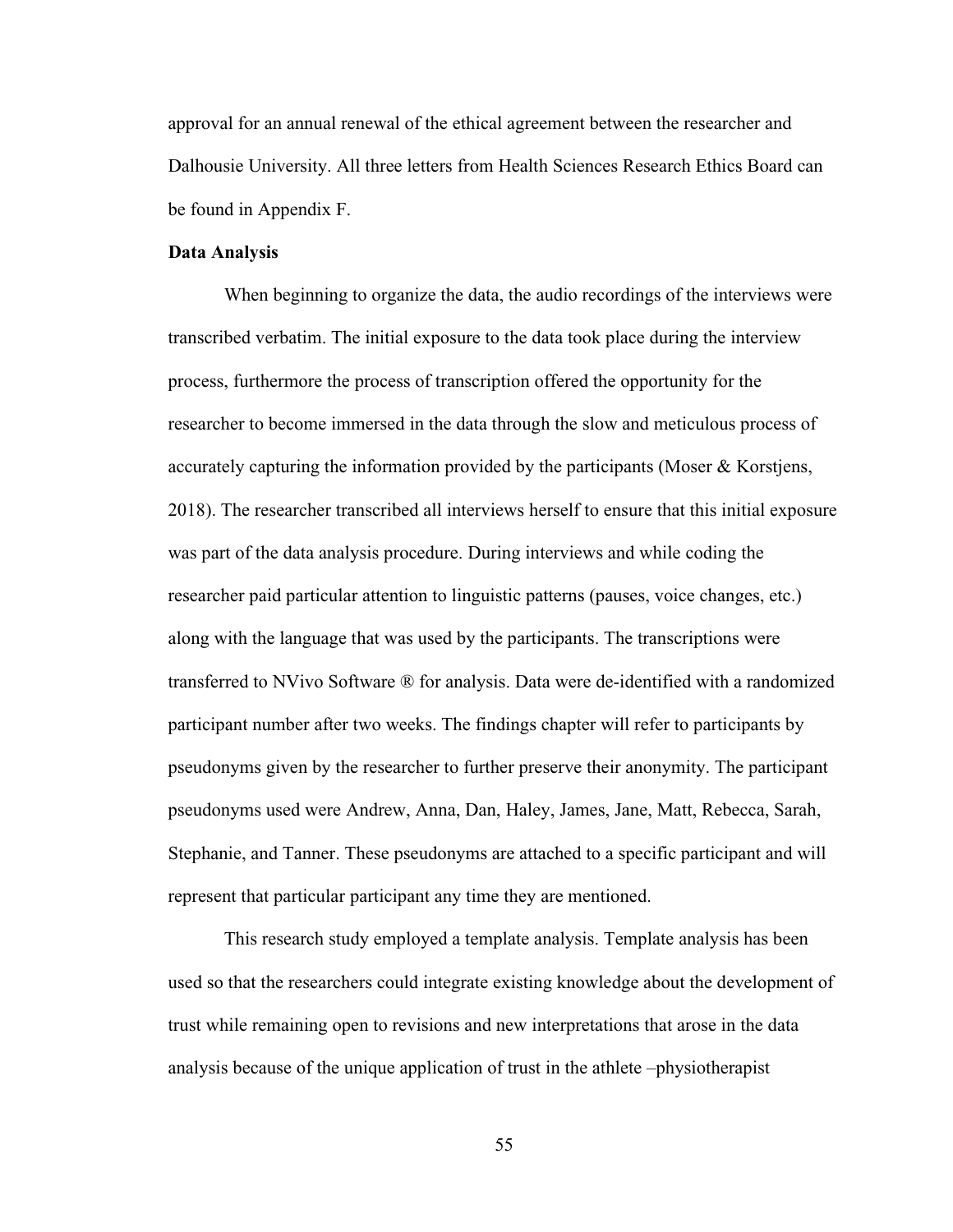relationship (Marshall & Rossman, 2016). Template analysis was accomplished by coding the first three interviews through the use of a-priori codes, which were theorized before the data analysis. The codes theorized were found to be too broad in the initial coding of the first three interviews. Examples of these codes were affective trust, cognitive trust, and emotions toward physiotherapist. These codes did not serve the data well so the researcher developed more specific a- priori codes such as 'social connection before rehabilitation', 'contact outside of regular appointments', 'physio inquired about social life', and 'physio talked about education' as a few examples. After developing 28 possible codes all interviews were recoded using a-priori and a-posteriori codes. Aposteriori codes are codes that emerge from the data and add new knowledge that was not previously captured by existing codes. The data were completely coded, line by line, with relevant codes attached to participant answers. The final number of codes used totalled 90 to properly capture the nuance of each interview.

When entering the data analysis phase, particular attention was paid to noting if/when saturation was reached with the data. Saturation was determined by the coding used. If the existing codebook had enough codes to label all of the experiences the participant discussed in their interview, then this would be considered a saturated data set. For example, multiple participants talked about how they knew their physiotherapist from a previous social context. These participants each had unique ways they knew their physiotherapists, but all of these experiences could be coded with the code 'social connection before rehabilitation' which was then part of the development of the baseline trust theme that will be discussed in the findings chapter. However, if a participant talked about an experience that could not be coded for then a new code was created to label their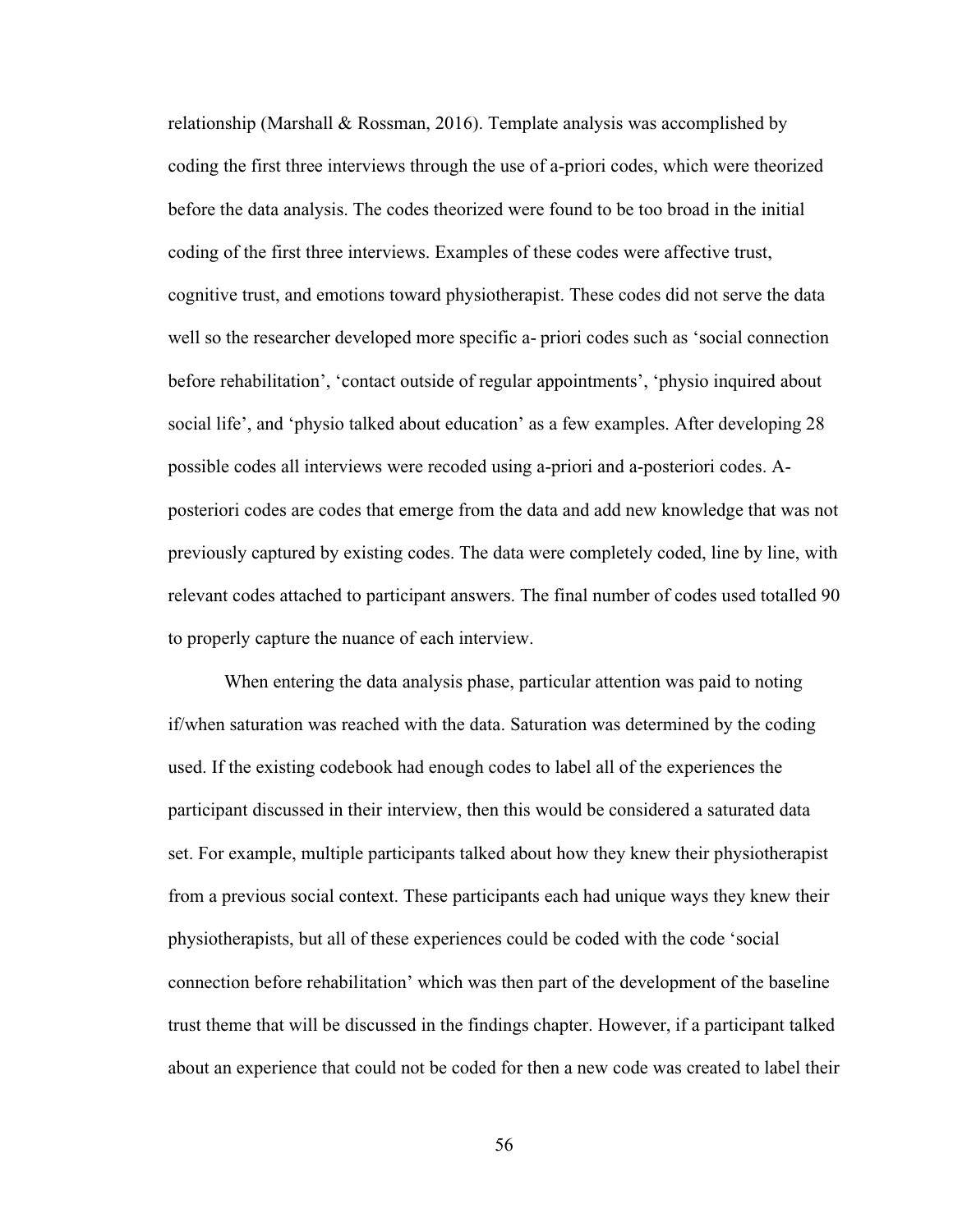experience. If new codes were added, then saturation was not present. After coding the ninth participant, no additional codes were added to describe the data from participants ten and eleven. The lack of new codes meant that the participants were no longer adding new information and that the data pool had reached saturation.

After the coding process was complete and saturation was reached, the codes were then transformed into larger themes and subthemes. Codes were grouped by similar concepts multiple times until 15 possible themes were selected. The researcher and her advisor then had a meeting to further reduce the possible themes into the four major themes that will be discussed in the findings chapter.

The themes of the data analysis are often spoken about in terms of how subthemes increased or decreased trust. This is related to the theorized model by Lewis and Wiegert (1985) which recognized that trust can be high, low, or virtually absent. The researcher assigned meaning to what subthemes increased or decreased trust based on the language used by the participants in their interview. Focusing on language to discern meaning is an accepted method in Heideggerian phenomenology (Sloan & Bowe, 2013). Specific questions were asked in the interview process to understand what level of trust the participant had in their physiotherapist. These questions were direct in nature at times such as question 20 'How much did you trust your physiotherapist?' and question 24 'What types of situations made you trust your physiotherapist more?'. If a participant used language to describe a high level of trust in their physiotherapist such as 'I would trust them with my life' or 'I trust them 100%' then the answers the participant gave in the rest of the interview in terms of what behaviours had produced that high level of trust were attributed by the researcher as subthemes that increased trust. This language was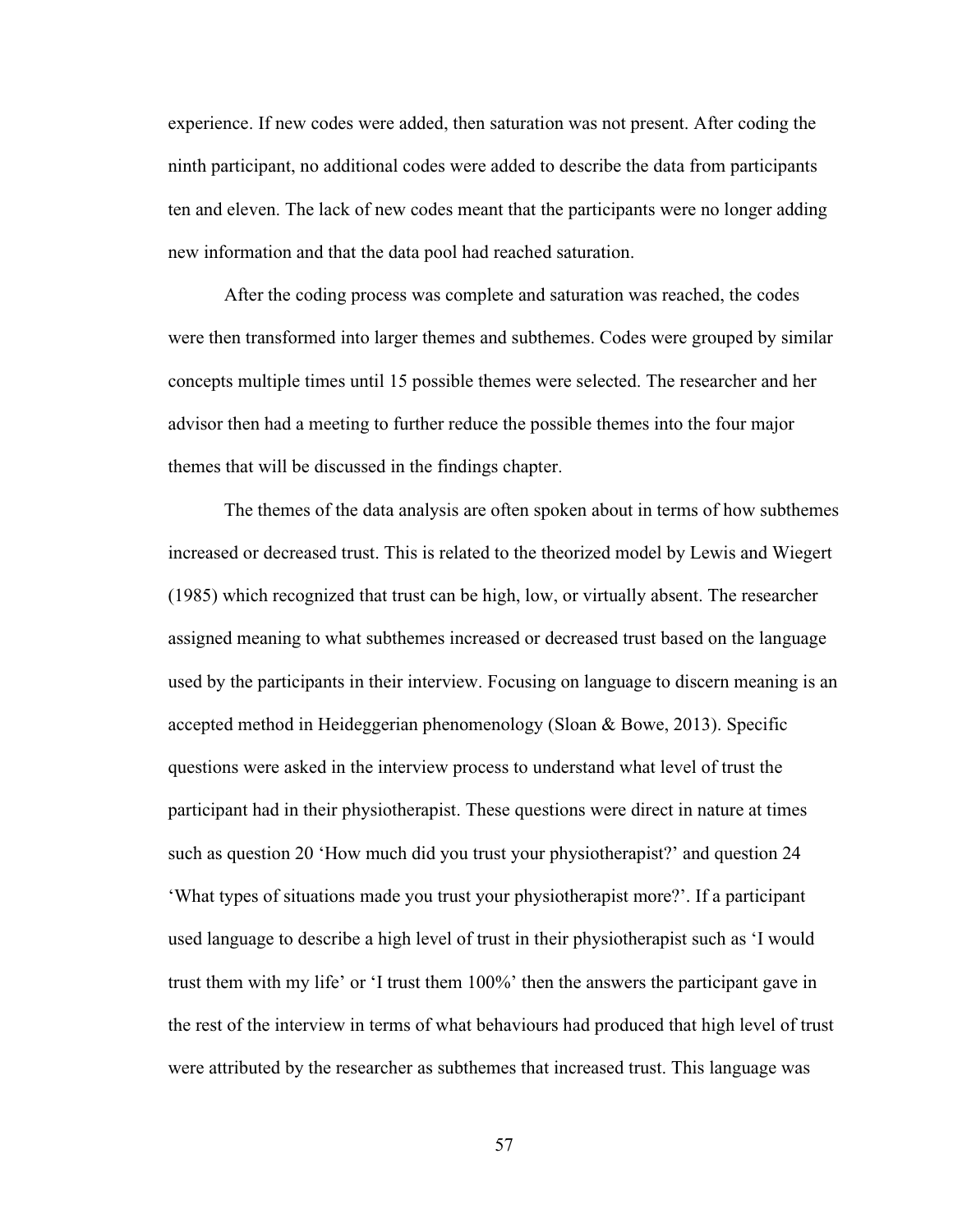seen as an indicator of high trust when the participant spoke in certainties with minimal/no use of caveats. For example, the participant who answered 'I would trust them with my life' is using direct and overarching language, which signified to the researcher a resolute mindset of high trust. Alternatively, another participant used the language 'I wouldn't say complete trust' followed by caveats and judgements of their physiotherapist's abilities. This answer signified to the researcher that there was doubt present in their trust and therefore they had lower trust. When the participant indicated low trust the answers that they gave in the rest of the interview in terms of what behaviours had produced the low level of trust were attributed by the researcher as barriers that decreased trust.

Some questions also had probes that had the potential to reveal if the participant had attributed a certain behaviour with an increase in trust such as question 10 which asked 'How much information did your physiotherapist give you about your injury during rehabilitation?' which was followed by the probe 'How did you feel about getting this information?'. This probe left room for the participant to tell the researcher that getting certain information from their physiotherapist made them feel more trust if that was the case. In instances when a participant talked about linking a particular behaviour or outcome with a feeling of trust without a direct mention of trust in the question, the researcher attributed that behaviour or outcome as a subtheme that increased trust. If a participant talked about linking a particular behaviour that led to them questioning their trust the researcher attributed that behaviour or outcome to a decrease in trust.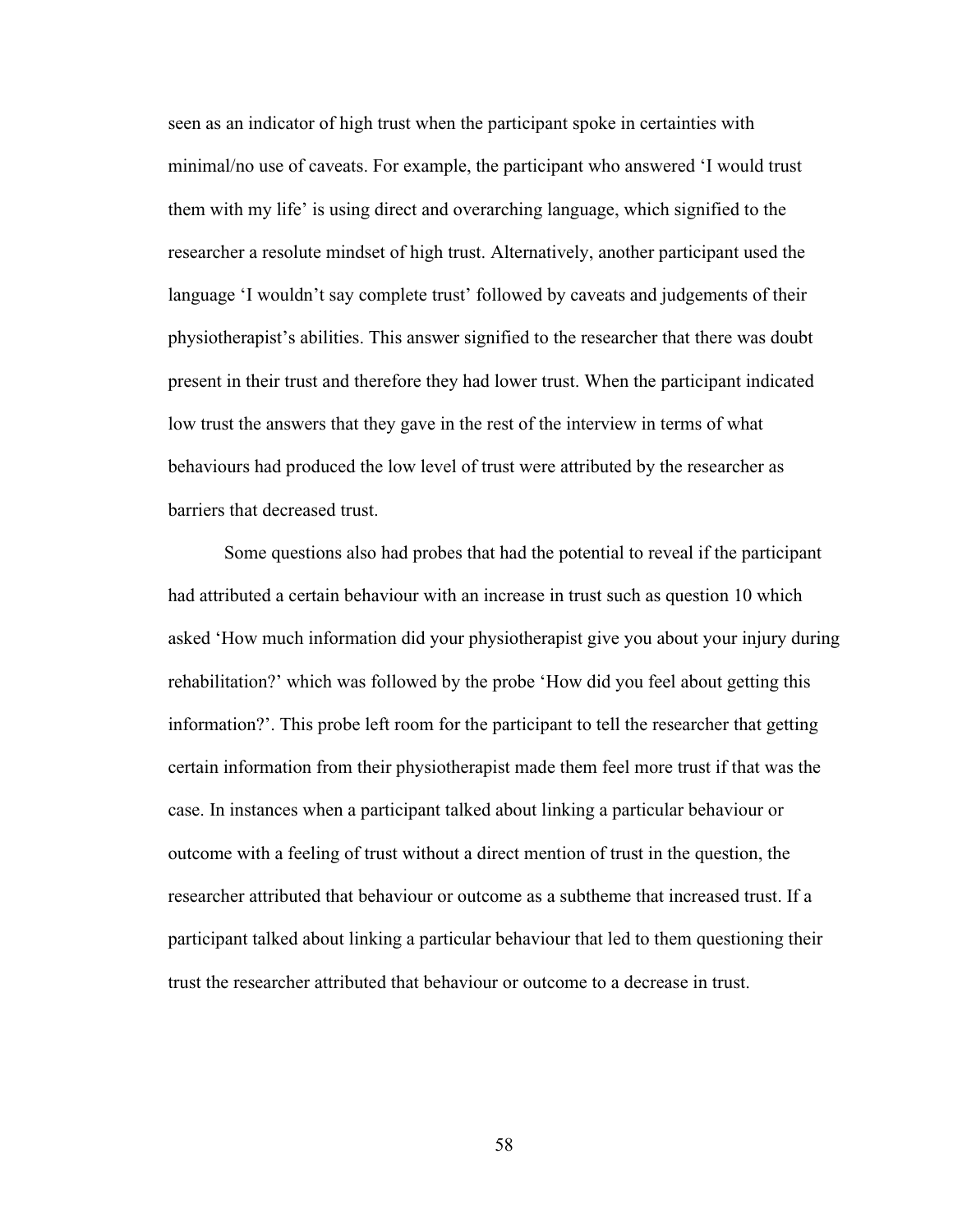### *Validity and Reliability*

Validity and reliability were found through specific strategies and procedures in qualitative research. Creswell and Creswell (2018) identified many different validity strategies that a qualitative researcher could implement to ensure the findings of their study are valid. Of the strategies Creswell and Creswell (2018) suggest, four were used in the current study. First, the strategy of rich, thick descriptions was used (Appendix G). The original intent was to include descriptions of setting, body language, and other specific detail to enhance the data. When most interviews were done over the phone these types of descriptions were not able to be captured. Instead, rich, thick description was achieved by giving contextual information about the participants in the study (without compromising anonymity).

Second, the strategy of discrepant information was used, meaning that the study presented findings that may contradict the major themes to ensure transparency. Third, the strategy of peer debriefing was used where a peer reviewed the data and the themes that the study discovered to provide constructive feedback and validate the results. This was achieved through the meeting between Tessa O'Donnell and Dr. Lori Dithurbide. Lastly, the external auditor strategy was implemented wherein an outside person who was unfamiliar with the researcher or their work read through the findings and provided insight into the logical narrative of the study. This was achieved through receiving email feedback from Dr. Matthew Numer.

Creswell and Creswell (2018) also identify reliability procedures that were followed by this research study. The researcher checked the transcripts for obvious mistakes and made sure that definitions of the codes used remain consistent throughout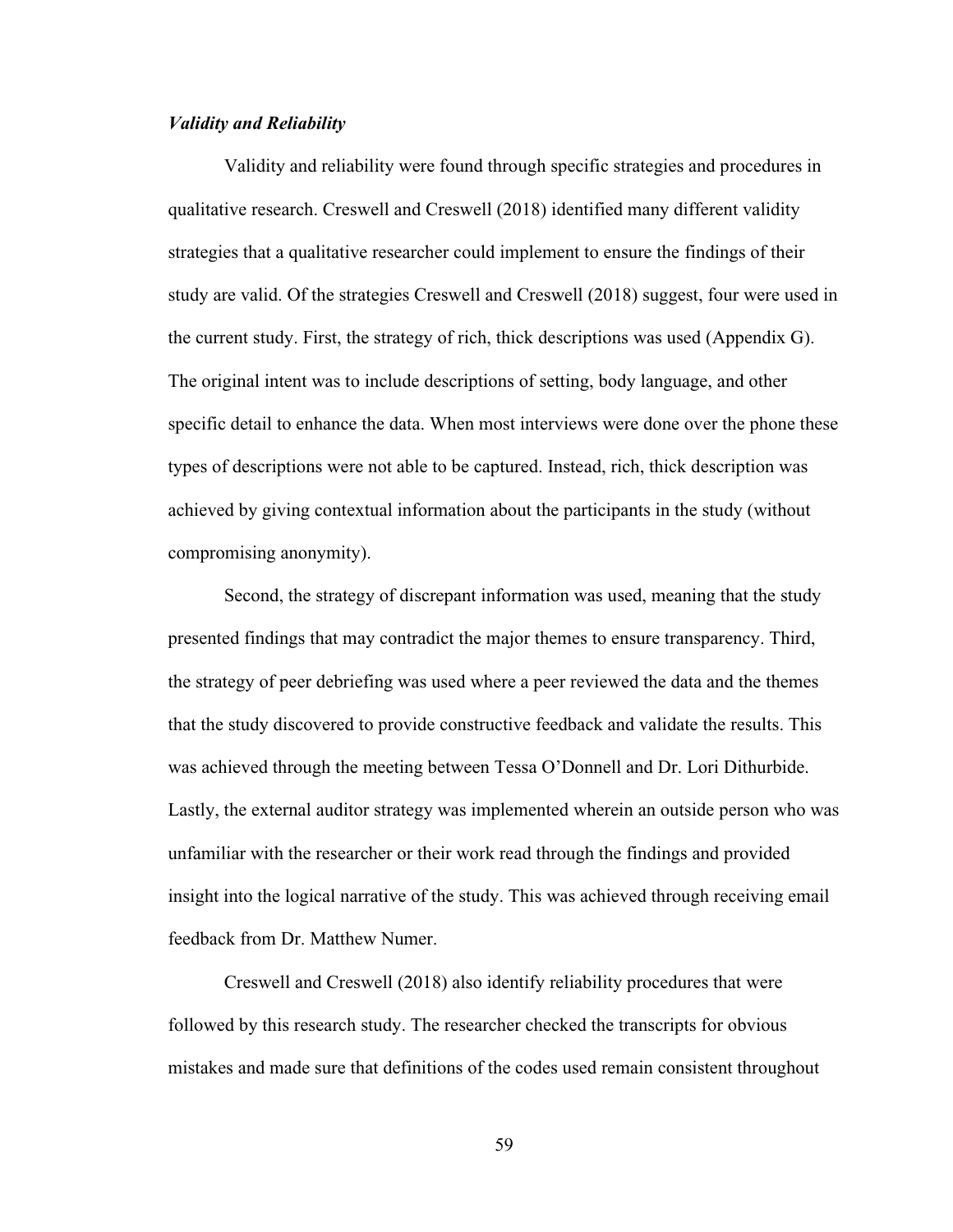data analysis. Codes were determined by the researcher and discussed with her supervisor to ensure the logical jumps were valid.

## **Summary**

The qualitative lens of phenomenology was chosen for this research study as it was concerned with the shared lived experiences of the participants (Marshall  $\&$ Rossman, 2016). This exploratory study was needed in the context of trust because of conflicting literature on how trust is developed and maintained, and because of the unique participant pool of athletes. Semi-structured interviews were used to dive deeply into the lived experiences of injured athletes in regard to trust in their physiotherapists. The findings from this study can provide a depth and breath of knowledge that can contribute to our understanding of trust because of the methodology chosen.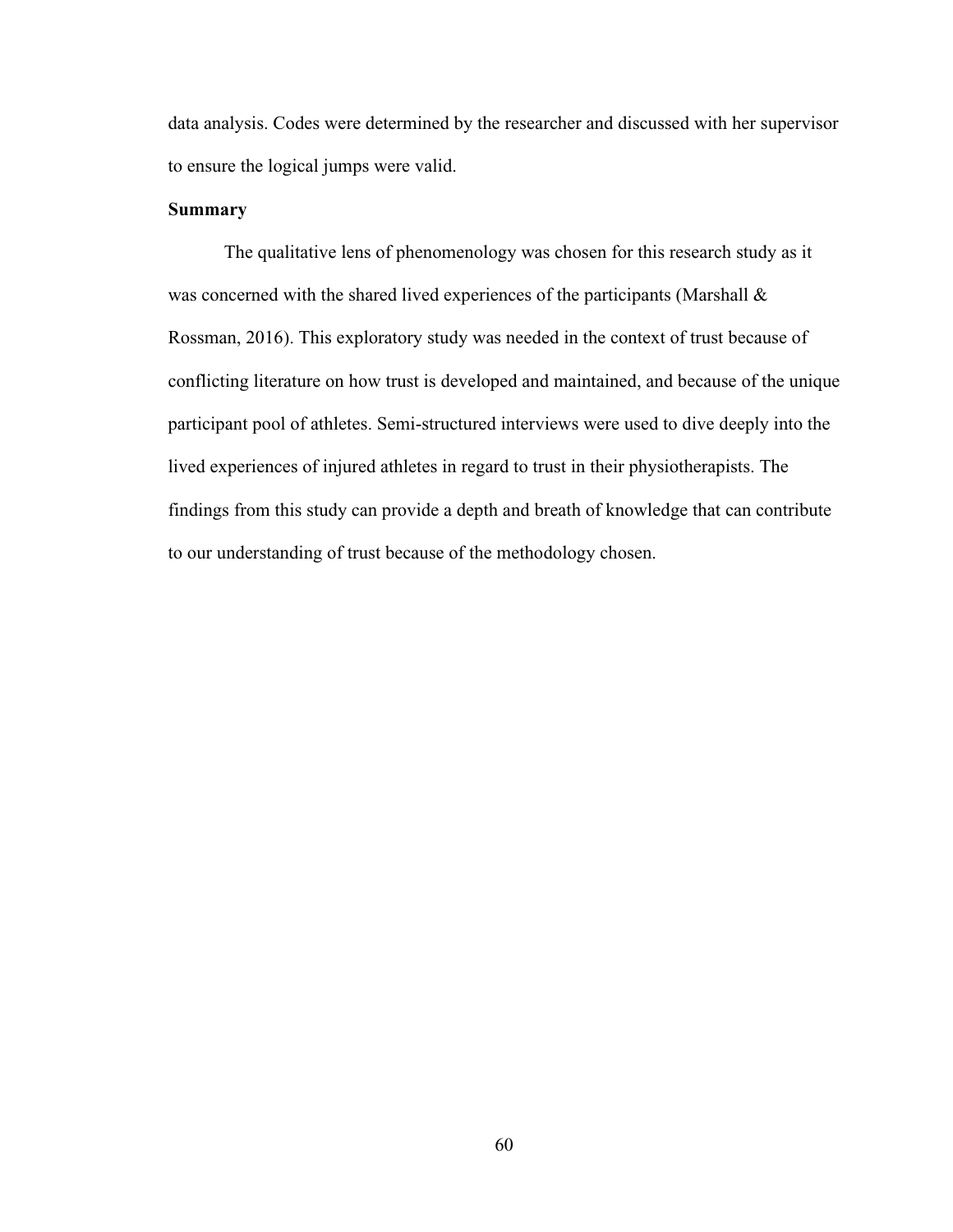## **Chapter 4: Findings**

## **Considerations**

The goal of this research was to explore how athletes develop and maintain trust in their physiotherapists during sport injury rehabilitation and to explore the impact trust has on subjective recovery outcomes for athletes. Although the purpose of the research has been defined, the methodology chosen for this research also impacts the interpretation of the data. As previously discussed, qualitative researchers do not enter the data collection process with pre-conceived hypotheses. The data itself should ultimately guide the research. When considering the results of this study, it is important to keep in mind that the purpose and methods of this research acted as a gateway to engage the participants on the topic of trust in the athlete-physiotherapist relationship. The data that has come from the interviews is the true focus of research and may not provide all answers to the initial purpose if clear answers to the purpose of the study did not exist within the interviews.

Furthermore, centering the researcher before exploring the data is important to the hermeneutic approach that was employed in this research study. The researcher was not a blank slate in which interview data was received. The researcher was an additional interpretive lens that affected how questions were asked and how they were assigned meaning in the data analysis phase. The researcher is an ex-varsity athlete of a sport with a very high injury rate. She has a background in psychology and a limited understanding of the academic or practical approaches of physiotherapy. When interviewing athletes, the researcher was often interested in the emotional investment of athletes. The researcher was concerned with the role of trust as a factor of relationship building and not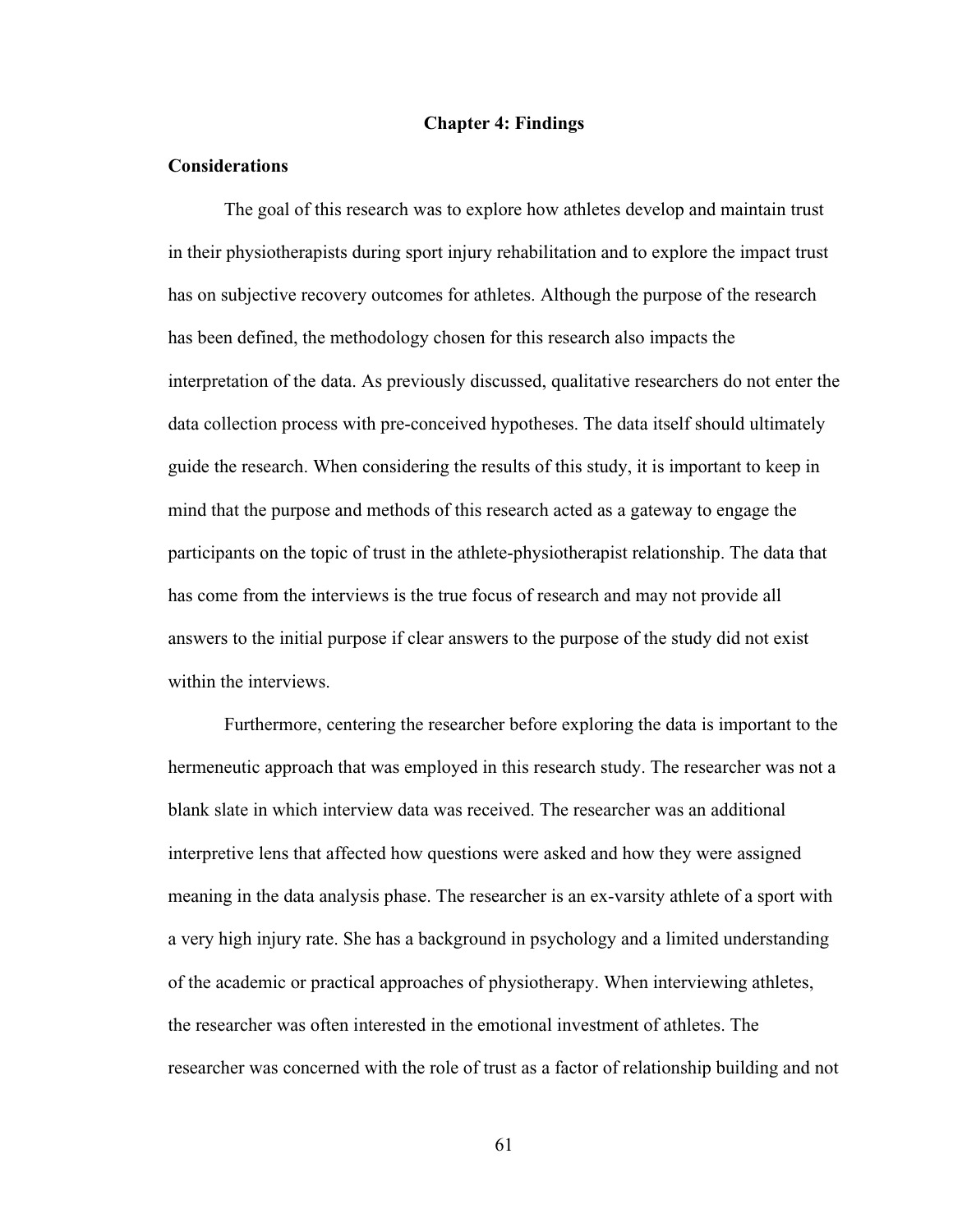of physiotherapy practicality. The interpretive lens of a researcher who centered the athlete's experience of trust over practicality of physiotherapy can be seen in the findings. This has been intentionally done to preserve the participant's perspective of trust beyond the confines of ethical considerations in the physiotherapy profession. It has also been done unintentionally as a result of the accepted theoretical principle that a researcher cannot bracket themselves from their data when taking a hermeneutic phenomenological approach. The researcher is inherently part of the findings of the study. This is considered a strength of the research as opposed to a weakness. The researcher's familiarity with psychological principals and personal lived experience with sport injury brings additional knowledge to the study as opposed to taking away validity. The findings of this study should be read with these considerations in mind.

#### **Thematic analysis**

This section discusses the thematic findings of the data collected from participant interviews in the research study. Table 2 outlines the major themes and subthemes found within the data. Much like Clement and colleagues (2015), the data from participants seemed to focus on rehabilitation as a journey of differing stages. The influence of time has been captured in the thematic analysis of trust in this study through three of the major themes: baseline trust, trust development, and trust maintenance. When interpreting the data, it seemed that trust formation and maintenance could not be untangled from the concept of time. Participants needed differing trust strategies during different stages of rehabilitation. The main themes of the study have been defined through the 'stages of trust' to reflect the differing trust needs of the participants over their rehabilitation.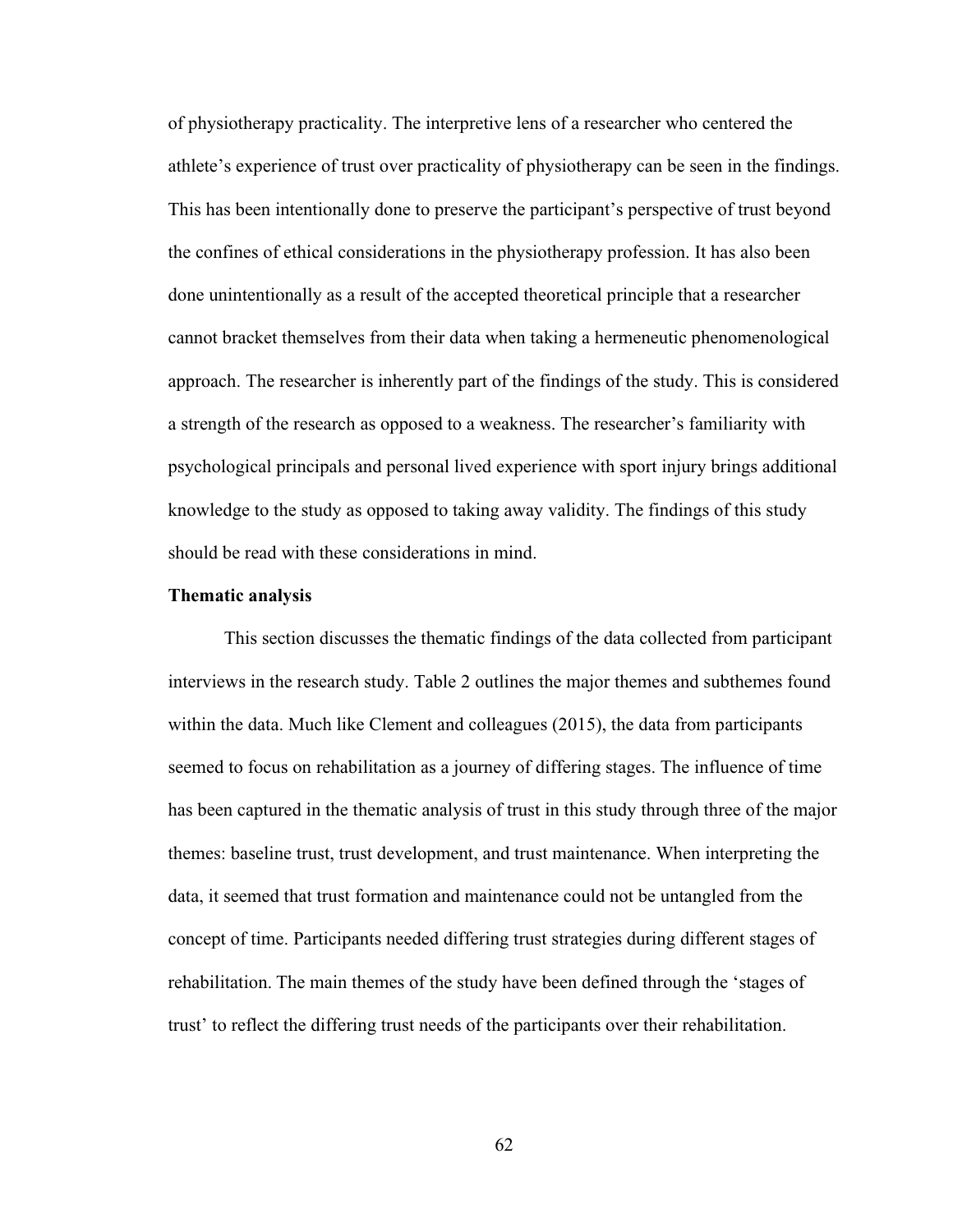The three major themes that connect with the stages of trust lead to the last major theme of the study, an outcome-based theme of partnership. The theme of partnership found in the fourth row of Table 2. This theme can be seen as addressing the subjective outcomes of trust from the original purpose of the research. When interviewing participants who enjoyed their time with their physiotherapist, it was clear that there was an equality to the relationship. The participants felt that they were part of a team with their physiotherapist and that the trust that was built and maintained was fueling this feeling. The fourth row in Table 2 outlines the subjective outcomes when a participant had experienced high trust at baseline, which was strengthen with high trust development, and was maintained at a high level. Each of the four major themes of the study have accompanying subthemes and possible barriers. Themes, subthemes, and barriers can be found in Table 2. Themes and subthemes will be discussed in detail in this chapter to provide an overview of the findings of the research study.

| Themes                   | Subordinate themes             | <b>Barriers</b>   |
|--------------------------|--------------------------------|-------------------|
| <b>Baseline Trust</b>    | Social familiarity             | Logistical issues |
|                          | Contextual knowledge           |                   |
|                          | Past success                   |                   |
| <b>Trust Development</b> | Rapport                        | Equipment use     |
|                          | Attention                      |                   |
|                          | Honesty                        |                   |
|                          | Patient-oriented               |                   |
|                          | communication                  |                   |
|                          | Shared knowledge               |                   |
| <b>Trust Maintenance</b> | Emotional management           | Lack of progress  |
|                          | Rehabilitation progress        |                   |
|                          | Solution-focus                 |                   |
| Partnership              | Shared success and failure     | N/A               |
|                          | Positive rehabilitation        |                   |
|                          | experience                     |                   |
|                          | Rehabilitation as a safe place |                   |
|                          | Loyalty                        |                   |

**Table 2** *Thematic Analysis of Participant Interviews*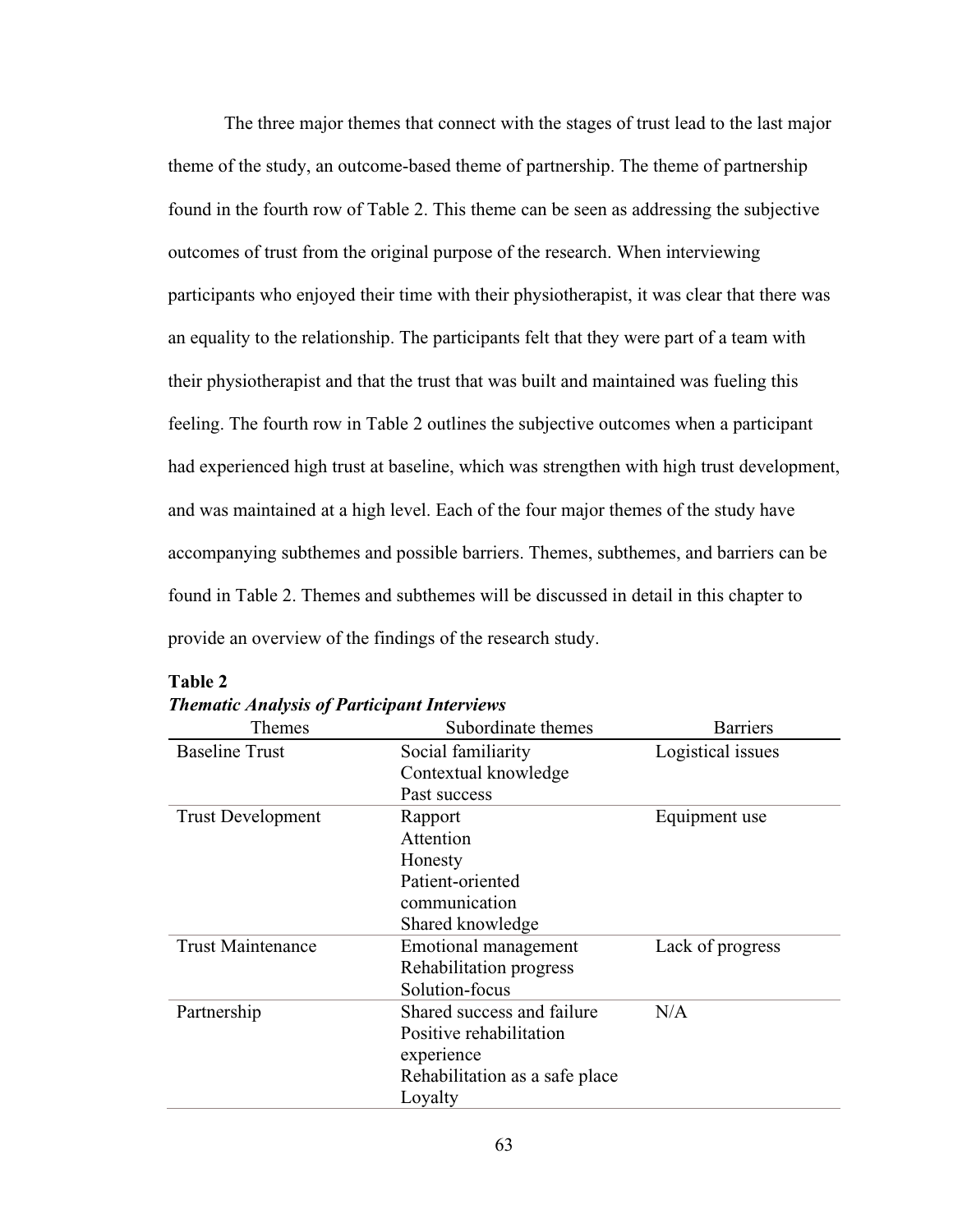*Note:* The first three themes of baseline trust, trust development, and trust maintenance are related to the outcome of the theme partnership.

Three stages of trust have been identified in the thematic analysis. These stages are defined as baseline trust, trust development, and trust maintenance. The stages have been identified to reflect when the participants changed their description of what was present or not present in their experience with trust. When analyzing these changes, the stages of trust described became clear indicators of why the changes in language occurred. Each stage will be briefly described and the subthemes that characterize the stage will be discussed.

# *Baseline Trust*

The temporal dimension of baseline trust has been chosen to represent the participant's expression of trust that existed before they began treatment with their physiotherapist. The baseline trust experienced by the participants had both emotional and logical components and has subthemes of social familiarity, contextual knowledge, and past success. Barriers to baseline trust will also be discussed.

**Social Familiarity***.* Most participants expressed a feeling of comfort with their physiotherapist before they engaged in treatment. The subtheme of social familiarity discussed by the participants can be defined as a pre-existing connection to the physiotherapist. This connection increased comfortability with the physiotherapist and created the expectation that characteristics they deemed important to a trusting relationship would be established with ease when rehabilitation began. A feeling of social familiarity primarily came in two ways (1) presence within their team and (2) overlapping community connections.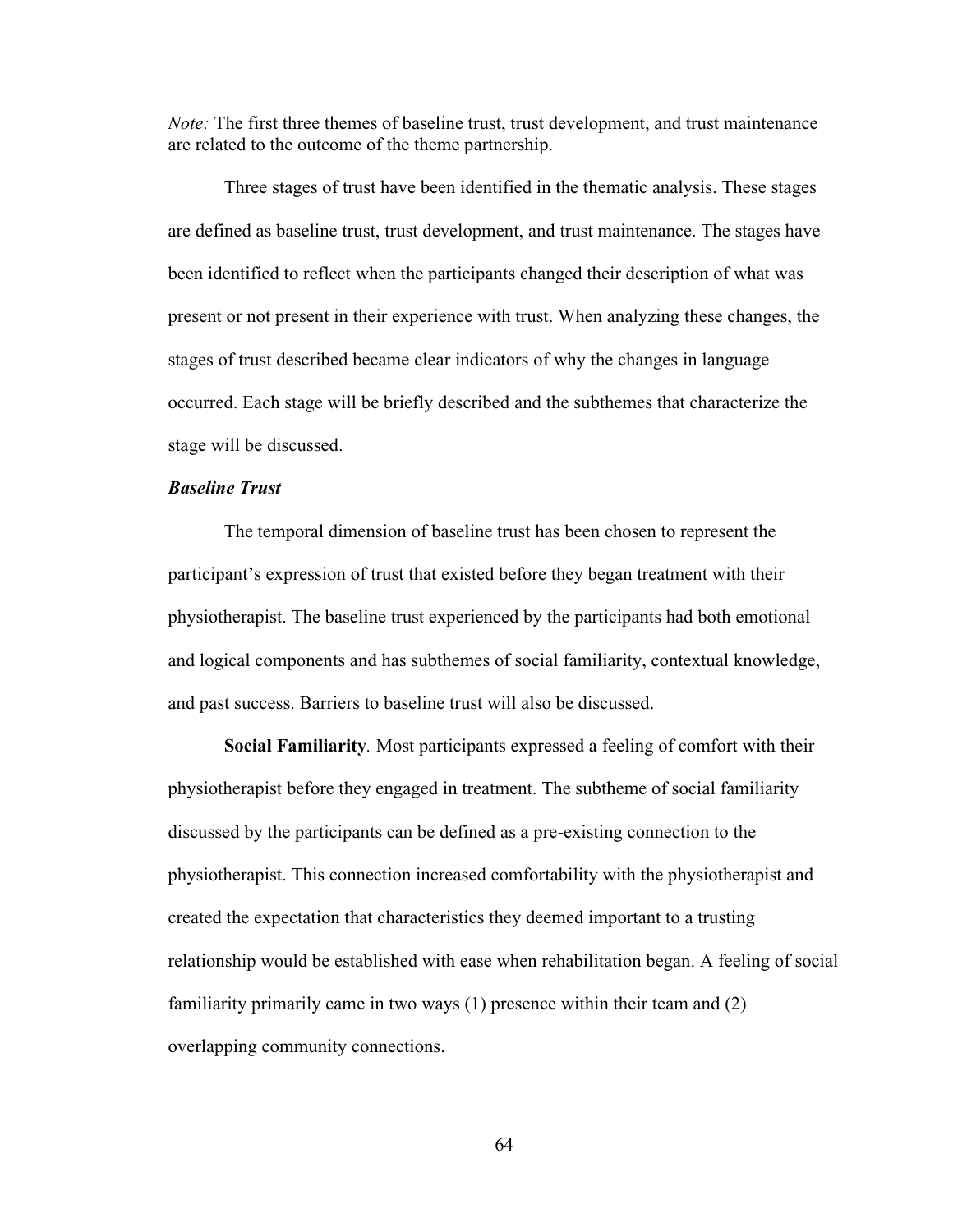A few participants had interacted socially with their physiotherapist during training and competition. These athletes had not done rehabilitation with their physiotherapists before their injury, but still felt a closeness before engaging in treatment. The participants found it beneficial to have this relationship before rehabilitation. Tanner spoke about this type of pre-existing relationship during his interview:

The big thing too is that we're lucky that I had a relationship before I was injured… she's someone who is always traveling and works with us year-round, um so you're- you're friends with that person and have that level of trust. And I think also, she does a good job of like- it's two-way like when we interact. It's like, how are you?... and she'll ask, you know, how I'm doing… you feel like she is someone that cares. Um, so, I don't know, I think it's just- a relationship is so important in times like that so you can just- you can just trust them.

This quote from Tanner illustrates the establishment of comfortable communication. The importance of communication is a repeated subtheme in all three trust stages in differing forms (see Table 2; patient-oriented communication, honesty, rapport, emotional management). The establishment of comfortable communication at baseline may translate to the expectation of good communication throughout rehabilitation.

The existence of social familiarity seemed to also increase the feeling that the physiotherapist would understand the contextual influence of their lifestyle. James noted in his interview that "you can build that relationship with them um, and because they're kind of present… they kind of see firsthand, um, the ins-and-outs of your training schedule… they're able to cater to your needs in that sense". The belief that a physiotherapist would understand the athlete's needs before entering treatment seemed to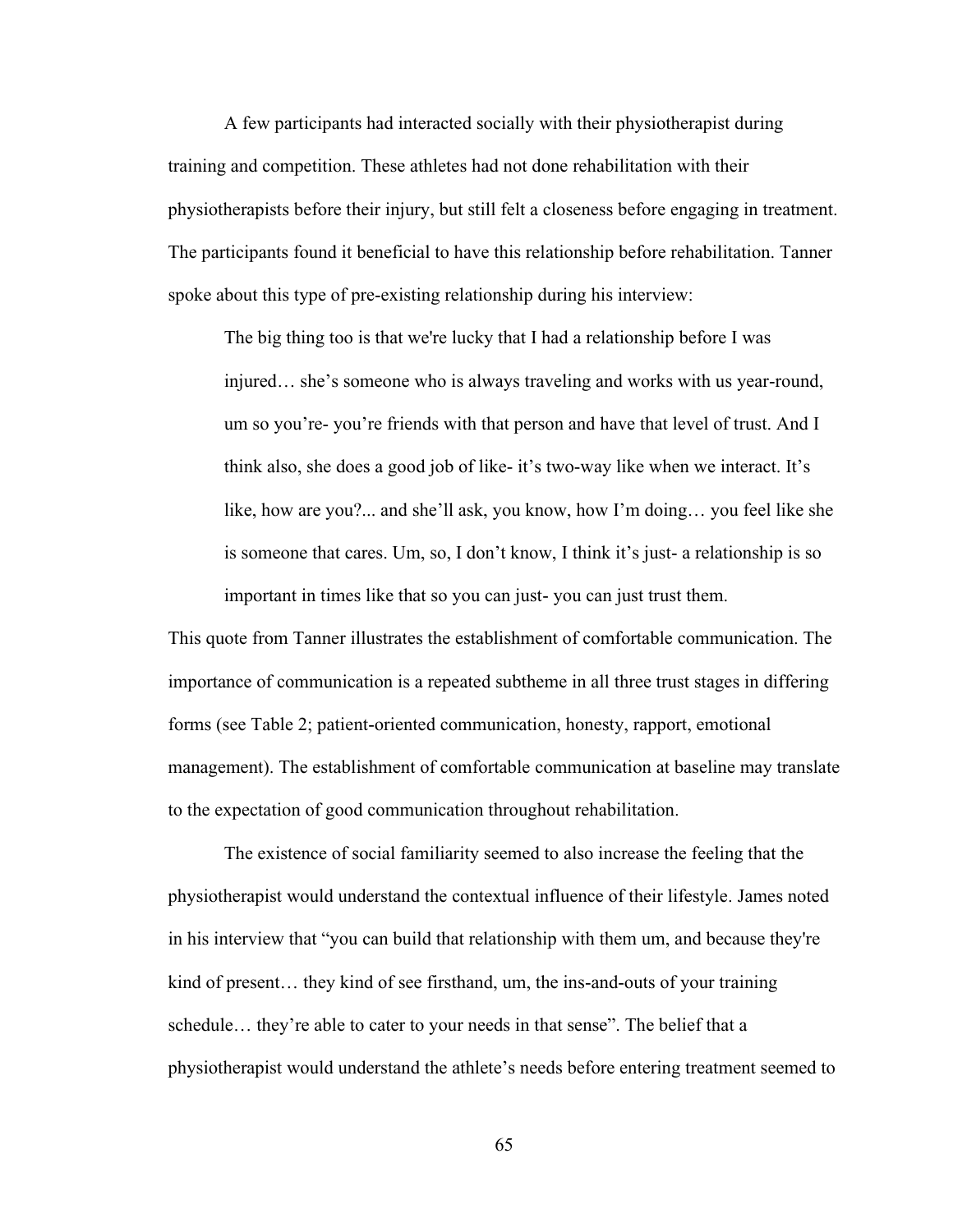increase their baseline trust. The physiotherapist was seen as understanding the meaning they assigned to their life as an athlete. The participant felt more comfortable and confident in their expectations of rehabilitation because they felt their physiotherapist had a holistic understanding of not only their injury but of their life. A physiotherapist may be able to establish a higher level of trust if they are able to combine care for the participant's injury and care for the participant's personal life.

Social familiarity can also be established through overlapping communities. Some participants discussed knowing their physiotherapist through a mutual friend. These participants did not have an established relationship with their physiotherapist but were aware of the physiotherapist's connection with their community. This, again, seemed to increase comfort and the expectation that their needs or goals would be integrated into the care they received. This can be exemplified by Matt "I knew a few people that worked at the desk… I had a relationship with the clinic in general- I knew some people there, so I had some confidence in the- in the center already."

The existence of the mutual friend seems to act as a trust-transfer for the participant. That is, 'I trust the person I know, and they trust the physiotherapist, therefore I trust the physiotherapist'. This could also be seen in Haley's interview:

It's a girl on my team and it's her husband. I was like, okay, he knows the sport like she's always played a high level… he knows all the girls like he's seen me

play, like, he knows like everything so I felt a lot more confident like going in. The sense that the physiotherapist was related to their community seemed to increase trust at baseline. This may suggest, again, that social familiarity aids in the perception that the physiotherapist will have additional knowledge about their lifestyle as an athlete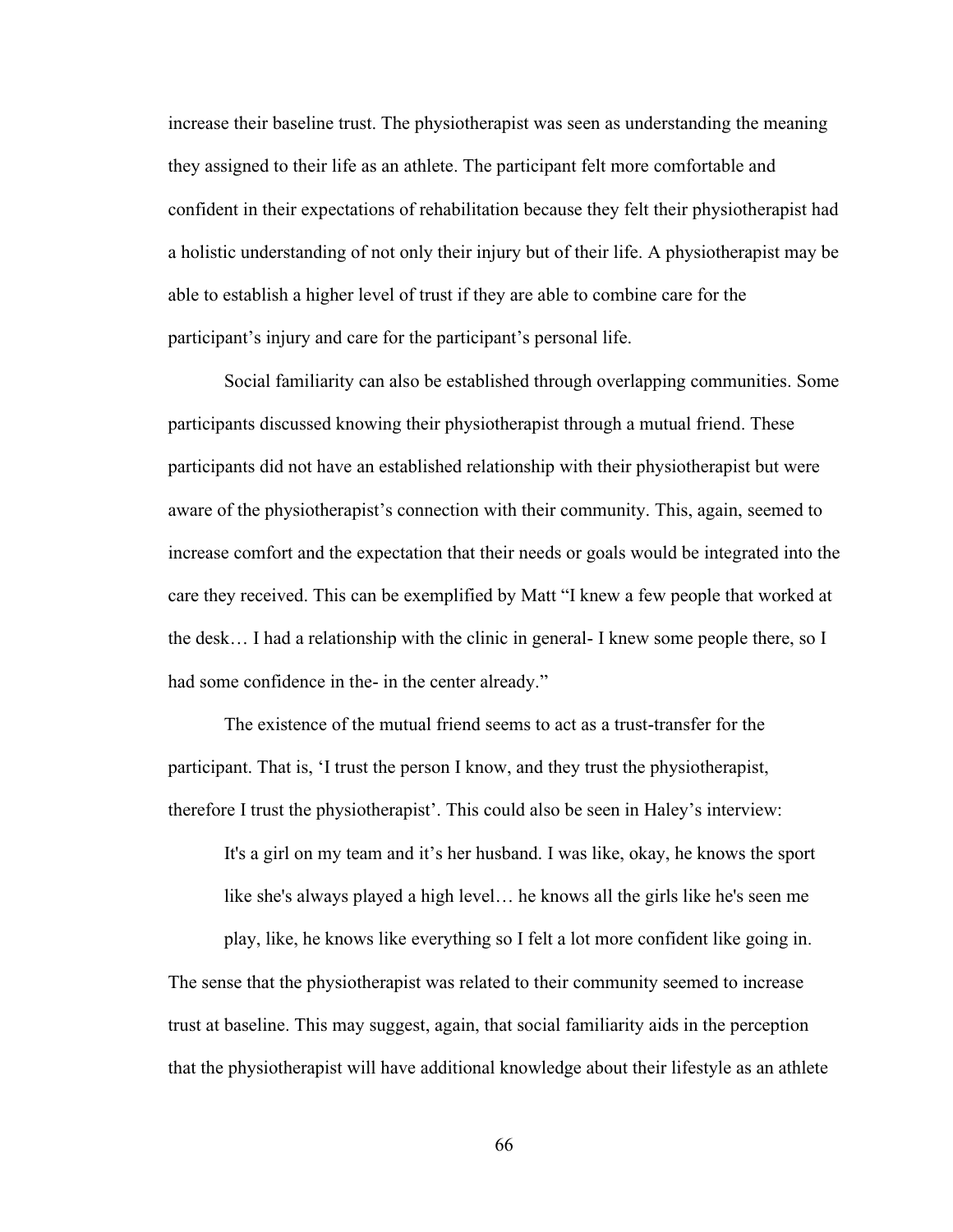which was seen as valuable additional knowledge. It also introduces the concept of trust as an extendable resource. Once trust has been established in a community member, this trust can be extended to another person through recommendation. The extendibility of trust will also be mirrored in the subtheme of loyalty when partnership is established.

Social familiarity contributes to baseline trust in the physiotherapist because it seems to establish a closer bond with the participant. Participants who experienced social familiarity before treatment saw it as having a positive effect on their trust in the physiotherapist. Furthermore, they valued having this trust before treatment so they could feel more confident in their choice of physiotherapist. The influence of personal awareness and time in the sub-theme of social familiarity can be seen as unique to the stage of baseline trust.

**Contextual Knowledge.** Participants expressed an added element of trust when their physiotherapist had additional contextual knowledge or experience on their specific injury or sport. The sub-theme of contextual knowledge serves to capture an increase in trust that their physiotherapist has the capabilities to execute a successful rehabilitation protocol before treatment began. Sport specific knowledge increasing trust and injury experience increasing trust were mentioned by participants in their interviews.

A physiotherapist having existing knowledge of the participant's sport was seen as increasing the physiotherapists ability to rehabilitate their injury. As James explained "She's kind of able to apply her physiotherapy knowledge with her [sport] knowledge to kind of have this holistic, um, view on, kind of, the mechanics of the body and the mechanics of the sport." This quote exemplifies the perception that sport knowledge was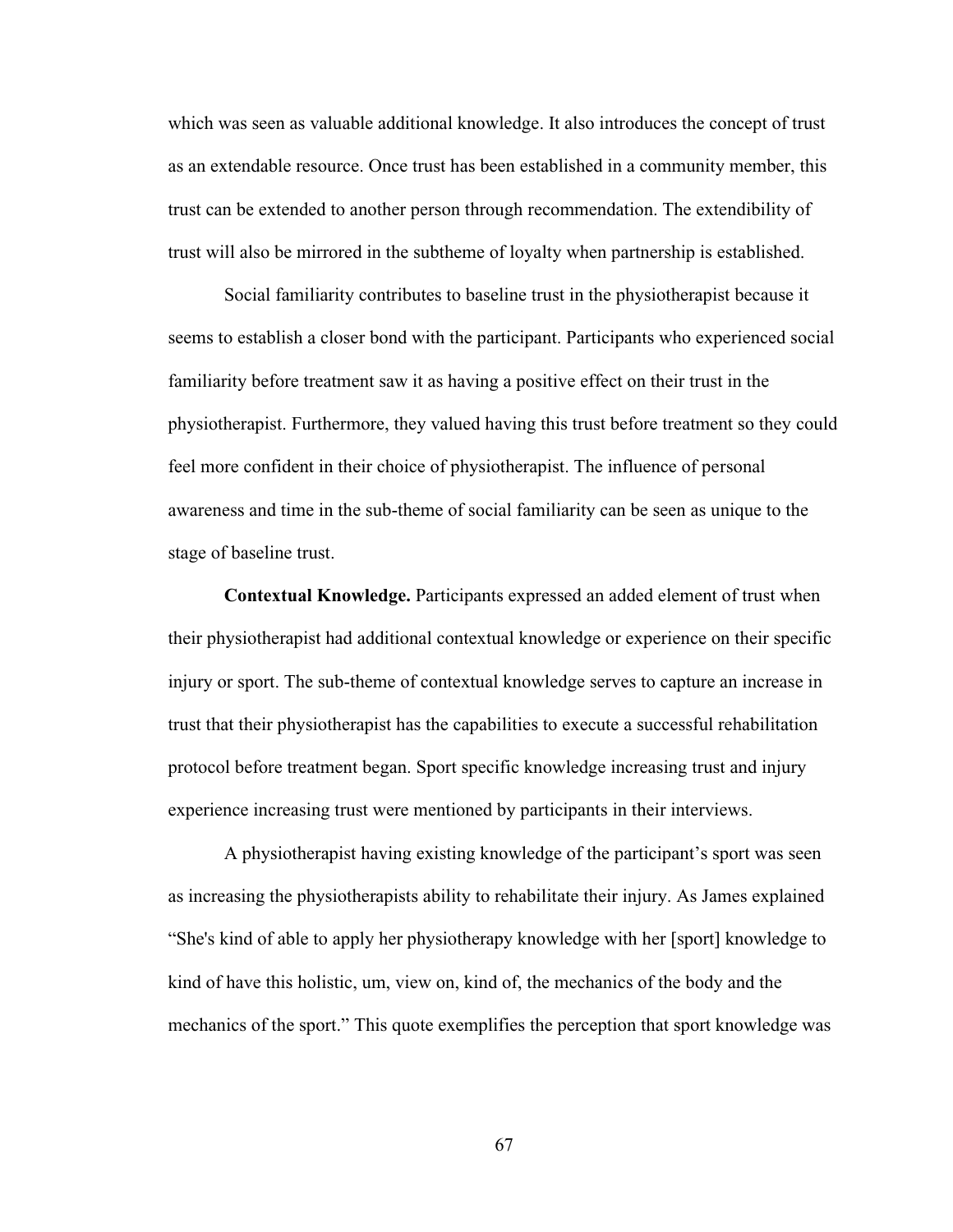seen as a valuable additional resource that aided in the participant's belief that their physiotherapist would be able to help them achieve their rehabilitation goals.

The lack of sport knowledge also seemed to have the opposite effect of lowering the perception of a physiotherapist being able to help the participant. A few participants attributed issues in rehabilitation with past physiotherapists to the physiotherapist's lack of sport knowledge. James stated "my first physiotherapist did try her best to to kind of understand the mechanics of the sport to the best of her ability… but I think, kind of, ultimately it came down to just, um, yeah that exposure to just knowing the sport a little bit better" in reference to his decision to switch physiotherapists to one that was affiliated with his team. Sport specific knowledge seems to be an asset to a physiotherapist gaining participant's baseline trust. Adversely, the lack of sport knowledge may also be an exacerbating factor when an athlete is questioning their trust in the rehabilitation process.

Sarah found an increase in trust from sport specific knowledge but also mentioned injury experience as another possible factor in increasing trust "my physiotherapist was, um, specialized in, um, in hockey and gy- um, gymnasts. So, I already had that little trust saying 'oh, he knows a lot about like those injuries'- wrist injuries… that trust kind of came easily". This quote shows the value of experience with an injury to increase baseline trust through the perception that experience with an injury is a sign that the physiotherapist will be able to help them rehabilitate their injury. The physiotherapist having personal experience with the injury may also further increase trust as see in Tanner's interview "it was nice to start working with [physiotherapist's name] right away and she had actually had back issues herself um, throughout her life". A physiotherapist expressing a lack of experience with an injury was also discussed as having the reverse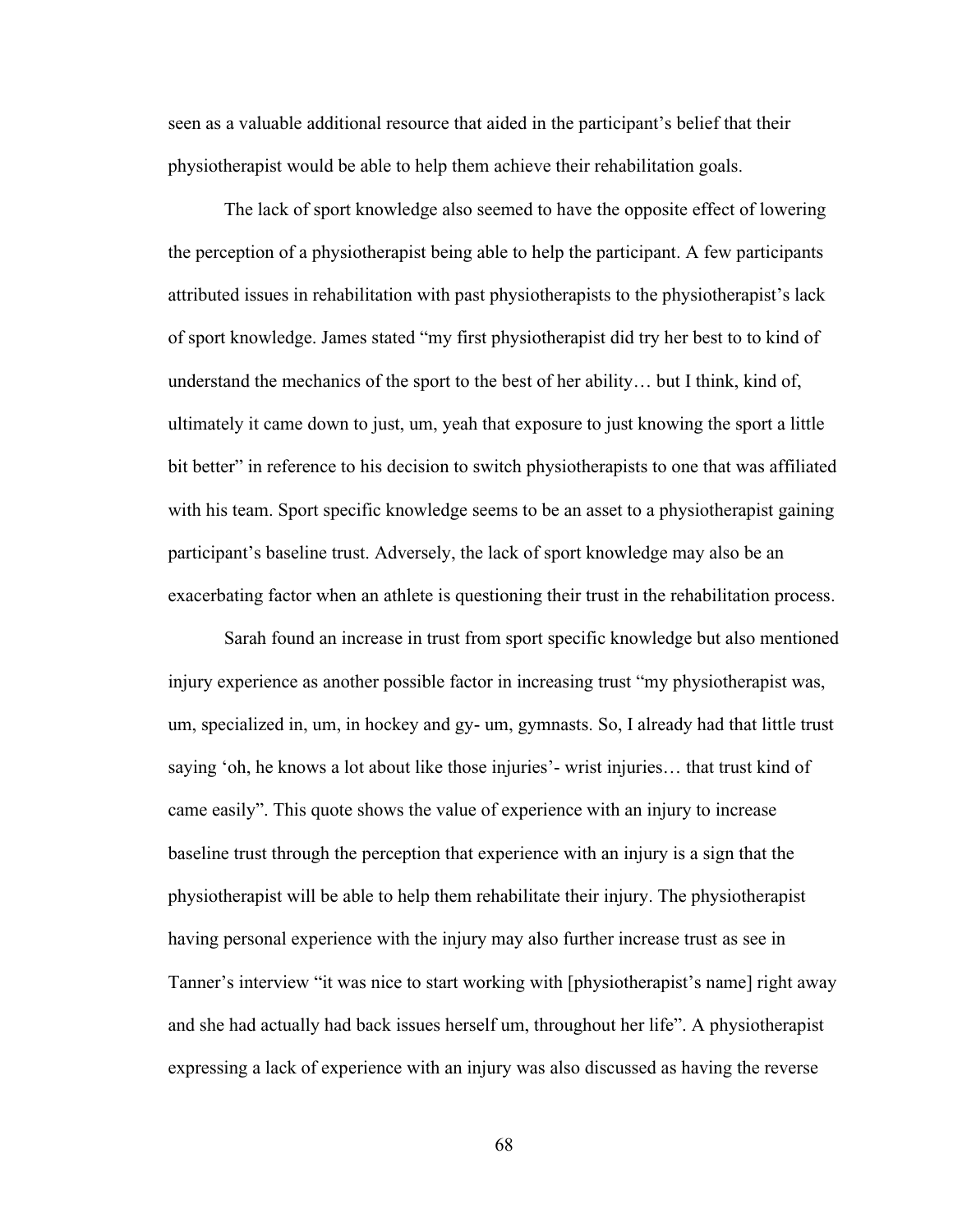effect, making the participant question their baseline trust. Dan spoke to this in his interview:

On the first day that I saw her where she said that she hadn't seen someone with a torn Achilles in a while… it's a little bit of worry that they don't have that knowledge or maybe that they've forgotten things from school or they don't have a lot of experience with your injury.

A physiotherapist having knowledge of the participants sport or experience with their injury seems to increase the amount of trust the participant will have going into treatment. It also harkens back to the value in a physiotherapist treating the person as well as their injury as discussed in the social familiarity subtheme. The sub-theme of contextual knowledge continues to benefit athlete-physiotherapist trust through rehabilitation. Yet, it seems to be particularly impactful when an athlete is making a choice in what physiotherapist to see because of the increase it has in baseline trust.

**Past Success***.* When a participant experienced past rehabilitation success, their physiotherapist had an established social bond and demonstrated their ability to successfully rehabilitate an injury. Few participants had the experience of going back to a physiotherapist with whom they previous had rehabilitation success with. Most of the participants had not previously rehabilitated an injury with the physiotherapist they discussed in their interview. However, this subtheme was very impactful to those participants and will connect with themes of partnership that will be discussed as a result of positive rehabilitation experiences.

When participants had experienced past success that encompassed both mental and physical recovery, they reported having a high level of trust and loyalty to that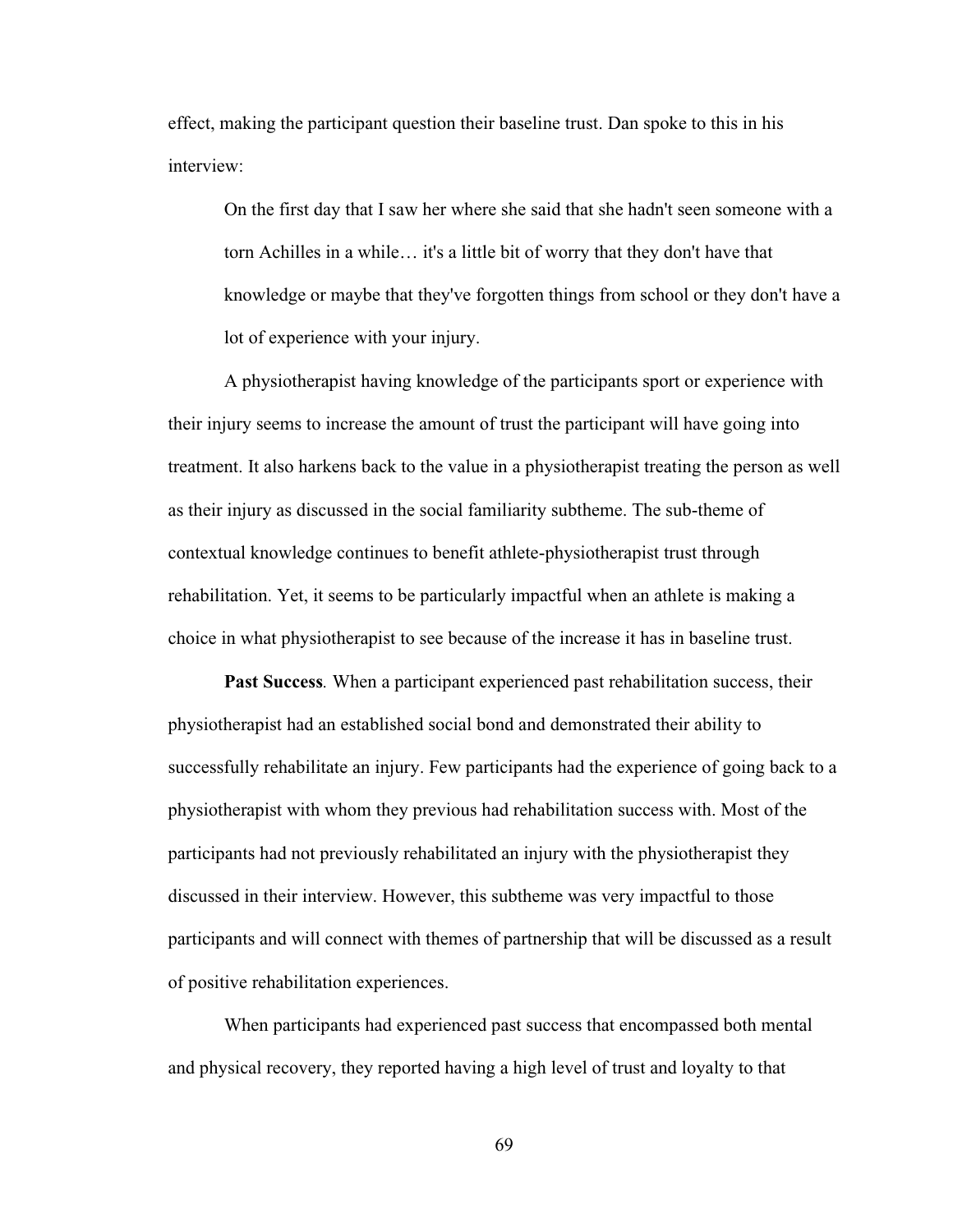physiotherapist. Jane, for example, talked about the high trust she had in her physiotherapist back home "I have a physiotherapist at home that I would trust with my life. Uh, out here it's a lot different, uh, just because the physio that I get at home is- is different… So, I don't really go to physio anymore." Anna shared similar feelings about the physiotherapist that she had previous success with "I have complete trust in- in her abilities and what she's doing and what she tells me to do". The language used is direct and generalizes all of the behaviours and skills of the physiotherapists without any language that would indicate doubt. From this language the researcher has inferred that these participants felt very high trust in their physiotherapists because of past success and thus seemed to have the highest level of baseline trust out of the participant pool based on the direct and general language they used to describe their trust at baseline.

**Barriers to Baseline Trust**. The logistical factors of attending rehabilitation acted as a barrier to some participants in choosing a physiotherapist in which they had higher baseline trust. Most participants had motivation to choose a physiotherapist in which they had the most baseline trust. The subtheme of logistical issues created a barrier for choosing a trusted physiotherapist. A few participants talked about their experience in choosing or almost choosing a physiotherapist with less baseline trust. The logistical factors that can compete with choosing higher baseline trust are convenience in location or scheduling, and financial strain. Dan ultimately chose a physiotherapist with the highest baseline trust but demonstrated the issues of location and financial considerations in his interview:

I was thinking about- okay where do I want to go for physio. Um, I had kind of three different options in my mind. One was this clinic where I had been before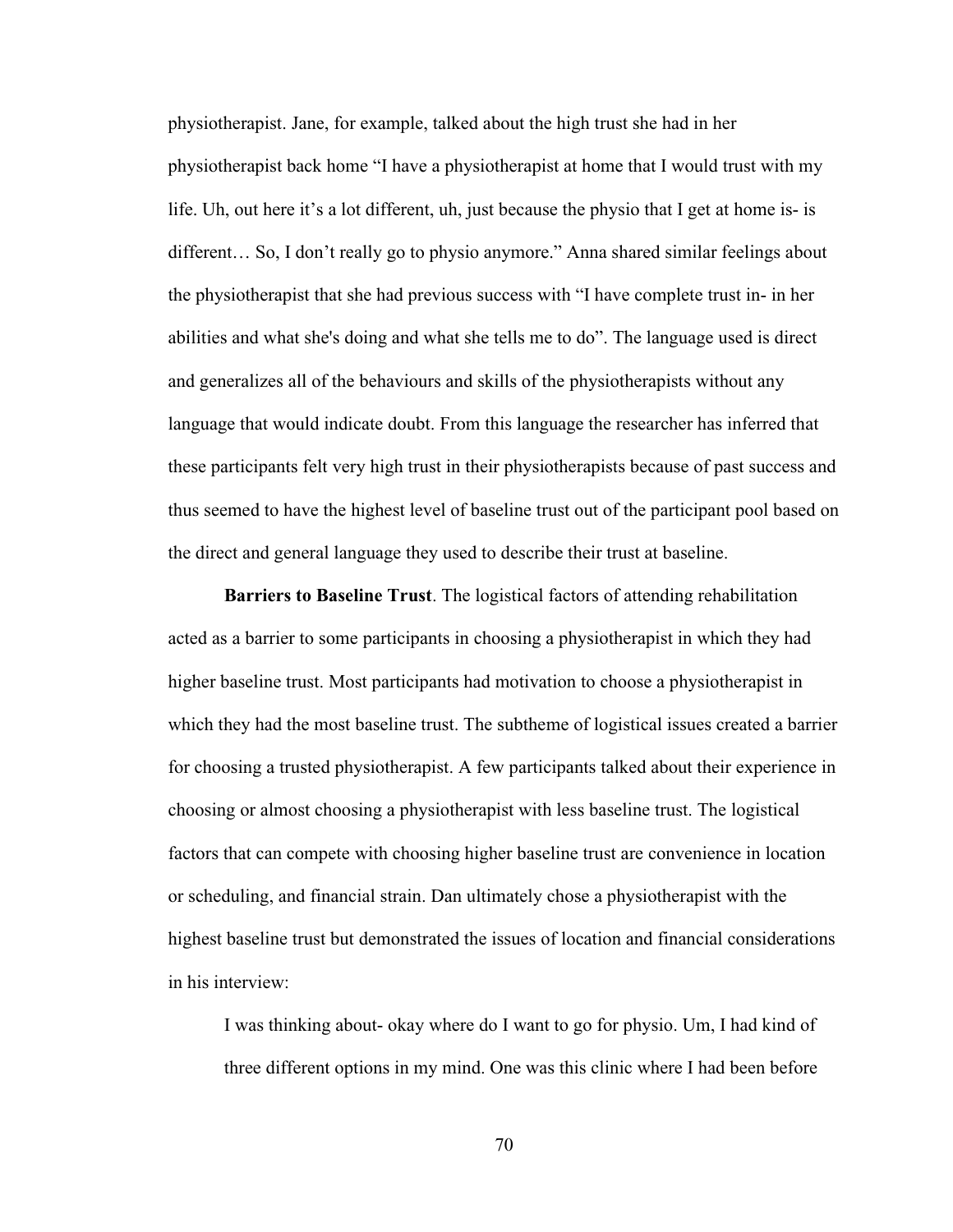and uh, like I knew people that work there. I had a good relationship with them, and my team had a relationship with them as well. Um, so yeah so that's obviously why I ended up going there but there was also a physiotherapy clinic in or right next to the building that I work in. Um, which was hugely appealing because I was on crutches for so long, um, like getting around was so difficult so I don't know, that was a place considered as well. Um, and then the other person I considered was, uh, was the athletic therapist that was there when I actually hurt myself. Um, just because she made me feel like pretty comfortable when like like immediately after my injury. Um, but she works out of the suburbs it was kind of far from everything and like I said earlier like I had coverage for a physio but not athletic therapy so I sort of would have had to pay out of pocket for that as well.

This quote shows the decision-making process that can have aspects of baseline trust and logistical considerations. Social familiarity seemed to play a role as Dan notes that he and his team had a previous relationship with the clinic. Logistics played a role in Dan considering a clinic next to his work to help with how easily he could access his rehabilitation. Lastly, financial considerations also seemed to play a role as Dan stated he considered going to an athletic therapist, but this was not covered under his insurance and he did not want to take on the additional financial strain. In this case, Dan chose the clinic with whom he had social familiarity which is a subtheme of baseline trust. This may suggest a preference for going to a physiotherapist where baseline trust is most high when deciding where to attend rehabilitation. It also exemplifies the competing logistical and financial factors that can challenge an athlete to pursuing rehabilitation with a physiotherapist whom they have low baseline trust with. Sport injury is something that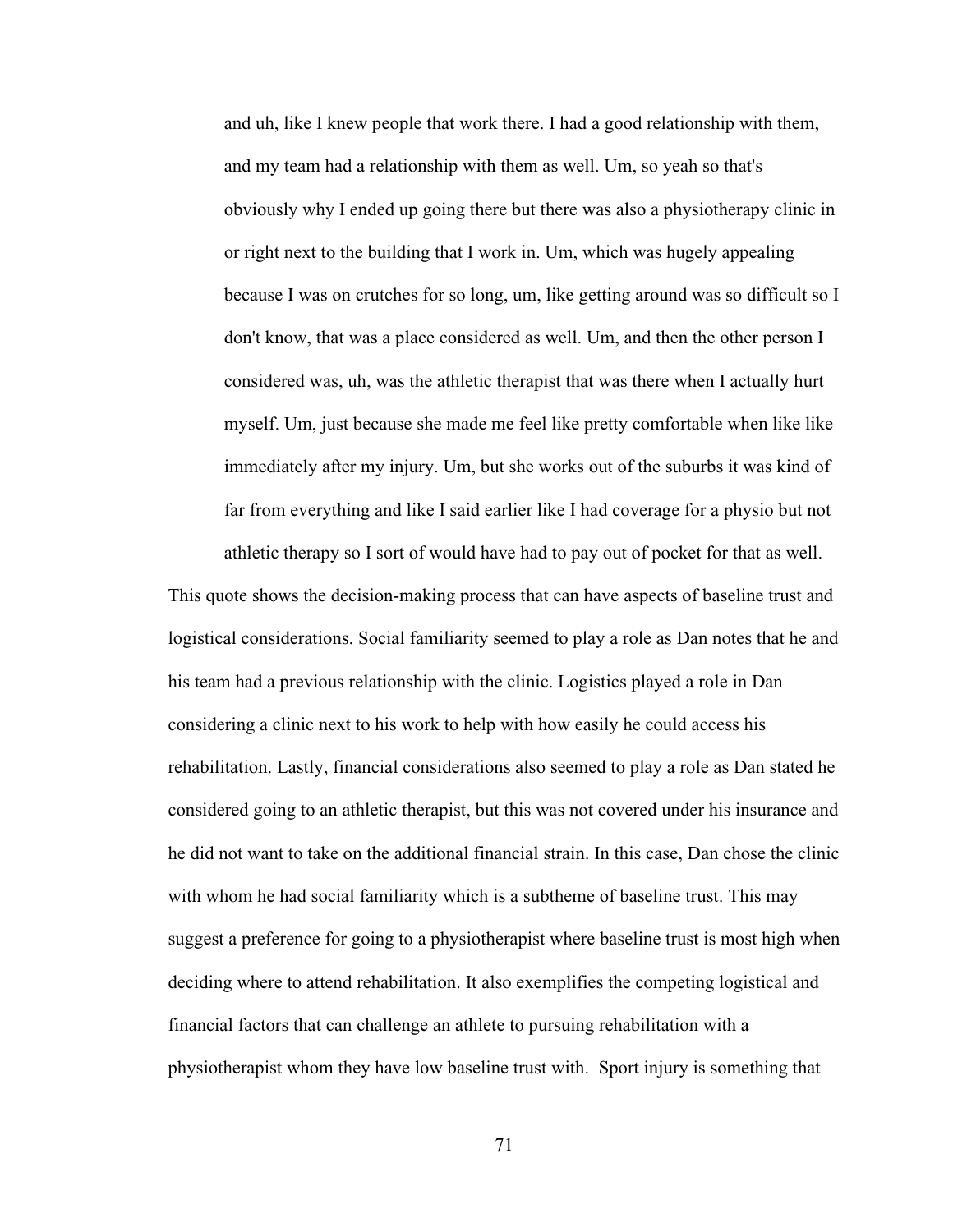affects participants in all areas of their life. The participants of the study were often motivated to see a physiotherapist quickly and consistently. Sometimes choosing these factors over the factor of trust. Haley expressed regret in seeing a physiotherapist who she had less baseline trust in for a previous injury and noted:

…why did I just pick this other girl? And it was mostly just because I was impatient and I was like oh, well he has a like three-week wait list or something. But this girl is free right now so might as well just get into her and get checked out and then I stayed with her because it was easier.

Competing interests may dissuade participants from choosing a physiotherapist that they trust the most at baseline. The choice to go with someone who they had less trust in was a regret from the participants who experienced it. Although, participants who chose logistics over trust also experienced less agreeable rehabilitation outcomes, which they may have attributed to a lack of baseline trust even though these may not actually be related. When participants are looking at the relationship in hindsight, the negative outcomes they experienced could have led them to the conclusion that lower baseline trust was a contributing factor but would not have made this connection if their outcomes had been positive. Nevertheless, their perception seems to be that lower baseline trust factors were related to issues in rehabilitation. While it is difficult to conclude that choosing logistical factors over trust is inherently bad for rehabilitation, from this specific participant pool it does seem to play at least a partial role in the athlete's perception of the reason for rehabilitation issues.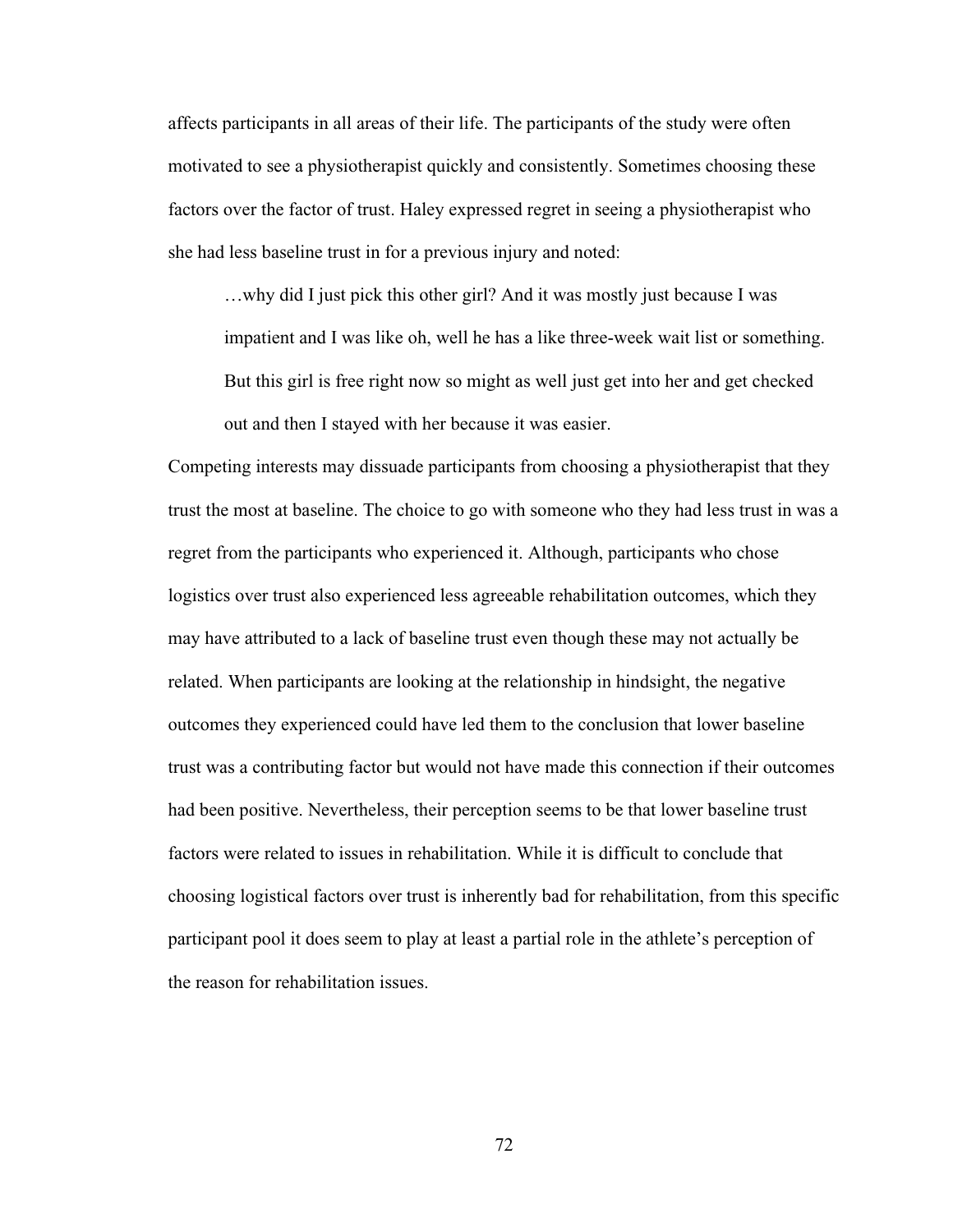# *Trust Development*

The temporal theme of trust development is defined by the early stages of rehabilitation where baseline trust can develop further or regress. As previously discussed, frustration was generally high at this stage with improvements in mood when progress in rehabilitation was experienced. The trust development experienced by the participants had both emotional and rational components and has subthemes of rapport, attention, honesty, patient-oriented communication, and shared knowledge. Barriers to trust development will also be discussed.

**Rapport.** Rapport has been defined as "a perception of connection with another individual based on respect, acceptance, empathy, and a mutual commitment to the relationship" and can be established through "expressing interest in another's views, discussing shared goals and interests, and responding to emotions" (Epstein & Street, 2007, p.19). Rapport between participant and physiotherapist contributed to an increase in trust in most of the participants. Those who engaged in building strong rapport valued being able to talk about their personal life and learn about their physiotherapist's personal life. Matt talked about how this rapport increase his trust during his interview:

it's very good after like a hard day at work, I can talk to her about my work, my boss, my friends anything…. I think, uh, it just builds into the trust with the physio that I'm able to have these kinds of conversations with her. I- the things that she's telling me and the exercises she's giving me, I'm going to do them because I trust her fully.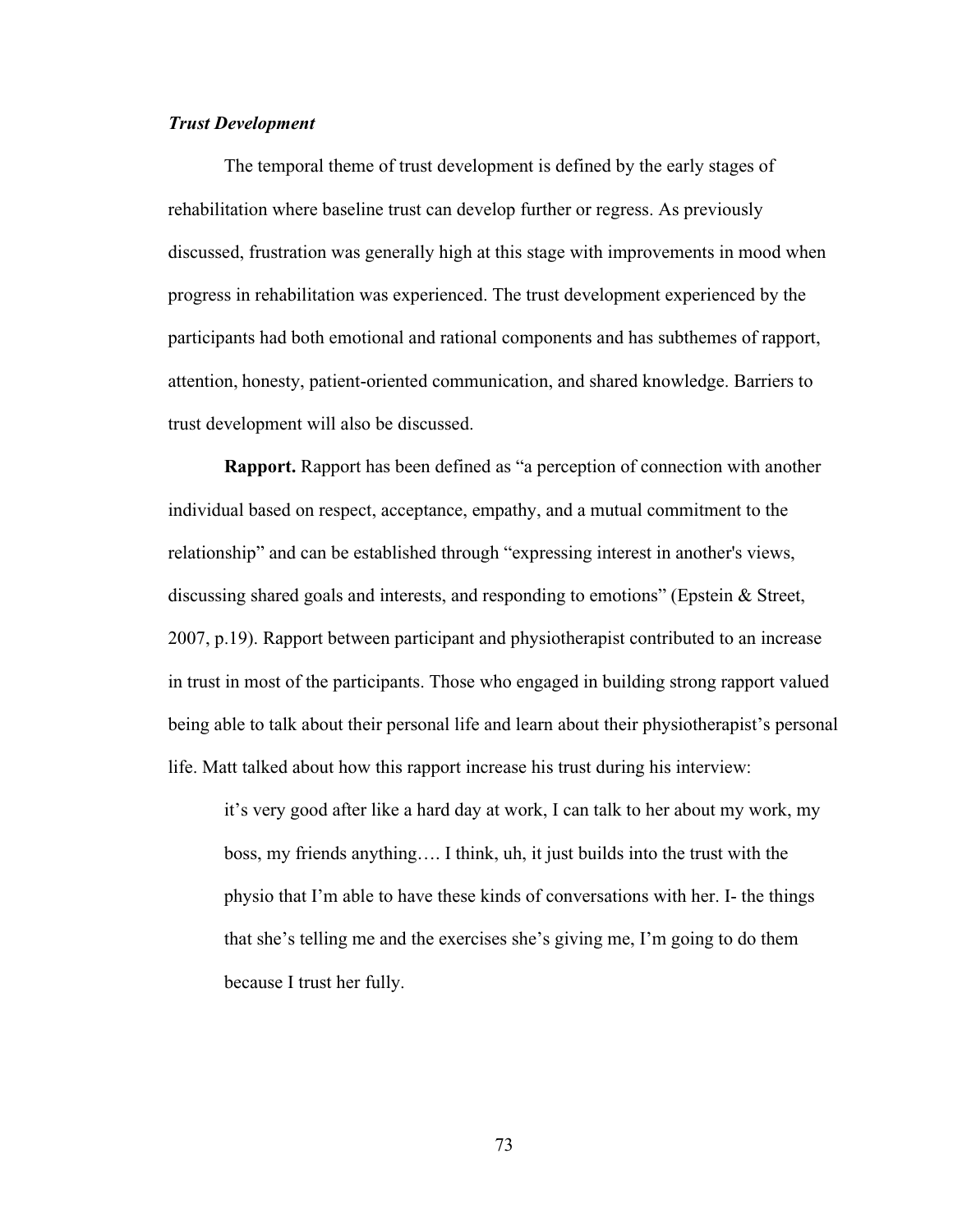Matt enjoyed being able to unload his personal life to his physiotherapist and related this to a feeling of high trust. Others found it beneficial to learn about their physiotherapist. Dan provides an example of this:

I'd say I'm probably a lot less talkative of a person than she is… so you know, her talking about her boyfriend, um, makes me feel relaxed and then I'm comcomfortable to ask okay well, um, you know is it okay if I'm walking outside with the snow and ice? Um, so even- even though they're not really related topics, um, her making me feel more comfortable is useful in kind of the recovery aspect of the physio.

Rapport helping to increase participant communication shows a link between rapport and being able to speak their mind about issues or questions surrounding their injury. This may suggest the impact of trust on rehabilitation success. If rapport aids in the feeling of high trust and has practical implications for constructive rehabilitation communications, then trust seems to have an impact on rehabilitation behaviour.

Anna had a strong social bond with her physiotherapist and discussed how her rapport with her physiotherapist helped in the physical aspects of rehabilitation as well: we like conversate… when I first get there. So, like it puts me at ease, it puts my body at ease so then I'm ready to, like, do, like, what I need to do in there and then get whatever exercises I need from her.

The influence of rapport on physical rehabilitation can also expand what the participant was willing to try in terms of treatment. Matt discussed how his fear of needles was mitigated while his physiotherapists was performing a dry needling treatment: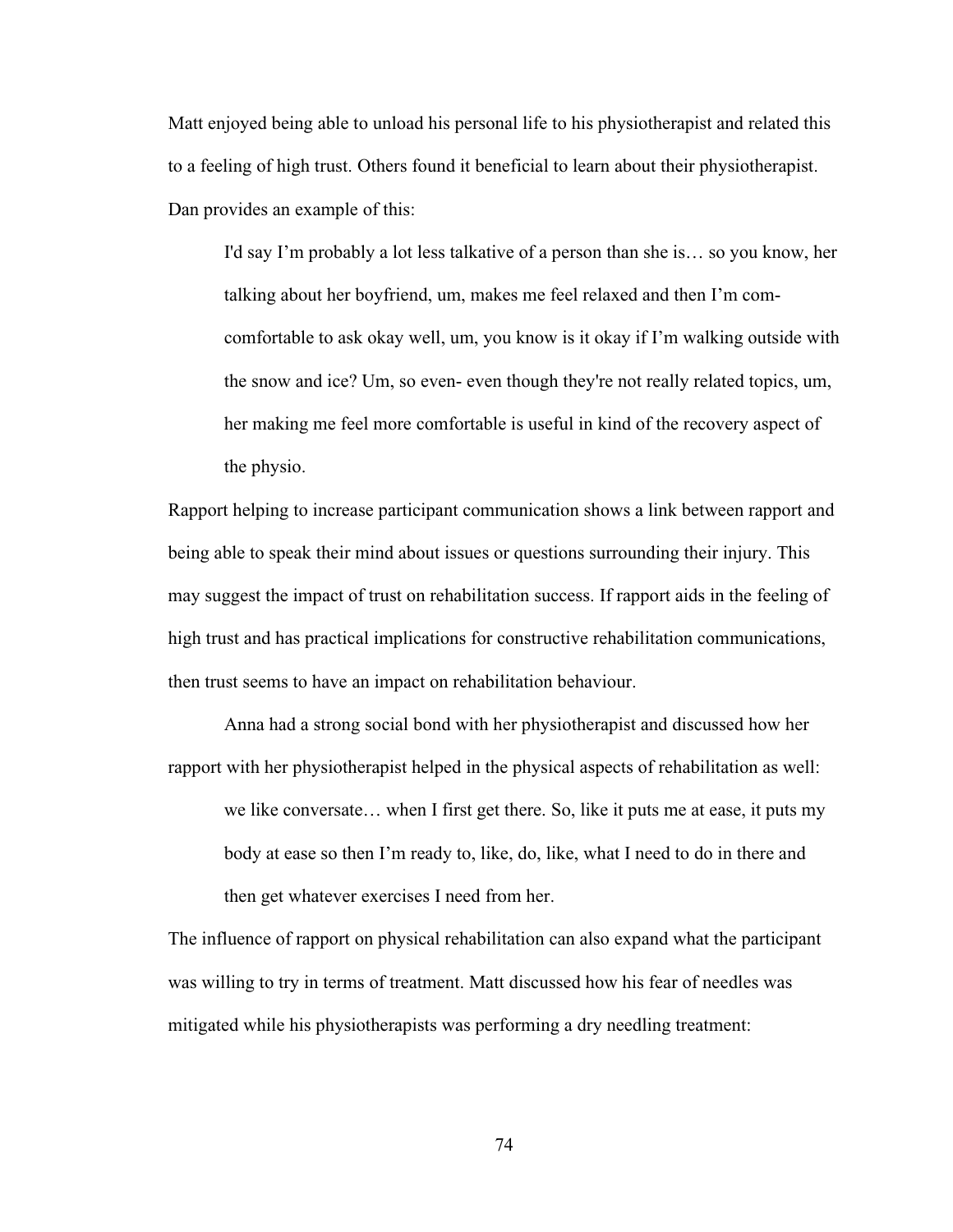…the way she was needling and how she'd always kind of be asking me question to trying to keep my mind off the needles, that helped a lot… before I feel like it

would just take me a lot longer to relax, if that makes sense, with the needle thing. The participants' positive reflection of rapport seems to align with the general idea of good communication and the feeling that their physiotherapist cared about them as an individual which are known aspects of affective trust. Tanner exemplified this link in his interview:

I think it probably helps to not feel like you're just this like object. Because that's just the way sports are a lot of times, I think. Just like you're this robot that's here to be able to lift a lot of weight and ski fast and do what you're told. But when you can like remove yourself from that aspect and like just be a person with those same people that expect you to be this like a robot. It's like- it makes everyone um, respect each other a bit more and I think just be happier.

Feeling 'like a person' in the context of rapport seems to be related to feeling like the physiotherapist cares about the participant and their life aside from their sport injury. Being able to achieve strong rapport between participant and physiotherapist led to a strong emotional bond and high trust. The influence of rapport to relax and make the participant more receptive to treatment seemed to have implications not only for the mental recovery of injury but their physical recovery as well.

As part of the validity measure to explore discrepant information, it should be noted that rapport was not always highly valued. Two participants felt that their external support was strong enough that they did not need an emotional bond with their physiotherapist. Sarah noted "We did what we needed to do to get to the next step, and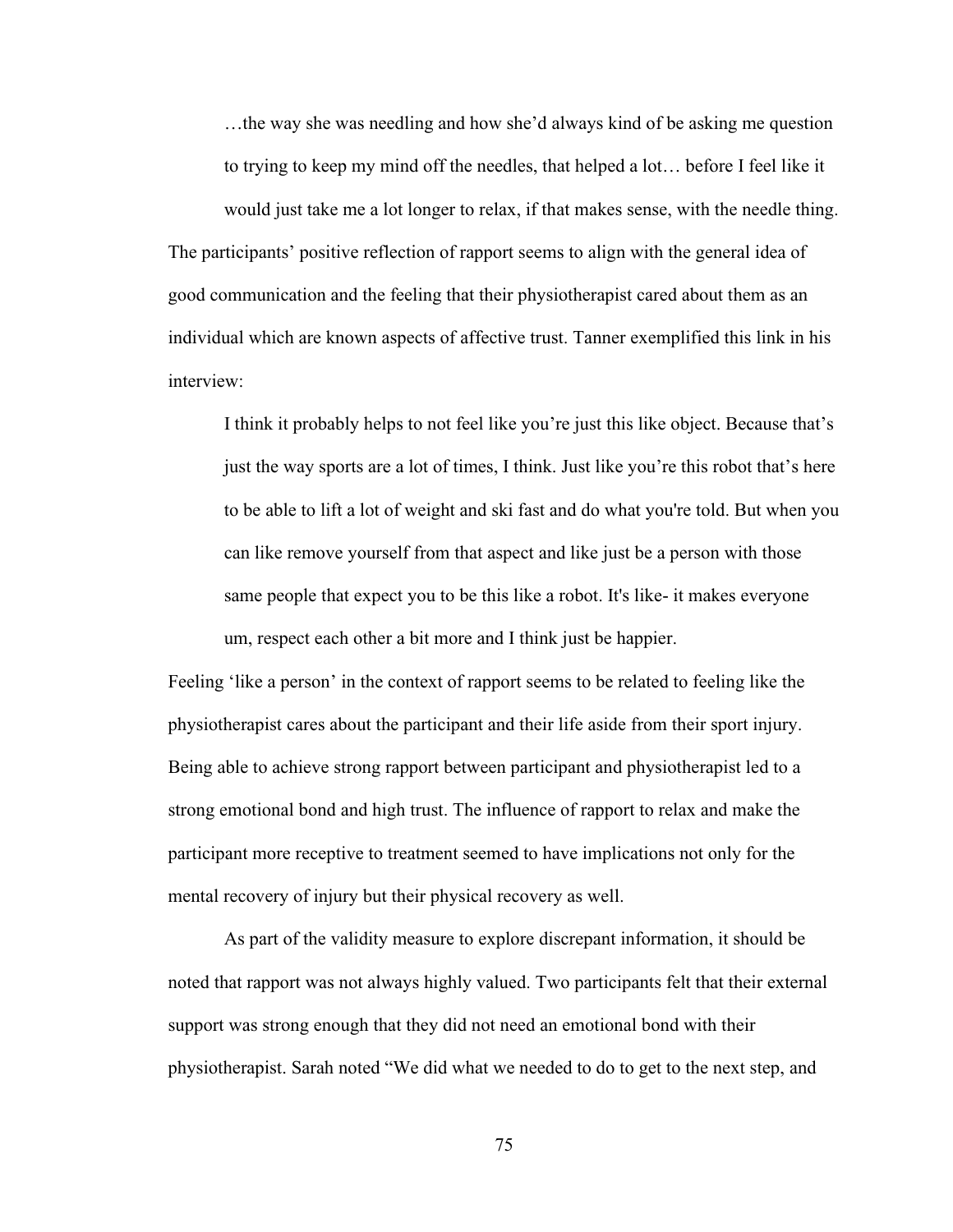then I go on my way do my stuff on my own…. I already had good emotional support." Rebecca shared similar feelings and noted that "It takes me a while to get comfortable with… other people" and that she mostly turned to her friends for emotional stability. Participant-physiotherapist relationships where emotional support was not highly regarded seemed more transactional in nature. They received their treatment plan and did not discuss their lives, or their physiotherapists lives beyond polite 'small talk'. The lack of concern with the emotional side of injury did not seem to lower their overall trust, it was simply not a factor of their relationship with their physiotherapist.

**Attention.** Attention was another subtheme in the trust development stage. Participants valued undivided attention from their physiotherapists in session and felt dismissed when this was not given. Receiving attention may add to feelings of reciprocated care and having a mutual goal. Sarah expressed this in her interview:

… just that like he really pays attention to like… he would watch how I would do it and then he would be like okay this is good for you or it's not good for you or let's make this change for you because this is how you're doing it. When I would see other physios, they would be like this is the ACL protocol, let's just go through it and they would be like go do this and then they wouldn't even like pay attention... I found he paid a lot of like individualized attention, made a lot of adjustments… to fit what I needed…

Similarly, about half of the participants spoke about preferring a hands-on approach to their treatment that may be linked to the added attention they received. Haley's interview provides an example of this: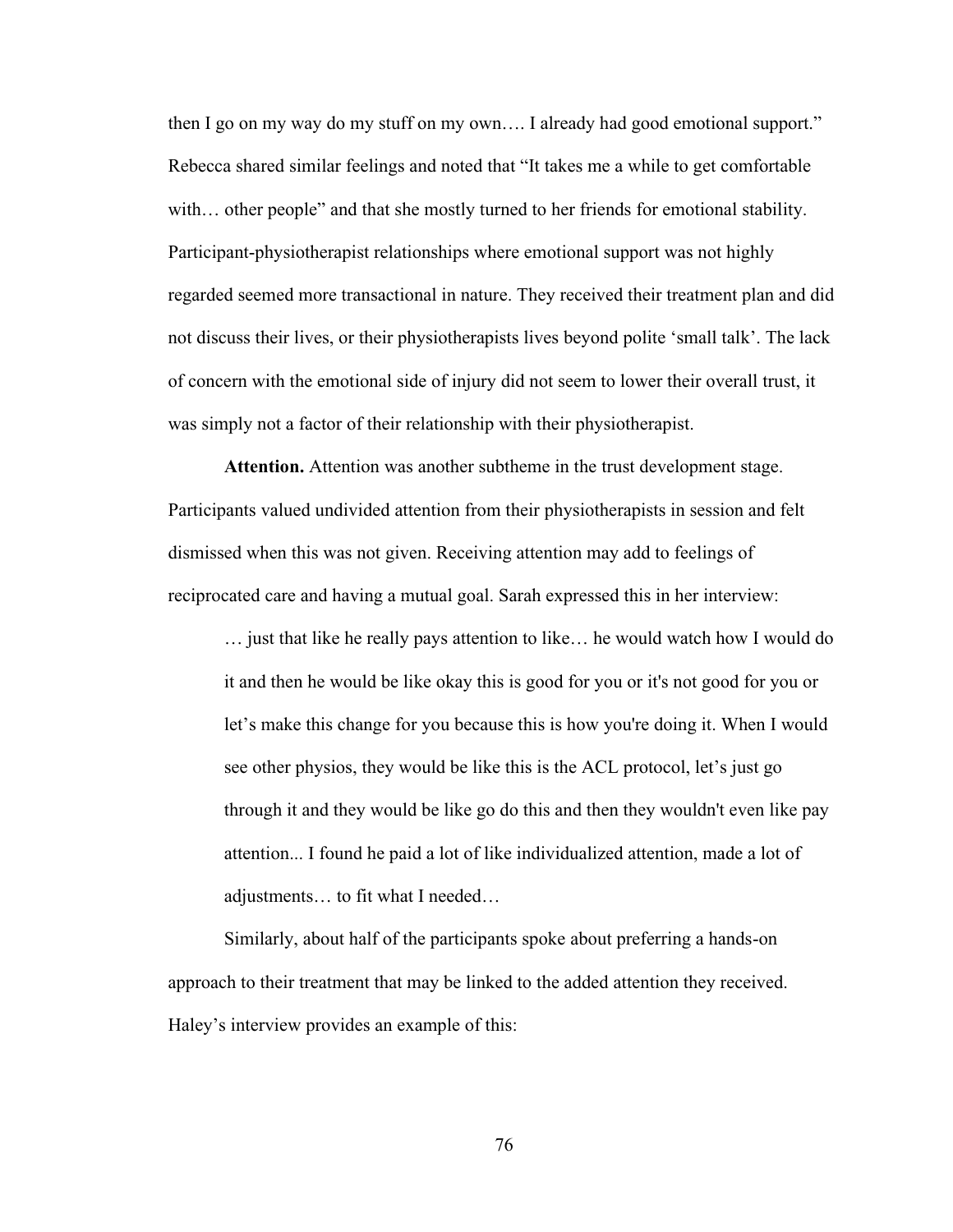my physio like never used machines. It's always like let's get hands on, let's do this and like I think that's like definitely a better approach to it than them just taking a bunch of patients and then like putting a machine on you for 20 mins while they go do something with three other ones.

Trust seems to be increased through attention by the participant feeling that there has been an additional investment of thought or observation made by the physiotherapist. The more attention the participant received, the more effort they felt their physiotherapist was putting into their treatment. Attention paid to the participant outside of their rehabilitation sessions was particularly appreciated. Seven participants noted that the availability of their physiotherapist to communicate outside of their session increase their perception of the physiotherapist effort for their rehabilitation. This can range from finding additional times to see the participant like Anna described:

She makes herself so available. Like she says if you need to come in and I need to take you, I'll take you… it gives me peace of mind to know that I have that support for my body... whenever I need it.

Or more extreme cases like Matt described:

She's available at pretty much any hour. Text, email, call if I need anything. Like, I called her from the hill in New Zealand at night, middle of the night in Canada, to tell her what happened. So, she's there for you if you're in her treating room or around the world, which is really really good.

Again, availability seemed to increase the perception of investment in rehabilitation by the physiotherapist. When participants felt unrestricted support, they, in turn, felt more trust in their physiotherapist. Not only could they rely on their physiotherapist to care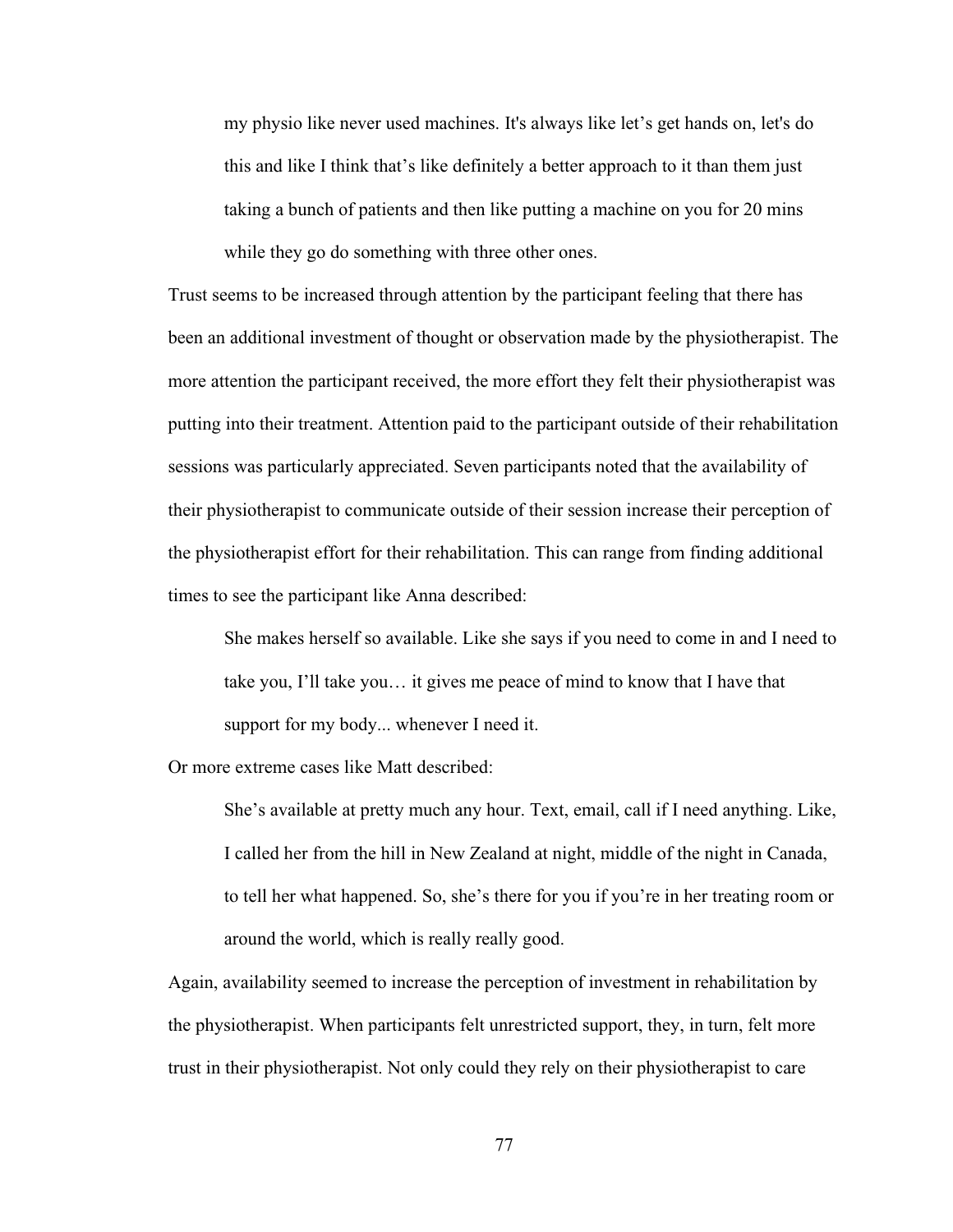about their progress in session, but also to support them any time they needed. This added to the perception that the physiotherapist did not just care about implementing an injury protocol but had an investment in their health at any time.

**Honesty.** The feeling of trust was greater in participants when the physiotherapist is perceived as being honest. Nine participants talked about a desire for honesty from their physiotherapist. They wanted their physiotherapists to tell them the truth about their rehabilitation status (i.e. if it was going well or not). This included disciplining the participant if it was warranted. Sarah spoke about her physiotherapist using honesty to discipline her adherence issues:

… he told the intern oh you have to write this down because if the surgery doesn't take you know that it's because she didn't listen to you. So, during- during the whole hour he would kind of get little quips coming in saying oh well if you listened to me maybe it wouldn't hurt and stuff like that. I mean it worked a lot in terms of I listened to him after.

The perception of honesty was brought up many times in the participants definitions of trust. For example, Anna stated "she's like honest and she's up front and direct and she's like no BS and I like- that's trust to me", which was also echoed by other participants.

Participants also appreciated when their physiotherapists acknowledged the limits of their knowledge. Dan explained that his physiotherapist being honest about the gaps in her knowledge actually increased his cognitive trust in her:

I don't think I would want to be seeing someone just kind of pretended like they knew what they were doing… if she doesn't know something… she's willing to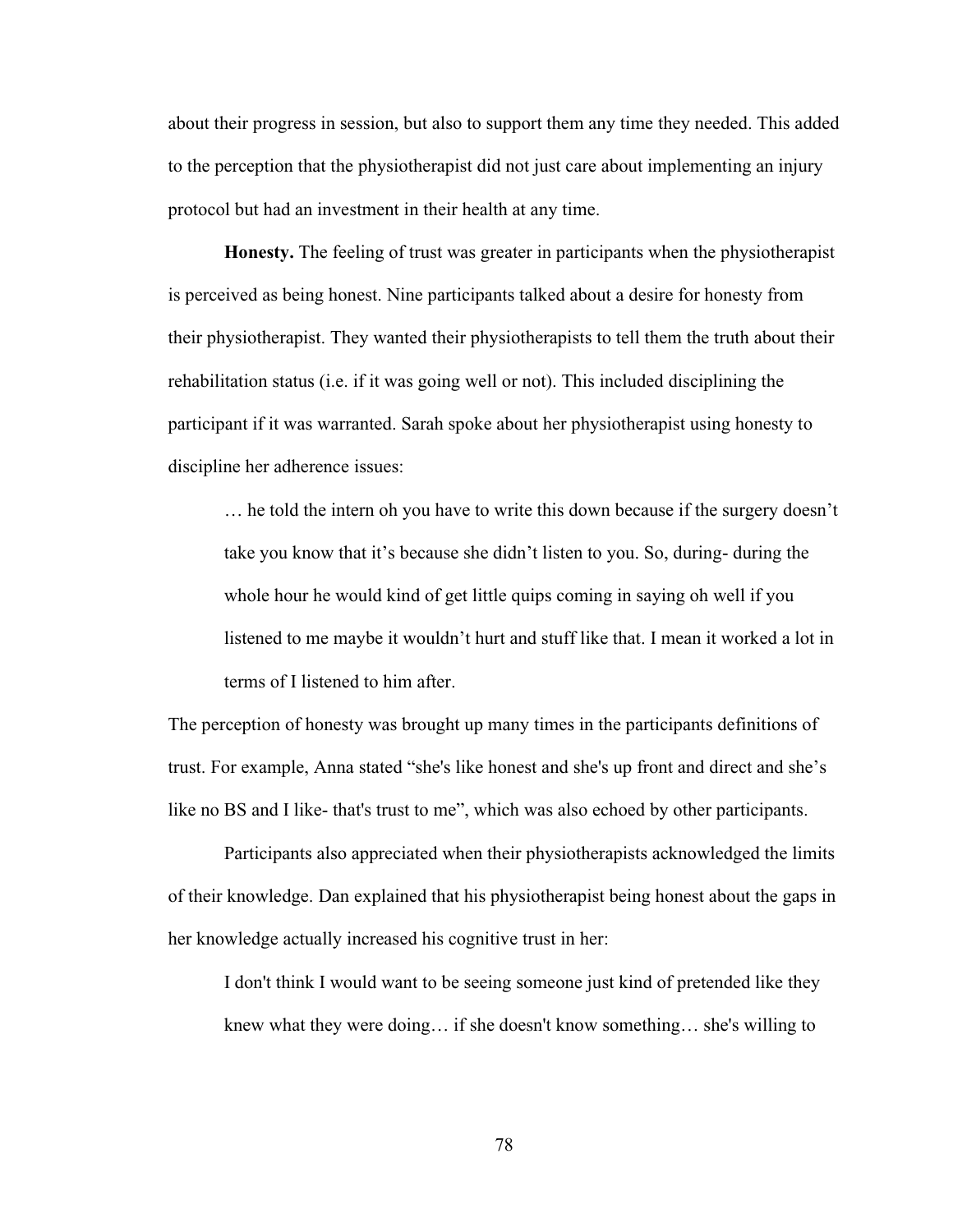kind of tell me that. Yeah, that definitely gives me some confidence. You know,

I'm not going to do something that's going to hurt myself because of her. The quotes from Dan shows the validation check that honesty can provide. If a participant felt that their physiotherapists would be honest about the limits of their knowledge, they could be more certain that the knowledge the physiotherapist did have was valid and would most likely produce positive results. Discussing the limits of the physiotherapist's knowledge also helped some participants feel more included in their rehabilitation process. They found that when they could help the physiotherapist figure out the solution to an issue, they were more able to share in that triumph. Haley discussed this in her interview:

I feel like it definitely like helped me trusting him instead of like coming in very confidently and and then not being able to answer questions… he was really good at like following up on things that he didn't know um and I like really appreciated that. And, like, he'd bring in other physios at the clinic… discuss it in front of me and it wasn't like this side conversation that I didn't get to hear… I just felt like I was a part of my physio every step of the way… I was also learning so it felt like I could trust everything they were saying a lot more

When a physiotherapist is perceived as being honest with their client about how their rehabilitation is going, and the limits of their knowledge, the client has a better understanding and trust in the knowledge they possess. If the physiotherapist attempts to fake their knowledge, then all other knowledge may be called into question. Therefore, creating a perception of honesty with the client may act to affirm the knowledge that the physiotherapist does possess.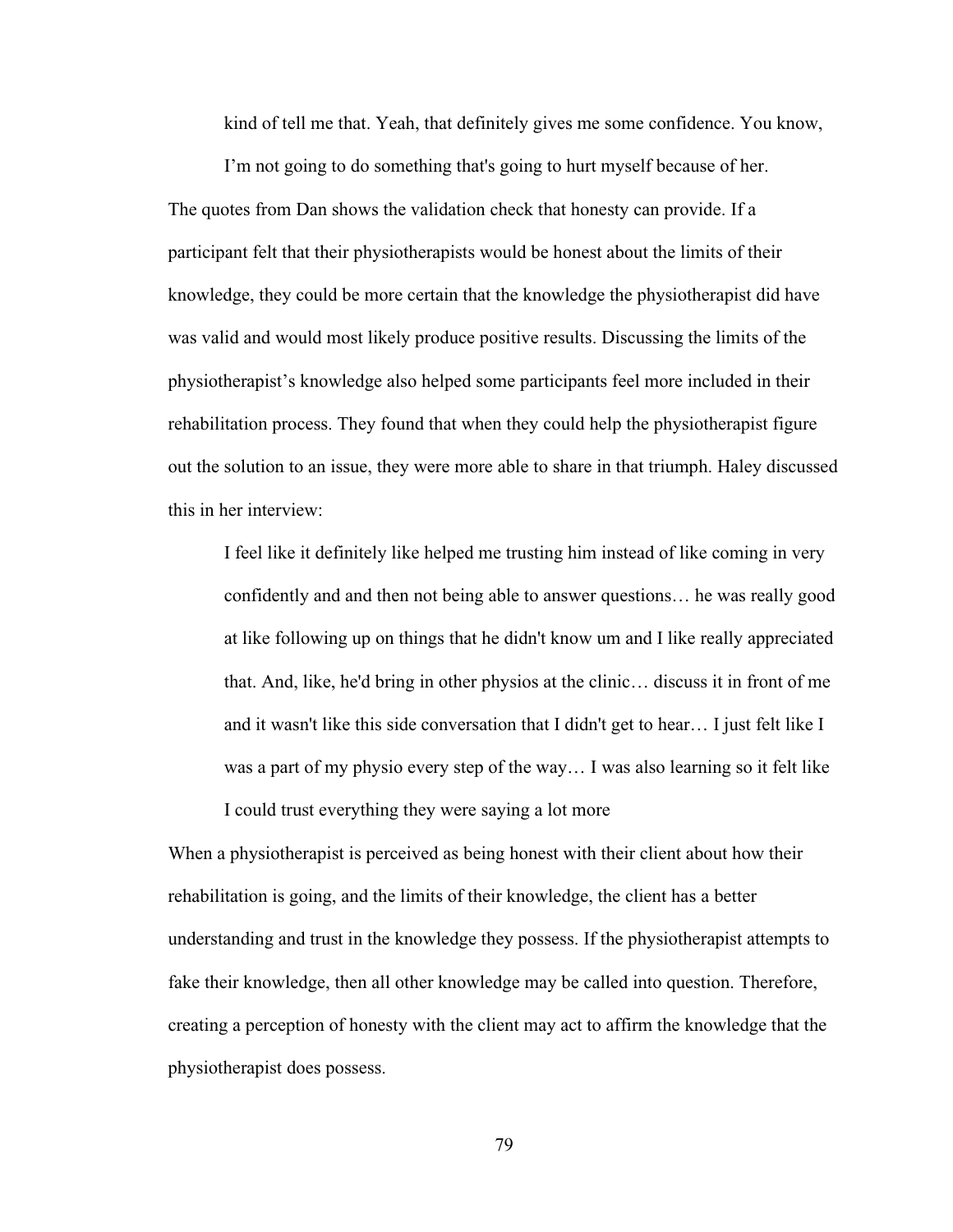**Patient-Oriented Communication.** All participants in the study discussed valuing medical information about their injury. The subtheme of patient-oriented communication attempts to capture the trust that came when a physiotherapist was able to explain medical concepts in a way that the participant could understand and engage with. When medical information was given to the participant in a way that seemed tailored to their level of knowledge, they felt a better understanding of their injury. During Haley's interview she showed the dynamic factors of patient-oriented communication:

my biggest highlight that trust is built from them being able to like to explain it to me so like I feel like they know what they're talking about. And then they make me feel like I know what's going on. Because I just feel like this is the first time, I've been to a physio that has done it and I'm like wow this experience has been so much better because of it.

Haley felt that since her physiotherapist could explain the medical side of her injury in a way she could understand that she had more reason to trust him. Not only was he exemplifying his own knowledge and competence, but also cared enough to make sure the participant was equally as informed.

How participants received medical information was at times seen as a way to evaluate trust. If the physiotherapist was able to provide medical information in an understandable way, the participant had more confidence in their abilities and their intentions. Dan noted how patient-oriented communication helped him evaluate the knowledge his physiotherapist had, "you can kind of judge based on that a little bit like you know does it make sense did she explain that well?... those discussions give you a lot of confidence. She she does have that knowledge". This showcases that patient-oriented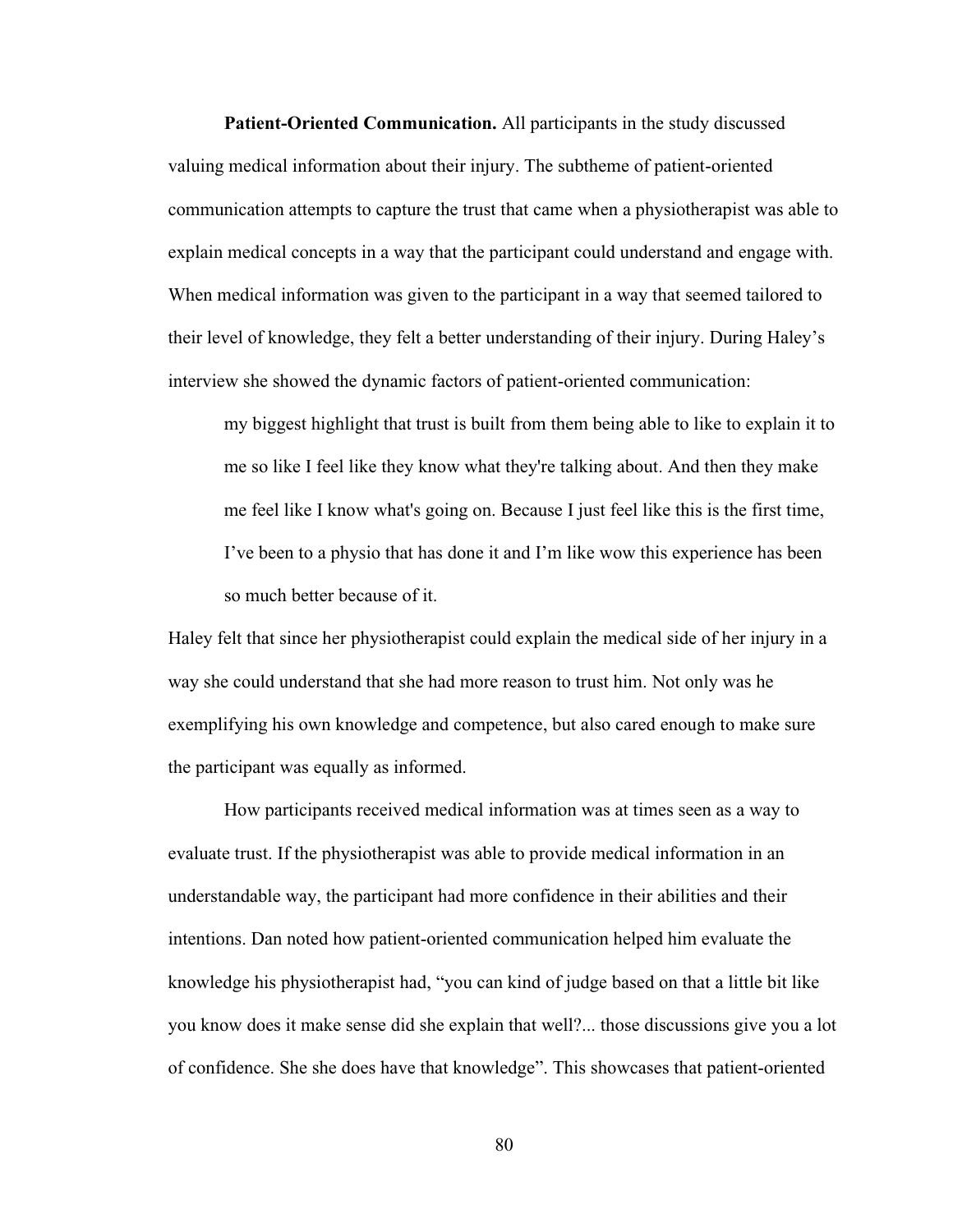communication not only helps with the athlete understanding their injury and rehabilitation but also provides validation for the athlete in terms of trusting their physiotherapist's knowledge. The discussion by participants of the effect patient-oriented communication had on their ability to trust their physiotherapist was important in the development stage of trust. The beginning of rehabilitation was when participants wanted the most information and had the most questions surrounding their injury. Having a physiotherapist exhibit patient-oriented communication helped them build trust. They were able to see the physiotherapist being knowledgeable and helping the participant fully understand their own injury.

**Shared Knowledge.** Creating a pool of shared knowledge was also important to most of the participants. The participants valued getting a lot of medical information, as previously discussed, but also valued their physiotherapist having a lot of information about their body. Eight participants discussed the perception that their physiotherapist has a holistic view of their body, not just their injury. Andrew discussed the benefit of having shared knowledge of his body:

She knows that I'm a generally a pretty tight person… I don't really have to fill her in on anything… she also knows that I'm a very dull person, like I don't really feel much… if I didn't have that connection with her, a lot of things might get missed because she knows to kind of take a deeper look at me.

Andrew's quote seems to suggest the increase in treatment capabilities of his physiotherapists because of the extra knowledge of his body. He also links this to the 'connection' he has with physiotherapist, which may hint at an emotional comfort as well. Four participants noted that going to a new physiotherapist was frustrating because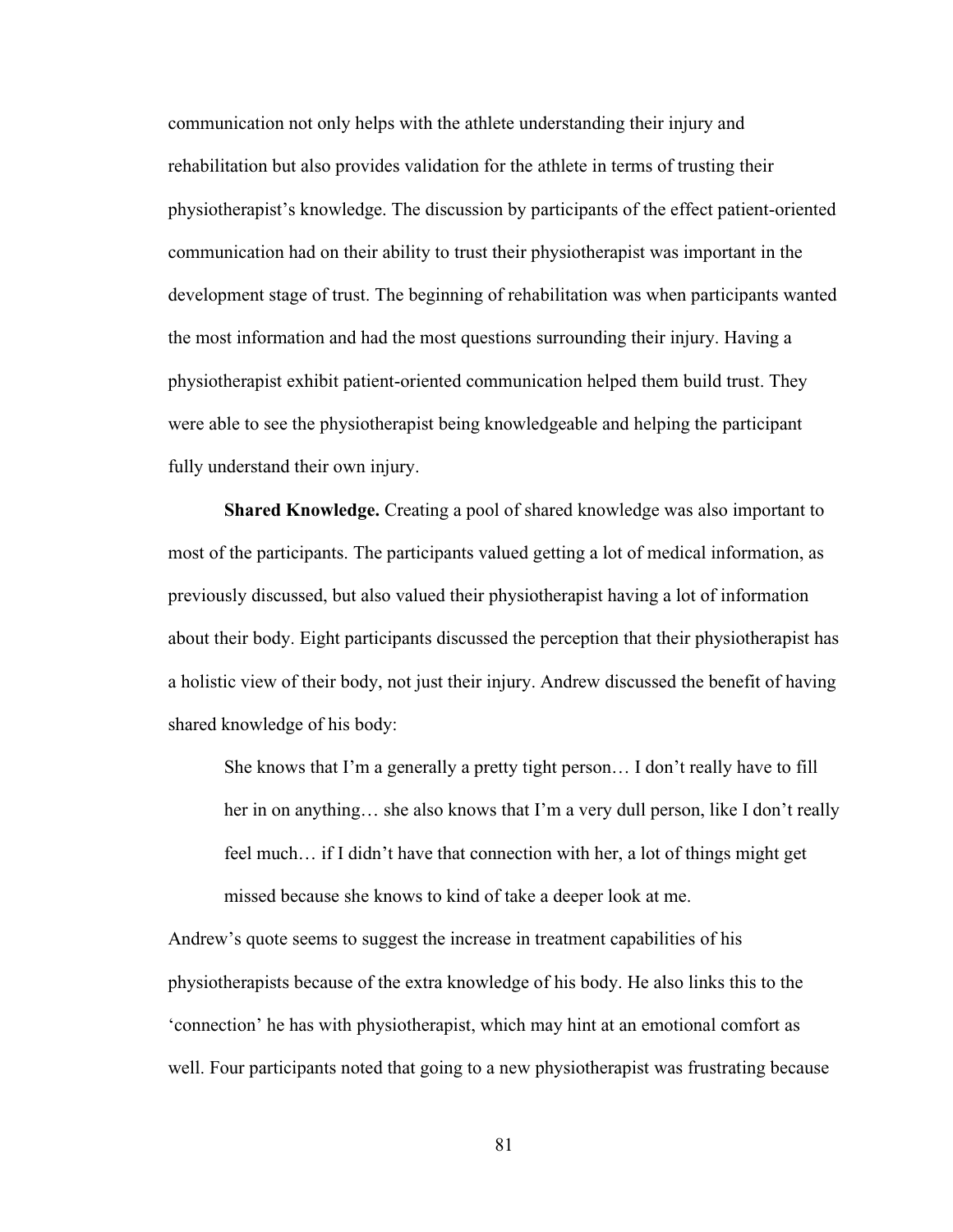they did not want to explain all of their medical history to a new person. This may be because of the emotional toll injury has on athletes. It seems to be a lot to unload for the participant to explain all of the specific details of their body. If the physiotherapist knows their body beyond just their injury this could show an increase in investment in the participant by the physiotherapist. Jane's interview shows an example of this:

Here, with a new injury, like everything has to be assessed I- and I just feel like [my past physiotherapist] understood my body just because I worked with him for so long. Whereas, like, now I'm meeting someone who doesn't- who doesn't know me and doesn't know how I respond to certain questions… it was really frustrating.

Here we can see that a physiotherapist understanding the participant's body also means understand their personality. Knowledge of the participant's communication style and body exemplified the dynamic nature of shared knowledge. It was valued by the participants to have all of the medical information they need and to give all of the bodily information they feel is important. It is a two-way investment between physiotherapist and participant to increase the participant's perception that the physiotherapist is capable and that they care which led to participants feeling high trust.

**Barriers to Trust Development.** When a physiotherapist introduces rehabilitation tools or machines (e.g., electrical stimulation machine) too early in the trust development stage this can cause the participant to question or lose trust. The findings of the study have already shown both the preference for a hands-on approach and the idea that feeling comfortable can help a participant be more open to novel rehabilitation treatments. The barrier of tool/machine use is distinct to the trust development stage as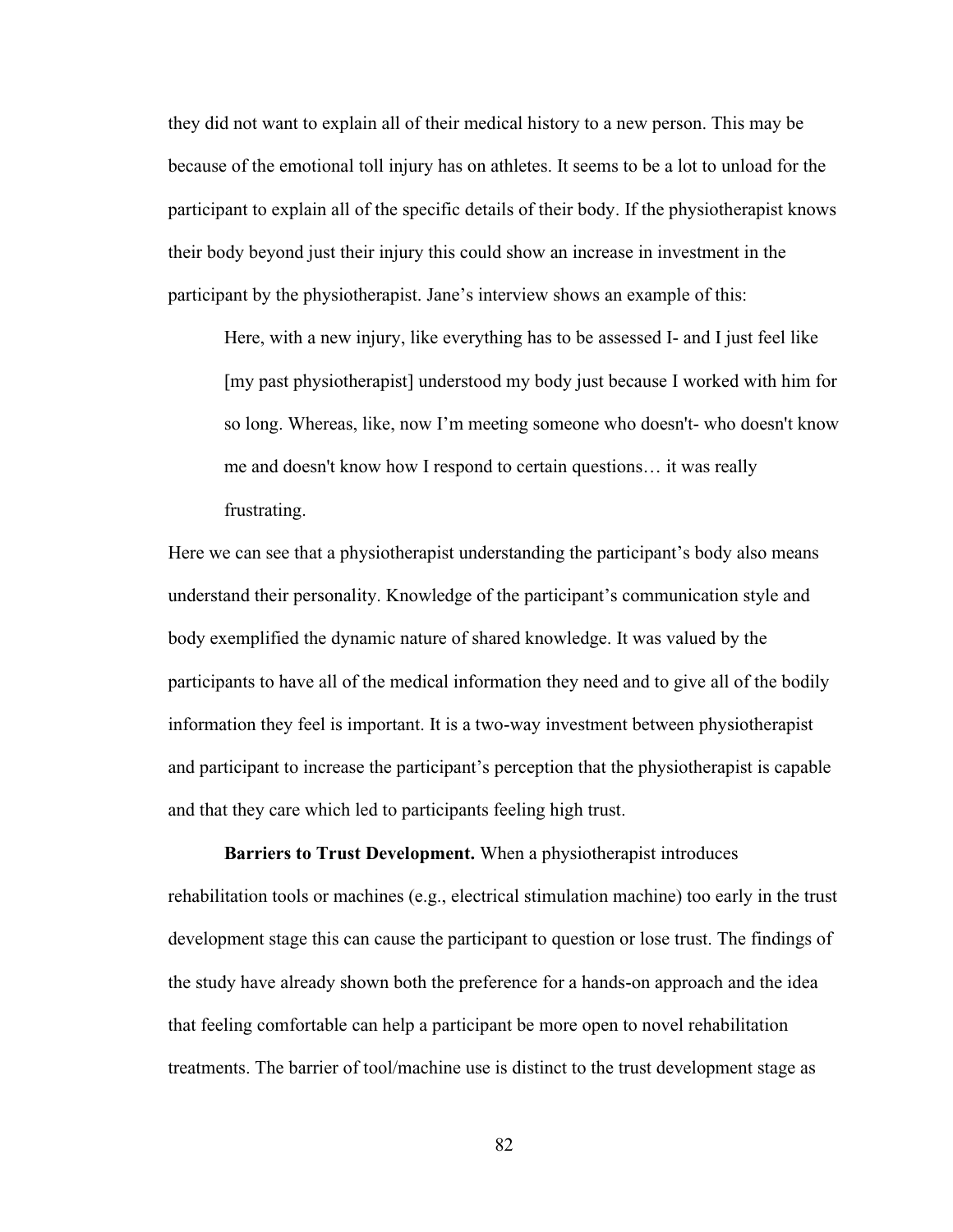the hands-on approach and social factors like attention and rapport seem to need time to increase trust before the introduction of machines or tools. This conclusion was made through comparing the difference in participant perception of these tools/machines. Jane, for example, who ended up leaving her physiotherapist's care, expressed her dislike of the stimulation machine "I come see him or like- like when I booked my time to see him and I got just put on stim, I felt very dismissed, definitely". This showed a lack of attention and a feeling of neglect. To contrast this, Anna, who was also put on a similar machine felt it was a positive trust building experience:

… she had to put like machines on me… she had control over them and then like I would say that was where most of my trust was developed because it's not hurting her at all but she was like nice enough to… talk to me through it and like ask me… how it was feeling… I think when you get more invasive with your physiotherapy, for me, that's where I was like I've got trust in her.

Machine or tool use does not seem to be inherently good or bad when comparing the participants' perceptions. However, it can become a barrier to achieving trust when reciprocated care is not felt. From Jane's quote we see that she lacked attention and felt her time was being wasted. This can be linked to a feeling that the physiotherapists have not invested enough care in her treatment. A small majority of participants noted not liking machine or tool use in their rehabilitation. Yet, of those participants, half noted feeling dismissed or left alone during the use of machines/tools which led to their dislike. The other half who did not like machines/tools noted that the trust their physiotherapist helped them overcome their dislike and trust the merit of the machine/tool used. The experience of the latter participants can be seen with Anna. She felt cared for through the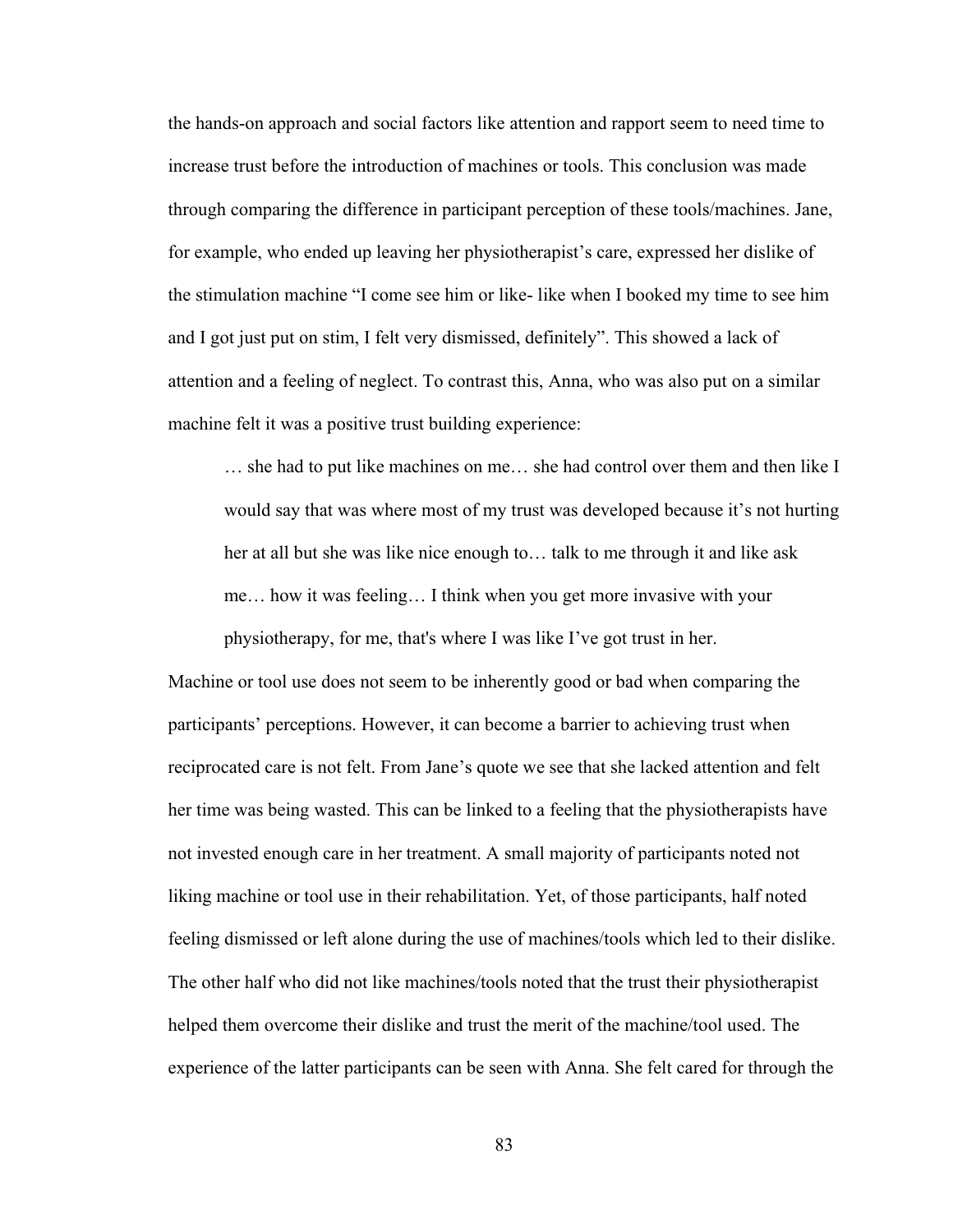attention and check-ins her physiotherapist gave during machine use. This approach made her see the experience with the machine as increasing her trust. The development of trust is a delicate time and if the participant's emotions are not considered this can cause fractures in the overall trust the participant had with the physiotherapist.

# *Trust Maintenance*

After trust has been established through the trust development stage it is not stagnant. Trust must be maintained by reaffirming trustworthy behaviour. Maintenance of trust as a theme generally indicates the latter half of the rehabilitation process when the participant and the physiotherapist have established their relationship. The physiotherapist working to maintain trust is important to achieving an overall positive rehabilitation experience.

**Emotional Management***.* The sub-theme of emotional management can be understood as approaches that the physiotherapist can implement to keep the athlete mentally stable. Emotional management is based in how the physiotherapist reacts to negative feelings from the participant. Physiotherapists who can implement strategies to combat negative feelings seem to have a closer emotional bond with the participant. When a participant began to feel impatient with their rehabilitation, the reaction of their physiotherapist could influence the maintenance of trust. A small majority of participants talked about how their physiotherapist validated their frustration and brought perspective to their progress as a way to mitigate their impatient feeling. This can be exemplified by Haley discussing an emotional day at during rehabilitation:

I just broke down… he just like shut the curtain and whatever and we just like sat there and he just let me like bawl… I was just like it just doesn't work and he was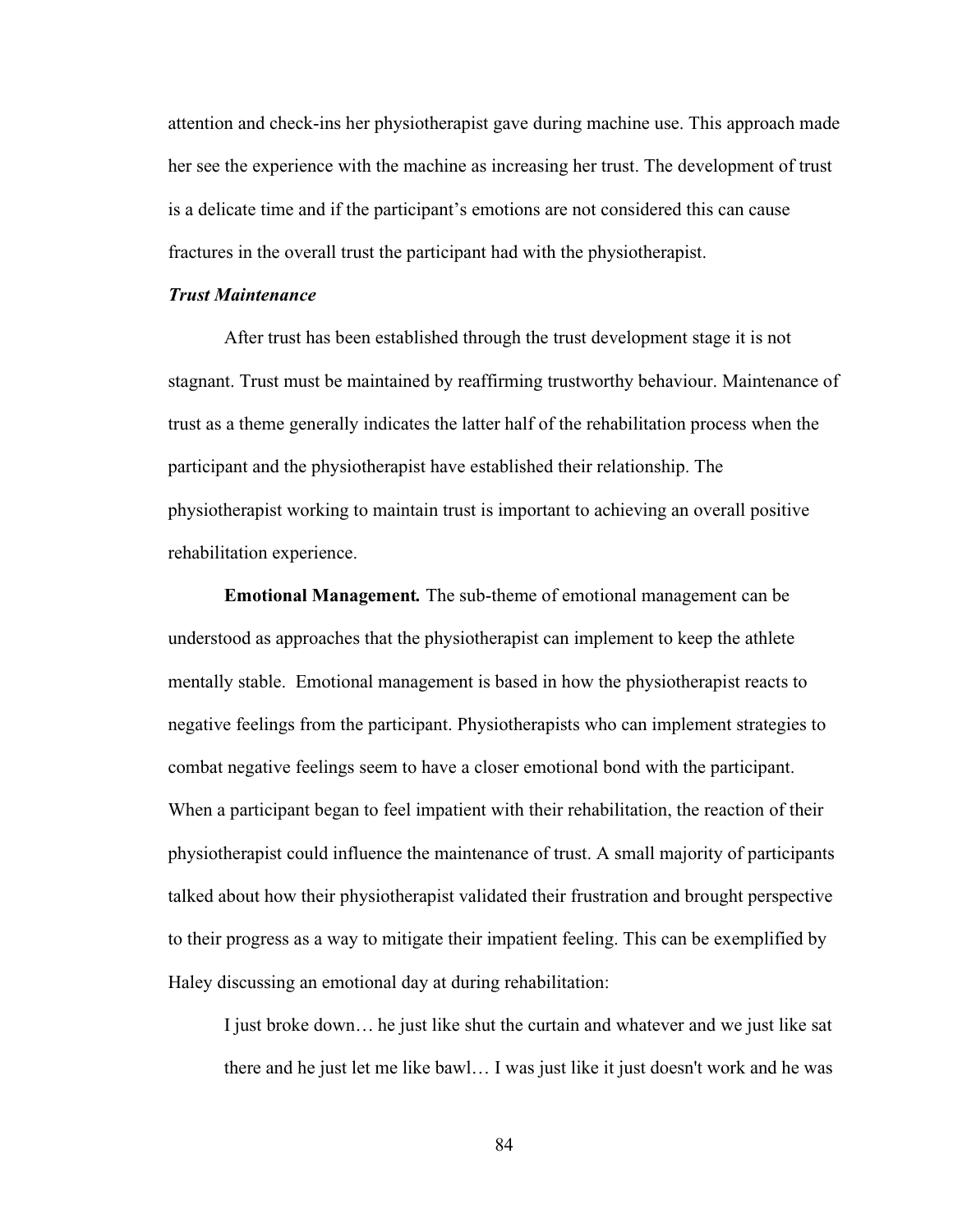like… I know it sucks but like you need to fail… think about it… halfway through we could like feel something, like, start to, like, turn on so, like, we needed to do it. Like it worked and I know like your frustrated… in the end I was like you're right.

This was a highly emotional time for Haley, and she thought her physiotherapist reacted with care and knowledge. She felt that her physiotherapist let her express her emotions and then provided perspective on what she had accomplished during rehabilitation that day. Haley was able to regain emotional stability and have more realistic expectations of the difficulty of rehabilitation partially due to the reaction of her physiotherapist during her emotional state.

Reminding the participant of the progress they have made could also be done before an emotional breaking point to keep positivity in recovery. Tanner discussed his physiotherapist's habit of pointing out his progress:

… she would kind of remind me like remember like two days ago when you were all bummed out when you couldn't- you couldn't do that thing? Like now you can do this, like we're getting somewhere… it was like acknowledging as you wereas you were accomplishing things. That helped.

Reminders of progress seemed to be very comforting to the participants. This may be because of the length of rehabilitation is particularly concerning for athletes. Some participants talked about how the length of their injury was difficult to come to terms with. For example, Dan said "I knew it was going to be like a significant amount of time… it was just kind of like frustration and maybe like a little bit of fear… I knew it was going to be kind of a tough journey". The length of injury may also increase the need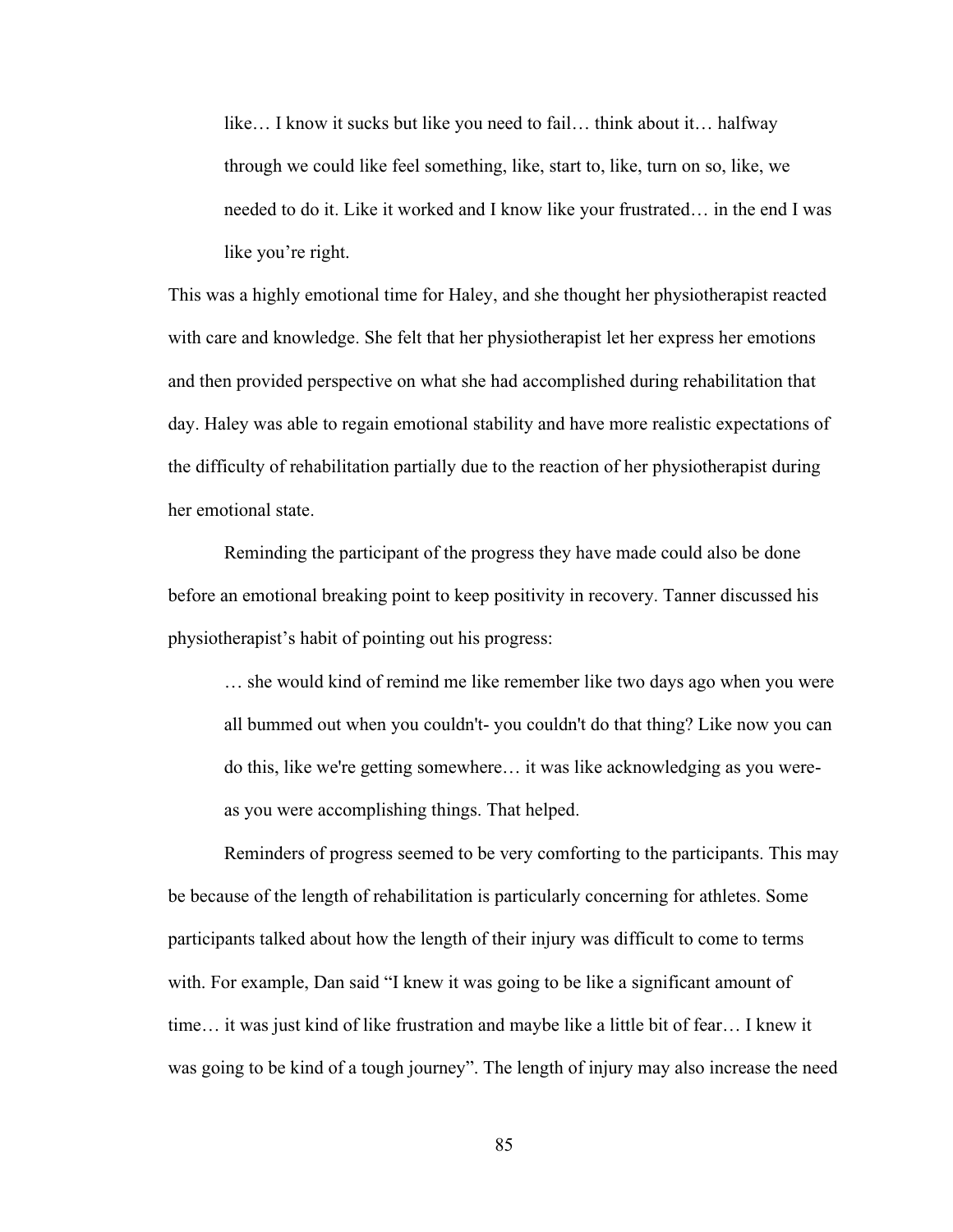for emotional management as Haley stated later in her interview "you're in it for the long haul and if you don't trust them then there's like no point in going because a huge part of physio is the emotional side".

Emotional management was important to participants who valued comfort from their physiotherapists in times of emotional hardship. Once again, it is important to note that two participants, Rebecca, and Sarah, did not seem to value this emotional aspect of trust as much. These participants had a shorter recovery time and perceived their athletephysiotherapist relationship as transactional. Trust in the physiotherapist's capabilities was important to them, but they felt their emotional needs were being met through their friends and family.

**Rehabilitation Progress***.* The subtheme of rehabilitation progress was found to help maintain trust. The main purpose of the participant-physiotherapist rehabilitation relationship for the physiotherapist to aid in the rehabilitation process. Initially, participants needed to make a leap in logic to trust their physiotherapis'ts abilities. At the trust maintenance stage, the participant needed to affirm this trust through seeing progress in their rehabilitation. If progress was happening, this helped the participant maintain trust. All of the participants talked about feeling good about rehabilitation when they saw progress. The faster progress was seen, the more confident the participant felt in their ability to get through rehabilitation. For example, Tanner said:

I think like within like a week or so when I was already seeing like 'oh I can do this'… So, I think once I was just able to start accomplishing little things, I was like yeah, I'll be I'll be fine. I don't know exactly when but it's going to be fine.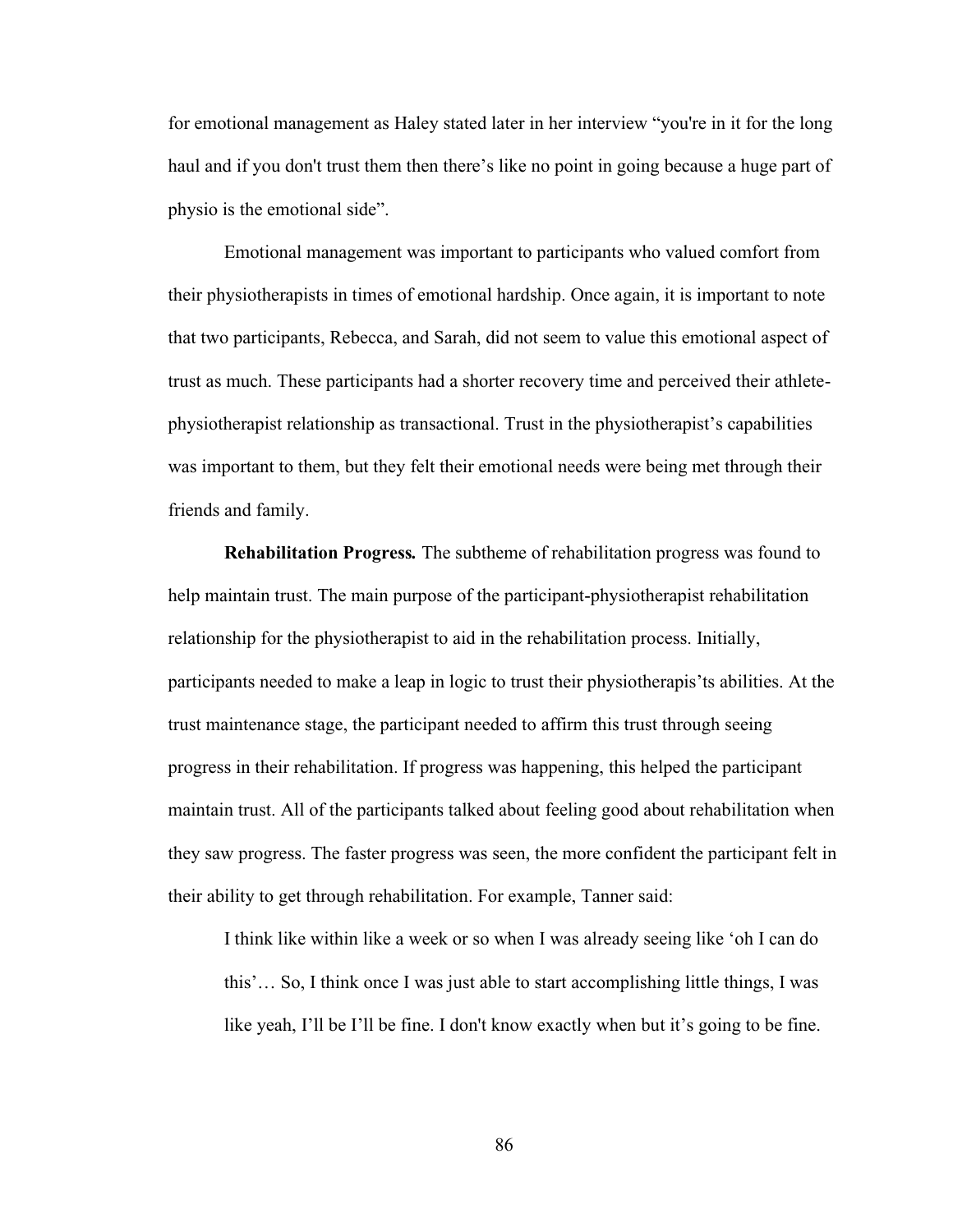This point was echoed by Sarah, "When I started to be able to do more stuff than I had the week before and I had you know, improvement every week that's when I was like okay I can do this".

Rehabilitation progress seemed to be fundamental to the maintenance of trust. When rehabilitation progress happened, it validated the trust that has already been established. When rehabilitation progress did not happen, trust was questioned. Lack of progress will be discussed in the barriers to trust maintenance section. If the characteristics of the previously discussed subthemes were not present, participants were willing to stay with their physiotherapist but had a less favorable experience. However, when there was a lack of progress, participants opted to leave their physiotherapist.

**Solution-Focused.** When the physiotherapist is perceived as actively pursuing alternative measures to overcome issues with adherence and progress, trust was high. Being solution focused helped maintain trust as it reflected the physiotherapist's competence in finding a solution and re-affirmed that both the participant and the physiotherapist were dedicated to achieving their rehabilitation goals. Most participants referenced their physiotherapist taking time to find a specific solution for their needs that was not present in their existing protocol. James gives an example of trust being influenced by solution-focused thinking when his physiotherapist personalized his exercise regimen:

she would kind of take that time to maybe formulate exercises 4 ways we could try and mimic those positions maybe not as forcefully, um, but just to try and kind of like load the ankle just enough so that it kind of becomes like acclimatize to certain positions, um, so I think it was just that effort in terms of understanding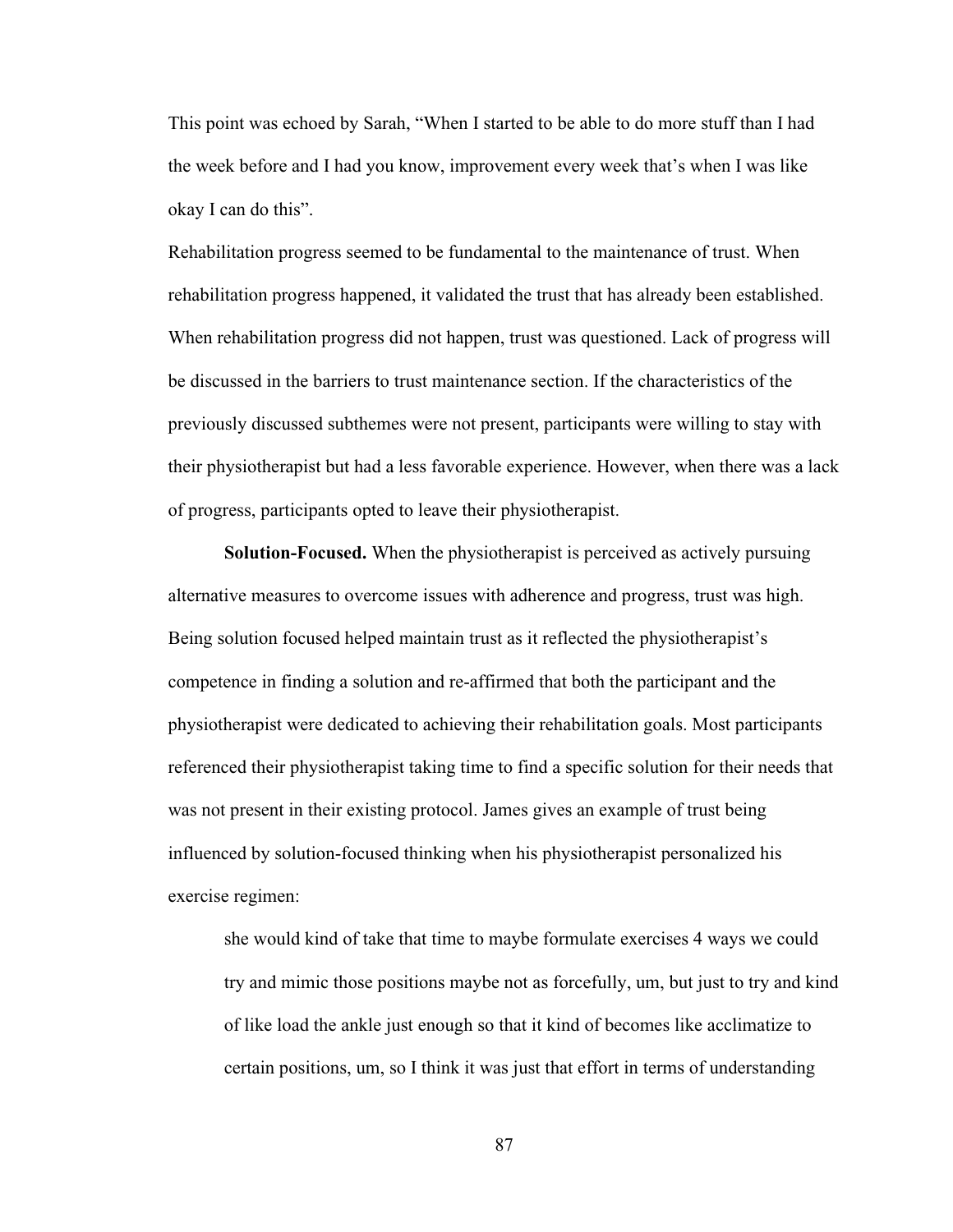okay, um, kind of what position is the ankle kind of going through here how can we kind of mimic this.

The physiotherapist is able to uphold the perception of being capable by providing novel ideas for the protocol and the perception of having a mutual goal by considering the participant's specific needs. The physiotherapist having a solution focus can also be helpful when addressing the participant's questions. Anna spoke about her physiotherapist disclosing extra effort to find her answers, "she's done research on her own time to uh make sure that she has like the best exercise… because there's just some exercises that I can't do because I'm not- I don't have very much mobility." When a physiotherapist talks to the participant about the time or the resources, they had put into finding solutions, the participant trust was maintained. Stephanie spoke to this in her interview, "he's always telling me about things that he's done outside of the time that I've seen him and um. So that sort of solidifies that I know that he's working like hard towards… getting better basically." Making the participant aware of the extra effort to find solutions again helps their perception that both they and their physiotherapist are putting in the same amount of work and have the same vested interest in success.

**Barriers to Trust Maintenance.** Much like the discussion of rehabilitation progress, the lack of progress has the opposite effect and can lead to diminishing trust. Three participants talked about stalls in progress leading to their questioning of trust. Of these three, two opted to leave their physiotherapist because the physiotherapist was perceived as incapable of finding a solution. Jane spoke about the emotional distress this caused: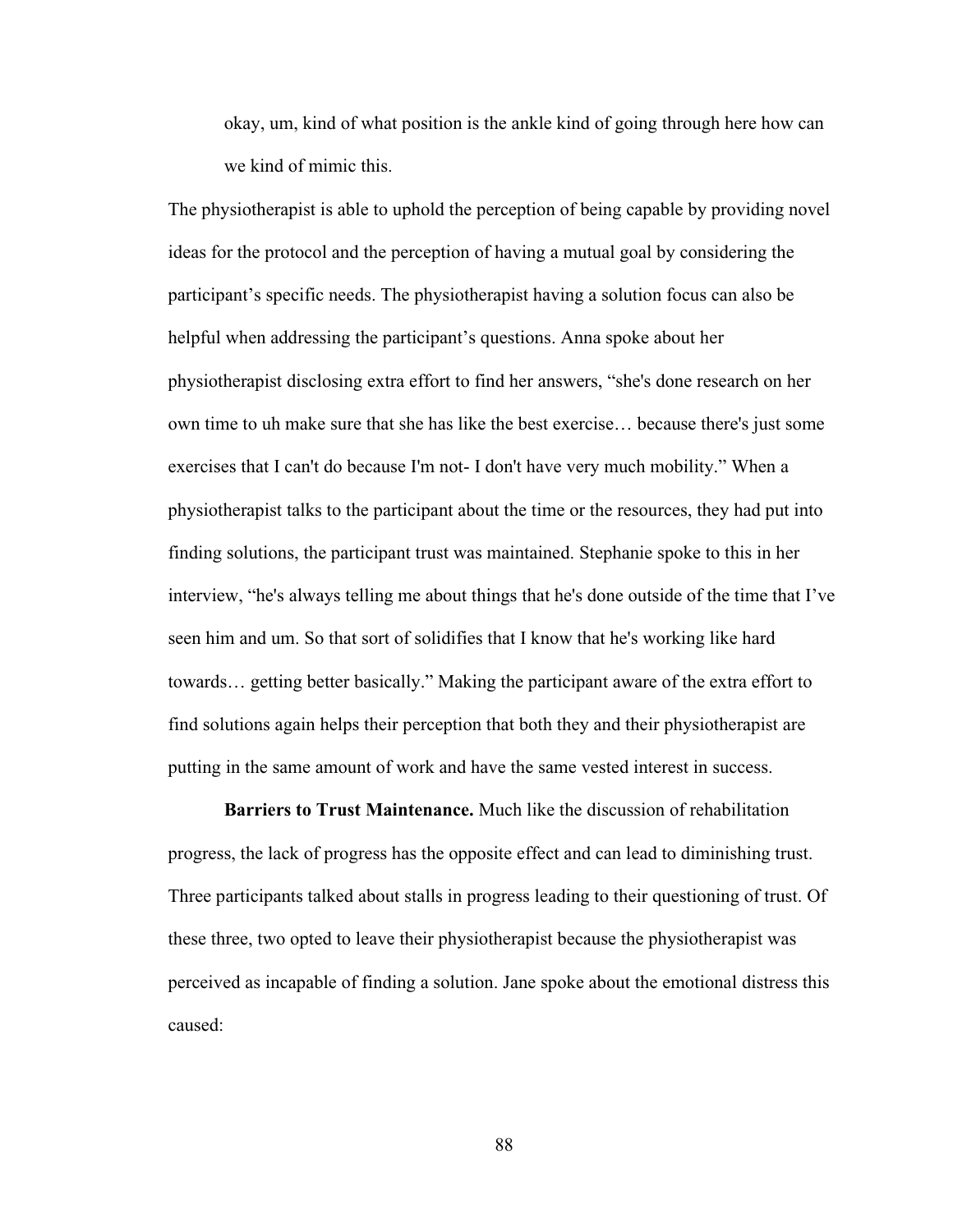I was going to physio and like nothing was changing like in the same kind of discomfort and then yeah it was just a lot of frustration and calls to my mom like I can't. Like I'm going to physio and nothing, nothing is getting better.

The perception of a non-solution focused physiotherapist was clear from James as well: I think it's just a lack of results. I- I mean I had we had spoken with her too about maybe trying like if there were any not even a different approach but any other protocols or any other exercises that I could do and… she just didn't think that they would be as beneficial as what we had been working on… I had felt like I had kind of tried out that protocol long enough to determine whether or not it was working for me.

In both Jane and James' case they left their physiotherapist to seek a new approach. However, these participants also talked about how they would still see the physiotherapist they left for more minor injuries. This may be because of the personal relationship they had cultivated with their physiotherapist. Both participants talked about how they liked their physiotherapist as a person but had lost trust in their ability to treat their major injury. It could be possible that athletes consider low trust more valuable than starting over with a physiotherapist they have not established any trust in. With only two participants who chose to seek a new physiotherapist it is difficult to assign meaning to this notion but could be an interesting future direction of this research.

### *Partnership*

In considering the trust stages and the sub-themes, trust seems to be a vehicle for participants to feel they are in a partnership with their physiotherapist. The theme of partnership can be found in the fourth row of Table 2 and is a product of the formation of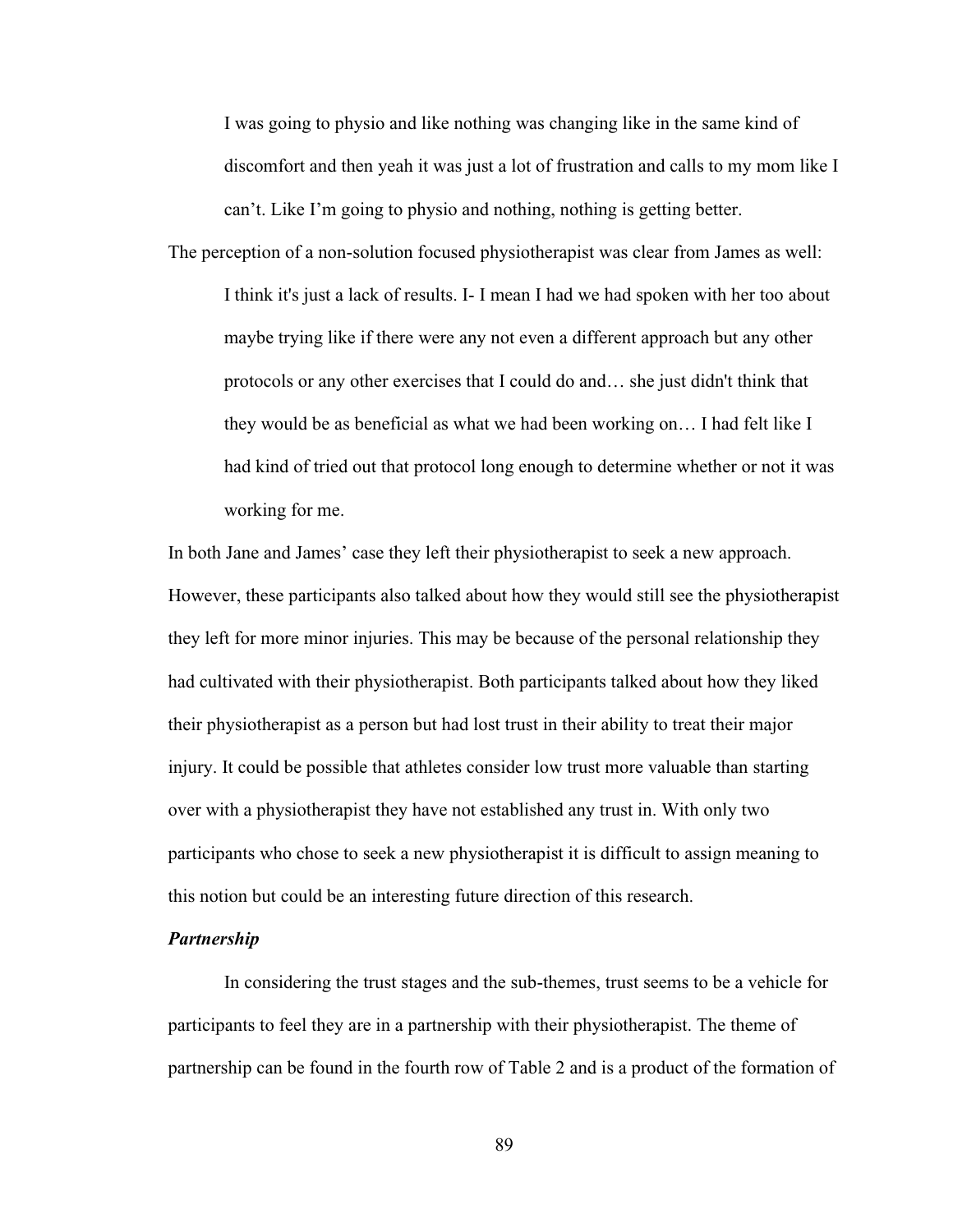trust using the subthemes from the first three rows of the table. The participants want to feel that they are in equal cooperation with their physiotherapist to reach their rehabilitation goals and that both the physiotherapist and the participant are putting in an equal amount of effort and share an equal investment in the result of rehabilitation. When the participant's trust is high and the subthemes presented are helping trust at each stage, the feeling of partnership is present. When partnership was present, four additional subthemes were discussed by participants as positive outcomes.

**Shared Success and Failure.** Participants appreciated the feeling that their physiotherapist shared in their joy when things went well and their disappointment when things went wrong. When the physiotherapist's emotions matched the participants in times of success or failure the participants felt their partnership validated. An example of shared success and the validation felt came from Dan:

So, it was actually the week that she was away… I started walking again… she said oh I'm going to text the physio you're going to be seeing instead of me to see how it goes because she really wanted to be there to see kind of the steps that I would be taking. Um, so that was kind of sweet and nice to know that, you know, she really cared, and she wanted to see my progress I guess as like a sign that I was getting better.

An example of shared failure came from Anna when her injury regressed after returning to her military job "she was equally as shocked as I was… because it was such a major setback… like I was swearing a lot uh like not at her but with her like she was equally upset". When this idea of shared success and failure is present it can also act as a buffer to possible trust barriers. As previously discussed, lack of progress can be detrimental to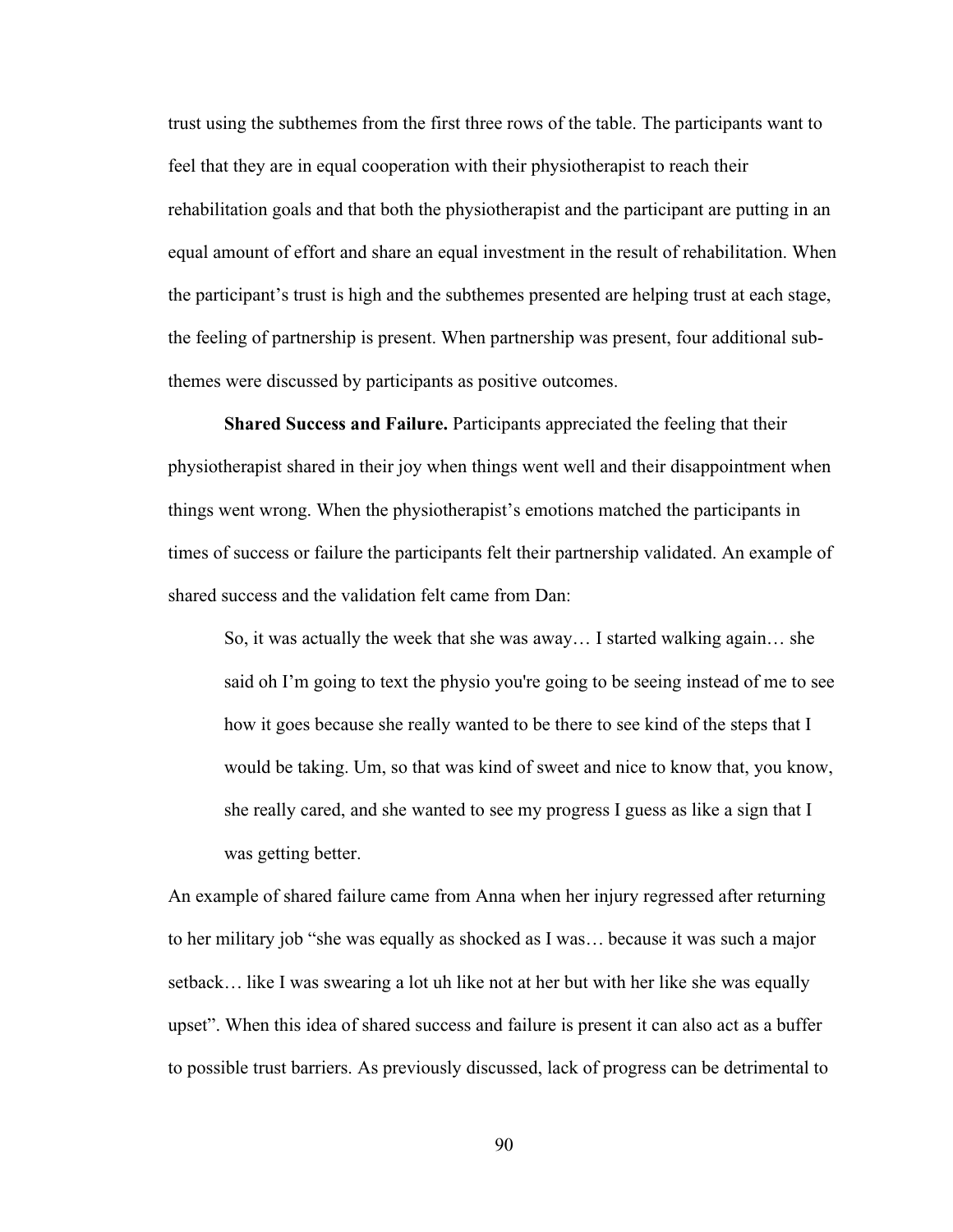trust maintenance but when partnership has been established through trust, participants seemed more willing to take personal responsibility. Haley spoke to this in her interview:

I feel like it's almost like in the end if something happens it falls back on both of us. Like, if I start to fail at something, like, I feel like it's not just my fault like I feel like he also takes some like ownership for it… were both on the same page with everything the whole time like just like a mutual understanding, I guess.

What could have the potential to be blamed on the physiotherapist's approach is now a shared failure and a shared responsibility to overcome. When partnership is present, shared success and failure are positive outcomes as it may lessen the burden of effective rehabilitation from the physiotherapist and empower the athlete.

**Positive rehabilitation experience.** Participants who felt they were in a partnership with their physiotherapist felt satisfied with the treatment they received. The vast majority of participants in the study were happy with the care their physiotherapist provided. Some discussed feelings of pride towards their rehabilitation, some expressed feeling like they were a more capable athlete because of their rehabilitation, and some felt it transformed the way they valued trust in rehabilitation. Haley had this to say about trust in rehabilitation after experiencing partnership with her physiotherapist:

In the past I would've said yes trust is important, because I like thought I had trust in my physio but didn't really… I think now, especially with like a big injury… like you're in it for the long haul and if you don't trust them then there's like no point in going.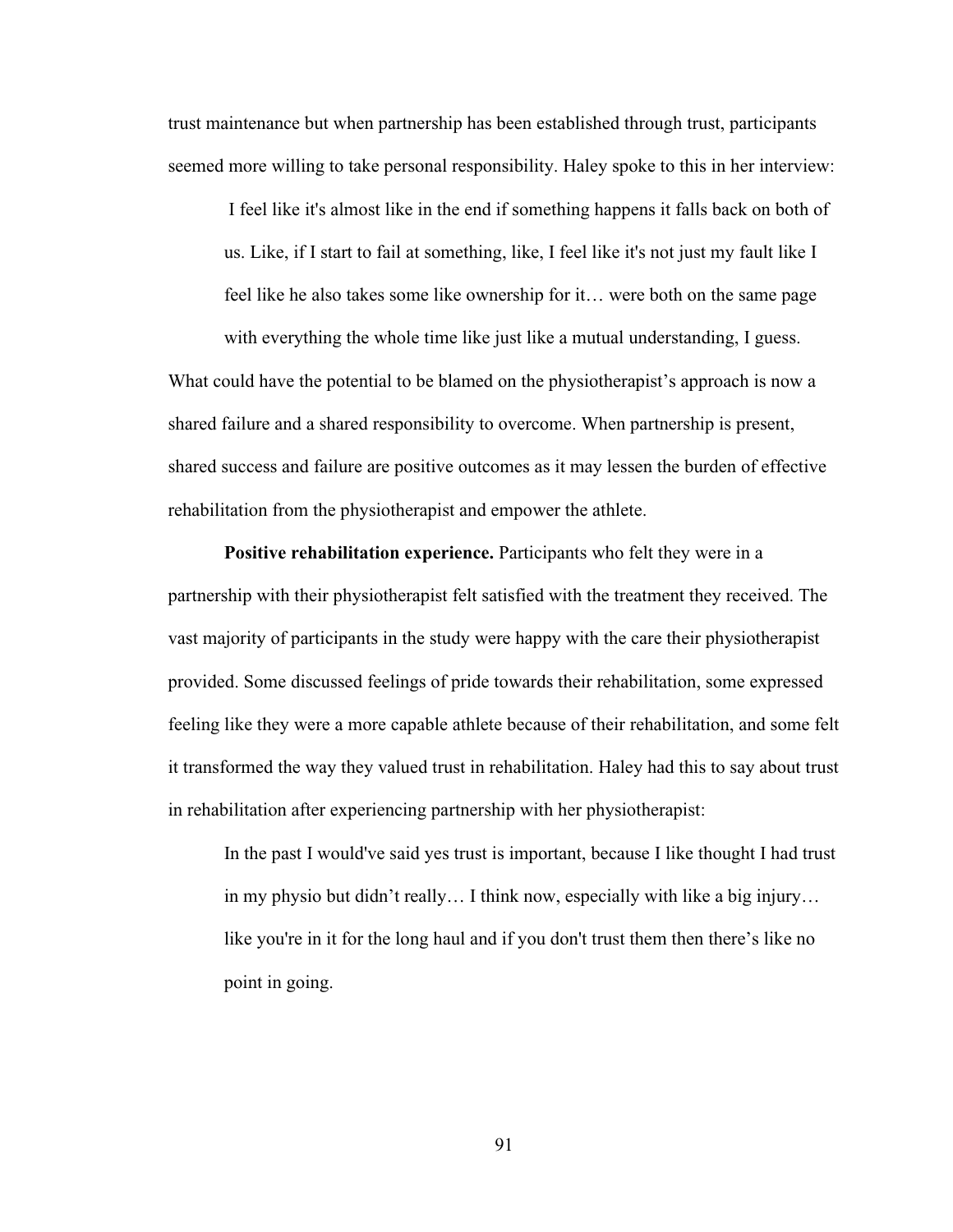Additionally, some participants talked about enjoying acquiring new skills from their physiotherapists to prevent future injury. Tanner provides an example of how a positive rehabilitation experience can help beyond rehabilitation:

The one thing that has been really good was that um… the way I treat my body kind of every day… I'm doing a much better job preparing myself… like my warmup has gotten a lot better um, being able to judge my fatigue levels and when I might need a rest has gone better. Um, so I think those habits should be a good thing in the long run. Um, I mean I wish I didn't get hurt obviously but it was major enough that I think there are a lot of positives as well.

Partnership in rehabilitation aids in the feeling of a positive outlook on subjective health outcomes and can motivate participants to continue implementing their new knowledge in the future.

**Rehabilitation as a Safe Space.** Participants discussed the emotional tole of injury and the negative impact in had on their day-to-day lives. When partnership existed between the participant and the physiotherapist, rehabilitation was seen as a place to go where they could be honest, vulnerable, and relaxed. As previously stated, rapport and social bonding was important to the majority of the participants. They wanted to feel comfortable and cared for in the physiotherapist environment. When a physiotherapist can provide a safe place for participants to feel mentally and physically relaxed this can be a welcome escape from the burden of injury. Dan spoke to this feeling of solace:

I think for me at least when I was in recovery for this injury you don't have a lot of calmness in your life. Everything is a little bit more tense or frustrating or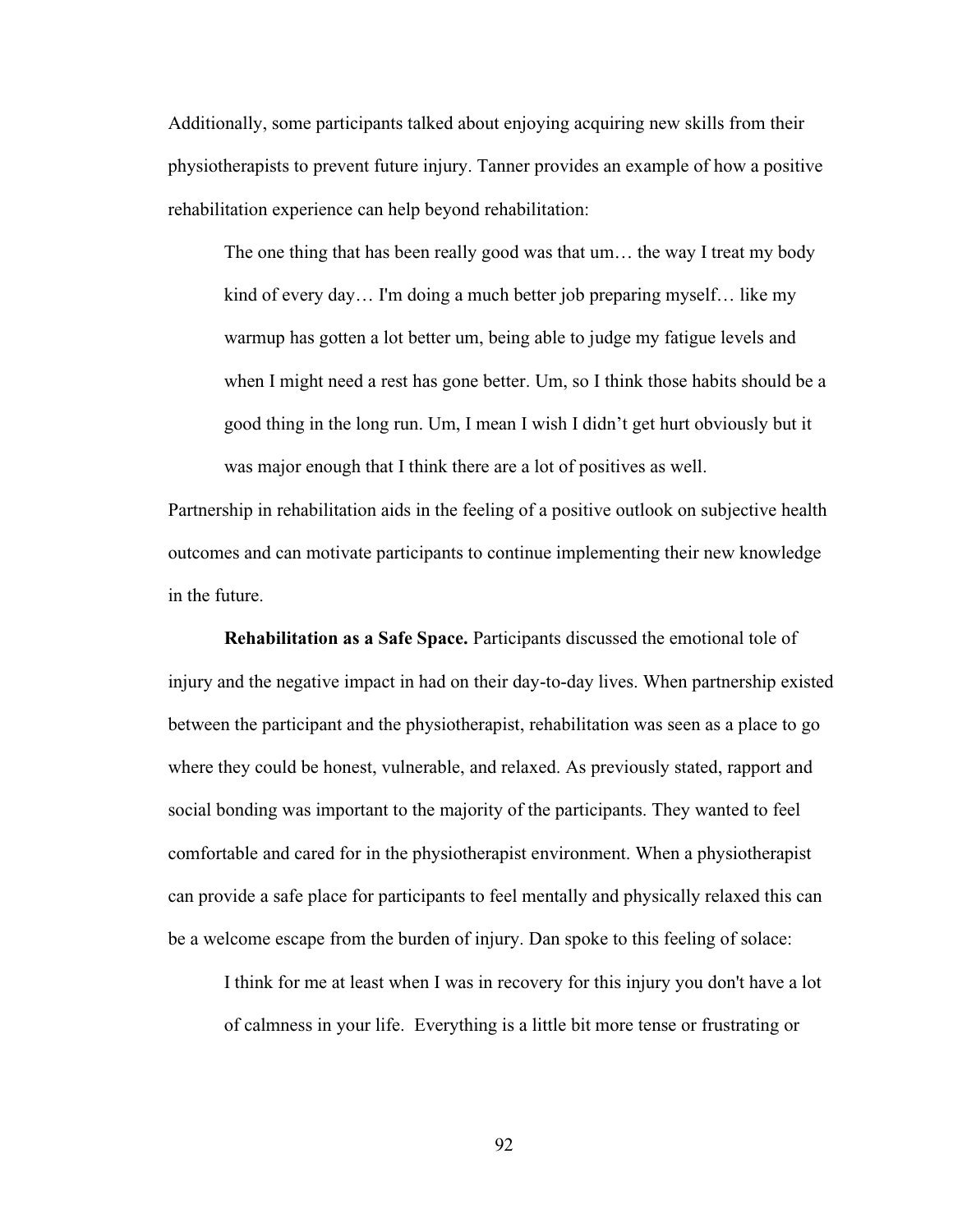annoying. I don't know so being able to relax and you know just feel kind of comfortable while you're recovering. It's a good thing.

**Loyalty.** The loyalty that participants felt when they had a partnership with their physiotherapist was high. More than half of the participants spoke directly to the idea of loyalty. This loyalty was spoken about in three contexts. First, that they would want to see that physiotherapist again if they had another injury. For example, Stephanie said "I definitely do feel like some sort of loyalty to him so I think at this point I would never go look elsewhere". Second, that they would trust a referral that their physiotherapist gave them. For example, Tanner said:

I was away from her and then she said 'hey go see [a new physiotherapist], I think she's awesome, you'll like her. And I had enough trust in [my main physiotherapist] that I… just trusted [the new physiotherapist] right away because well [my main physiotherapist] thinks she's great so she must be great.

Third, they trusted their physiotherapist over their doctor (three participants noted this). For example, Haley shared her opinion of getting advice from her surgeon:

[My physiotherapist said] we should probably check if it's okay with the surgeon if it's okay to… [get] rid of the cane and I was like why? Like he's not a part of this like... I just felt like surgeons are so like in their own spot that, like, now I don't really care what he has to say… [I] focus on exactly what my physio is thinking the whole time because like he's been with me the whole journey

Loyalty can be a powerful outcome of established partnership as it can affect future rehabilitation, trust transfer, and trust in medical advice. Physiotherapists should be aware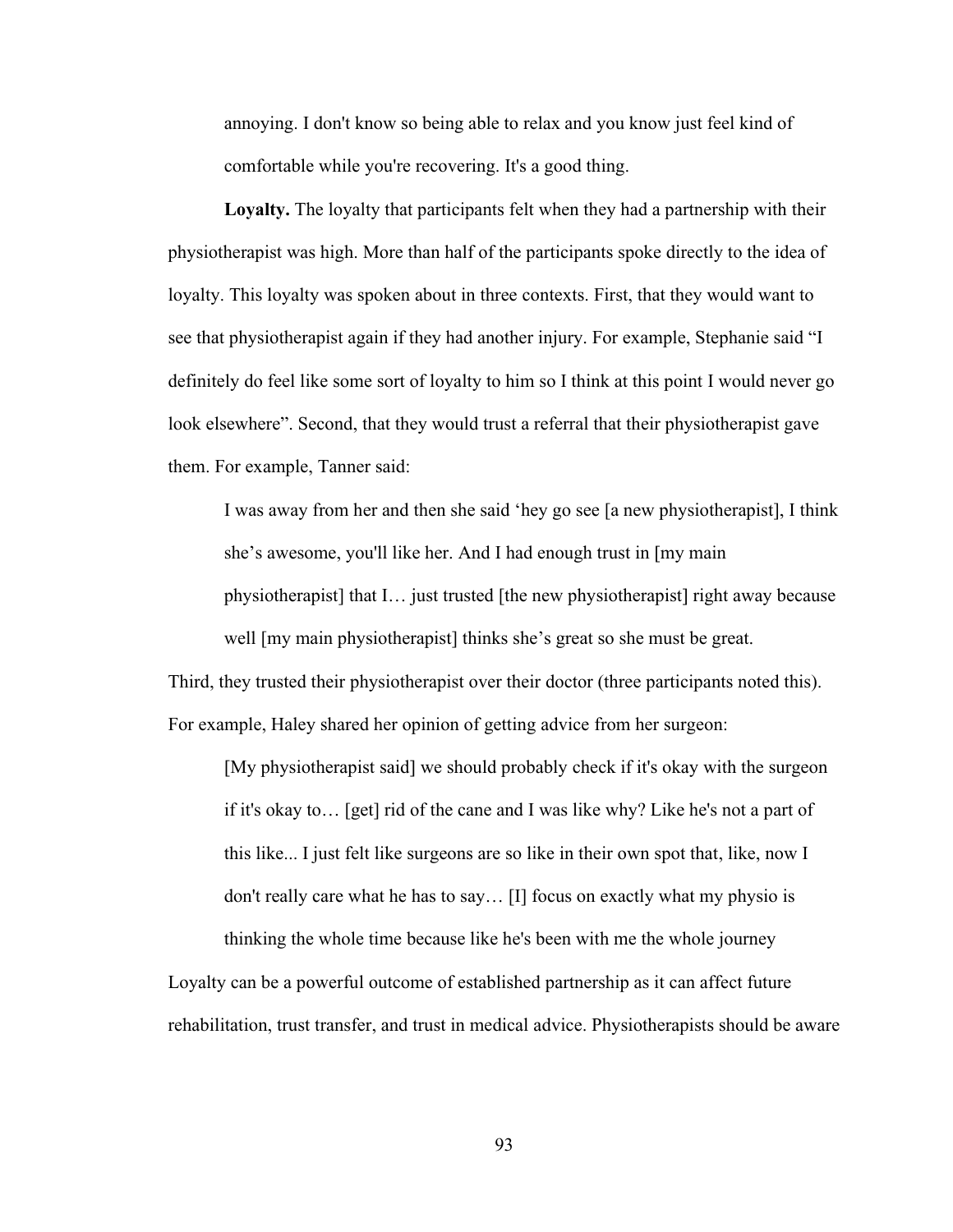of the loyalty that comes with the creation of partnership as high trust can lead to more importance being put on the things they say.

# **Summary**

The findings of the research study have provided a comprehensive account of how the researcher has understood how trust is developed and maintained in the athletephysiotherapist relationship and what subjective outcomes could come from trust. The trust stages encompassed three major milestones of trust that were present in the participant interviews: baseline trust (trust before treatment began), trust development (in the early stages of rehabilitation), and trust maintenance (after the trust level had been established). Trust in the context of this study acted as a means to form an equal rehabilitation partnership. When partnership was established, participants reported feeling that success and failure were shared, positivity about their physiotherapy experience, seeing rehabilitation as a safe space, and having loyalty to their physiotherapist.

The findings of this study are specific to the participants that were interview and reflect both their lived experience and the researcher's interpretation of the data. From these findings we can see how the participants assigned meaning to trust in their physiotherapists and how that effected their perceptions of rehabbing their sport injury. In the discussion chapter these findings will be compared to existing research to further understand the implications of the research.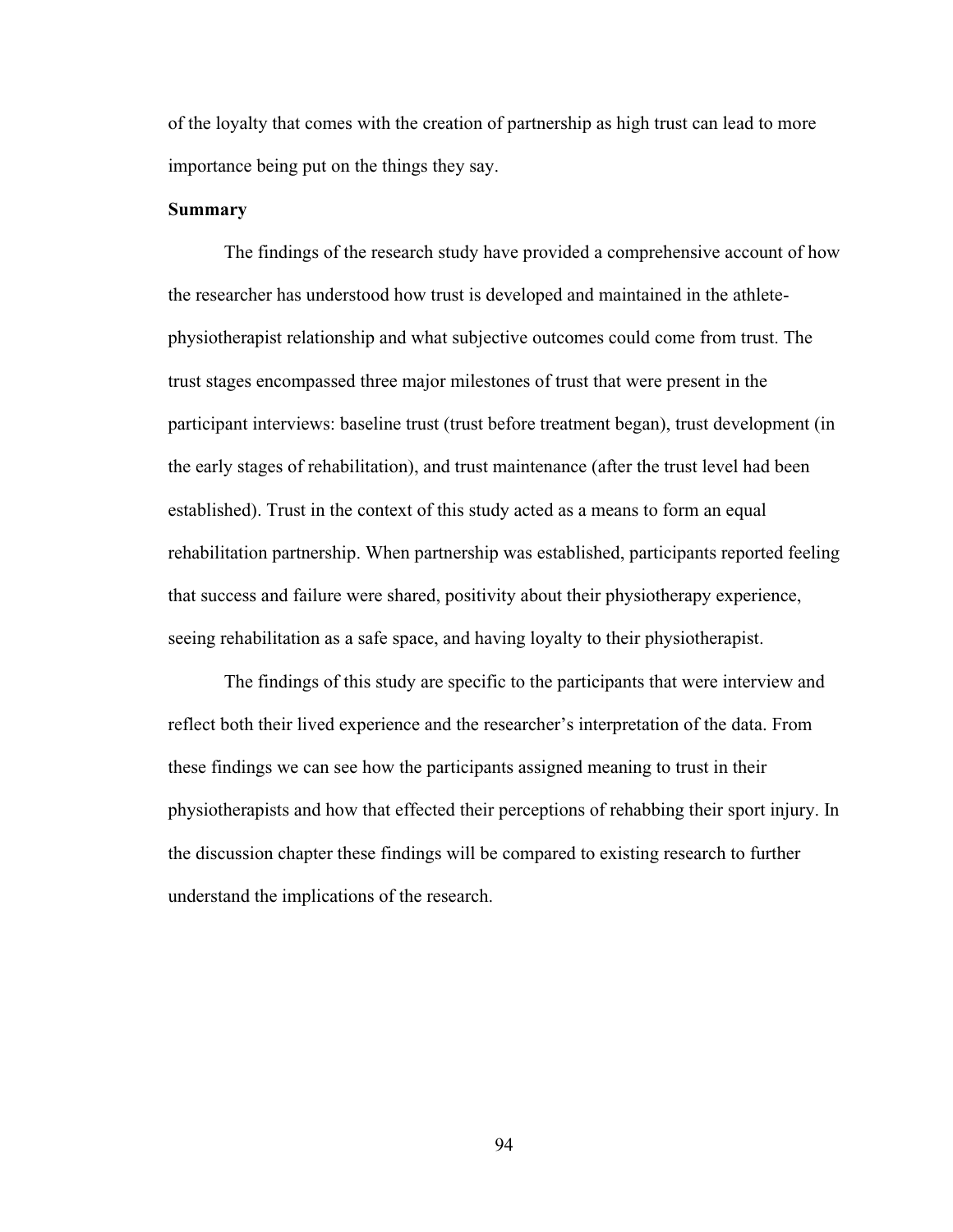#### **Chapter 5: Discussion**

The purpose of the research study was to explore how athletes develop and maintain trust in their physiotherapist during injury rehabilitation and explore the impact trust has on subjective recovery outcomes for athletes. Through the findings chapter, major themes and subthemes were reviewed. The discussion chapter provides context to position the findings within existing literature, examine novel findings more closely, and consider the implications of the study as a whole. There were four major themes of the study, three to address how trust was developed and maintained and one to address the subjective outcomes when trust was present. Themes that involved the stages of trust were baseline trust, trust development and trust maintenance. The theme that involved outcomes of trust was partnership. Under each of these themes were 3-4 subthemes that further characterized the major theme. This chapter will expand on the themes and subthemes of the findings through discussing overarching concepts found in multiple themes as well as how specific themes fit within our current understanding of the literature. The chapter will cover the interaction between emotion and trust, exploring cognitive and affective trust, and the impact of practitioner-client trust. Following this discussion, strengths and limitations, future directions, and practical implications will be discussed. The goal of the discussion chapter is to review and contextualize the findings of the study and provide insight into its academic merit.

# **Interaction between emotion and trust**

Throughout this document the concept of the athlete's mental state in connection to their injury and their rehabilitation has been discussed. The researcher proposed that the meaning an athlete assigned to their injury produced a host of negative emotions that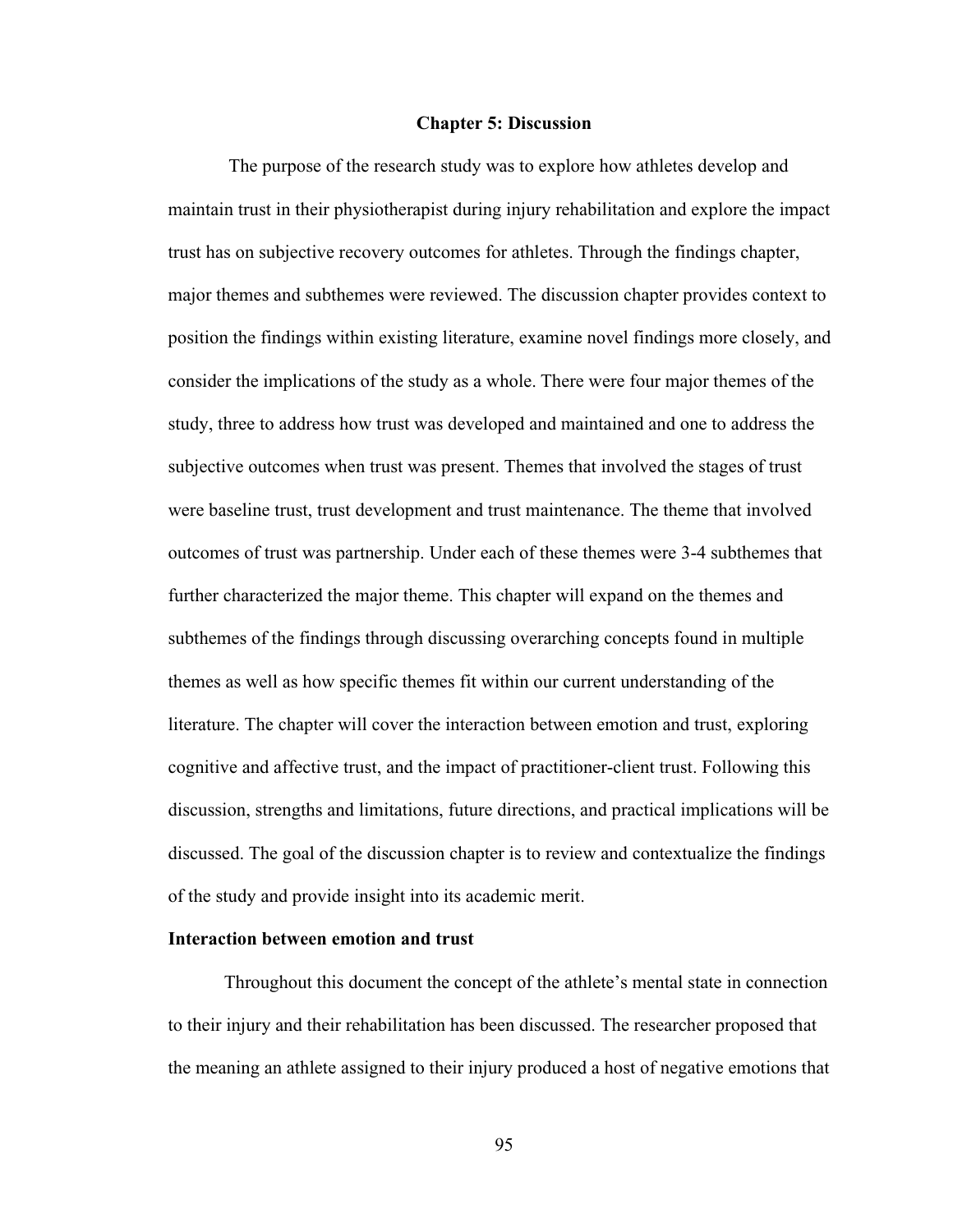were comparable to the grief experienced from the death of a loved one as referenced by Zakrajsek and colleagues (2017). Further, the mental recovery from injury was noted as an important part of the athlete's rehabilitation as a whole in work from Podlog and colleagues (2014). The aspect of emotion was considered a means by which trust was needed. An emotional athlete may need to trust a physiotherapist because a trusting relationship may contribute to the athlete's ability to regulate their emotions.

When considering the findings, emotion seemed to play a role in trust during the rehabilitation process. Participants expressed a range of emotions during their interviews. From frustration with their injury and frustration with their physiotherapist, to happiness with their physiotherapist, and pride in their recovery. The emotional aspect of trust seemed particularly prevalent within the subthemes of social familiarly, rapport, attention, and emotional management, patient-oriented communication and rehabilitation progress (Table 2). Emotions toward the physiotherapist seemed to be more positive as their personal relationship grew and as progress was seen. The innate connection that was seen between positive emotions and increasing trust factors was also seen in the partnership theme. The subthemes of having a positive rehabilitation experience and feeling physiotherapy is a safe space were both connected to positive emotions toward rehabilitation.

With the aspect of emotion prevalent withing many subthemes of the study, a further look into the literature between trust and emotion was warranted. Dunn and Schweitzer (2005) provided an overview of five studies they conducted on the relationship between trust and emotion. They found 120 participants from a local train station to participate in differing surveys in exchange for a candy bar. In their first study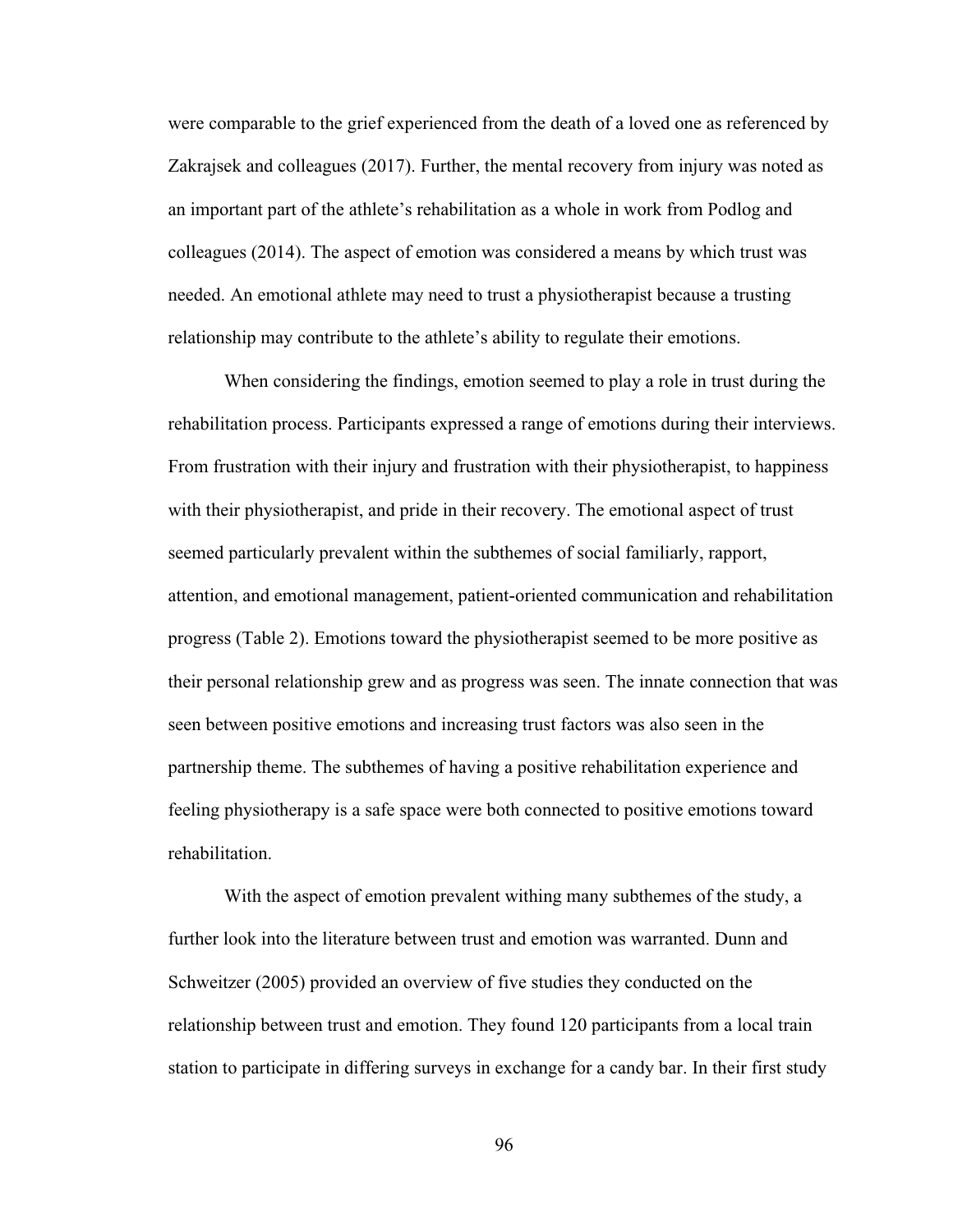they found that happy participants were found to be more trusting than sad participants and sad participants were more trusting than angry participants. In the context the findings from this research study, this seems partially true. Those whose negative emotion towards their recovery lasted longer had more trouble trusting their physiotherapist as seen with participants Jane and James who ultimately left the care of their physiotherapists. Those with positive emotions toward their recovery seemed to develop trust more quickly as seem with the majority of the participant pool. However, the negative and positive emotions did seem to be heavily linked to the recovery status of the participant.

Most participants experienced negative emotions toward their injury before rehabilitation started and grew more positive as progress was seen. This may be contextualized by the third study from Dunn and Schweitzer (2005). This study accounted for the perspective of control on the emotional impact of trust. The participants were grouped by either the feeling of having control or the feeling that another person had the control. When the participant perceived the other person as having control, trust was influenced by emotion (negative emotion decreasing trust, positive emotion increasing trust) more than when there was a perception of personal control. Within the findings of this research study, the feeling of control seemed to increase when rehabilitation progress was seen. Specifically, as quoted in the findings, Tanner and Sarah remembered thinking "I can do this" when they started seeing progress. Feeling that what they were doing was positively impacting their rehabilitation was empowering to the participants. This increase in the perception of control could be linked to an increase in mood and ultimately an increase in trust. When progress was seen, emotional impact was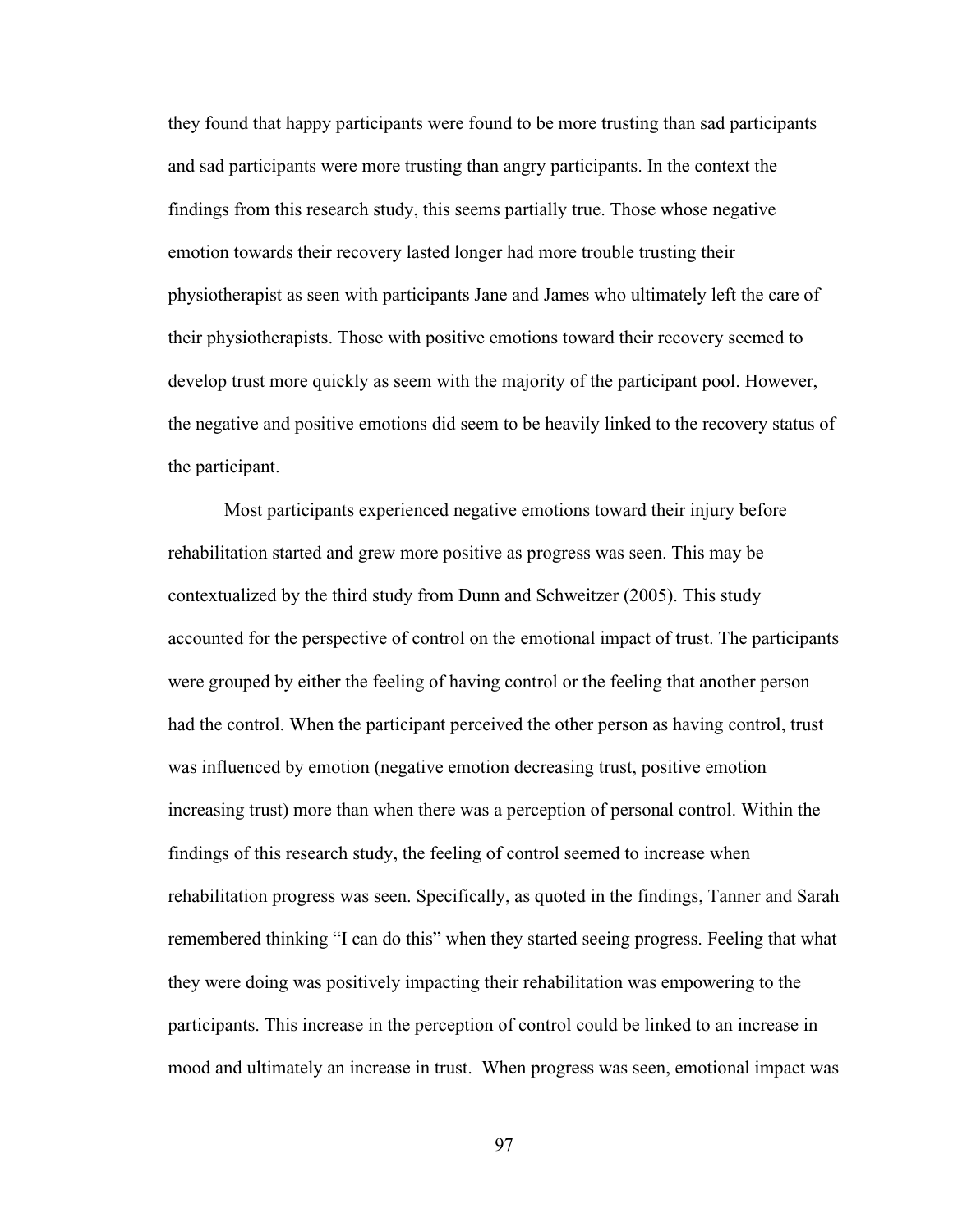less likely to influence trust as the participant felt more in control of their personal recovery through the establishment of partnership.

In contrast, participants felt a lack of control in their injury at the beginning of rehabilitation. The negative emotional state may have made baseline trust important for them to obtain as a way to regulate their own emotions. The perception of control was not as present with Jane and James' interviews where negative emotion and lack of control may have made it harder for them to maintain trust in their physiotherapist. Again, in referencing the findings, Jane stated that there was "negativity all around" in her last rehabilitation experience. This could be related to the Dunn and Schweitzer (2005) findings that when there is a perception of other-person control (in this case the physiotherapist being in control) then their negative emotion could also influence the lower trust they felt toward their physiotherapist.

Dunn and Schweitzer (2005) defined the negative emotions in their study as anger and guilt. In a more recent study by Myers and Tingley (2016), they refute that anger and guilt are linked to a decrease in trust and instead found that anxiety may be the negative emotion that influences trust decrease. Myers and Tingley (2016) defined anxiety as the negative state influencing trust when the participant experienced a lack of control. The negative emotion of anxiety may also be present within the current study's findings. Lack of progress as a barrier to trust would most likely illicit anxiety in the rehabilitation timeline and may be why both Jane and James felt increasing frustration and impatience with their rehabilitation. Furthering the possibility that negative emotions could be linked to a decrease in trust when control is perceived as low. Regardless of the dispute in the research between Dunn and Schweitzer (2005) and Myers and Tingley (2016), there does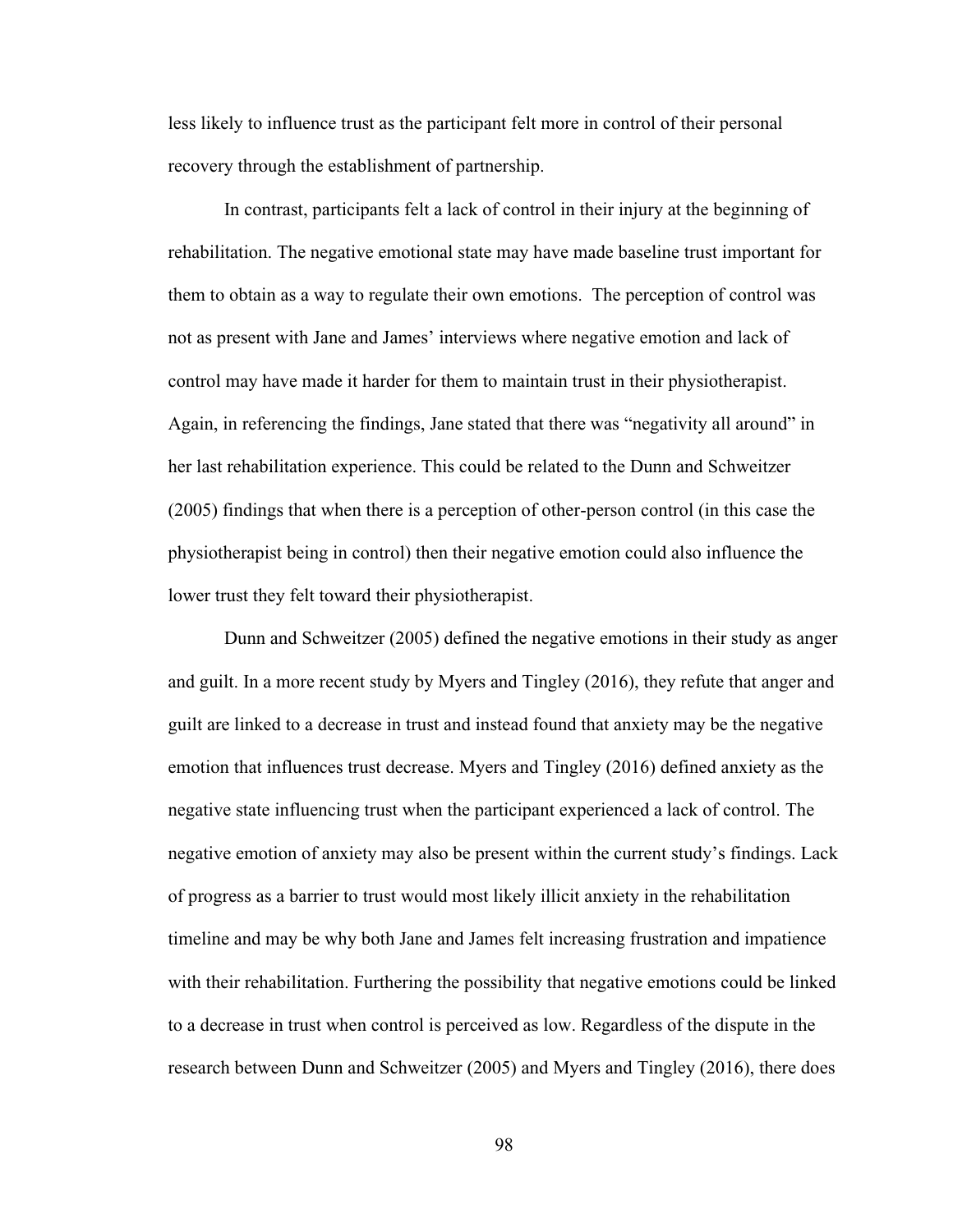seem to be evidence to suggest that control appraisal and emotion have some influence on trust. The influence of control appraisal and emotion were also present in the subtheme of rehabilitation progress, which was a vital part of trust maintenance.

We can also consider that trust may be influencing emotion instead of emotion influencing trust. Belli and Broncano (2017) explore trust as a 'meta-emotion' in a philosophical context. They define meta-emotions as underpinning structures that can produce and influence more commonly accepted emotions such as happiness and frustration. Trust was seen as a meta-emotion when relationships needed to be sustained. They noted that having trust would give rise to positive emotions and that having distrust would give rise to negative emotions. In the context of this study, the ties between trust an emotion seems to provide a paradox in some ways. Do the emotional states throughout rehabilitation foster trust, or does the development of trust foster positive emotion?

It could be argued that emotion and trust work dynamically. Baseline trust was important to participants because of the emotional impact of their injury. The majority of participants felt negative emotions at the beginning of their injury and thus sought a physiotherapist with social familiarity, contextual knowledge, or past success. The participants wanted someone that they could establish baseline trust within an attempt to feel better about their rehabilitation prospects. If the participant was able to gain a greater perception of control by experiencing rehabilitation progress, their emotions seemed to have less impact on the trust they had in their physiotherapist. Instead, there was a shift to a shared failure and success mindset where although participants could still feel negative and positive emotions, these were perceived as shared experiences with shared responsibility. The perception of sharing the emotional side of injury seemed to negate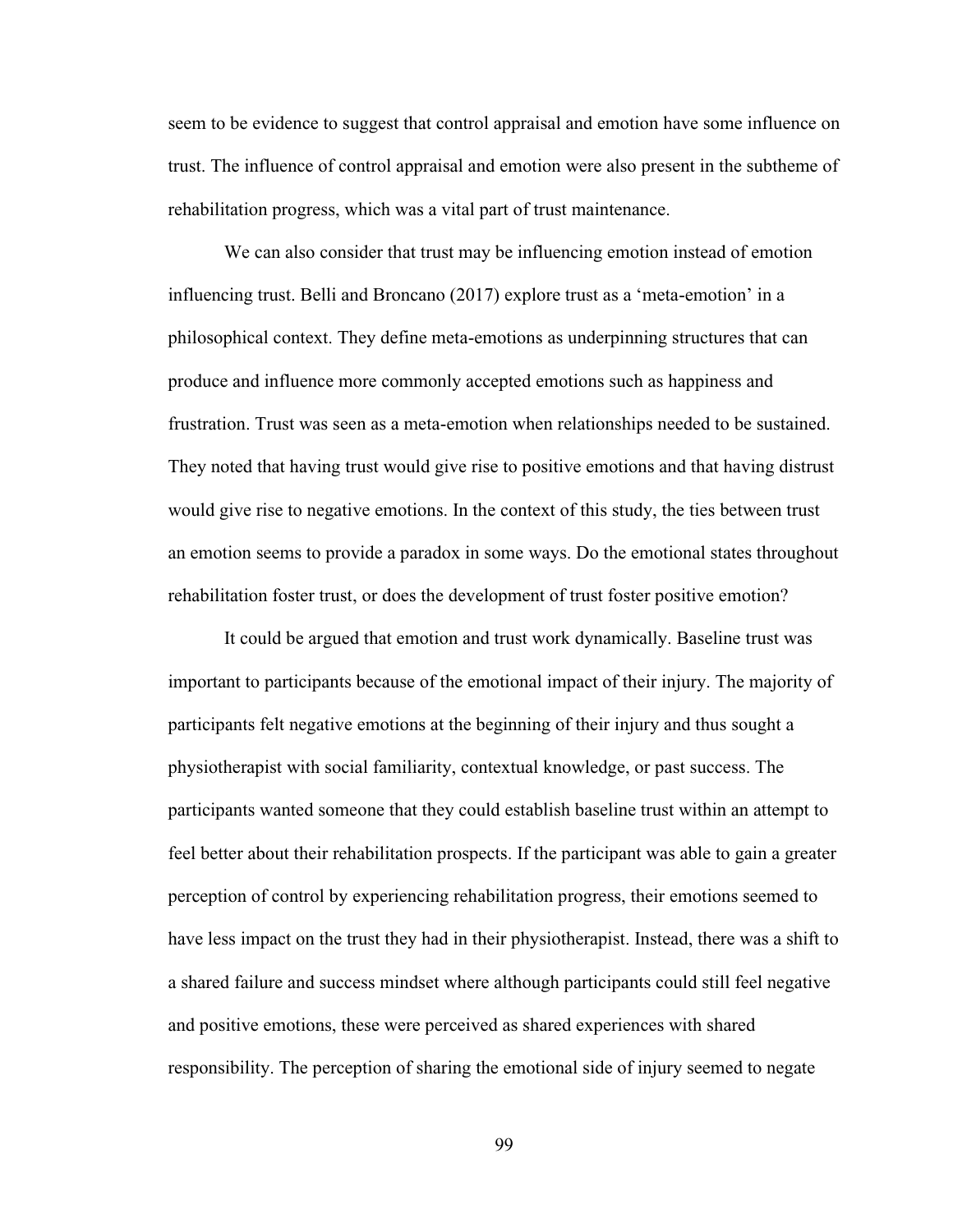the emotions themselves having an influence on trust. Alternatively, it seemed to be more difficult for the participants to gain a sense of control over their rehabilitation if they felt their physiotherapist was not solution focused. These participants felt stuck in their negative emotions (whether anger or anxiety) because they did not feel a solution could be reached in their current athlete-physiotherapist dynamic. The lack of solution focus leading to a perception of a lack of control over their rehabilitation may have been an exacerbating factor in decreased trust. The physiotherapist's reaction to the emotions of their patient could also play a role in the ties between trust and emotion in terms of the context of affective trust.

# **Affective Trust**

As previously discussed, affective trust has been characterized by establishing good communication, having a mutual goal, and feeling reciprocated care (McAllister, 1995). The factors of affective trust can be seen in some of the subthemes previously discussed. Table 3 outlines the subthemes of social familiarity, rapport, attention, emotional management as being directly tied to affective trust. Participants talked about overcoming fear when rapport was established, feeling cared for when their physiotherapist gave them attention, feeling more mentally stable when their physiotherapist gave them perspective.

Particularly, the response from physiotherapists to give the participant perspective on their recovery when participants felt negatively about their recovery seems to link to the goal setting research by Avinen-Barrow and colleagues (2009). Physiotherapists felt that it was important to provide positive feedback about how close an athlete came to their goal when a goal was missed. This was mirrored by the participants in this study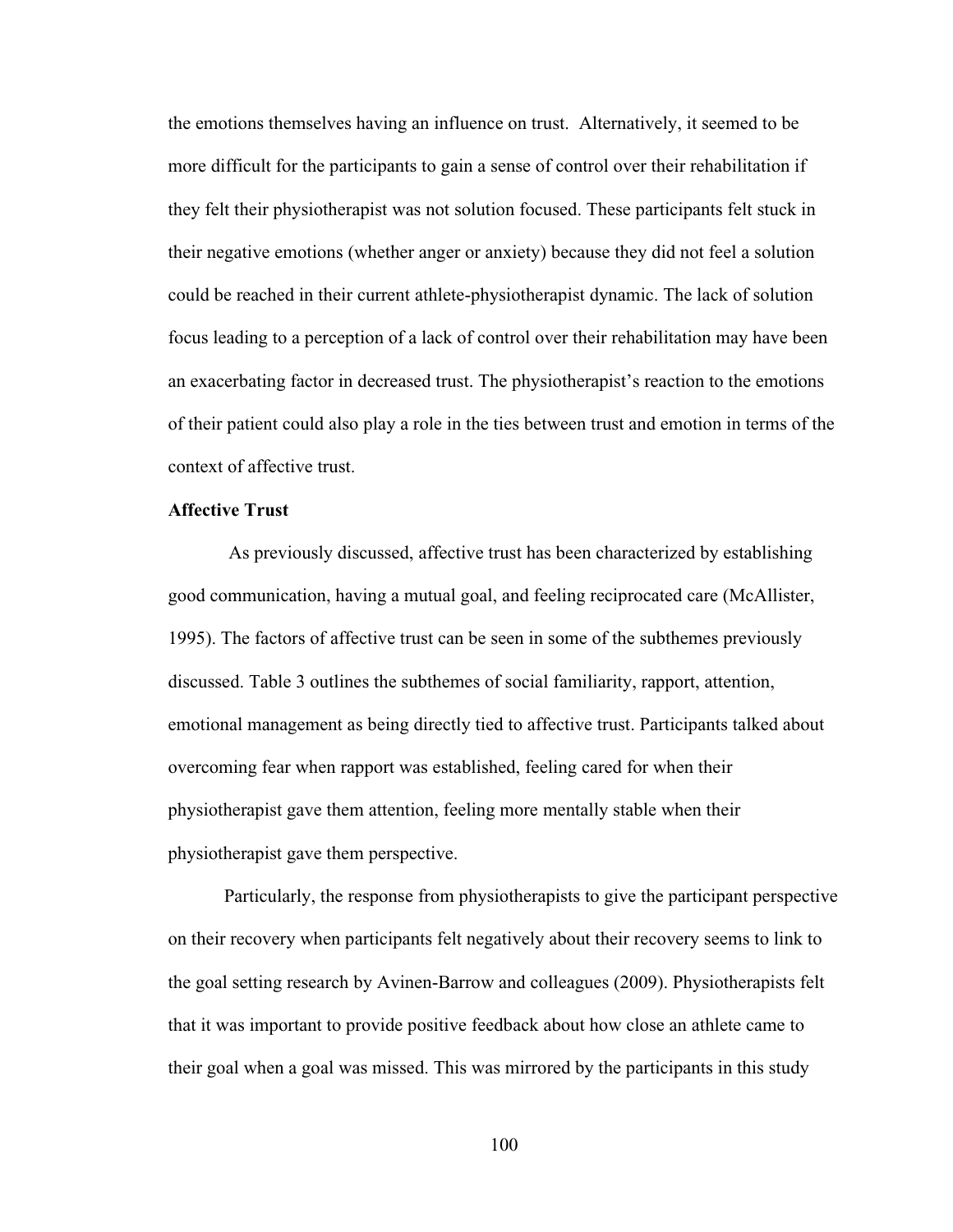and captured in the subtheme of emotional management. In times of emotional instability, participants talked about the comfort they felt from their physiotherapist discussing how far they had come since they started rehabilitation. Reminders of progress was noted as important to creating a positive rehabilitation experience in both the Avinen-Barrow and colleagues study and this study. The agreement from both the physiotherapist perspective and the athlete perspective that reminders of progress helps the emotional state of the athlete is promising in terms of practical implications of this comfort strategy.

Attributes from the Therapeutic Alliance also seemed to align well with the findings of this study in several areas. In terms of affective trust, the attributes of 'seeing the person' and 'communication' (Søndenå et al., 2020) that were compared to affective trust are similar to the Trust Development theme of this study. Rapport and attention align well with self-disclosure and seeing the person beyond the pathology that was used to describe 'seeing the person'. While attention, patient-centered communication, and honesty all align with the 'communication' attribute which was described as using the patient's background and active listening to achieve good communication. This also expands on the Therapeutic Alliance described by Søndenå and colleagues. For example, the findings from baseline trust was a major theme of this study. If the athlete was able to feel a personal connection to the physiotherapist or felt that the physiotherapist. understood their world this could illicit a similar feeling of being seen as a person beyond their pathology (in this case their injury) as seen in the Therapeutic Alliance. From framing trust as a temporal concept through the major themes of this study it also suggests that some of the attributes from the Alliance may be more important at certain stages and that overall, the Therapeutic Alliance may be based in the patient seeking to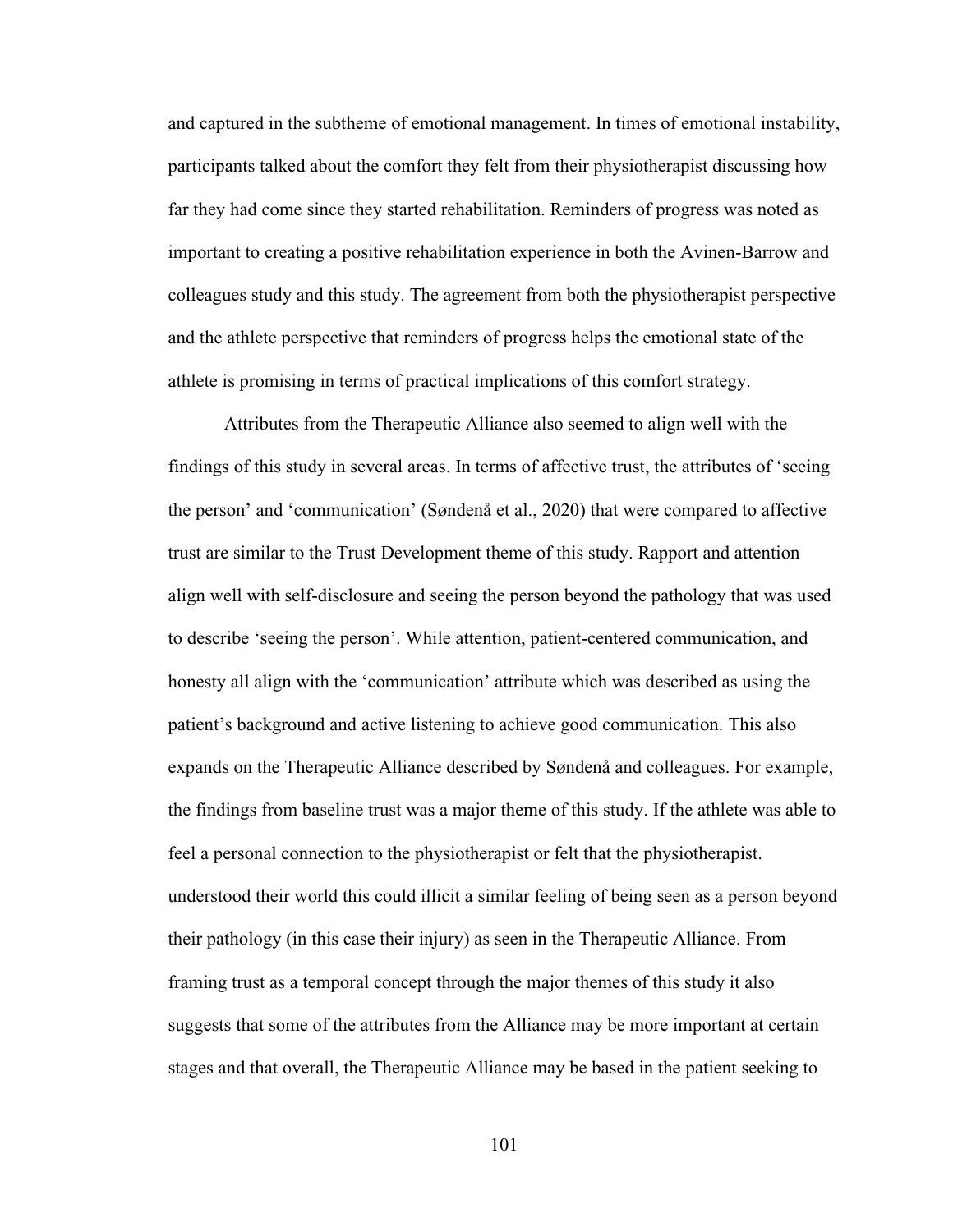develop and maintain trust in their physiotherapist. If building trust is important to the participants of this study, then it may need to be more heavily incorporated into our current understanding of the Therapeutic Alliance. Understanding the patient's perspective on how certain points of the Therapeutic Alliance increase their trust can contextualize why these attributes are important to patients and may help with implementing them.

Social support was also discussed in the literature review as something athletes needed during recovery. Receiving social support from rehabilitation providers had been linked to athlete satisfaction, adherence, and motivation (Forsdyke et al., 2015; Hildingsson et al., 2018; Podlog et al., 2010). In considering the subthemes that seem to align with our understanding of affective trust (Table 3) these are also present in our understanding of social support. The subthemes of rapport and attention are both aspects of social support. Feeling that the participant had someone to turn to (i.e., someone to give attention to their needs) who was invested in their lives (i.e., established rapport) was valuable in the development of affective trust. From this specific participant pool, the characteristics that would lead to feelings of social support from their physiotherapist seemed to double as a means to establish affective trust. The findings from this study can contextualize why having social support leads to positive subjective health outcomes as social support seems to be a byproduct of the development and maintenance of affective trust.

Finally, the lack of emotional connection in two of the participants goes against the general ties between emotion and trust and the need for affective trust in obtaining an ideological level of trust. For these two participants, emotions were rarely discussed with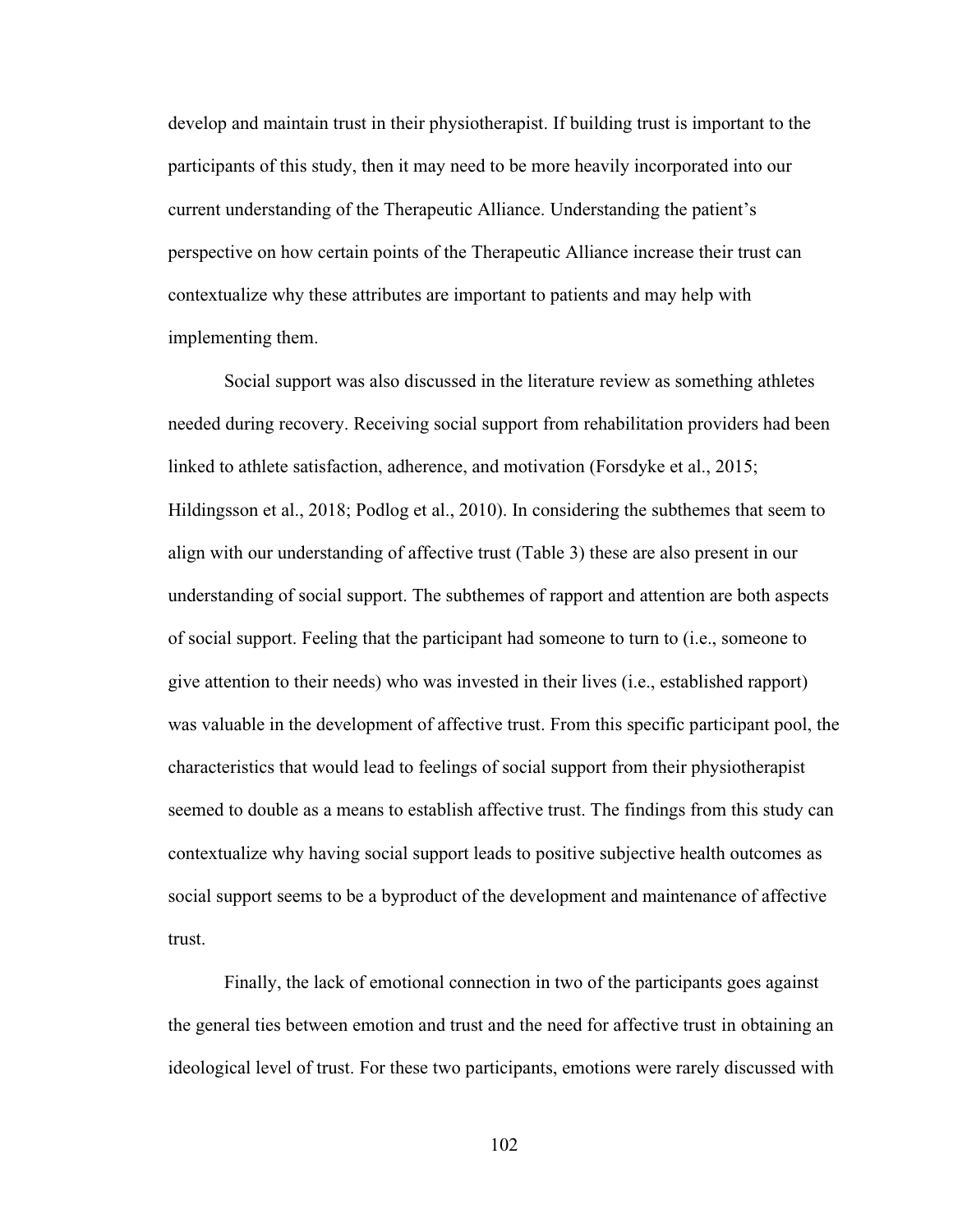their physiotherapist and they did not feel they needed the physiotherapist to provide emotional support. Both participants claimed that the support from friends and family was enough for them to be able to appropriately manage their emotions through rehabilitation. Other participants in the study discussed their personal support but still valued emotional support from their physiotherapist as it seemed to help with affective trust. There was not enough data to draw the conclusion that the two participants who did not need emotional support had greater personal support than the other participants. When trying to contextualize this finding, looking back on the theoretical model from Lewis and Wiegert (1985) may give some explanation as it compared differing levels of emotionality and rationality. The experiences of these two participants would fall under the category of virtually absent emotionality and high rationality which was no longer labeled as trust but was instead labeled as rational prediction. These participants both considered trust as an important factor of their rehabilitation but from an academic standpoint may not have actually experienced the concept of trust but instead engaged in a rational perfection of a positive outcome because of the perception that their physiotherapist was capable of helping them. This is a finding which contradicts the existence of trust in the athlete-physiotherapist relationship and may need to be explored further in future studies.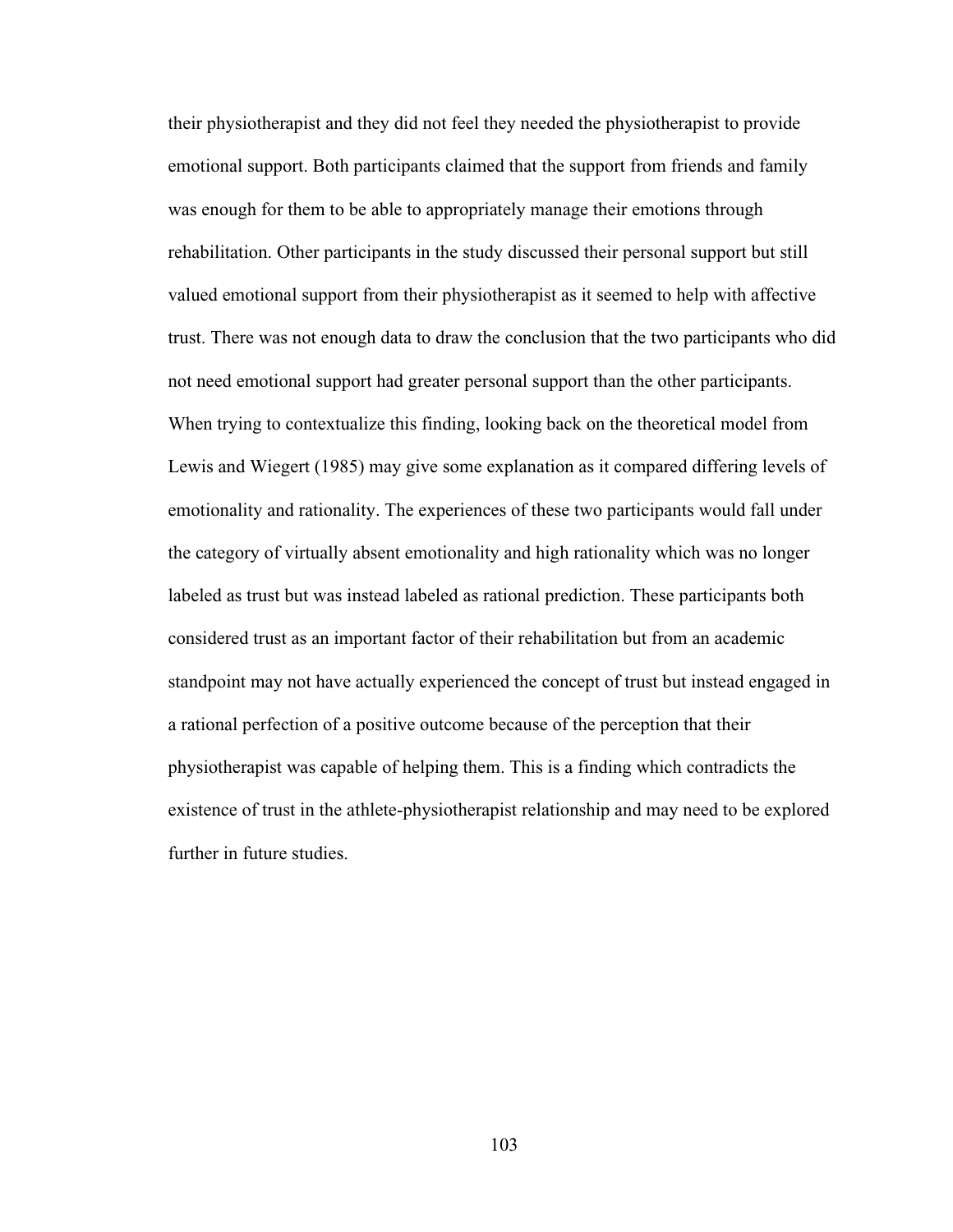| <b>Stages of Trust</b> | <b>Factors of Trust</b> |                |                            |
|------------------------|-------------------------|----------------|----------------------------|
|                        | Affective               | Cognitive      | Dynamic Trust <sup>a</sup> |
|                        | Trust                   | Trust          |                            |
|                        |                         |                |                            |
| <b>Baseline Trust</b>  | Social                  | Contextual     | Past success               |
|                        | familiarity             | knowledge      |                            |
|                        |                         |                |                            |
| Trust                  | Rapport                 | Honesty        | Patient-oriented           |
| Development            |                         |                | communication              |
|                        | Attention               |                |                            |
|                        |                         |                | Shared knowledge           |
| Trust                  | Emotional               | Rehabilitation | Solution-focus             |
|                        |                         |                |                            |
| Maintenance            | management              | progress       |                            |

**Table 3** *The Categorization of Subthemes into Existing Factors of Trust.*

<sup>a</sup>Dynamic trust refers to subthemes of trust which encompass aspects of affective and cognitive trust that seem to work together to produce an increase or decrease in trust.

# **Cognitive trust**

Cognitive trust is the perception that another person or thing has the capabilities to help you achieve a goal you otherwise could not (Lewis & Wiegert, 1985). Cognitive trust seems to align well with the three subthemes of contextual knowledge, honesty, and rehabilitation progress (Table 3). The participants generally assumed that their physiotherapist would have the skills required to rehabilitate them. The faith in professional knowledge seemed to be an accepted part of baseline trust which was not discussed in any depth in the interviews. It seemed as though participants felt that seeing a physiotherapist for their sport injury was a natural step in their healing. Consequently, the subthemes that seem to link to cognitive trust create the perception of additional knowledge (contextual knowledge), or additional affirmation (honesty and rehabilitation progress) on top of what was already assumed.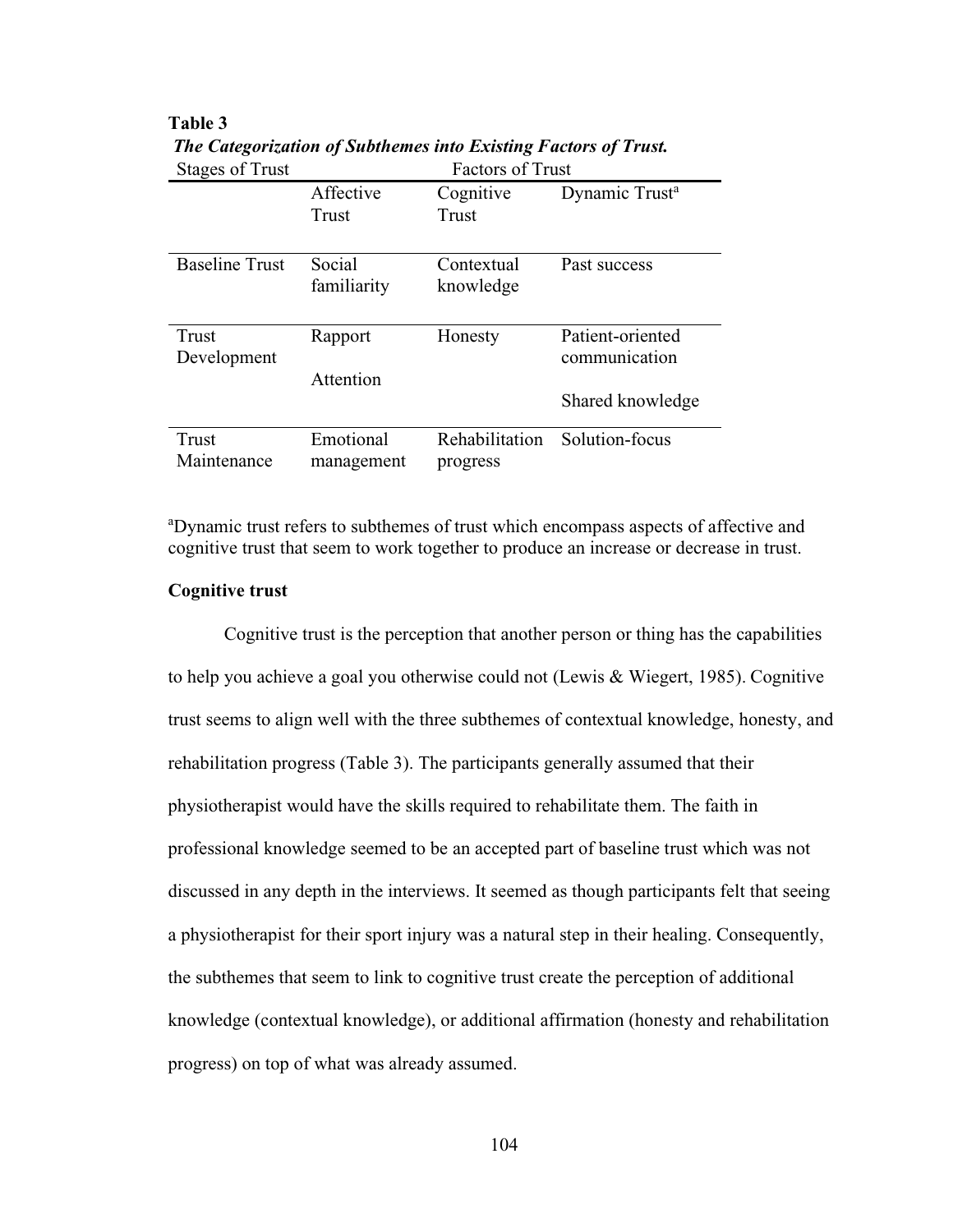Contextual knowledge of the participant's injury and sport was reviewed in the findings. Experience with injury seemed to not only validate the perception of the physiotherapist's knowledge, but also mobilized it. The participants felt higher baseline trust when their physiotherapist not only had the knowledge to rehabilitate their injury, but also had experience in applying this knowledge. This may mirror the findings of Newman and colleagues (2011) who specified that consistency was an important part of trust. When a physiotherapist had shown a consistent track record of rehabilitation success with an injury, even if it was not the participant's own injury, cognitive trust was increased.

The idea of sport specific knowledge increasing cognitive trust is more specific to the athlete context of the study. This may be a result of the concept of athletic identity (Cieslak, 2014). If the physiotherapist can show they are knowledgeable about the participant's sport it could also signal to the athlete that they will understand the athlete's identity and priorities if they have a high athletic identity. Sport specific knowledge was seen by the participants as an additional and meaningful source of knowledge. However, this may not be inherently true. Knowledge of a sport does not automatically assume a greater capability in treating that injury, but this perception was prevalent in the participants. The role of athletic identity building the perception that part of an athlete's selfhood is tied to their sport can contextualize why this knowledge may affect their cognitive trust. If a participant felt that their identity was based in their sport, they may feel the need to have their rehabilitation based in their sport as well, or at least see it as an added benefit.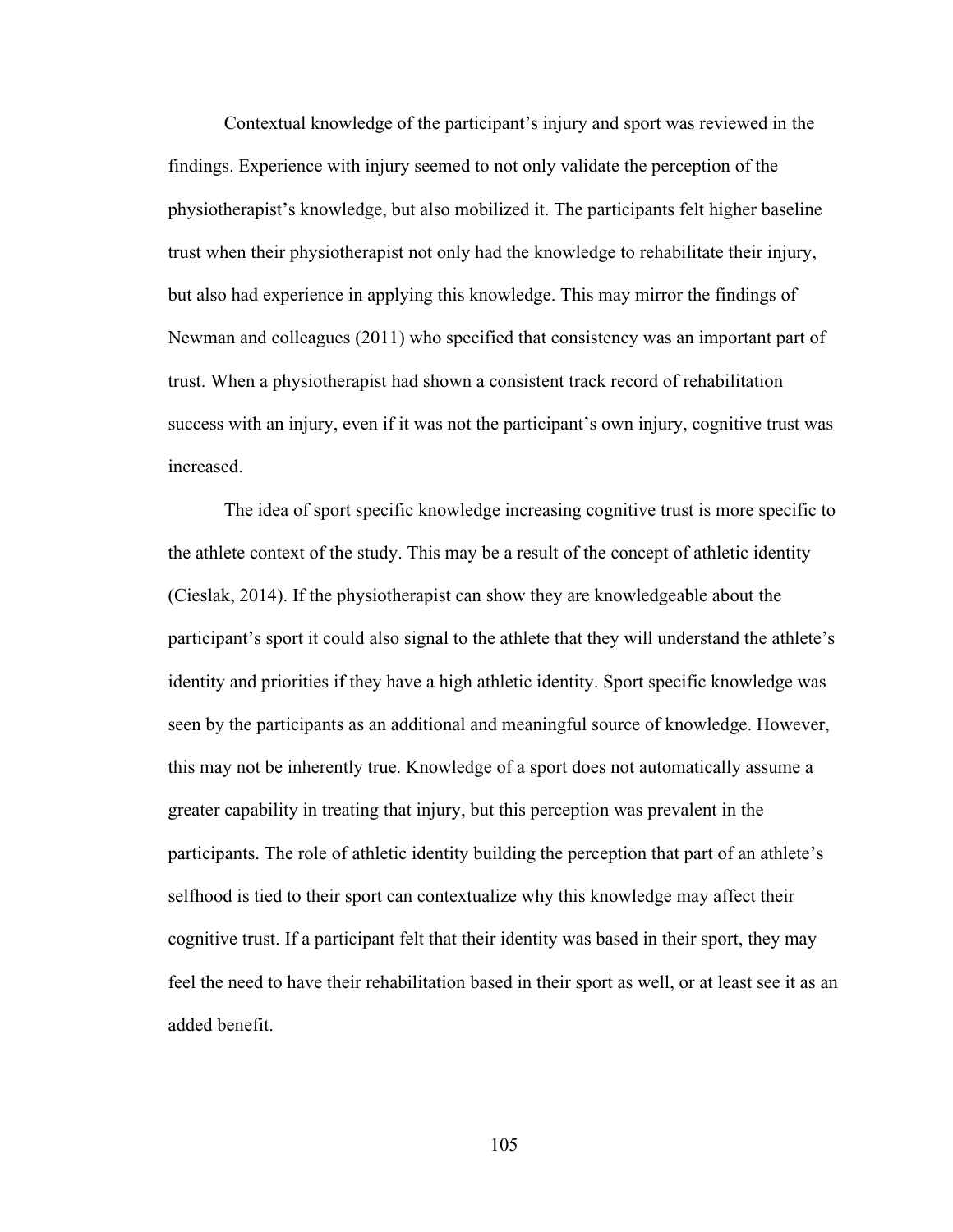Whether or not the objective outcomes of the participants with a physiotherapist who had sport specific knowledge was actually greater cannot be obtained by the methodology of this study. However, the perception that sport specific knowledge helped in recovery was found in the participant interviews, therefore objective reasoning such as athletic identity can be discussed as a possible justification. This also links to the importance of capturing the lived experiences of the participants through the current methodology. Sport was a meaningful part of their life and thus had implications on their experience with trust. When a physiotherapist was able to exhibit care that encompassed injury knowledge and knowledge of what the participant found to be a meaningful part of their life, cognitive trust was increased.

The subtheme of honesty for the physiotherapist is an interesting finding for the current study. The conventional understanding of cognitive trust is having the knowledge to help someone achieve their goal (Lewis & Wiegert, 1985). A physiotherapist's honesty about the limitations of their knowledge would logically decrease cognitive trust as it presents a gap in overall capabilities, but the opposite was true in this study. Being honest about knowledge limits increased cognitive trust. Participants discussed their appreciation for a physiotherapist who admitted the limits of their knowledge. Some also mentioned that they would not want someone who 'faked' their knowledge. In this sense, acknowledging the limits of knowledge and capabilities validates the knowledge and capabilities that do exist. It would validate the cognitive trust by creating a perception that the physiotherapist would not perform an action or answer a question that they were not confident would help the participant. Having examples of the physiotherapist being honest about the limits of their knowledge creates security in trusting their treatment.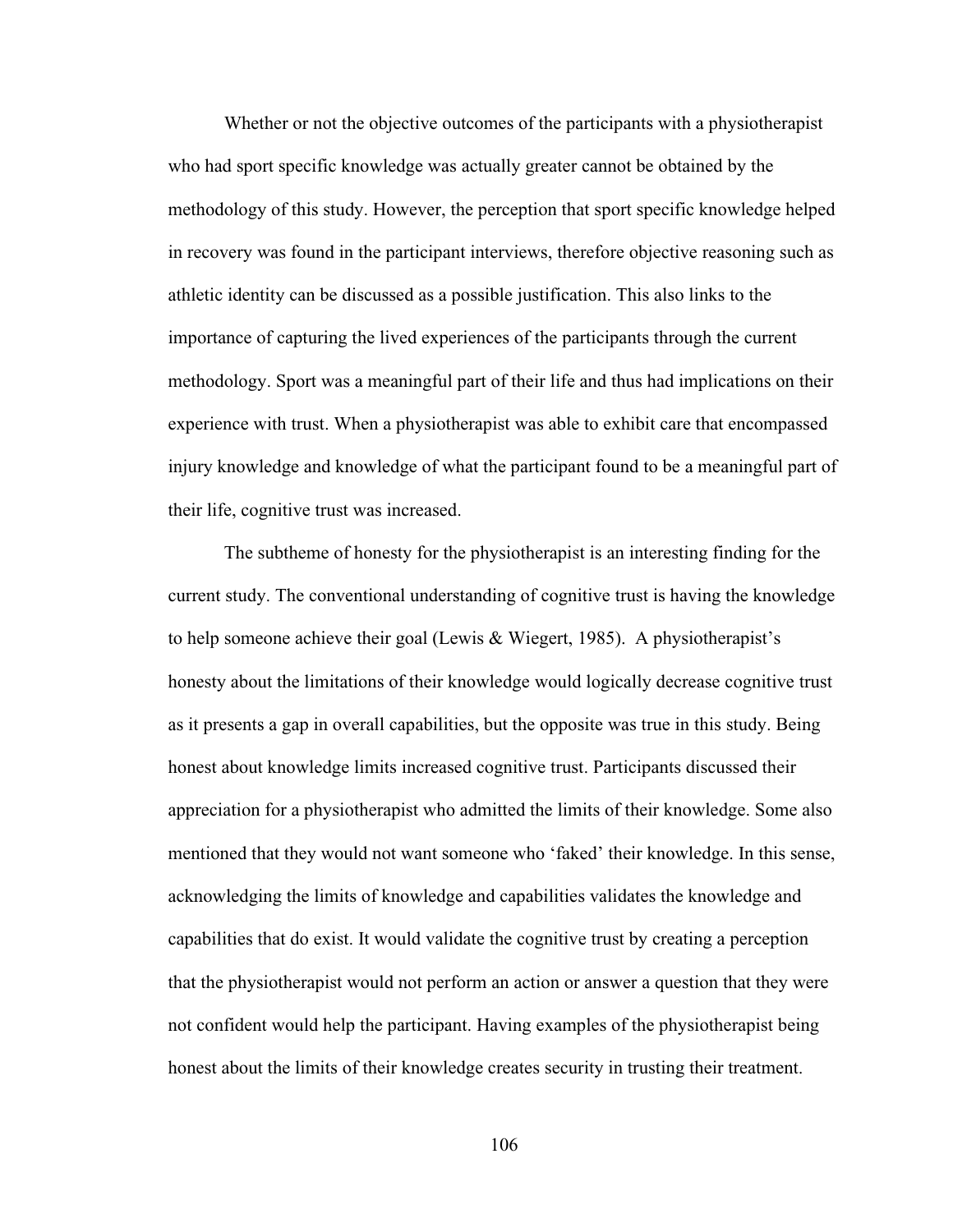This is not a completely novel finding. Manderson and Warren (2010) found a similar concept with physicians' discussion limits of knowledge as part of trust building. Participants saw this disclosure as a facet of honesty to reaffirm that their physician was not withholding information from them. The findings for this study suggest that knowing the limits of physiotherapist's knowledge increases cognitive trust which is why this behaviour would be associated with positive physiotherapy outcomes. Having agreement across trust factors in medical contexts may support a practical application for practitioners to engage their patients.

Finally, seeing rehabilitation progress was noted as a major subtheme of cognitive trust. This subtheme acted to maintain cognitive trust as participants felt that seeing progress was a good predictor of future progress. This subtheme seems the most closely related to the original definition of cognitive trust as a trust factor characterized by believing the capabilities of someone being able to help you (Lewis & Wiegert, 1985). The physiotherapist being able to help the participant reach their goal was affirmed when the participant was able to feel physical progress towards their rehabilitation goal.

## **Dynamic Trust**

The literature review discussed the varied support on whether affective trust and cognitive trust work as separate entities (Lee & Lin, 2010; Manderson & Warren, 2009) or dynamically to achieve overall trust (Hannawaa et al., 2015; Klaber & Richardson, 1997; White et al., 2011). When considering the findings of the current study, both streams of research seem to have merit. The subthemes that have been linked to in the affective and cognitive categories thus far in the discussion seem to have distinct antecedences and consequences as initially described by McAllister (1995). The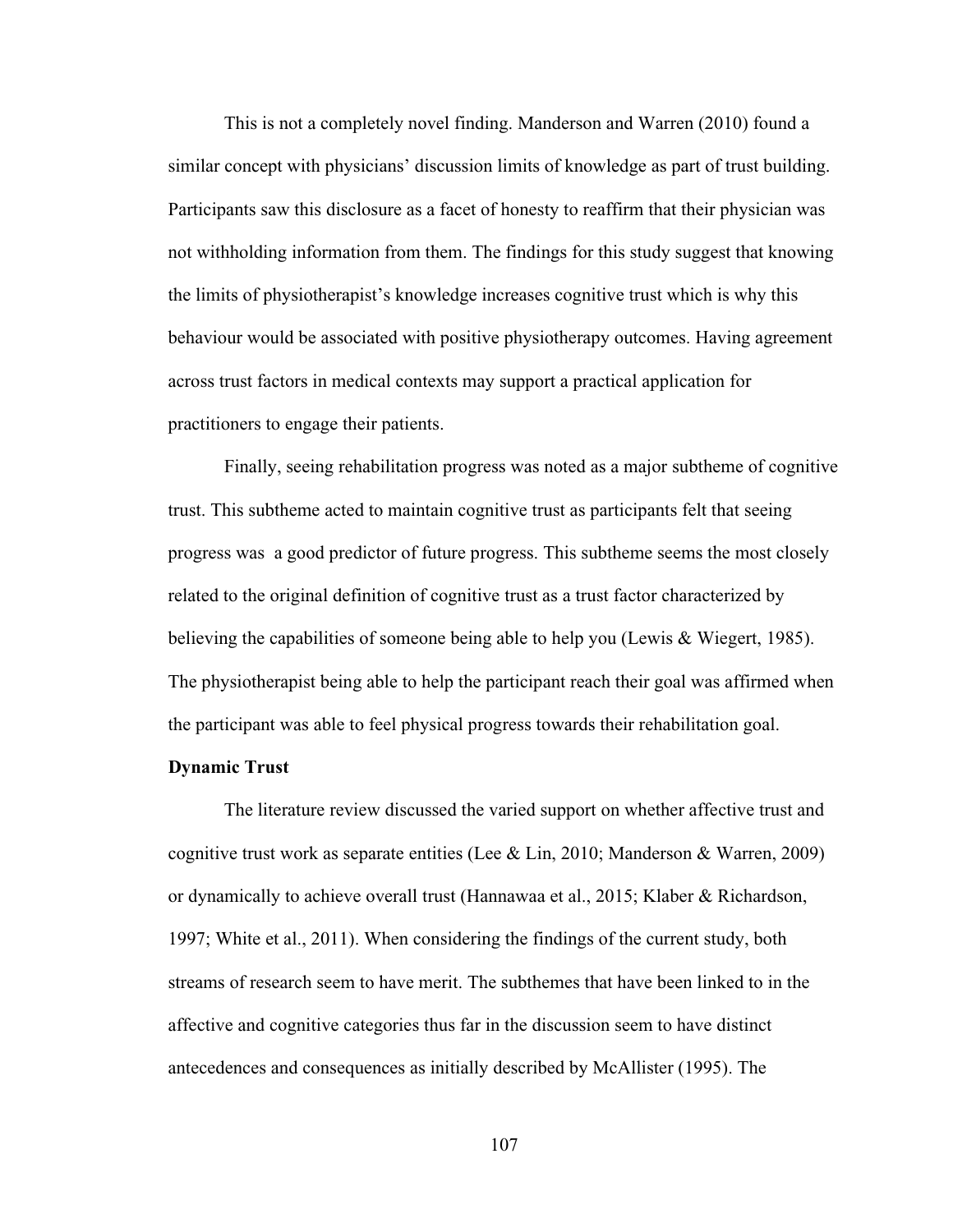remaining subthemes in trust development and maintenance are more closely aligned with a dynamic perspective that encompasses factors of both cognitive and affective trust working together. These subthemes are past success, patient-oriented communication, shared knowledge, and solution-focus (Table 3).

Dynamic processes have been discussed by Klaber and Richardson (1997) and found that reassurance produced positive outcomes for physiotherapy patients if it was also accompanied with medical information. In exploring the subtheme of patientoriented communication a similar structure was found as participants felt higher trust when their physiotherapist was able to communicate medical information in a way that was easily digestible for that particular participant. It seems that knowledge is not enough to develop trust and the positive outcomes of trust if it did not consider the participant who was receiving it. Conversely, a personal relationship with the physiotherapist is not enough to maintain trust if there seems to be a lack of knowledge (as seen in the lack of progress trust barrier). Klaber and Richardson (1997) did not attribute the positive outcomes of medically informed re-assurance to the underlying motivation of trust. Through considering this research study's findings, participants wanted this duality in communication to further deepen their trust, which further contextualizes the findings of previous studies.

#### **Impact of Trust in the Client-Practitioner Relationship**

The findings of this research indicated the theme of partnership as a means to address subjective outcomes of trust. The purpose of this study included the examination of subjective recovery outcomes. Not all participants in the study had fully recovered from their injury at the time of interview. Some participants were still in rehabilitation,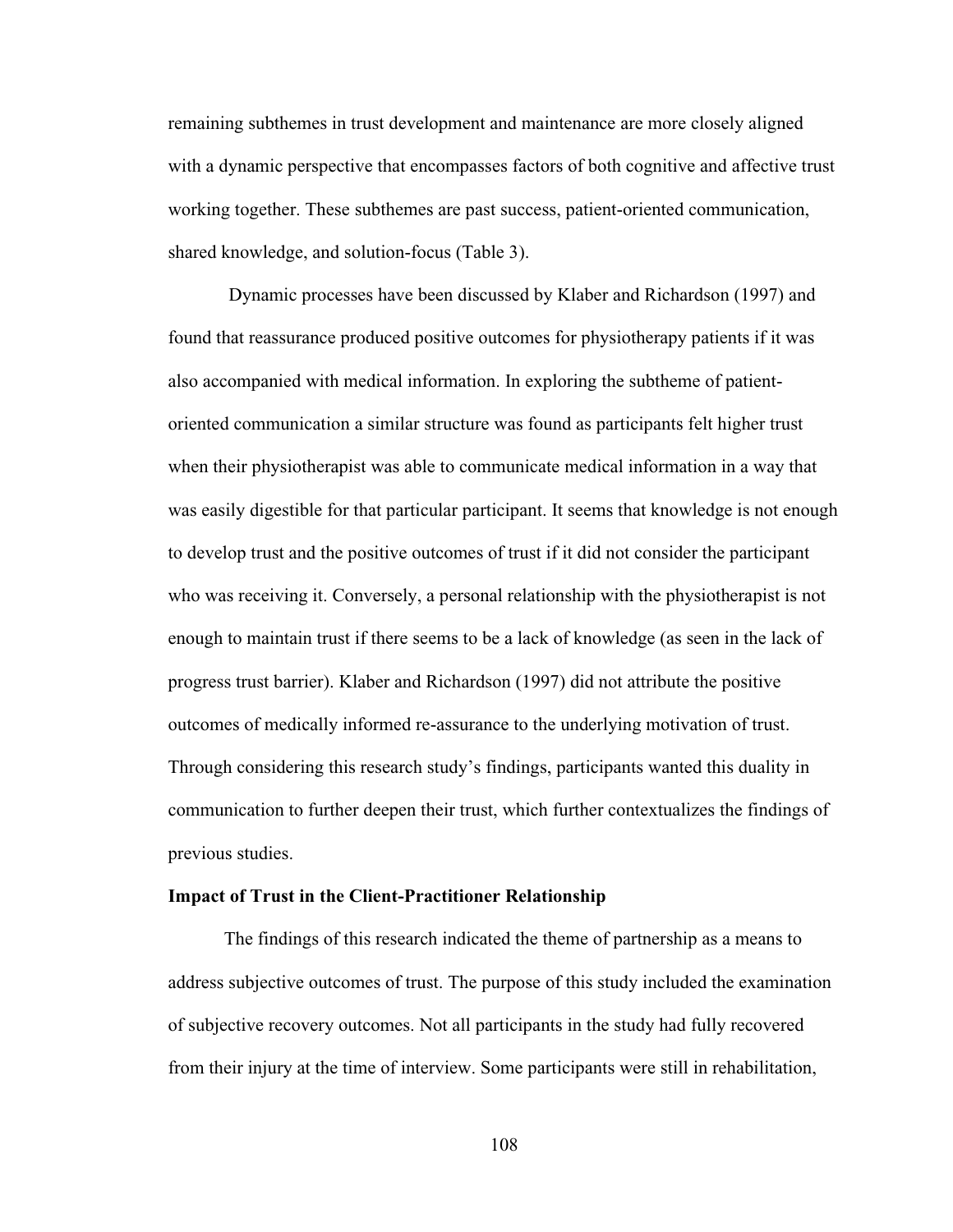and some predicted that they would have been fully recovered by the time of their interview, but the COVID-19 pandemic had prevented them from finishing their rehabilitation plan. As stated in the considerations section of the findings, if the purpose did not align with the data collected, then it would not be fulfilled. Discussion of the subjective relationship outcomes that came from trust was more prevalent in the interviews and therefore the theme of partnership was noted as a major finding.

Overall, the subthemes of the partnership theme align closely with the attributes of the Therapeutic Alliance described by Søndenå and colleagues (2020). Particularly, the subtheme of rehabilitation as a safe space is reminiscent of the 'therapeutic space' attribute and the shared success and failure subtheme is reminiscent of the 'sharing the journey' attribute. Both the rehabilitation as a safe space and therapeutic space reference the value that patients feel in associating their physiotherapy space with comfort and safety. Both also link this feeling to an ability for the patient to be more prepared to engage with their treatment both physically and mentally. Shared success and failure and sharing the journey reference the value patients have in feeling that their physiotherapist is equally as invested in their recovery as they are. The shared journey, however, centers on the physiotherapist helping the patient find independence and validating their experiences whereas the shared success and failure for this study centers around sharing the mental load of injury. This may showcase differences between taking the perspective of the patient or the physiotherapist. Sharing the journey may be based in helping the patient become independent but to the patient, it may be more about feeling that the physiotherapist is sharing the responsibility of recovery. This may also be because of the study population. Athletes have unique pressure on their rehabilitation in terms of their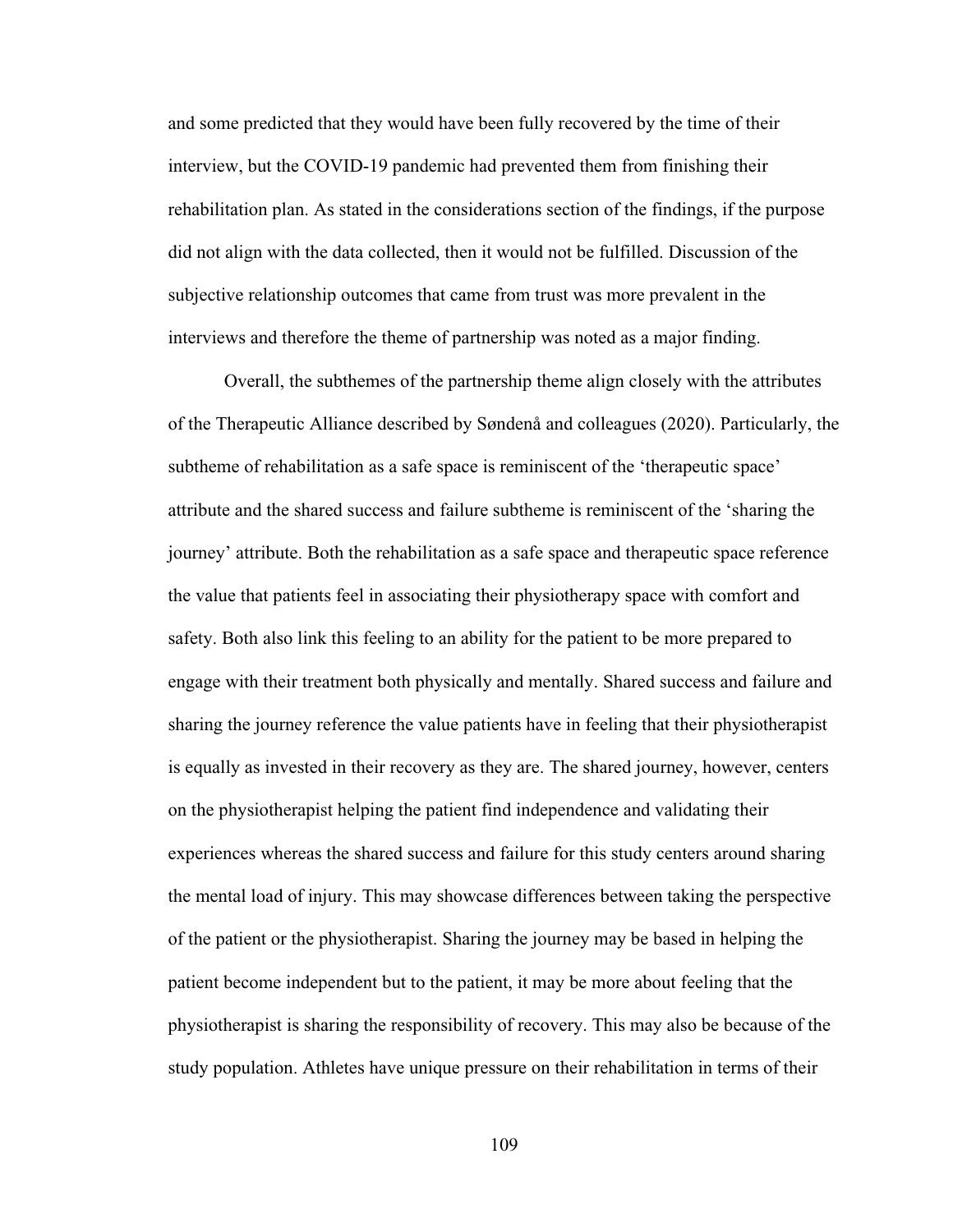sport status and thus sharing the journey in this context may also mean sharing the pressure of return, which would present a unique way to validate their experience.

When comparing the Therapeutic Alliance to the current study, the overlap of both trust themes and the partnership theme is an interesting comparison. Research into the Therapeutic Alliance was conducted after the findings were reported so to find such close alignment further validates the Therapeutic Alliance as a beneficial lens through which to view physiotherapists. It also expands the understanding of the Therapeutic Alliance as a means by which to develop and maintain trust, which was seen as an important factor of rehabilitation for the participants of this study. Partnership was an outcome of trust in this study, however this distinction between attributes that may be outcomes of other attributes has not been discussed in the review of the Therapeutic Alliance. Therefore, this research could strengthen our understand of the Therapeutic Alliance by suggesting the motive of trust as an underpinning concept to the attributes of the Alliance as well as framing parts of the Alliance on a temporal scale, which has trust antecedence and partnership outcomes. Knowledge of what motivates the Therapeutic Alliance for patients and how baseline, development, and maintenance stages may produce some of the attributes of the alliance can help with physiotherapists implementing these behaviours in a sport rehabilitation setting. Exploring the subthemes of partnership will aid in understanding the impact of trust in the client-practitioner relationship

## *Shared Success and Failure*

The subtheme of shared success and failure captured the participants' willingness to accept responsibility in issues with rehabilitation as well as the perception of equal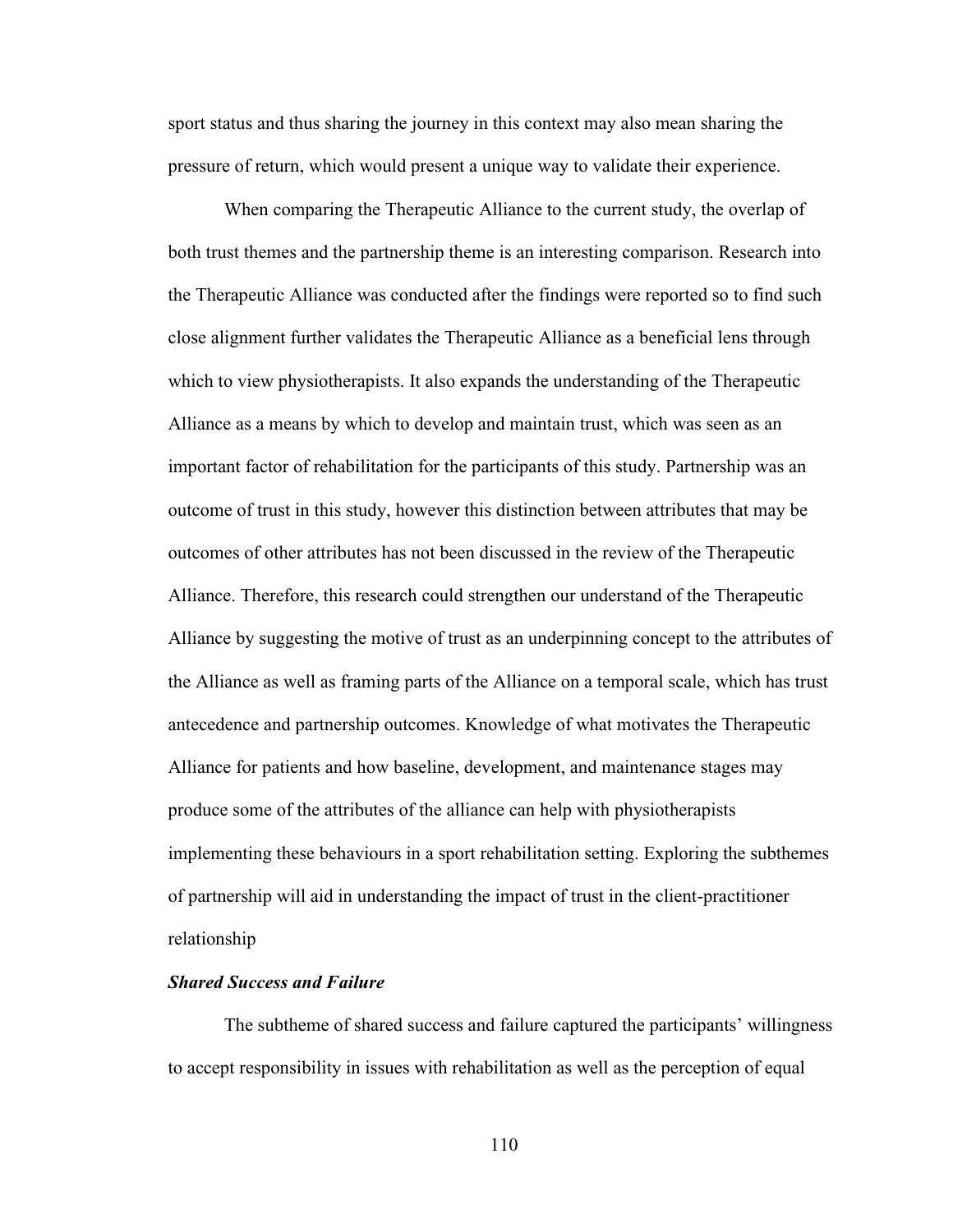investment in their goal. The shared responsibility of failure seems related to the buffering effect of affective trust that was examined in the literature review. Both White and colleagues (2011) and Hannawaa and colleagues (2015) referenced aspects of affective trust as a means to maintain overall trust when a medical mistake was made. Hannawaa and colleagues outlined attentiveness and interest and conversational turn taking as some of the physician behaviours linked to increase patient forgiveness. Attentiveness was a direct subtheme of this study, conversational turn taking could be seen in relation to rapport or patient-oriented communication. The physician behaviours noted by Hannawaa and colleagues were specific to the moment of a physician giving news of a mistake to the patient and was done through a simulation.

In terms of this research study, this concept can be further expanded upon. When trust was maintained over a period of time the data from participants in the study explained the possibility of a buffering effect of affective trust. Their established partnership did not necessarily buffer from rehabilitation issues. Participants who experience partnership seemed to shift the blame of rehabilitation issues to a shared experience and not a one-sided mistake needing forgiveness. This could be from the longer trust exposure, the influence of environmental validity over a simulated experience, or the contextual difference between a physician working with a patient versus a physiotherapist working with an athlete.

## *Positive Rehabilitation Experience*

A positive rehabilitation experience was found in relation to goal setting and social support from the rehabilitation provider in existing literature (Hildingsson et al., 2018; Yang et al., 2010). Surprisingly, the majority of the participants within the research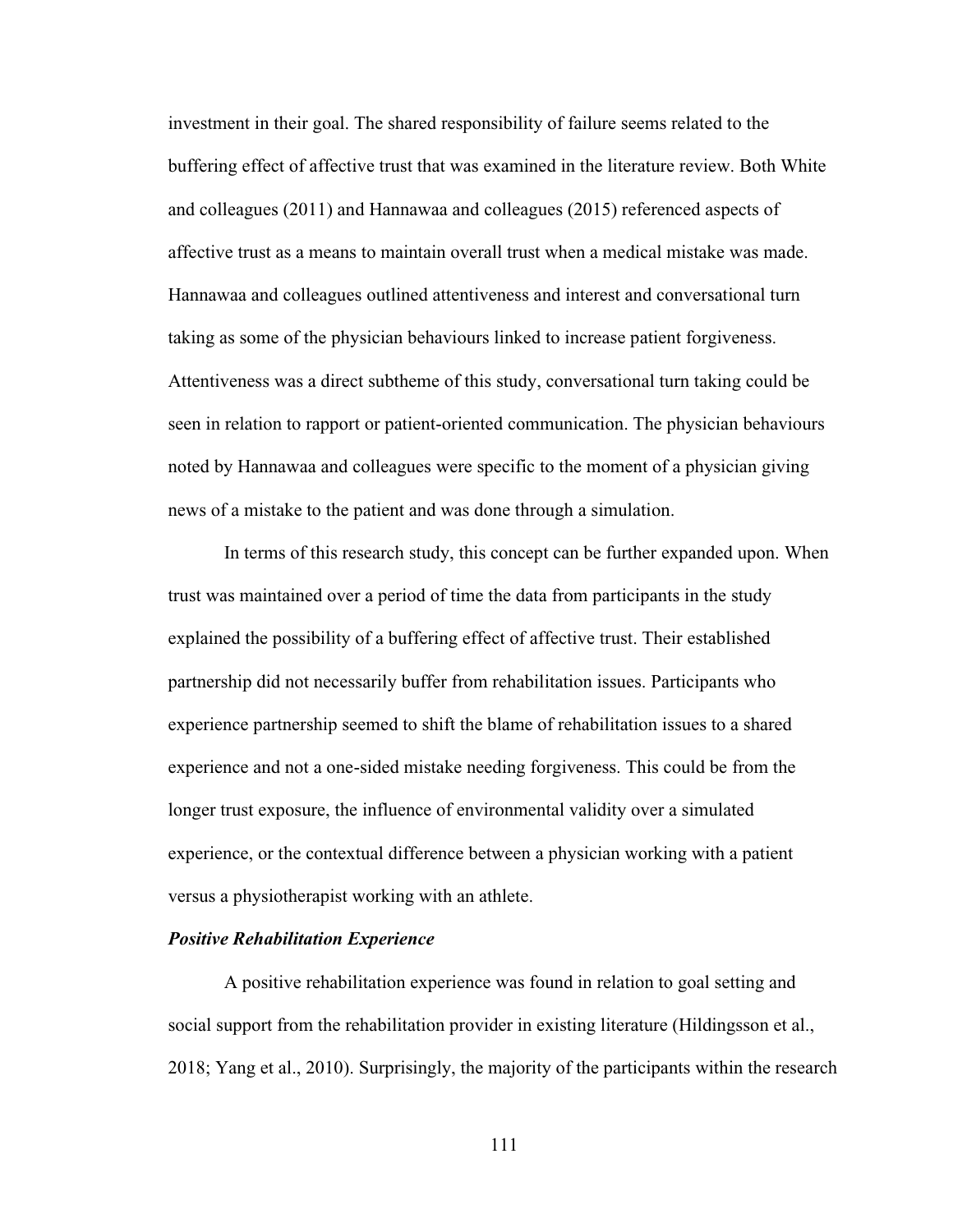study did not find goal setting as a significant part of their rehabilitation. Some noted feeling as though goals may have hindered their positivity toward rehabilitation as not reaching a goal would have been hard to overcome mentally. This is not to say that goal setting was not present, a general goal of recovery or return to sport was noted by the participants but an active goal setting process was only noted by one participant.

Instead, the theme of rehabilitation progress seemed to replace the need of goals and helped create a positive rehabilitation experience. Participants noted that smaller goals were not explicitly stated, but that once they mastered certain exercises (their perception of seeing rehabilitation progress) they would move on to the next stage of their rehabilitation plan. It could be possible that the physiotherapist had a set goal setting structure that they either chose not to share or was perceived as unimportant by the participants. The subtheme of rehabilitation progress did have similar outcomes of motivation and adherence as noted in goal setting research (Avinen-Barrow et al., 2009) and could be seen as a type of stand-in for the influence of goal setting in this research study.

Social support was present in the participant data but was broken down to more specific trust-related factors. Rapport, attention, emotional management, and patientoriented communication all related to the concept of social support from their physiotherapist. Social support broken down into more behaviour focused aspects could increase the practical implications that can be derived from this research. Breaking down these factors also provides a clearer link to how trust may be motivating the increasing of social support as seen from Yang and colleagues (2010). Literature has demonstrated that social support may be linked to satisfaction, motivation, and adherence, which can be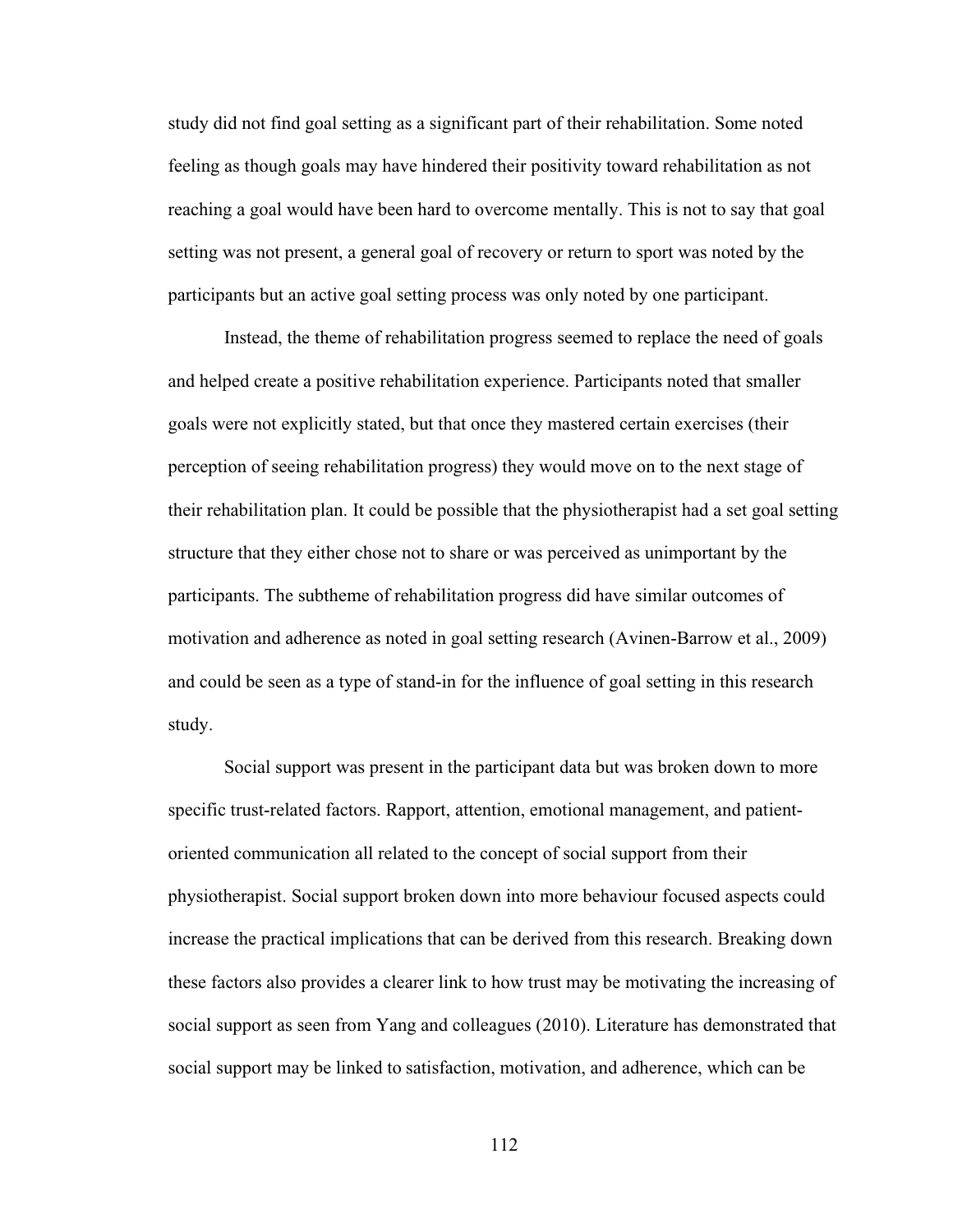seen as contributing to a positive rehabilitation experience (Forsdyke et al., 2015; Hildingsson et al., 2018; Podlog et al., 2010). The current study related a positive rehabilitation experience to the establishment and maintenance of trust, which encompasses aspects of social support in relation to affective and dynamic trust building (Table 3).

## *Rehabilitation as a Safe Space*

The perception of rehabilitation as a safe space is a novel finding for the current research study. Previous work by Clement and colleague (2015) briefly mentioned how some participants looked forward to their rehabilitation sessions and found it as a space to receive social support. For participants in the current study, feeling that physiotherapy was a safe space for socialization, challenging protocol, and pushing one's self was prevalent. The establishment and maintenance of high trust meant that participants could feel safe in using their voice and pushing their body. They trusted the physiotherapist would be open to hearing concerns and work towards solutions. They trusted that their physiotherapist had the knowledge to properly manage their expectations of pain and difficulty when faced with new rehabilitation challenges. Most participants enjoyed chatting about their own life and hearing about their physiotherapists life as a way to feel comfortable and relaxed during their session.

The lack of existing knowledge on the perspective of a rehabilitative safe space may be because most rehabilitation literature focuses on patient emotions in terms of satisfaction with their experience or comes from the rehabilitation providers perspective. A simple measure of satisfaction or a conversation about enjoyment of rehabilitation, however, may not capture the feeling of solace that participants in this study valued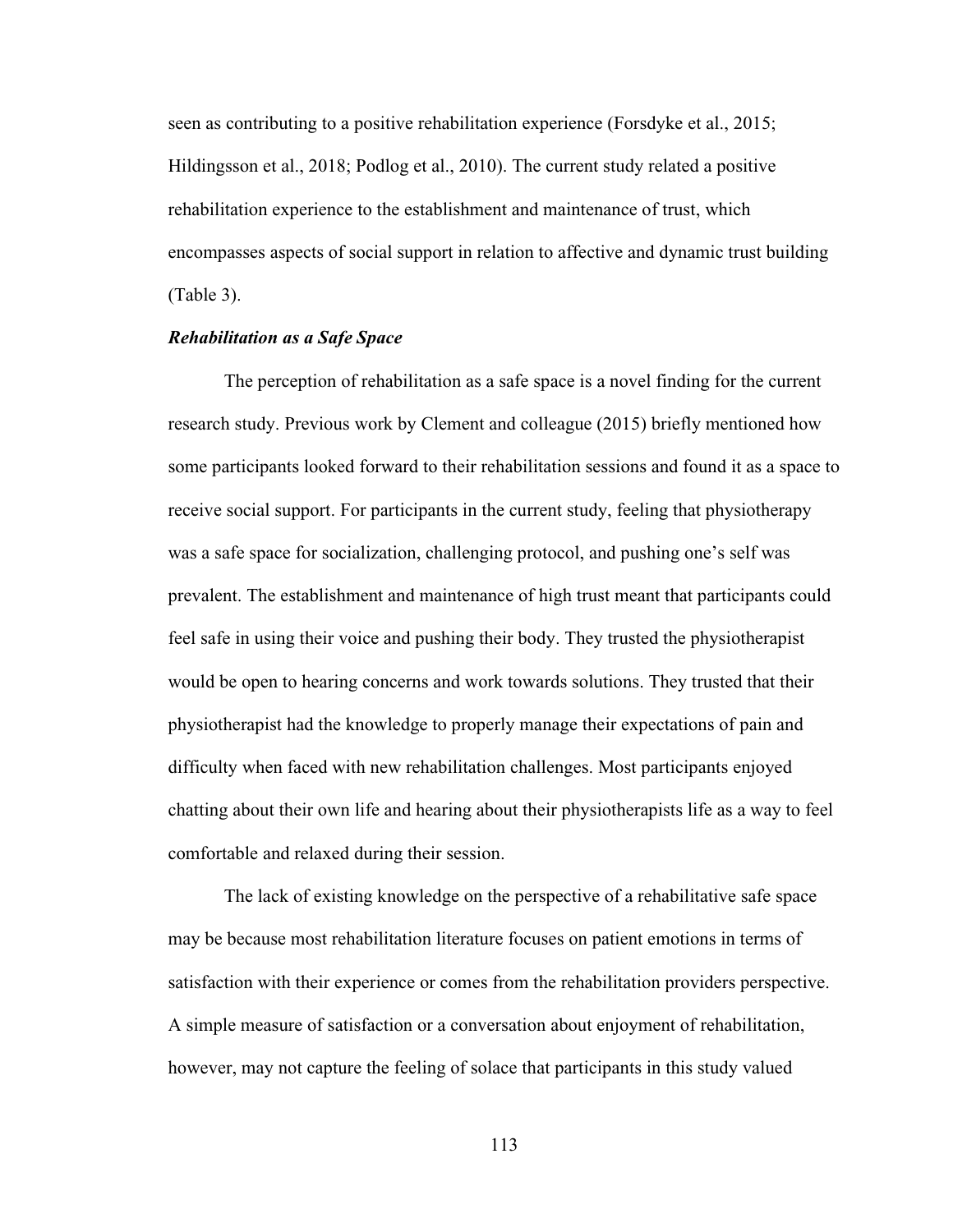during rehabilitation. The feeling that their physiotherapist was one of the few people in their life that fully understood their injury and their experience with that injury was a major contributing factor to the feeling of being safe and comfortable in the rehabilitation space.

#### *Loyalty*

The subtheme of loyalty to a physiotherapist who was able to develop and maintain high trust was found in the current study. An attachment to return to the physiotherapist with whom they had high trust was noted in several interviews. This finding seemed somewhat pronounced at times with three participants noting a preference for taking their physiotherapist's opinion over a physician's opinion. The strong ties that were created through the rehabilitation process when coupled with seeing positive results made participants feel that their physiotherapist was best suited to help them in the future.

Research on patient loyalty in emergency room services by Liu and colleagues (2010) found that caring behaviours significantly increased loyalty. These behaviours were making sure that the patient is aware of care-related details, working with a caring touch, and making the treatment procedure clearly understood by the patient. Although the context of loyalty is much different in an emergency department, the feelings of reciprocate care, attention, and patient-oriented communication led to an increase in loyalty in both medical contexts. Loyalty research is more prevalent in countries with private healthcare systems where patients returning to a provider has impacts on medical business models. In an integrated review from Beijing, China, Zhou and colleagues (2017) found trust directly related to increased loyalty to a healthcare provider over a review of 13 studies.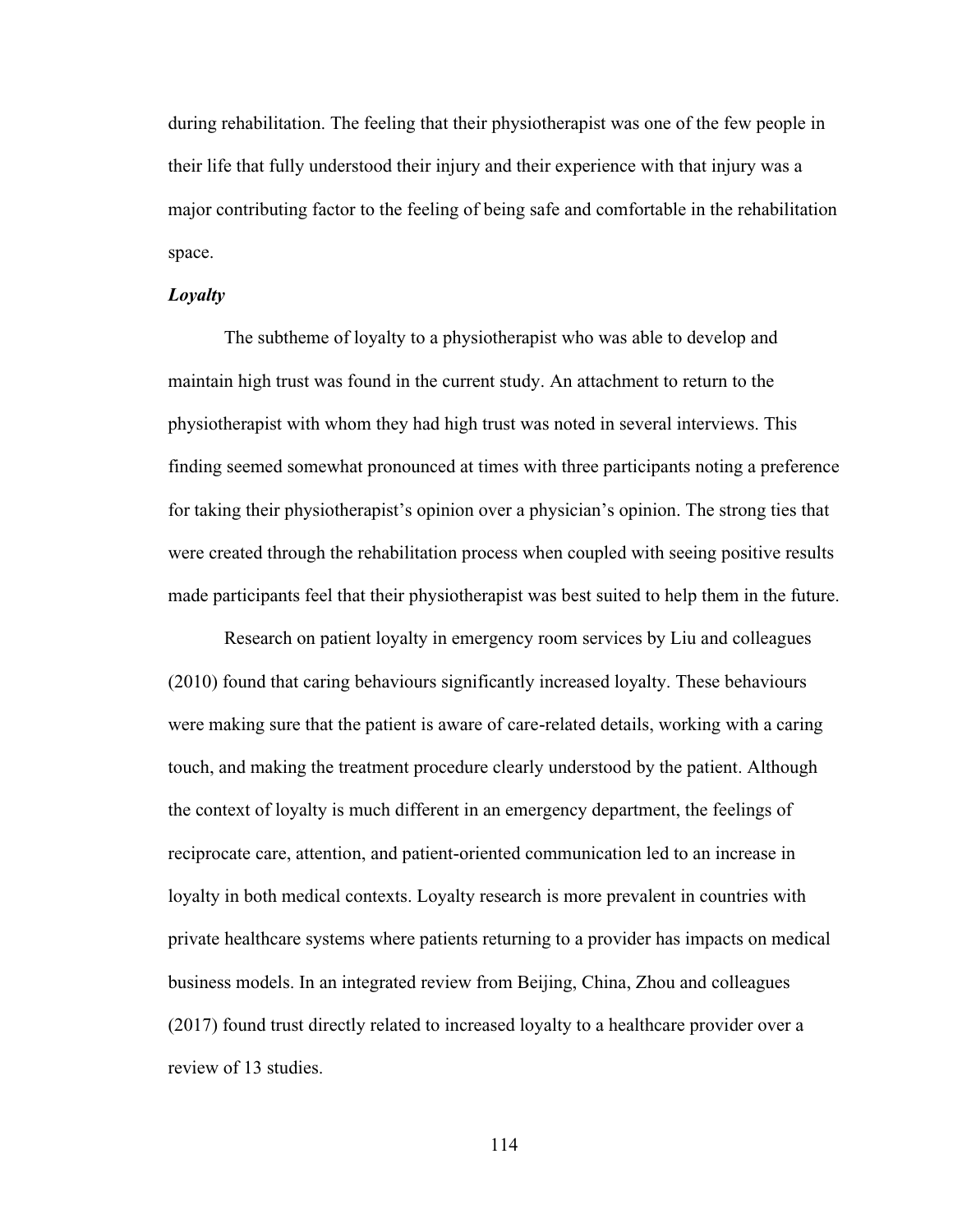Loyalty to a physiotherapist could be described as either good or bad. From the participant's perspective having a physiotherapist they deeply trust to support their sport (and in turn injury) endeavors was seen as a major positive outcome. However, the formation of trust in medical advice that may be beyond the scope of a physiotherapy practice could have negative effects on health outcomes in the future. Prioritizing sport knowledge and personal relationship in the context of medical outcomes could continue to produce stable and successful rehabilitation protocols as the athlete needs over a sport career. Alternatively, a misdiagnosis could cost an athlete time and additional mental strain if a physiotherapist's approximation of diagnosis is wrong and has been trusted by the patient without further consultation with other medical professionals.

## **Dependency/Trust/Confidence**

In the literature review, the researcher proposed a spectrum in which trust, and trust-like concepts of dependency and confidence were defined by differing levels of control. The proposed spectrum can be found in Figure 1 where dependency represents low control and high risk, trust represents moderate control and moderate risk, and confidence represents high control and low risk. The researcher speculated that an athlete's experience with trust in their physiotherapist may fluctuate to these trust-like actors depending in which stage of rehabilitation they were. When considering the data from the study, there is some evidence to both support and oppose the idea of the proposed spectrum (Figure 1).

## *Dependency*

Dependency was speculated as occurring if an athlete felt their injury was high risk and had the perception of little choice in their physiotherapist, possibly from the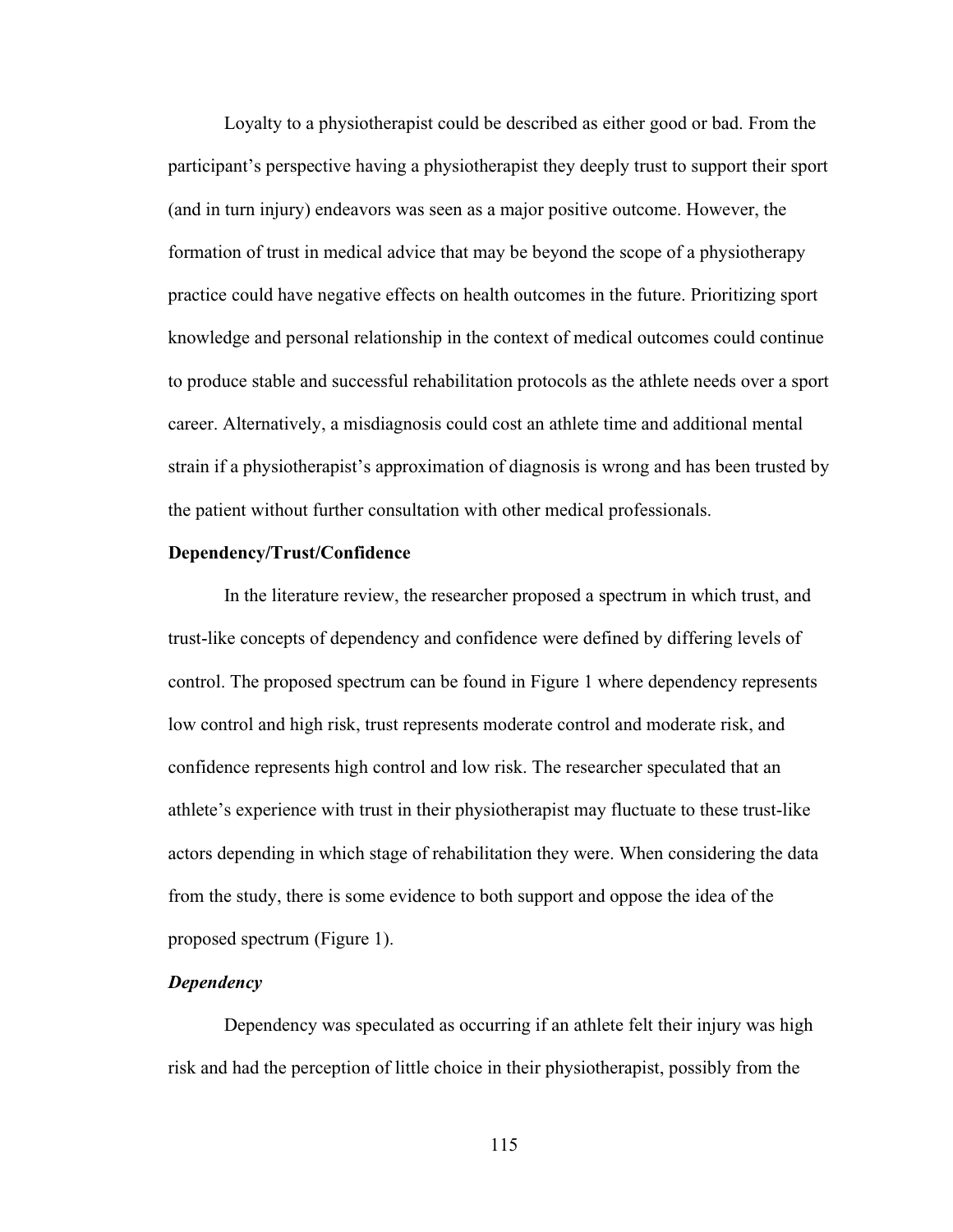physiotherapist being team affiliated. When considering the findings of the study, the subtheme of social familiarity seemed to have the opposite effect. Participants valued having a physiotherapist who was affiliated with their team or had ties to their community as it seemed to aid in the formation of baseline trust. When specifically asked about their thoughts on having a team affiliated physiotherapist or a private practice physiotherapist, participants who liked their team affiliated physiotherapist noted that they felt they had a choice but had not considered any other option because going to the team affiliated physiotherapist simply made the most sense to them. The marriage of logistical convenience and baseline trust did not seem to produce the feeling of dependency but instead the feeling of comfortability and increase knowledge of their lifestyle as an athlete, which was considered an asset. Further, the participant pool contained two injured athletes who made the conscious choice to leave their physiotherapist after a period of not seeing rehabilitation progress. The ability to leave a physiotherapist also suggests that the concept of dependency is not present. From the example Mayer and Ward (2007) provided of dependency during an emergency cardiac event where participants voiced feeling no alternative but to let the physician help them, we can see the difference in risk and control. The participants in this study felt enough control over their injured state to actively choose to leave or stay with their physiotherapist. The risk involved in the injuries presented in the participant pool were not high enough to elicit a dependency on the physiotherapists.

## *Trust*

Trust was recognized throughout the interviews as a concept present in the athlete-physiotherapist relationship. As the main focus of the study was the concept of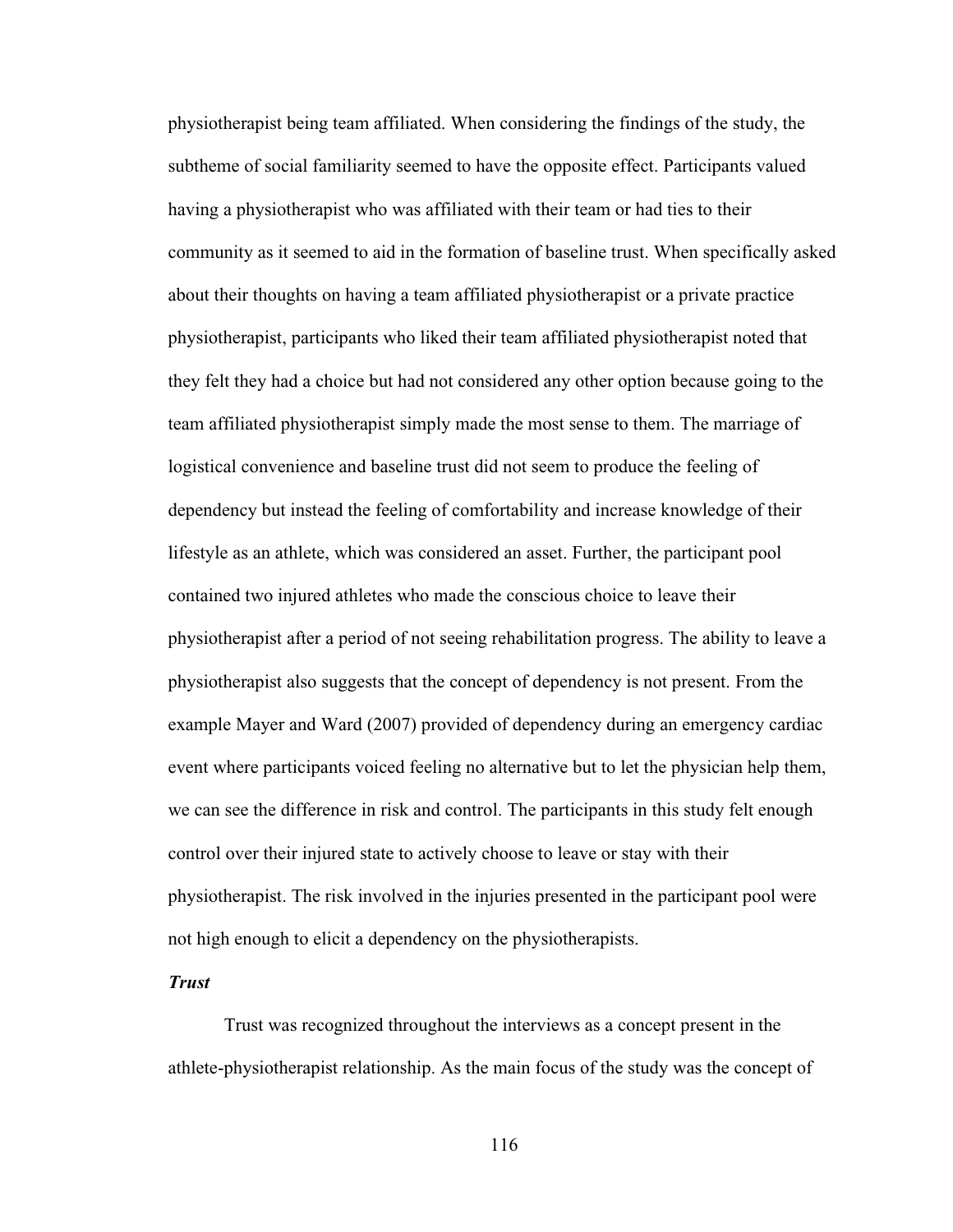trust, this section of the spectrum will not be as deeply explored. Trust from moderate risk and moderate control seemed to best suit the participants of the study. They viewed their injury as a negative setback but none of the participants expressed feeling that they were in an emergency state thus they seem to have the perception of moderate risk. They also asserted control over their rehabilitation through behaviours like actively choosing their physiotherapist and voicing preferences in treatment style. The participants felt control, but still recognized their limits of their knowledge and the value of a physiotherapist implementing their rehabilitation plan. Thus, there was a perception of moderate control as they still relied on the physiotherapist to guide their rehabilitation. The perception of control, however, seemed to change over time as 'the interactions between emotion and trust' section of the discussion chapter explored, which may have led to the formation of the trust-like actor of confidence.

#### *Confidence*

The shift from trust to confidence may have been present in the participant data. It was difficult for the researcher to understand if the participants had recognized the potential shift from trust to confidence during rehabilitation or if the participants were using the term confidence to describe trust. No participant explicitly explained that their trust had turned to confidence, rather, confidence seemed to be a term frequently used as a synonym for ideological trust in the physiotherapist. For example, Dan talked about his confidence in his physiotherapist multiple times during his interview, but when asked if there was ever a time he felt completely confident in his rehabilitation, he said he had not. This creates an interesting dichotomy between the trust or confidence a participant may feel towards a physiotherapist and how they feel towards there rehabilitation. From the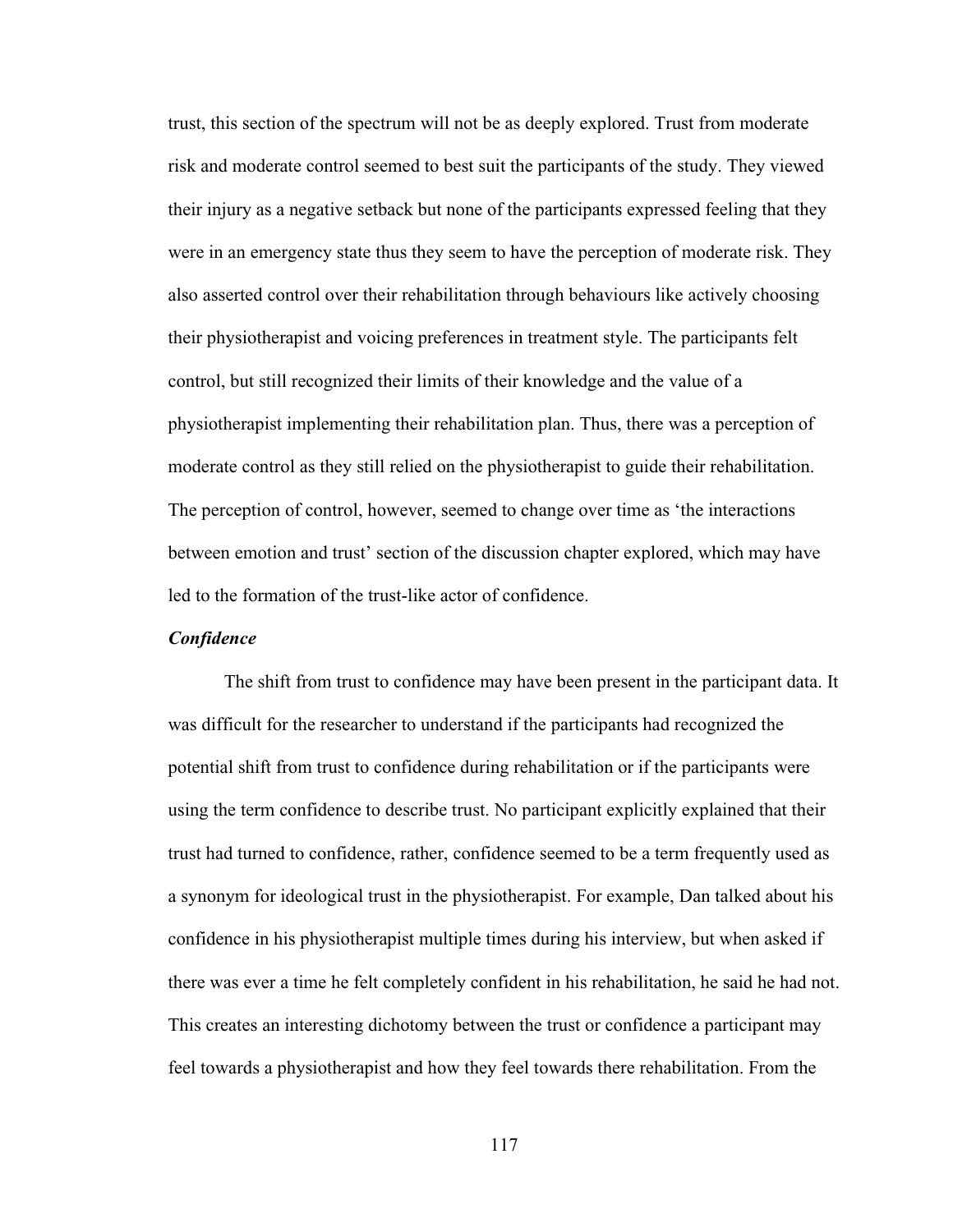researcher's perspective, trust and confidence as academic concepts need to be related to the perceived outcome. As Borum (2010) states in the definition of trust, there is a "confident expectations that another person's future actions will produce some positive result" (p.9). Dan describing a feeling of confidence in his physiotherapist but a skepticism in rehabilitation outcome would fit the concept of high trust more than the concept of pure confidence. The outcome of rehabilitation was not perceived as guaranteed, which fits a moderate risk category (needed for trust) over a low risk category (needed for confidence).

The other piece of this spectrum is the perception of control. When revisiting the idea of participants feeling an increase in control when they saw major rehabilitation progress this could be the evidence of a shift to confidence in their physiotherapist instead of trust. When reflecting on all of the answers to the interview question of confidence in rehabilitation, the participants were split. Five participants responded that they did not have complete confidence in their rehabilitation, which would suggest they remained in the category of trust on the spectrum in Figure 1. Six participants talked about feeling completely confident in their rehabilitation and noted the high trust they had in their physiotherapist and the progress they had seen as reasons for why they felt this confidence. The two participants (Sarah and Tanner), who were noted earlier in the discussion chapter saying, "I can do this", were speaking in response to the question about feeling complete confidence. They attributed the confidence they felt in rehabilitation to an increased perception of control over their rehabilitation. The increased feeling of control, therefore, seems to be supported by the existence of high trust, and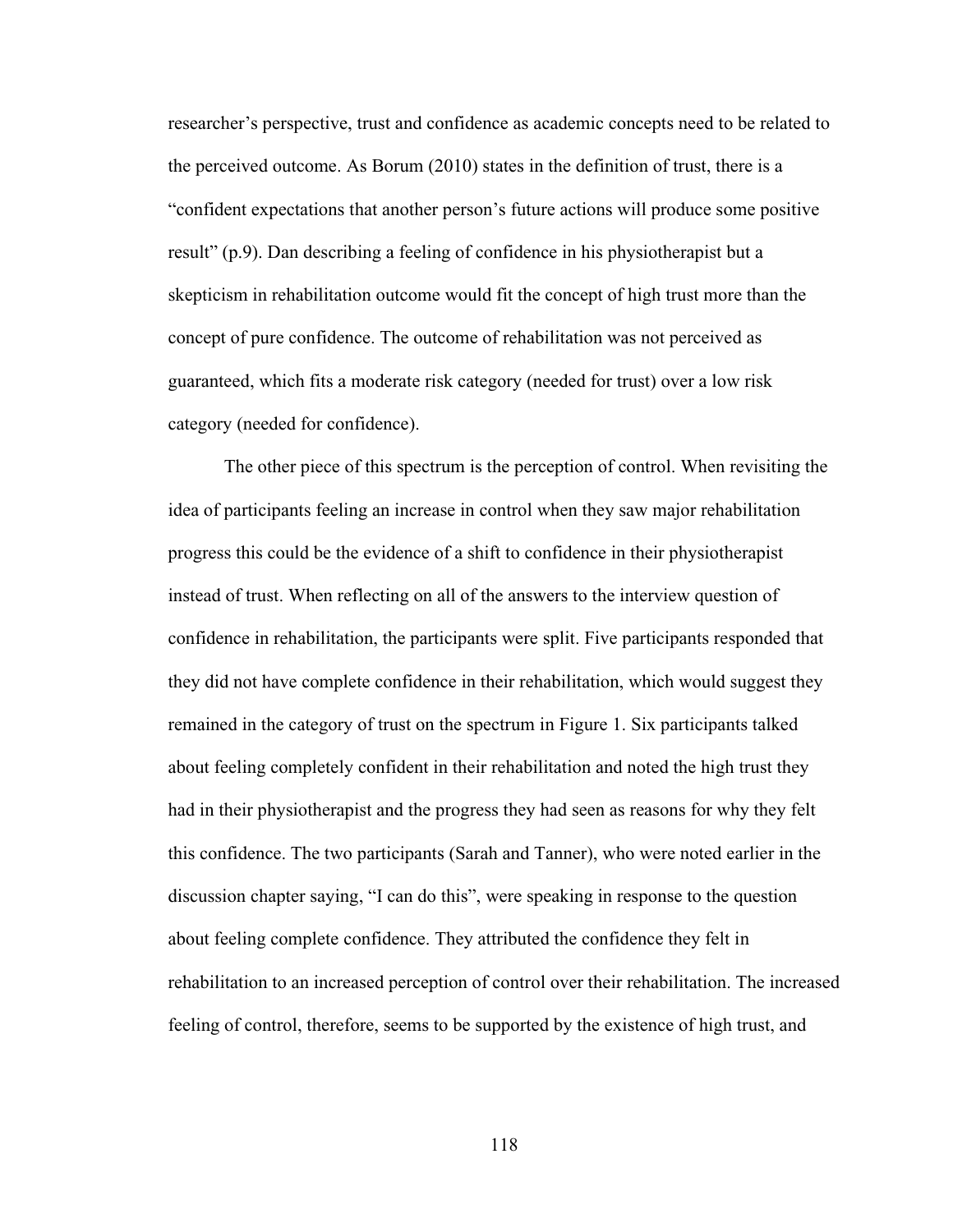resulted in the participant shifting to the right of the spectrum to a feeling of confidence in their rehabilitation.

The proposed spectrum of dependency-trust-confidence from the literature review produced mixed results in terms of the research data. Dependency did not seem to be a factor for the participants in the study. In instances where a team affiliated physiotherapist may have induced a feeling of limited control, it was instead seen as an asset as noted in the subtheme of social familiarity. Trust was prevalent in all participants and for six of the participants, trust was further transformed into confidence. Confidence was found in participants that had both ideological trust and increased control from seeing rehabilitation progress. When both ideological trust and control were high this produced the perception of low risk and high control, which is the basis for a feeling of confidence in rehabilitation.

#### **Summary**

The findings of this research study can be contextualized within existing trust research and medical research as well as providing novel insight into the specific athletephysiotherapist rehabilitation context. Emotion, trust factors, and the impact of the clientpractitioner relationship were discussed to situate the findings of the current study within trust, sport, and medical research. The differing viewpoints of emotion's influence on trust was linked to the participants journey with emotion through rehabilitation. The subthemes of the stages of trust were defined by the type of trust factor they influenced in terms of affective, cognitive, and dynamic aspects of overall trust (Table 3). Finally, the subthemes within the larger theme of partnership were compared to the health-related outcomes found in existing literature. Overall, the findings of this research study suggest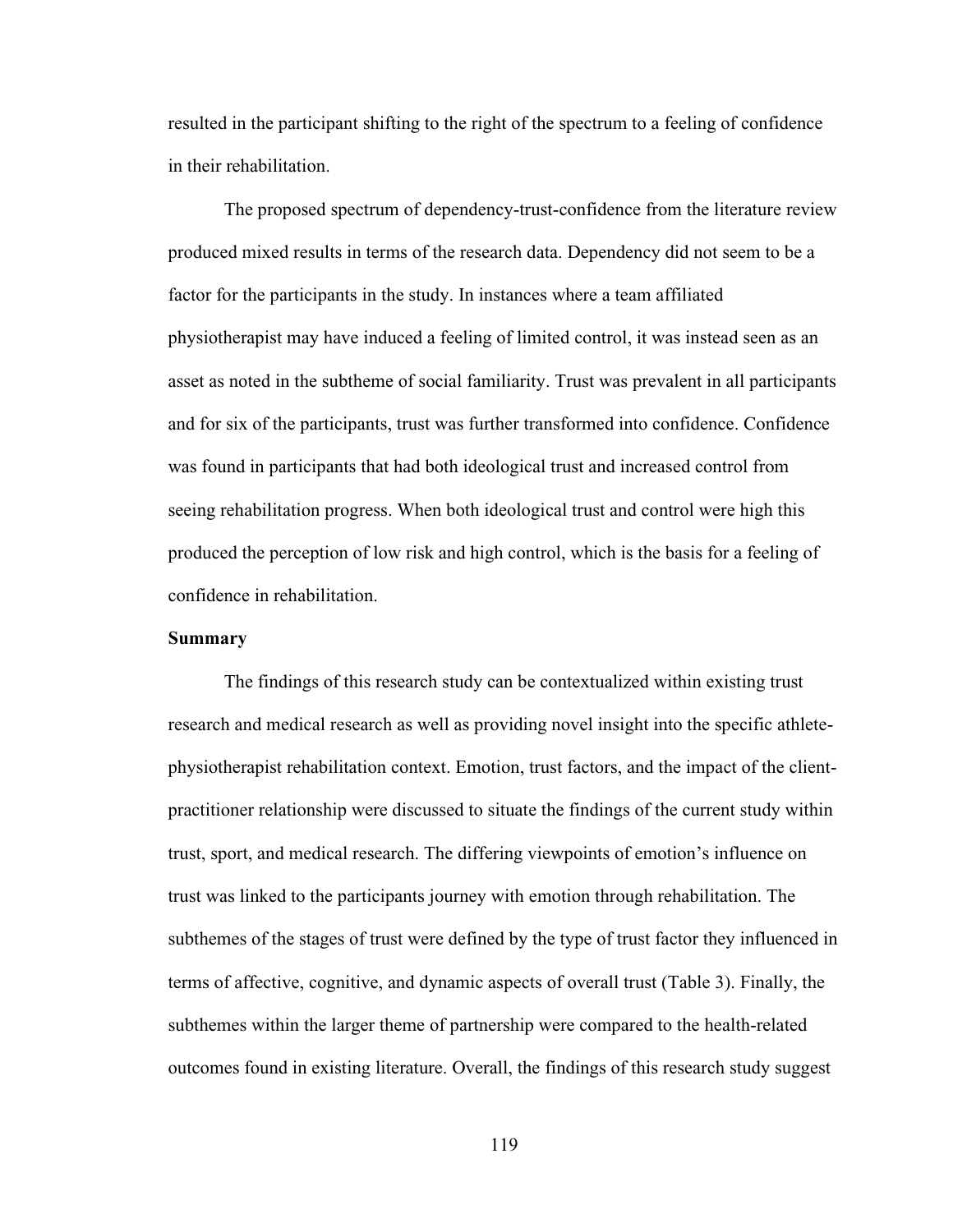that trust may be the motivating factor behind the relationships we currently find in the literature. The information found in this study could bridge the gap in understanding of why the medical behaviours discussed have been linked to positive health outcomes. If these behaviours can be linked to the development and maintenance of trust, then more informed research can be conducted in future studies.

## **Strength, Limitations and Delimitations**

# *Strengths*

The phenomenological approach affords an in depth look at individuals who have experienced a specific phenomenon (Moran, 2002). In the case of this research, the phenomenon examined was trust in the athlete-physiotherapist relationship during injury rehabilitation. In picking a phenomenological approach, the research was able to capture the lived experiences of the participants who have experienced sport injury and undergone rehabilitation with a physiotherapist. The use of a phenomenological approach gives an exploratory look at a novel context of trust development. Exploratory research is important in grasping a general sense of a concept before developing quantitative measures. Particularly, a phenomenological methodology affords the researcher the ability to capture this unique context while still considering relevant literature and considering multiple perspectives on the phenomenon (Moran, 2002; Smith, 2005; Wilson, 2014). The strength of this approach was particularly seen in the novel findings related to baseline trust and in the subjective outcome of partnership which may not have been captured in traditional measurements of trust.

The context of sport injury was important to the researcher as someone who has experienced the lifestyle of an athlete and as experienced sport injury. The unique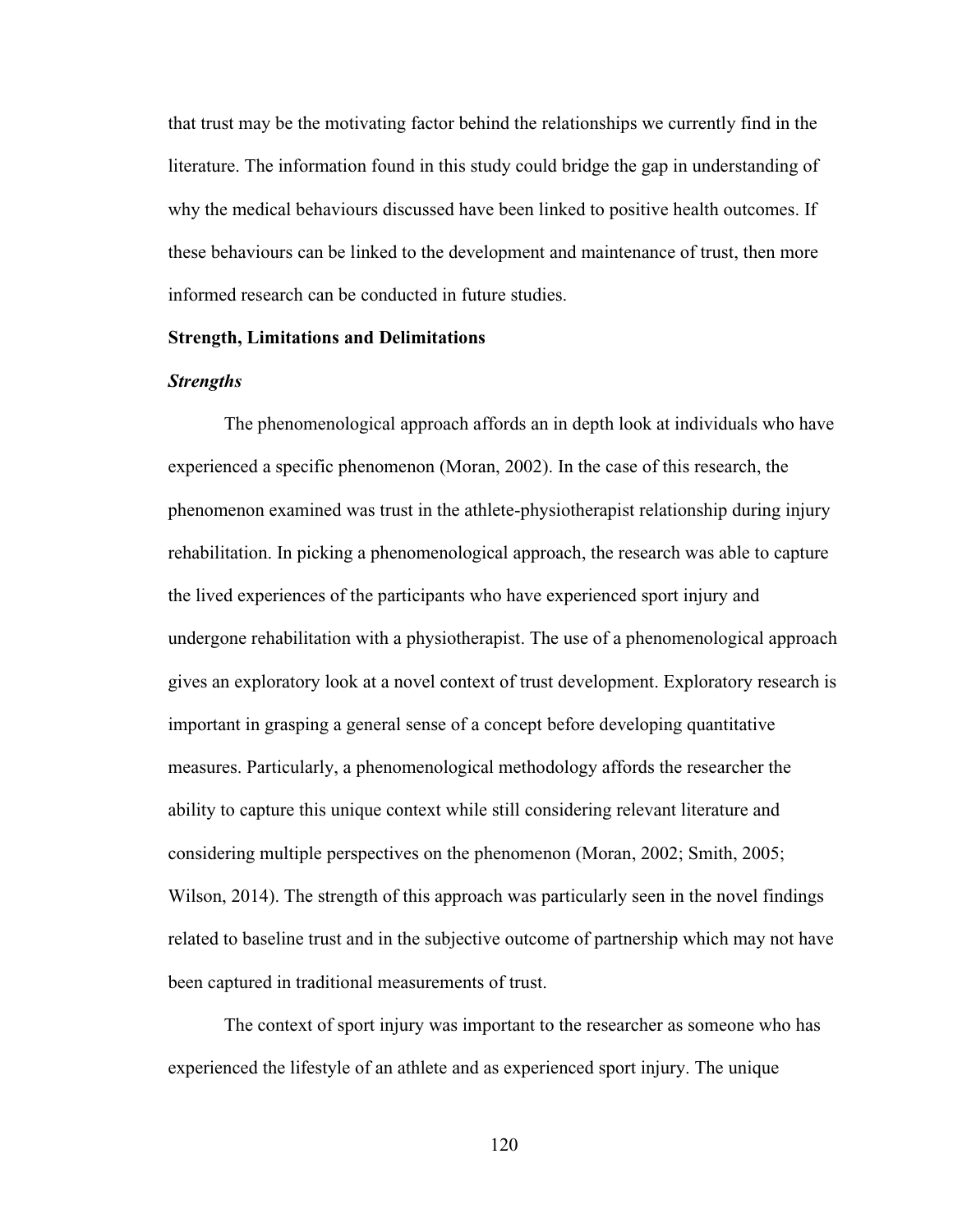emotional turmoil that comes when removal from sport happens leads to the need for not only emotional recovery but psychological recovery Forsdyke and colleagues (2015). With a phenomenological approach, the recognition of contextual factors influencing how a participant would interact with a phenomenon is recognized and considered an important part of capturing lived experience. Participants in this study were asked about how they got injured, how they felt, how it affected their sport status, and how they interacted with their physiotherapist. Although these questions may not seem directly related to trust, they give the researcher an ability to provide rich, thick description that can be found in Appendix G. The added benefit of rich, thick description gives the reader more context for the type of people and experiences within the participant pool. The context of the participants lives shaped how they answer the interview questions and ultimately the findings of thematic analysis. The data in this research study is specific to the participant pool and selecting a methodology that compliments the unique pool of participants strengthens the findings.

As stated in the methodology, phenomenology is strongest when themes can be found across a diverse participant pool (Smith, 2005). Of the 11 participants who took part in this research study there was diversity in team type (six in women's sport, five in men's sport), sport type (two hockey players, three rugby players, two skiers, one snowboarder, one gymnast, two ultimate frisbee players), injury type (one shoulder injury, one wrist injury, two ankle injuries, four ACL injuries, one Achilles injury, one back injury, one foot injury), and level of competition (four USport athletes, four national team athletes, and three club team athletes who compete internationally). To have rich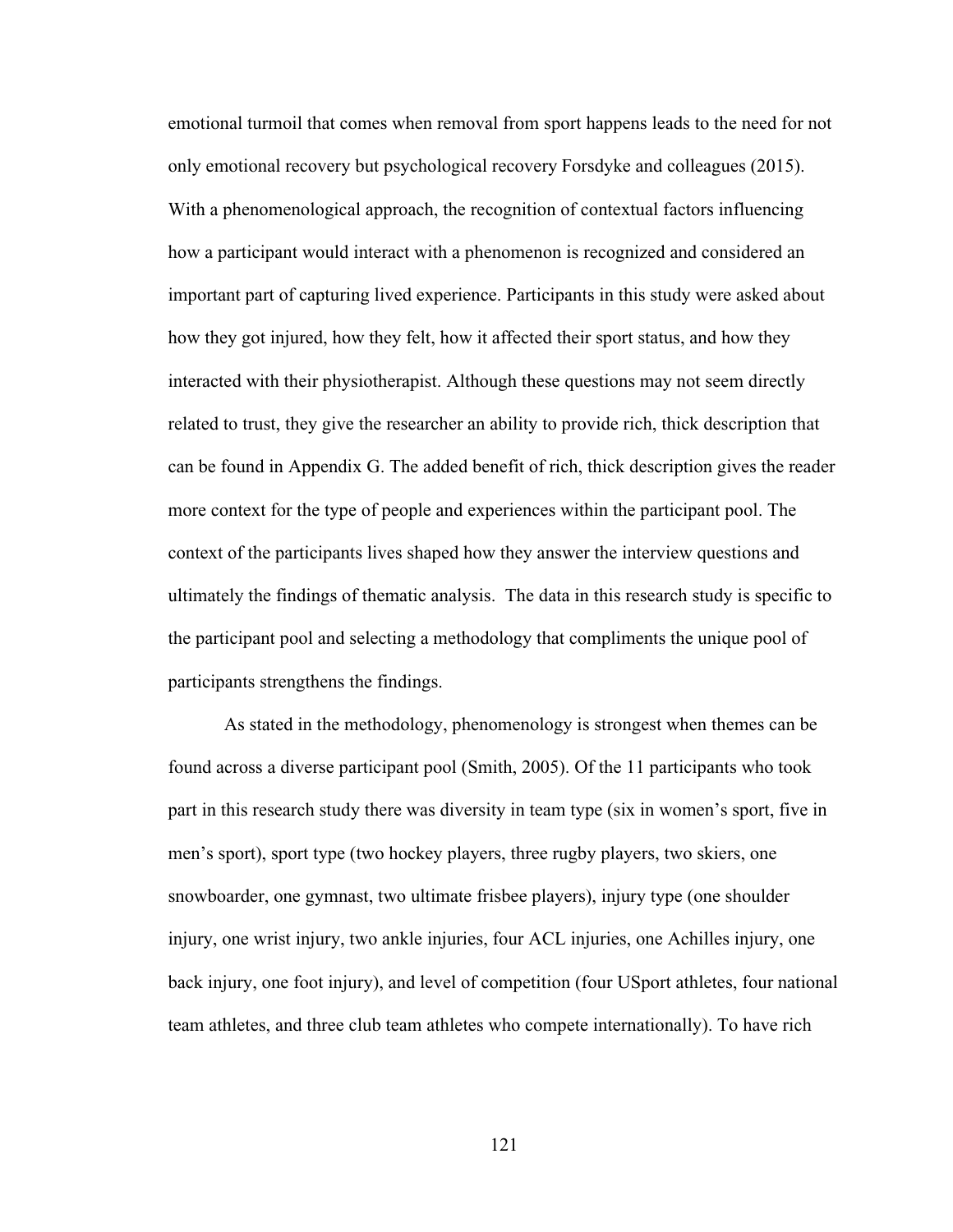diversity within the data helps to give the major themes a robustness reliability and may increase the possibility of generalization in future studies.

Validity and reliability measures were taken to help the strength of the research study. Rich, thick description, discrepant information, peer debriefing and the use of an external audio helped enrich the data and increase the validity of the findings. Reliability measures were achieved by the researcher interviewing all participants and transcribing all the data. As well, logical jumps from coding to themes were discussed with the researcher's advisor.

## *Limitations and Delimitations*

As the methodology chosen for the study was qualitative, the results lack generalizability and rely on the participants truthful account of their experience. Not having generalizable findings limits the direct impact the research can have on recommendations for rehabilitation interventions. When data is specific to the participants who took part in the study, variation across different experiences outside of the pool could be possible. The ability for the themes of this data to reach saturation bodes well for future research to find similar conclusions. Yet, the findings cannot assume any links at this time. The data analysis used a blend of inductive and deductive thought by the researcher and therefore logical jumps heavily relied on how the researcher assigned meaning to the language the participants used. For example, the assignment of high or low trust was the researcher's interpretation of direct and general language from the participant but another researcher may not have made these types of conclusions. There was a validity check with two outside sources that challenged and validated the researcher's logic to try to limit this delimitation, but this study is still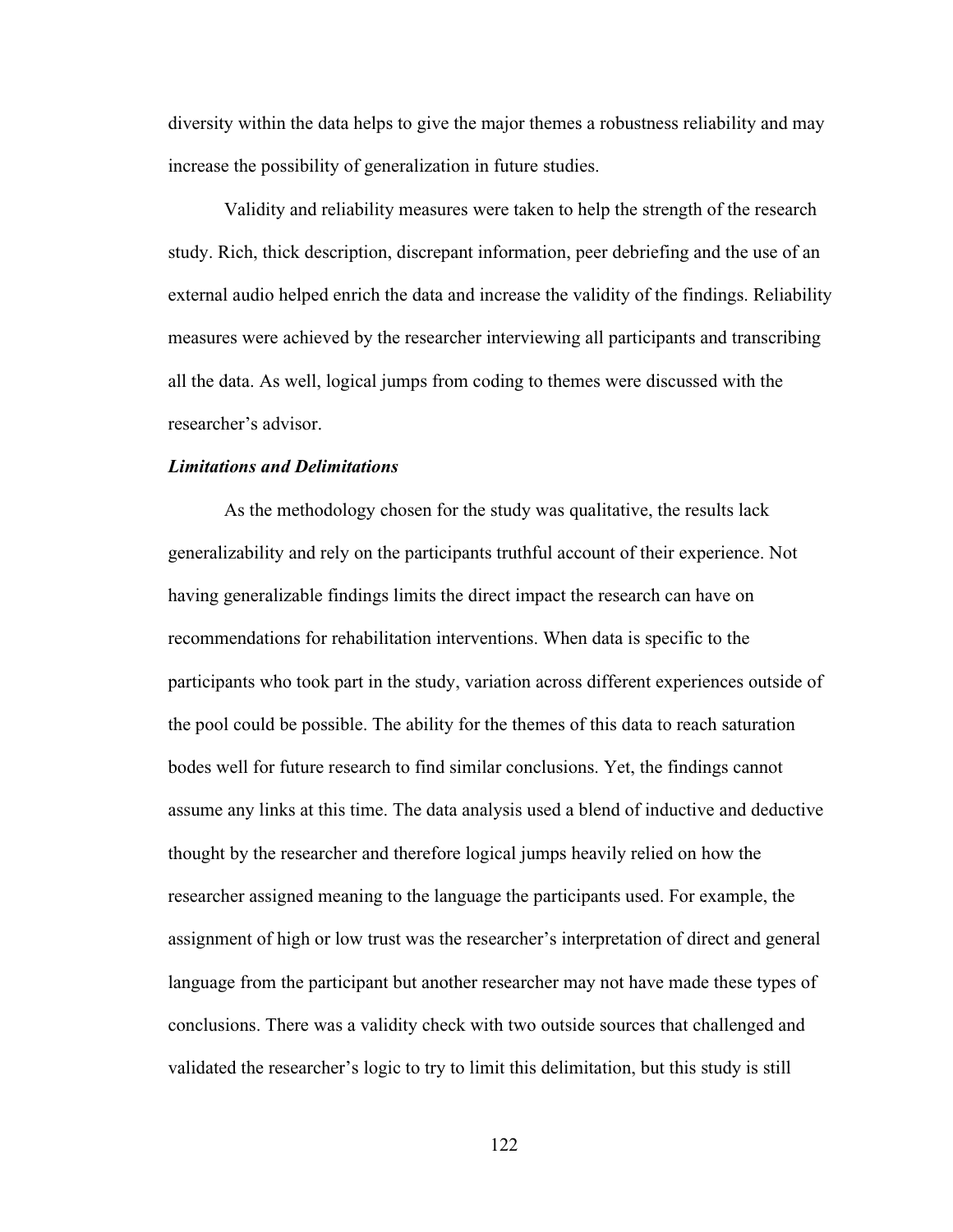ultimately tied to the researcher who conducted it which furthers the non-generalizability. Similarly, this unique pool of participants was also mostly highly trusting of their physiotherapists. This means that the data analysis and findings have a heavy skew towards what behaviours illicit high trust rather than a deep exploration into threats or barriers to trust. Some barriers were found and reported as subthemes, but the area of mistrust could not be fully explored because of this particular participant pool.

There is a chance that some participants were confused on the qualifications of their rehabilitation provider. University sport medicine for USport athletes can range from physiotherapists to athletic therapists and without specifically inquiring about their title, participants may have assumed someone was a physiotherapist when they were not. Phenomenological methodology dictates that participants should be believed in the lived experiences they share and thus additional inquiring in the interview or external measures to validate the profession of their rehabilitation provider goes against accepted methodology. Pursuing a validation of the clinician's title also causes an ethical issue of seeking out additional information about a participant's life. Although, with the researcher's personal experience with one of the universities represented in the study, this seems likely with at least one participant.

The addition of monetary compensation may have skewed the participant pool to those who wanted the money from participating rather than having a pure interest in the study. The researcher believes that giving participants compensation for their time was important to lessen the burden on the participants as interviews were, on average, 46 minutes long. Participants of this study should not be discredited for accepting compensation for their time. It should be noted, however, that receiving compensation for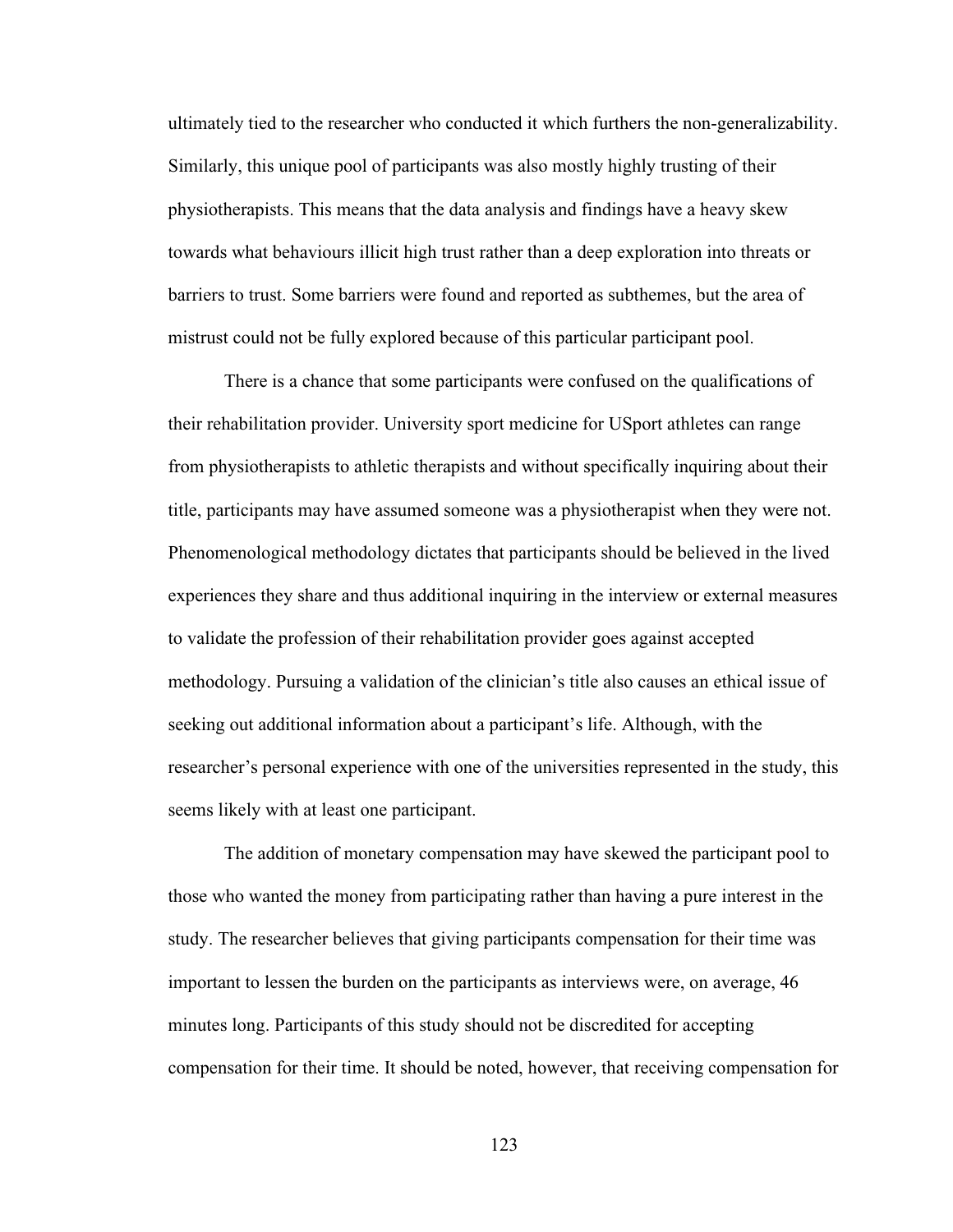this study may have made participants more agreeable and willing to share what they believed the researcher may have wanted to hear. The interview guide was crafted to limit leading questions as much as possible. Further, the consent form that participants received outlined clearly that a participant could stop or refuse to answer a question at any time and still receive compensation. These actions were in place to limit the possibility of participants feeling pressure to answer what they felt the researcher would want to here, but the participants may have been more willing to challenge the research if they were not receiving compensation.

Lastly, some of the subthemes found in the data may be problematic to the ethical considerations of the physiotherapy profession. For example, allowing an injured athlete to contact a physiotherapist at all times is not necessarily something that should be adopted at an organizational level. Although certain behaviours may be valued by an injured athlete this does not automatically insist that they should be implemented. Those who find themselves in helping professions should be empowered to create healthy boundaries between themselves and their clients. The researcher is not suggesting that all of the subthemes found in the data are practical. They are simply a representation of the participant pool. Practicality in the themes was sacrificed in some cases to properly represent the major findings from the interview data.

# **Future Directions**

The research conducted for this study was exploratory in nature. Therefore, there are many future directions that could stem from the findings. This can be broken into improvements in methods and advancing the findings.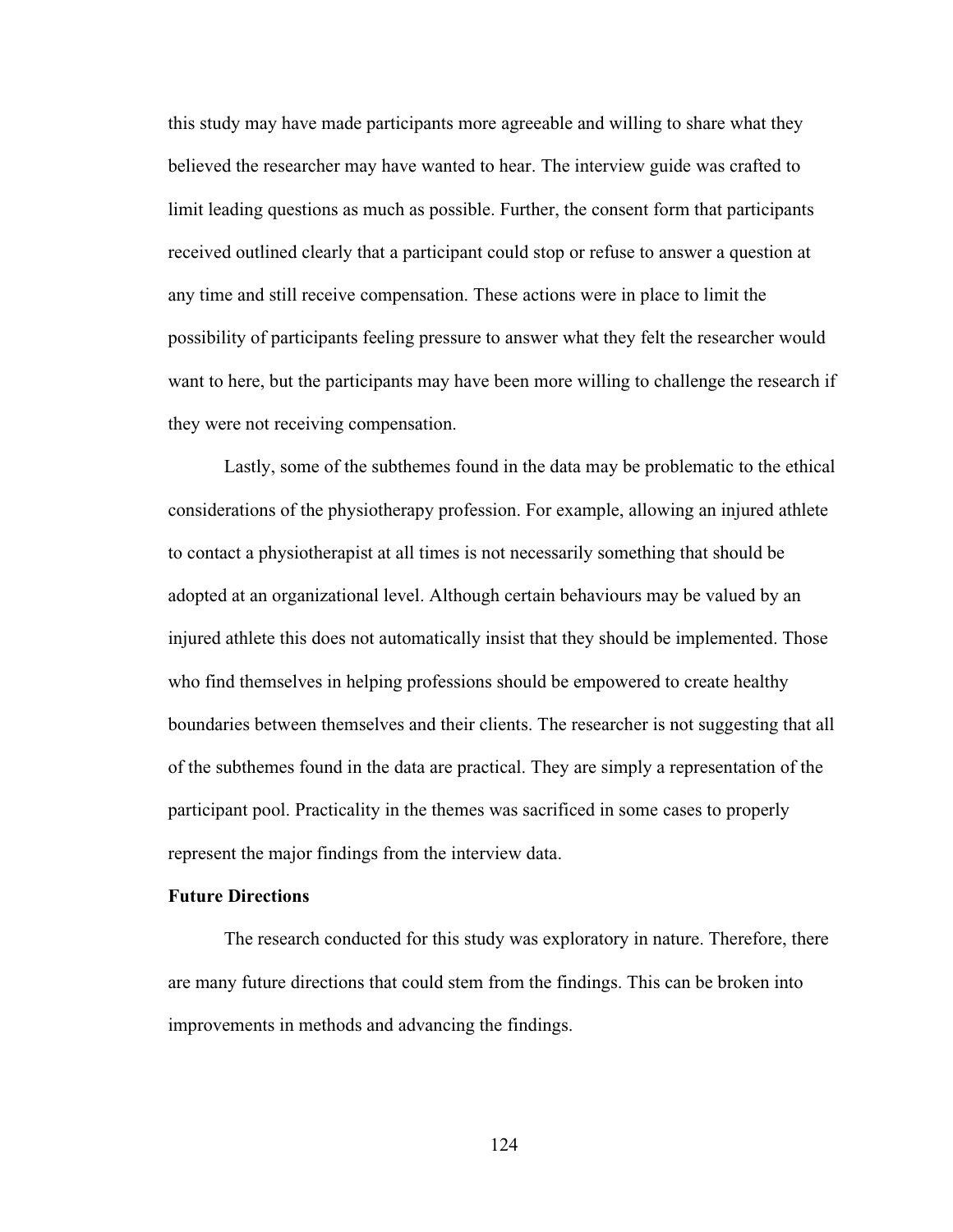#### *Improvements in methods*

As discussed, the trouble in recruitment caused the research to sacrifice rich, thick description in terms of body language and setting descriptions. Including this information from the use of field notes could further contextualize the data. Specifically, body language could improve our understanding of emotion in sport injury and its impact on trust in the athlete-physiotherapist dynamic.

## *Advancing the findings*

During the researcher's time emersed in the data, three points of interest for future studies emerged. First, three participants who competed at the USport level felt that their needs were not met by their university affiliated physiotherapist. They felt that the university physiotherapists were outnumbered by the number of athletes they saw and could not provide them the individualized care they needed to see improvement. A deeper look into how the university could better support both these physiotherapists and their athletes could be helpful in improving the quality of care.

Second, the interaction between physiotherapy equipment used and trust was interesting for the researcher to consider. Those who had lower trust and felt dismissed when put on electrical stimulation machines did not like the use of physiotherapy equipment. Those with high trust throughout rehabilitation seemed more willing to experiment with novel treatments that their physiotherapist suggested to them. This change in perception towards physiotherapy equipment would be interesting to explore in a further trust in rehabilitation study.

Third, the impractical subthemes that suggested participants value their physiotherapist putting in additional time outside of their working hours and being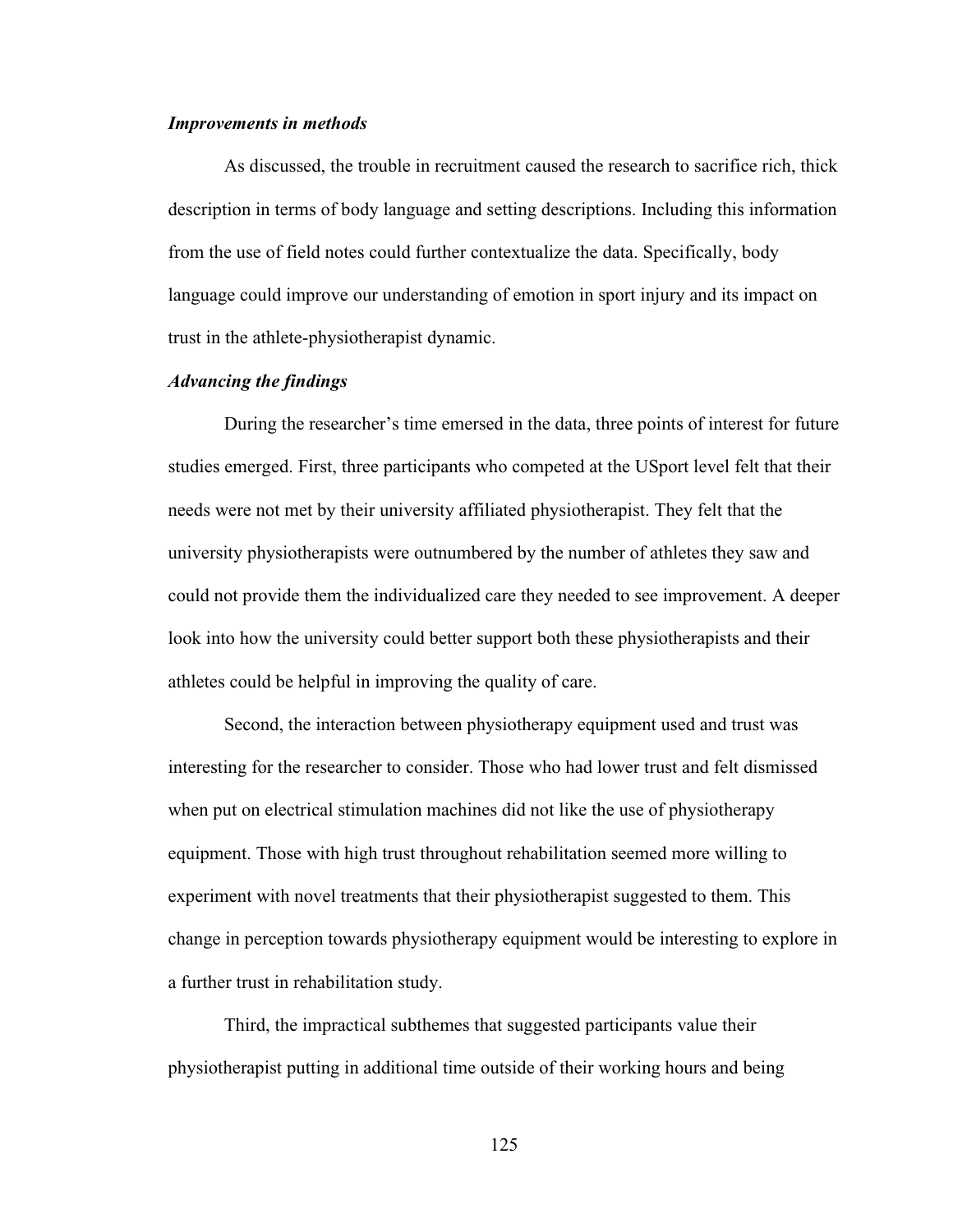available to contact them at any time was interesting to note. A further study on how physiotherapist create healthy boundaries or deal with their personal work/life balance in sport medicine would be interesting in giving the current study's findings more practicality for a physiotherapist to implement.

Lastly, a natural progression from qualitative exploration to quantitative generalizability would propel the findings of the study. If qualitative measures could find similar conclusions, then interventional research or knowledge transfer projects could be utilized to help physiotherapists further understand and cultivate trust with their patients. **Summary**

This discussion hopes to have provided additional insight into the findings of the study. This chapter looked into the interaction between emotion and trust, exploring cognitive and affective trust, and the impact of practitioner-client trust to contextualize the findings of the study and provide insight into its academic merit. The strengths and limitations of phenomenology and the methods implemented in the research study were explored. Following this, future directions for improved methods and advancement in the findings were discussed. The original purpose of the research study was to explore how athletes develop and maintain trust in their physiotherapist during rehabilitation and examine the impact trust has on subjective recovery. Through discussing the themes and subthemes of participant data this purpose was realized.

The overall insight that can be taken from this research study is that trust was strongest between the athlete and the physiotherapist when the participant felt that their physiotherapist cared about their injury, their personal identity, and their sport. Participants felt that these three criteria were established through specific subthemes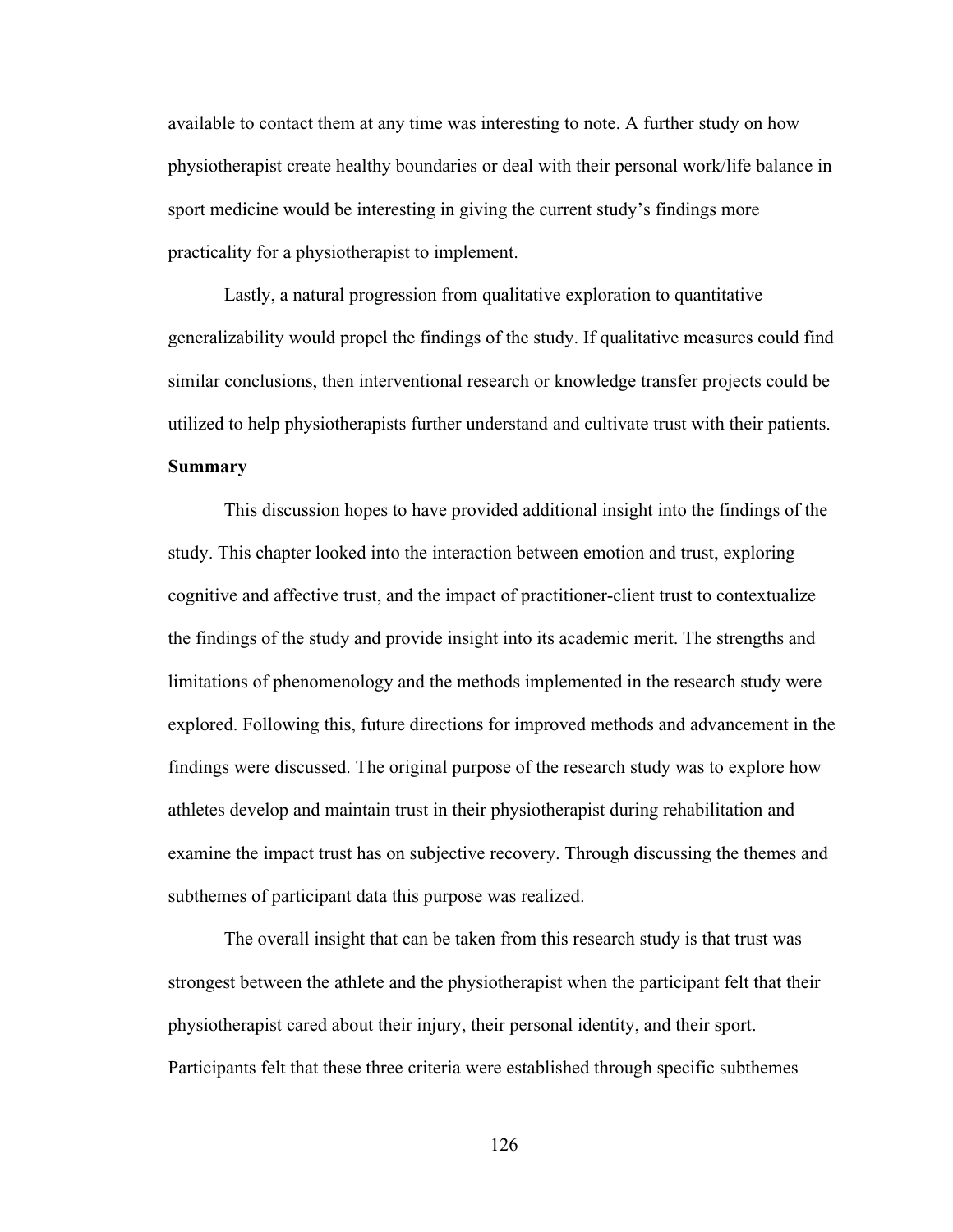spanning the participant's time in rehabilitation. The subthemes can be categorized further into the existing constructs of affective and cognitive trust while also exhibiting more dynamic factors of trust.

Trust in the rehabilitation process has major implication on the lives of those who experience sport injury. The unique context of sport injury presents a unique system with which trust was developed and maintained. The findings of this study are not generalizable, but they do deeply explore the lives of the participant pool in a way that can bring nuanced to the data in ways that other methodology may miss. This study represents a diverse participant pool and their experiences with trust in the athletephysiotherapists relationship. In reviewing the findings future studies may be able to expand the existing concepts of how trust is developed and maintained as well as improve the care of injured athletes. When physiotherapists understand how trust may underpin the positive results of certain behaviours a more targeted and informed execution of these behaviours can be achieved. When developing and maintaining trust is part of the rehabilitation process this could have both subjective and objective implications on rehabilitation.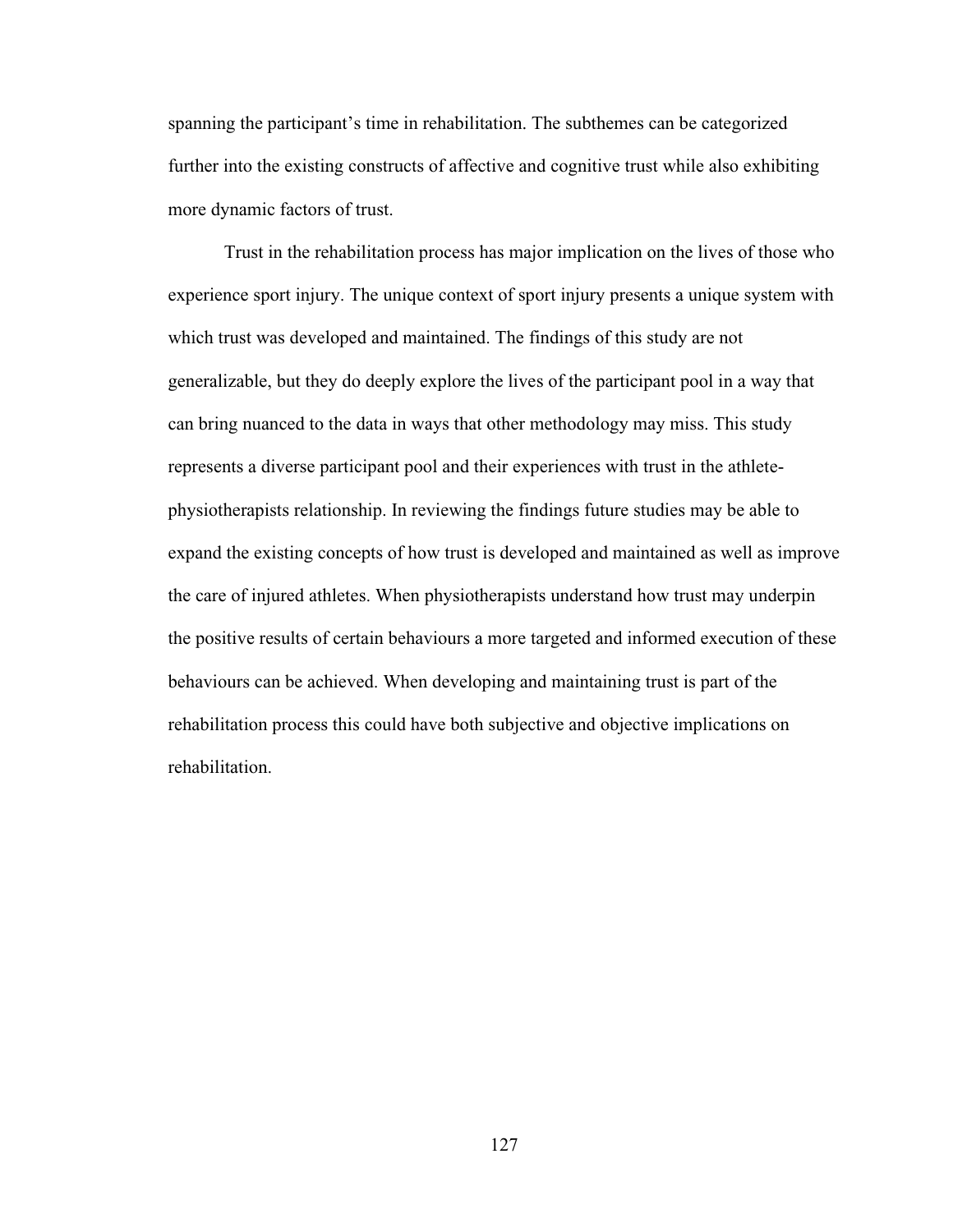#### **References**

- Alase, A. (2017). Interpretative phenomenological analysis (IPA): A guide to a good qualitative research approach. *International Journal of Education & Literacy Studies*, *5*, 9-19. https://doi.org/10.7575/aiac.ijels.v.5n.2p.9
- Alexander, J., & Douglas, C., (2016). The role of psychological skills within physiotherapy: A narrative review of the profession and training. *Physical Therapy Reviews*, *21*, 222-227. https://doi.org/10.1080/10833196.2016.1274352
- Ardem, C.L., Glasgow, P., Schneiders, A., Witvrouw, E., Clarsen, B., Cools, A., Gojanovic, B., Griffin, S., Khan, K. M., Moksnes, H., Mutch, S. A., Phillips, N., Reurink, G., Sadler, R., Grävare S. K., Thorborg, K., Wangensteen, A., Wilk, K. E., Bizzine, M. (2016). 2016 Consensus statement on return to sport from the first world congress in sports physical therapy, Bern. *British Journal of Sports Medicine*, *50*, 853-86.<https://doi.org/10.1136/bjsports-2016-096278>
- Arvinen-Barrow, M., Penny, G., & Hemmings, B., & Corr, S. (2009). UK chartered physiotherapists' personal experiences in using psychological interventions with injured athletes: An interpretative phenomenological analysis. *Psychology of Sport and Exercise*, *11*, 58-66.<https://doi.org/10.1016/j.psychsport.2009.05.004>
- Belli, S., & Broncano, F. (2017) Trust as a meta-emotion, *Metaphilosophy, 48*(4), 430- 448.<https://doi.org/10.1111/meta.12255>
- Bernhardsson, S., Larsson, M., Johansson, K., & Öberg, B. (2017). "In the physio we trust": A qualitative study on patients' preferences for physiotherapy, *Physiotherapy Theory and Practice*, *33*, 535-549. <https://doi.org/10.1080/09593985.2017.1328720>
- Billette, J., & Janz, T. (2015). *Injuries in Canada: Insights from the Canadian Community Health Survey.* (Statistics Canada Catalogue no. 82-624-X). Statistics Canada. [https://www150.statcan.gc.ca/n1/pub/82-624-x/2011001/article/11506](https://www150.statcan.gc.ca/n1/pub/82-624-x/2011001/article/11506-eng.htm) [eng.htm](https://www150.statcan.gc.ca/n1/pub/82-624-x/2011001/article/11506-eng.htm)
- Borum, R. (2010). *The science of interpersonal trust.* Scholar Commons. [https://scholarcommons.usf.edu/cgi/viewcontent.cgi?referer=&httpsredir=1&artic](https://scholarcommons.usf.edu/cgi/viewcontent.cgi?referer=&httpsredir=1&article=1573&context=mhlp_facpub) [le=1573&context=mhlp\\_facpub](https://scholarcommons.usf.edu/cgi/viewcontent.cgi?referer=&httpsredir=1&article=1573&context=mhlp_facpub)
- Canadian Institute for Health Information. (2017). *Injury and Trauma Emergency Department and Hospitalization Statistics, 2016–2017.* [Data file in frequency tables].<https://www.cihi.ca/>
- Clement, D., Arvinen-Barrow, M., & Fetty, T. (2015). Psychosocial responses during different phases of sport-injury rehabilitation: A qualitative study. *Journal of Athletic Training*, *50*, 95–104.<https://doi.org/10.4085/1062-6050-49.3.52>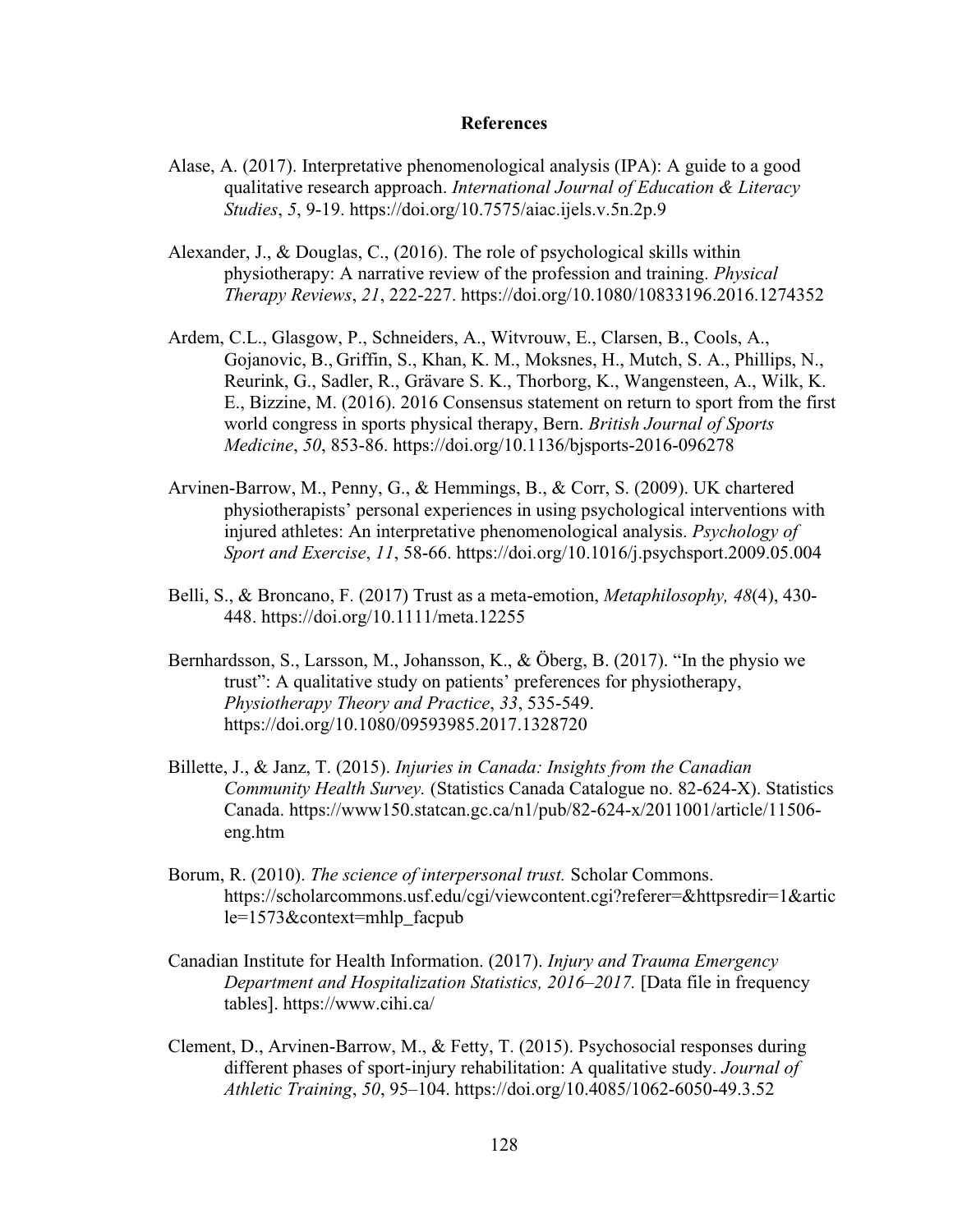- Clement, D., Granquist, M., & Arvinen-Barrow, M. (2013). Psychosocial aspects of athletic injuries as perceived by athletic trainers. *Journal of Athletic Training*, *48*, 512–521.<https://doi.org/0.4085/1062-6050-48.3.21>
- Cobb, S. (1976). Social support as a moderator of life stress*. Psychosomatic Medicine*, *38*(5), 300-314. Ovid. [http://ovidsp.ovid.com/ovidweb.cgi?T=JS&PAGE=reference&D=ovfta&NEWS=](http://ovidsp.ovid.com/ovidweb.cgi?T=JS&PAGE=reference&D=ovfta&NEWS=N&AN=00006842-197609000-00003) [N&AN=00006842-197609000-00003.](http://ovidsp.ovid.com/ovidweb.cgi?T=JS&PAGE=reference&D=ovfta&NEWS=N&AN=00006842-197609000-00003)
- Creswell, J. W., & Creswell, J. D. (2018). *Research Design: Qualitative, quantitative, and mixed methods approaches (5th ed.).* Sage Publications.
- Crust, L., & Keegan, R., (2010). Mental toughness and attitudes to risk-taking. *Personality and Individual Differences*, *49*, 164-168. <https://doi.org/10.1016/j.paid.2010.03.026>
- David, S., & Hitchcock, J. (2018). Understanding patient trust in the athletic setting though interviews. *Internet Journal of Allied Health Science and Practice*, *16*(2), 1-12. NSU Works.<https://nsuworks.nova.edu/ijahsp/vol16/iss2/4/>
- De Heredia, R., Munoz, A., & Artaza, J., (2004). The effect of psychological response on rehabilitation of sport injury. *Research in Sports Medicine*, *12*, 15-31. <https://doi.org/10.1080/15438620490280567>
- Deroche, T., Woodman, T., Yannick, S., Brewer, B., & Le Scanff, C. (2011). Athletes' inclination to play through pain: a coping perspective. *Anxiety, Stress, and Coping*, *24*, 579-587.<https://doi.org/10.1080/10615806.2011.552717>
- Dijkstra, H.P., Pollock, N., Chakraverty, R., & Arden, C. (2016). Return to play in elite sport: a shared decision-making process. *British Journal of Sports Medicine, 51*, 419-420.<https://doi.org/10.1136/bjsports-2016-096209>
- Driver, C., Kean, B., Oprescu, F., & Lovell, G. (2017). Knowledge, behaviors, attitudes and beliefs of physiotherapists towards the use of psychological interventions in physiotherapy practice: A systematic review. *Disability and Rehabilitation*, *39*, 2237-2249.<https://doi.org/10.1080/09638288.2016.1223176>
- Dunn, J., & Schweitzer, M. (2005). Feeling and believing: The influence of emotion on trust. *Journal of Personality and Social Psychology*, *88*(5), 736-748. <https://doi.org/10.1037/0022-3514.88.5.736>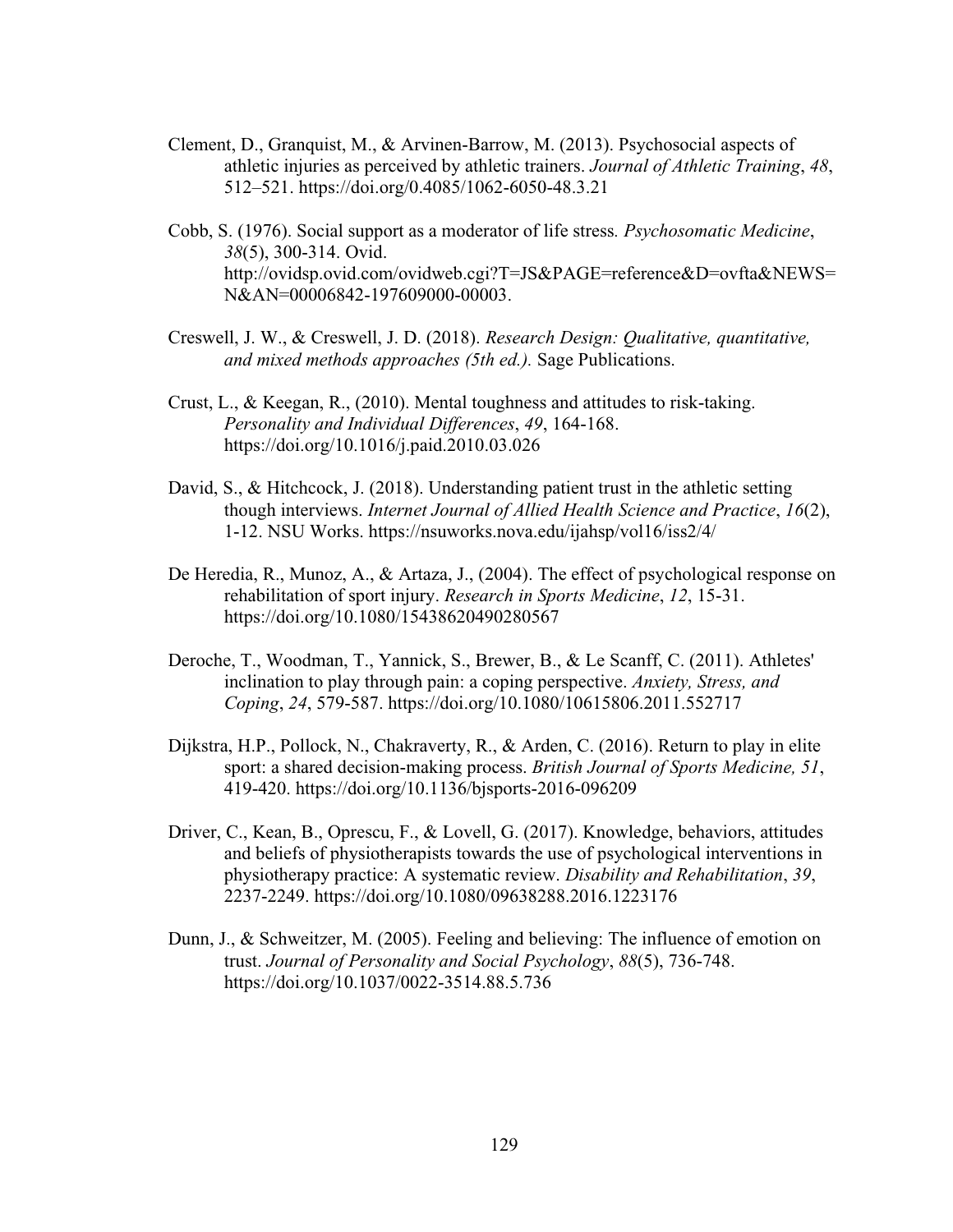- Echemedia, R., Meeuwisse, W., McCrory, P., Davis, G., Putukian, M., Leddy, J., Makdissi, M., Sullivan, S. J., Broglio, S. P., Raftery, M., Schneider, K., Kissick, J., Mccrea, M., Dvořák, J., Sills, A. K., Aubry, M., Engebretsen, L., Loosemore, M., Fuller, G., … Herring, S. (2017). The sport concussion assessment tool 5th edition (SCAT5): Background and rationale. *British Journal of Sports Medicine, 51*, 851-858.<https://doi.org/10.1136/bjsports-2017-097506>
- Epstein R.M., Street R.L. Jr. (2007) *Patient-centered communication in cancer care: Promoting healing and reducing suffering*. National Institute of Health Publication.
- Frank, L., & Hsu, Y. (2013). Injured athletes' rehabilitation beliefs and subjective wellbeing: The contribution of hope and social support. *Journal of Athletic Training*, *48*, 92-98.<https://doi.org/10.4085/1062-6050-48.1.03>
- Fridman, L., Fraser-Thomas, J., McFaull, S., Macpherson, A. (2013). Epidemiology of sports-related injuries in children and youth presenting to Canadian emergency departments from 2007–2010*. BMC Sports Science, Medicine and Rehabilitation*, *5*, 1-6.<https://doi.org/10.1186/2052-1847-5-30>
- Forsdyke, D., Smith, A., Jones, M., & Gledhill, A. (2015). Psychosocial factors associated with outcomes of sports injury rehabilitation in competitive athletes: A mixed studies systematic review. *British Journal of Sports Medicine*, *50*, 537-544. <https://doi.org/10.1136/bjsports-2015-094850>
- Gard, G., & Lundvik Gyllensten, A. (2000). The importance of emotions in physiotherapeutic practice. *Physical Therapy Reviews*, *5*, 155-160. <https://doi.org/10.1179/ptr.2000.5.3.155>
- Granquist, M., Podlog, L., Engel, J., & Newland, A. (2014). Certified athletic trainers' perspectives on rehabilitation adherence in collegiate athletic training settings*. Journal of Sport Rehabilitation*, *23*, 123-133. [https://doi.org/10.1123/jsr.2013-](https://doi.org/10.1123/jsr.2013-0009) [0009](https://doi.org/10.1123/jsr.2013-0009)
- Hannawaa, A., Shigemoto, Y., & Little, T. (2015). Medical errors: Disclosure styles, interpersonal forgiveness, and outcomes. *Social Science & Medicine*, *156*, 29-38. <https://doi.org/10.1016/j.socscimed.2016.03.026>
- Hildingsson, M., Tranaeus Fitzgerald, U., & Alricsson, M. (2018). Perceived motivational factors for female football players during rehabilitation after sports injury – a qualitative interview study. *Journal of Exercise Rehabilitation, 14*, 199- 207.<https://doi.org/10.12965/jer.1836030.015>
- Hupcey, J., Penrod, J., Morse, J., & Mitchman, C. (2001). An exploration and advancement of the concept of trust. *Advanced Nursing*, *36*, 282-293. <https://doi.org/10.1046/j.1365-2648.2001.01970.x>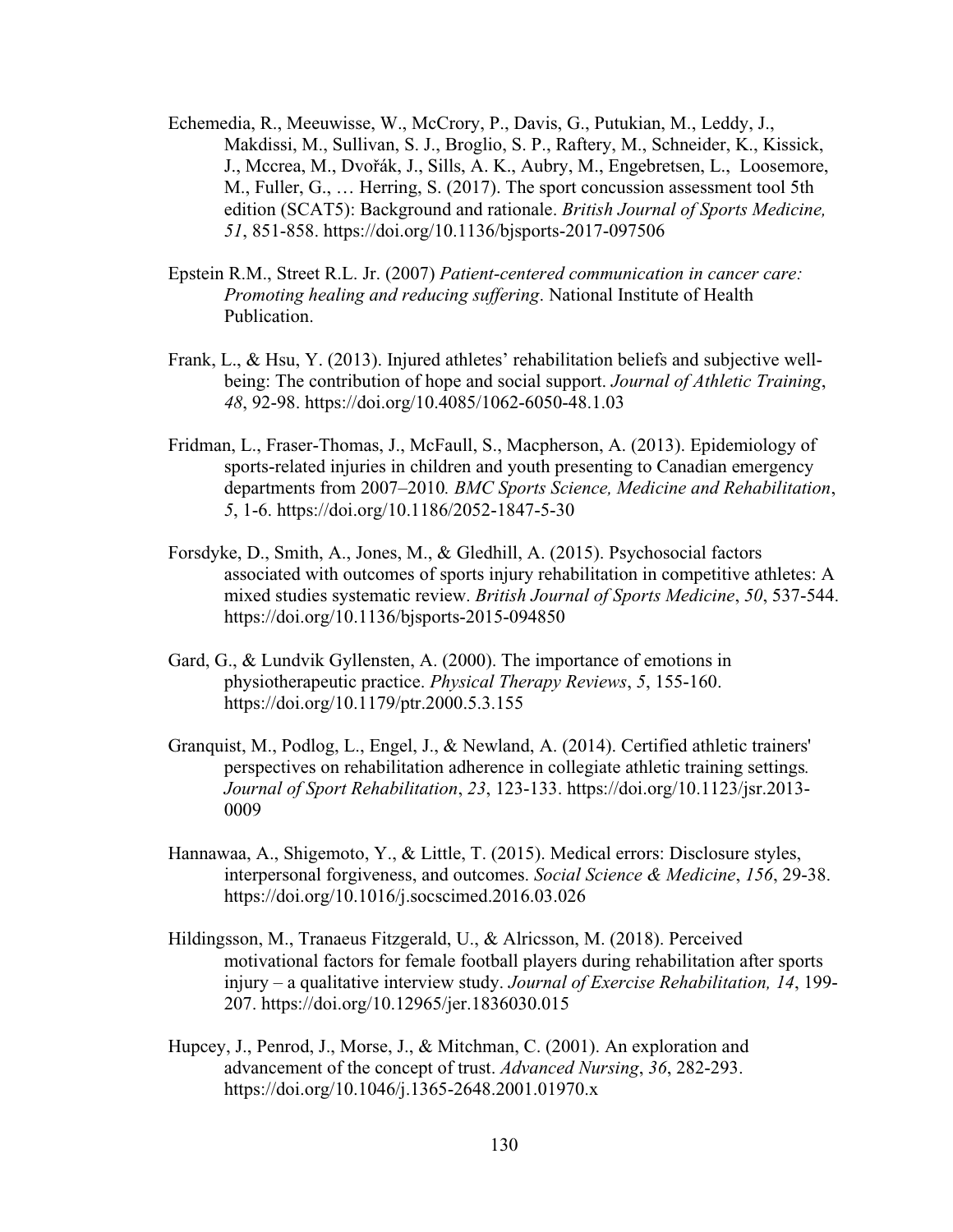- Horvath, S., Birrer, D., Meyer, S., Moesch, K, & Seiler, R. (2007). Physiotherapy following a sport injury: Stability of psychological variables during rehabilitation*. International Journal of Sport and Exercise Psychology*, *5*, 370-386. <https://doi.org/10.1080/1612197X.2007.9671842>
- Liu, S., Franz, D., Allen, M., Chang, E., Janowiak, D., Mayne, P., & White, R. (2010). ED services: The impact of caring behaviors on patient loyalty*. Journal of Emergency Nursing*, *36*(5), 404-414.<https://doi.org/10.1016/j.jen.2009.05.001>
- Ivarsson, A., Tranaeus, U., Johnson, U., & Stenling, A. (2017). Negative psychological responses of injury and rehabilitation adherence effects on return to play in competitive athletes: a systematic review and meta-analysis. *Journal of Sport Medicine, 8*, 27-32. <https://doi.org/10.2147/OAJSM.S112688>
- Jneid, S., Jabbour, H., Haji, A., Sarkis, A., Licha, H., Hallit, S., & Rabbaa Khabbaz, L. (2018). Quality of life and its association with treatment satisfaction, adherence to medication, and trust in physician among patients with hypertension: A crosssectional designed study. *Pharmacology and Therapeutics*, *23*, 532-542. <https://doi.org/10.1177/1074248418784292>
- Klaber Moffett, J., & Richardson, P. (1997). The influence of the physiotherapist-patient relationship on pain and disability. *Physiotherapy Theory and Practice*, *13*, 89-96. <https://doi.org/10.3109/09593989709036451>
- Kollock, P. (1994). The emergence of exchange structures: an experimental study of uncertainty, commitment, and trust. *American Journal of Sociology, 100*, 313-45. <https://doi.org/10.1086/230539>
- Lee, Y. & Lin, J. (2010). The effects of trust in physician on self-efficacy, adherence and diabetes outcomes. *Social Science & Medicine, 68*, 1060-1068. <https://doi.org/10.1016/j.socscimed.2008.12.033>
- Lewis, D., & Weigert, A. (1985). Trust as a social reality. *Social Forces*, *63*(4), 967- 985. JSTOR. https://www.jstor.org/stable/2578601?sid=primo&origin=crossref  $&seq=1$ #metadata info tab contents
- Lu, F., & Hsu, Y. (2013). Injured athletes' rehabilitation beliefs and subjective wellbeing: the contribution of hope and social support. *Journal of Athletic Training, 48*, 92–98.<https://doi.org/10.4085/1062-6050-48.1.03>
- Manderson, L., & Warren, N. (2010). The art of (re)learning to walk: Trust on the rehabilitation ward. *Qualitative Health* Research, 20, 1418-1432. https://doi.org/ 10.1177/1049732310373105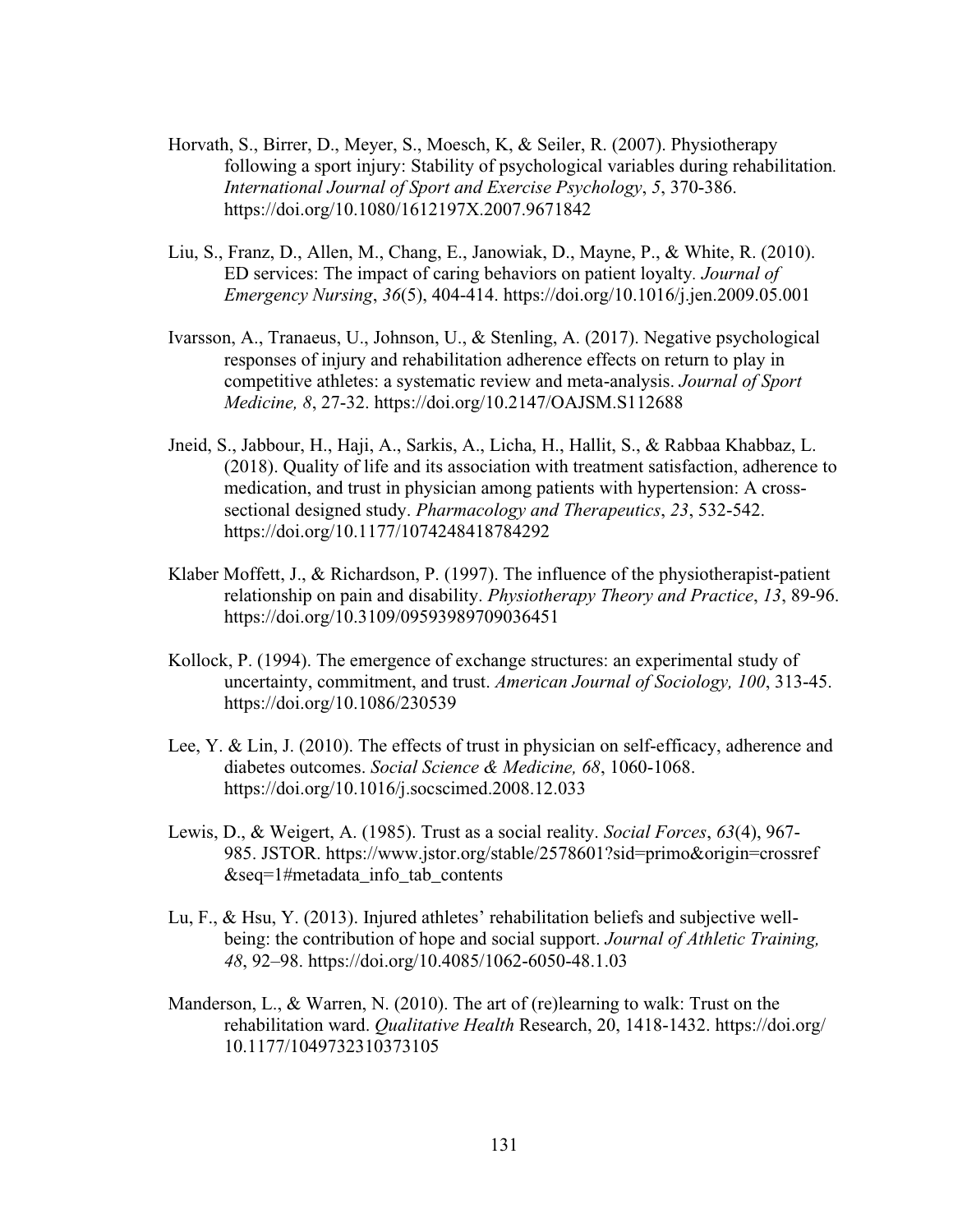- Marshall, C., & Rossman, G. (2016). *Designing Qualitative Research (6thed.).* Sage Publications.
- Mayer, R. C., Davis, J. H., & Schoorman, F. D. (1995). An integrative model of organizational trust. *The Academy of Management Review*, *20*(3), 709–734. <https://dx.doiorg/10.5465/AMR.1995.9508080335>
- McAllister, D. (1995). Affect- and cognition-based trust as foundations for interpersonal cooperation in organizations. *The Academy of Management Journal*, *38*(1), 24-59. ProQuest.https://search.proquest.com/docview/199830644?rfr\_id=info%3Axri%2 Fsid%3primo
- Meyer, S., & Ward, P. (2013). Differentiating between trust and dependence of patients with coronary heart disease: furthering the sociology of trust. *Health, Risk, & Society*, *15*, 279-293.<https://doi.org/10.1080/13698575.2013.776017>
- Moser, A., & Korstjens, I. (2018) Series: Practical guidance to qualitative research. Part 3: Sampling, data collection and analysis. *European Journal of General Practice, 24,* 9-18.<https://doi.org/10.1080/13814788.2017.1375091>
- Moran, D. (2002). *Introduction to phenomenology*. ProQuest. <https://ebookcentral.proquest.com/lib/dal/detail.action?docID=168648>
- Myers, C., & Tingley, D. (2016). The influence of emotion on trust. *Political Analysis*, *24*(4), 492-500.<https://doi.org/10.1093/pan/mpw026>
- Newman, A., Kiazad, K., Miao, Q., & Cooper, B. (2014). Examining the cognitive and affective trust-based mechanisms underlying the relationship between ethical leadership and organisational citizenship: A case of the head leading the heart? *Journal of Business Ethics, 123*, 113-123. [https://doi.org/10.1007/s10551-013-](https://doi.org/10.1007/s10551-013-1803-2) [1803-2](https://doi.org/10.1007/s10551-013-1803-2)
- Parayitam, S., & Dooley, R. (2009). The interplay between cognitive- and affective conflict and cognition- and affect-based trust in influencing decision outcomes*. Journal of Business Research*, *62*, 789-796. <https://doi.org/10.1016/j.jbusres.2008.02.006>
- Podlog, L., Dimmock, J., & Miller, J. (2010). A review of return to sport concerns following injury rehabilitation: Practitioner strategies for enhancing rehabilitation outcomes. *Physical Therapy in Sport, 12*, 36-42. <https://doi.org/10.1016/j.ptsp.2010.07.005>
- Podlog, L., Gao, Z., Kenow, L., Kleinert, J., Granquist, M., Newton, M., & Hannon, J. (2013). Injury rehabilitation overadherence: Preliminary scale validation and relationships with athletic identity and self-presentation concerns. *Journal of Athletic Training, 48*, 372–381. doi 10.4085/1062-6050-48.2.20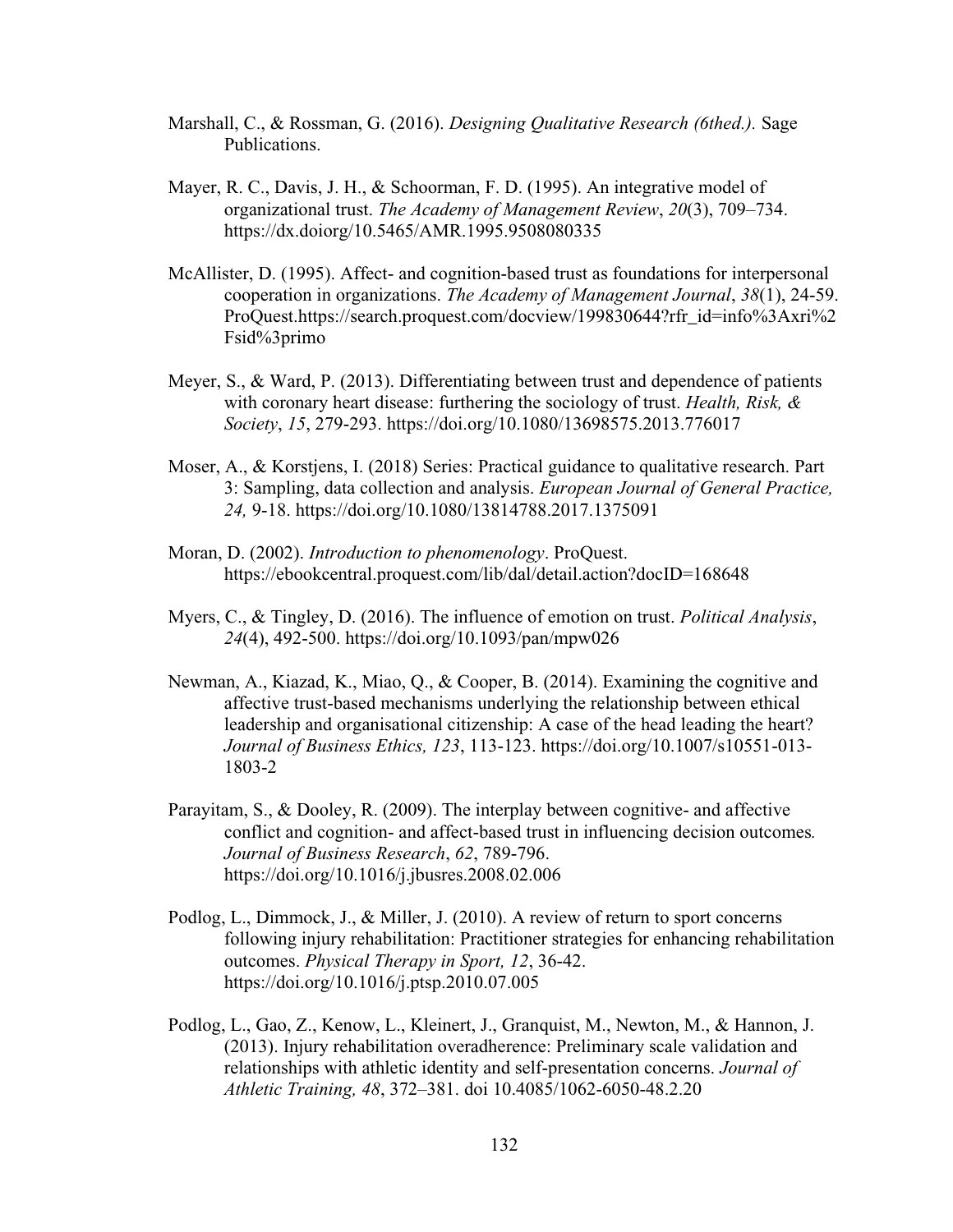- Podlog, L., Heil, J., & Schulte, S. (2014). Psychosocial factors in sports injury rehabilitation and return to play. *Physical Medicine and Rehabilitation Clinics of North America*, *25*, 915-930.<https://doi.org/10.1016/j.pmr.2014.06.011>
- Rejeb, A., Johnson, A., Horobeanu, C., Vaeyens, R., & Erik, W. (2017). Epidemiology of sports injuries among highly trained youth multisport athletes [Abstract]. *British Journal of Sport Medicine, 51*, 337. [https://doi.org/10.1136/bjsports-2016-](https://doi.org/10.1136/bjsports-2016-097372.238) [097372.238](https://doi.org/10.1136/bjsports-2016-097372.238)
- Schwab Reese, L., Pittsinger, R., & Yang, J. (2012). Effectiveness of psychological intervention following sport injury. *Journal of Sport and Health Science, 1*, 71- 79.<https://doi.org/10.1016/j.jshs.2012.06.003>
- Smith, D. W. (2005). Phenomenology and philosophy of mind. ProQuest. https://ebookcentral.proquest.com/lib/dal/detail.action?docID=4 964552
- Søndenå, P., Dalusio-King, G., Hebron, C. (2020). Conceptualisation of the therapeutic alliance in physiotherapy: is it adequate? *Musculoskeletal Science and Practice, 46,* 1-9. https://doi.org/10.1016/j.msksp.2020.102131
- The difference between physiotherapy and athletic therapy. (2018, May). The Public Service Health Care Plan. [http://www.pshcp.ca/news-and-bulletins/monthly](http://www.pshcp.ca/news-and-bulletins/monthly-articles/the-differences-between-physiotherapy-and-athletic-therapy.aspx)[articles/the-differences-between-physiotherapy-and-athletic-therapy.aspx](http://www.pshcp.ca/news-and-bulletins/monthly-articles/the-differences-between-physiotherapy-and-athletic-therapy.aspx)
- Tibbert, S., Andersen, M., & Morris, T. (2015). What a difference a 'Mentally Toughening" year makes: The acculturation of a rookie. *Psychology of Sport and Exercise, 17*, 68-78.<https://doi.org/10.1016/j.psychsport.2014.10.007>
- Timpka, T., Jacobsson, J., Bickenbach, J., Finch, C., Eklberg, J., & Nordenfelt, L. (2014). What is sport injury? *Sports Medicine, 44*, 423-428.<https://doi.org/1179-2035>
- Trotter, R. T. (2012). Qualitative research sample design and sample size: Resolving and unresolved issues and inferential imperatives. *Preventive Medicine, 55*, 398-400. <https://doi.org/10.1016/j.ypmed.2012.07.003>
- Thing, L. F. (2005). ''Voices of the broken body.'' The resumption of non-professional female players' sports careers after anterior cruciate ligament injury. The female player's dilemma: is she willing to run the risk? *Scandinavian journal of medicine & science in sports, 16*, 364-375. <https://doi.org/10.1111/j.16000838.2005.00452.x>
- Washington, M. (2016). The dual role of NFL team doctors. *Hastings Center Report, 46*, 38-40. doi:10.1002/hast.657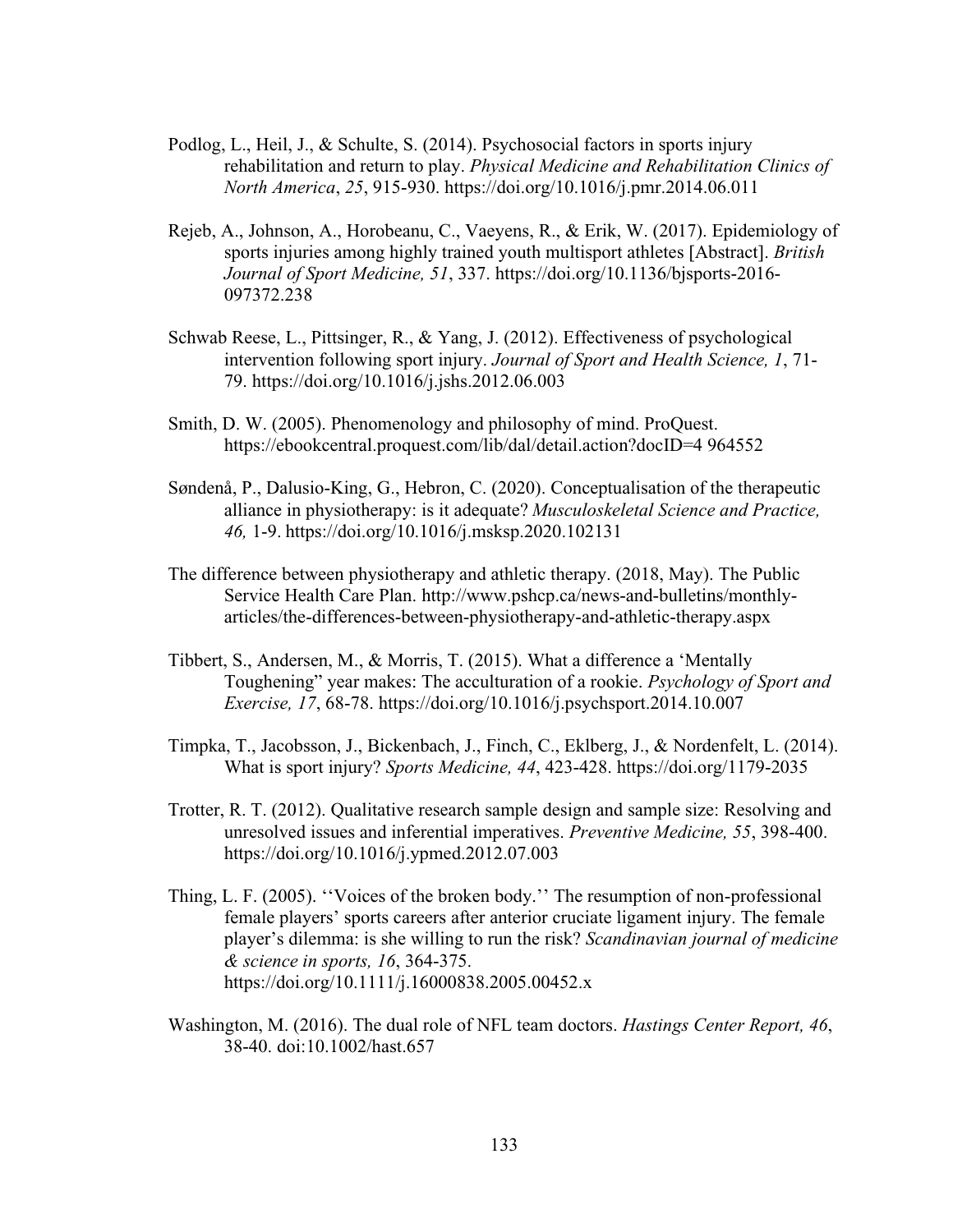- White, M., Cohrs, C., & Goritz, A. (2011). Dynamics of trust in medical decision making: An experimental investigation into underlying processes. *Medical Decision Making, 31*, 710-720.<https://doi.org/10.1177/0272989X10394463>
- Wilson, A. (2014). Being a practitioner: an application of Heidegger's phenomenology. *Nurse Researcher, 21*, 28-33. https://doi.org/10.7748/nr.21.6.28.e1251
- Wright, B. J., Galtieri, N. J., & Fell, M. (2014). Non-adherence to prescribed home rehabilitation exercises for musculoskeletal injuries: The role of the patient practitioner relationship. *Journal of rehabilitation medicine, 46,* 153-158. <https://doi.org/10.2340/16501977-1241>
- Yang, J., Tibbetts, A. S., Covassin, T., Cheng, G., Nayar, S., & Heiden, E. (2012). Epidemiology of overuse and acute injuries among competitive collegiate athletes*. Journal of Athletic Training, 47*, 198-204.<https://doi.org/1938-162X>
- Yang, J., Peek-Asa, C., Lowe, J. B., Heiden, E., & Foster, D. T. (2010). Social support patterns of collegiate athletes before and after injury. *Journal of Athletic Training, 45*, 372–379.<https://doi.org/10.4085/1062-6050-45.4.372>
- Zakrajsek, R., Fisher, L., & Martin, S. (2017). Certified athletic trainers' understanding and use of sport psychology in their practice. *Applied Sport Psychology, 29*, 215- 233.<https://doi.org/10.1080/10413200.2016.1231722>
- Zhou, W., Wan, Q., Liu, C., Feng, X., & Shang, S. (2017). Determinants of patient loyalty to healthcare providers: An integrative review. *International Journal for Quality in Health Care*, *29*(4), 442-449. https://doi.org/10.1093/intqhc/mzx058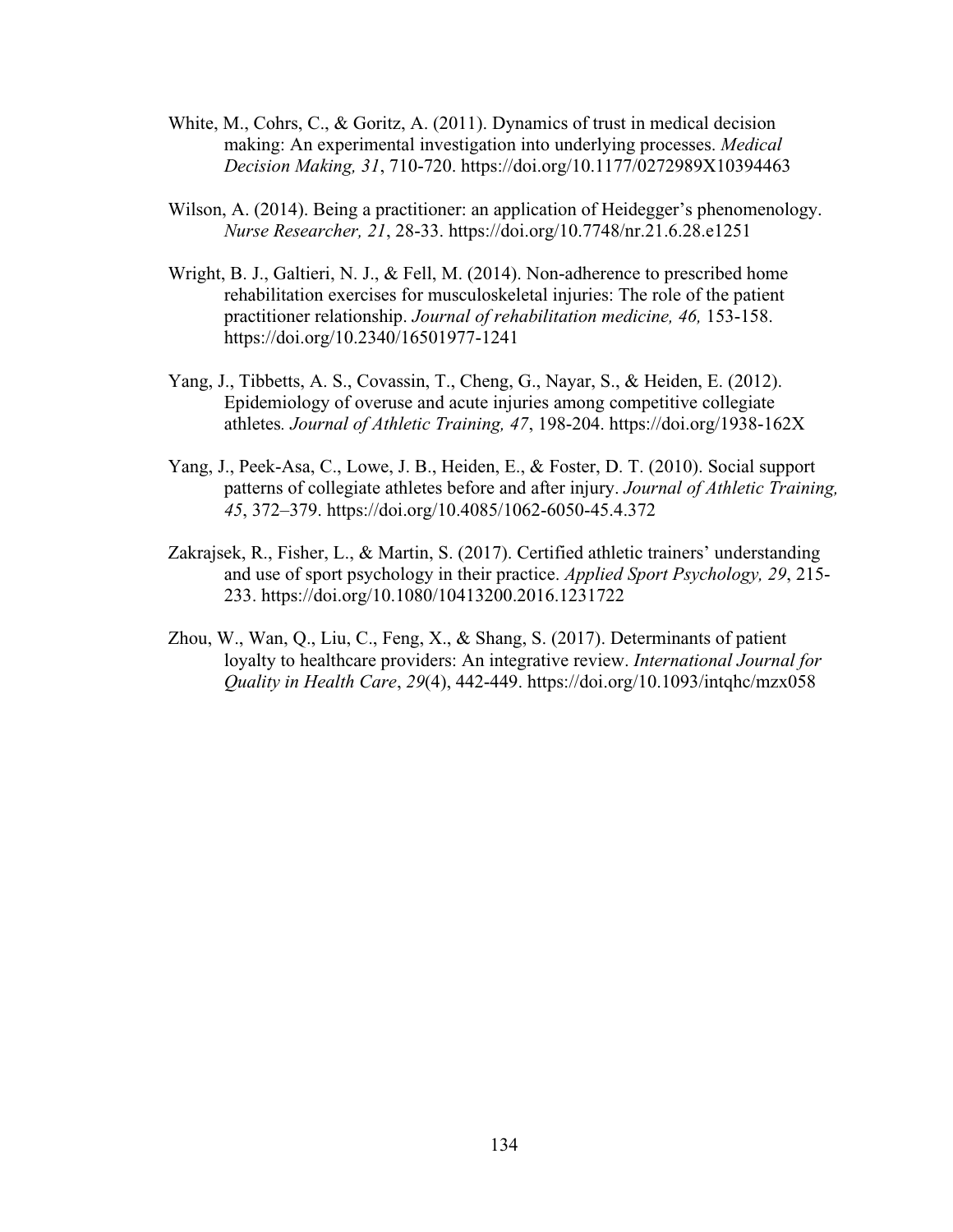# **Appendix A – Recruitment Email**

SUBJECT: Exploring the Development of Trust During Athletic Injury Rehabilitation

Hello \_\_\_\_\_\_\_\_,

My name is Tessa O'Donnell, I am a master's student at Dalhousie University. As part of my program, I am conducting a study to understand how athletes develop trust in their physiotherapists during injury rehabilitation. I am reach out to you today to see if you would be willing to participate in my study.

To be eligible for the study you must be over the age of 18 and have:

- Participated in elite sport over the past 12 months. An elite athlete will constitute any athlete who plays at a USport competitive level or higher (e.g., national team athlete, national development team athlete, etc.).
- Had an injury (that was not head trauma related) that stopped your participation in sport in the past 12 months
- Attended rehabilitation with a physiotherapist for a period of 5 weeks or more

If you are interested in taking part in the study, you will be interviewed for approximately 60-90 minutes. The interview will discuss your feelings about your physiotherapy experience, the development of trust between you and your physiotherapist and your injury recovery. You will be compensated for your time with \$25.00 CAD if you choose to take part in the study.

Please reply to this email [\(ts650844@dal.ca\)](mailto:ts650844@dal.ca) if you choose to participate and I will schedule your interview.

This interview is being conducted by Tessa O'Donnell as partial fulfillment of the Master of Science Degree in Kinesiology under the supervision of Dr. Lori Dithurbide at Dalhousie University in Nova Scotia, Canada. The aim of this study is to understand how trust is developed during rehabilitation and what role it plays in how athletes feel about their recovery.

For more information about this study, or to voice concerns or questions you may have regarding this research please contact one of the researchers at:

Tessa O'Donnell Dr. Lori Dithurbide Department of Kinesiology Department of Kinesiology Dalhousie University Dalhousie University (902) 969-1913 [lori.dithurbide@dal.ca](mailto:lori.dithurbide@dal.ca) ts $650844$ @dal.ca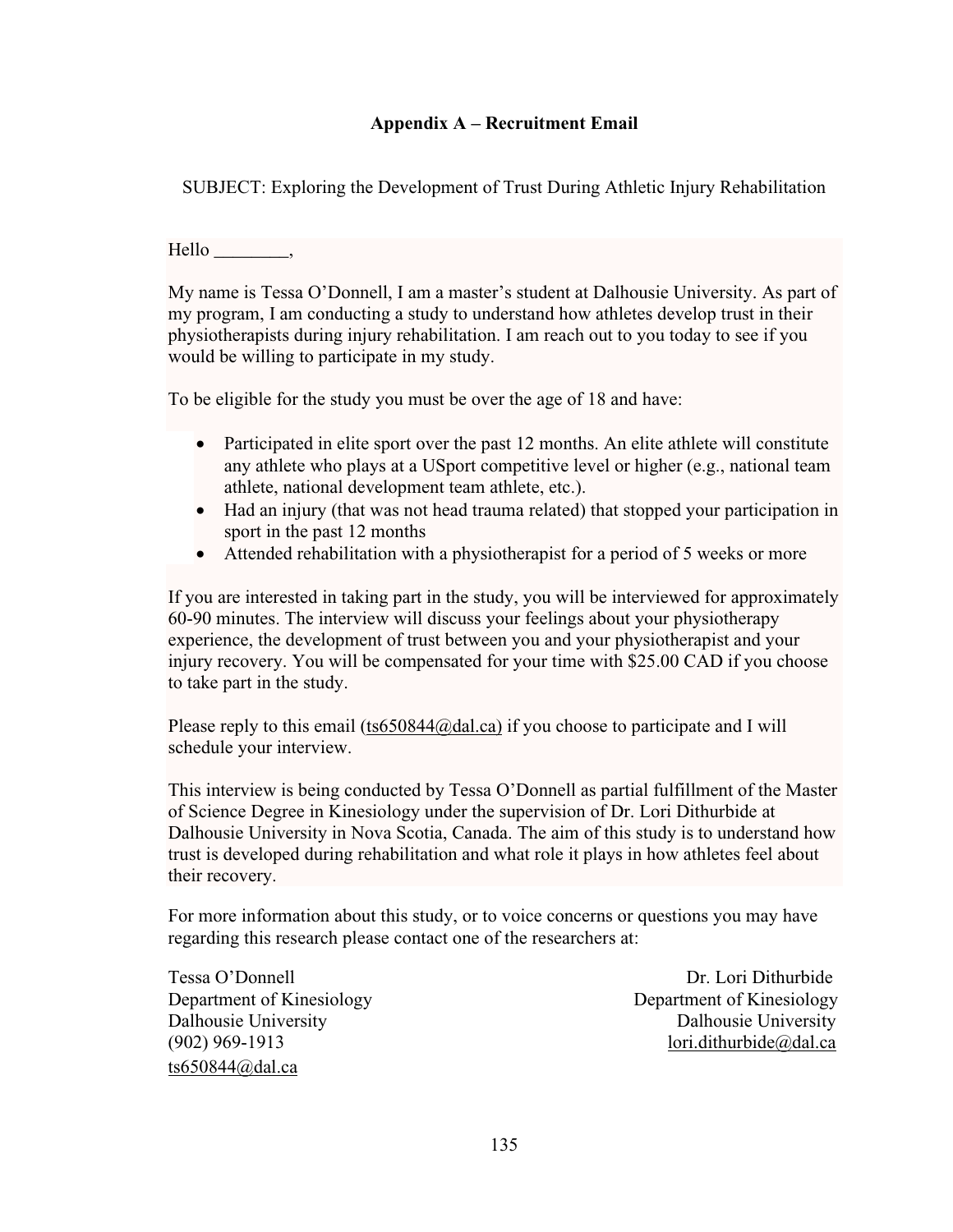#### **Appendix B – Social Media Post**



# *ATHLETES WANTED FOR RESEARCH PARTICIPATION!*

Participants needed in study aimed at understanding how trust is developed between injured athletes and their physiotherapists during rehabilitation. Eligible participants will be interviewed about their past experiences during rehabilitation and how the felt about their recovery. The interview will take approximately 60-90 minutes to complete.

You will be compensated for your time with \$25.00 CAD if you choose to take part in the study.

We are looking for athletes (over the age of 18) who have participated in elite sport over the past 12 months and have incurred an injury that resulted in attending rehabilitation with a physiotherapist for a period of 5 weeks or more. Injury must not be head trauma related (e.g., concussion). An elite athlete will constitute any athlete who plays at a USport competitive level or higher (e.g., national team athlete, national development team athlete, etc.).

Please contact Tessa O'Donnell through email if you choose to participate at [ts650844@dal.ca](mailto:ts650844@dal.ca) to schedule your interview.

This interview is being conducted by Tessa O'Donnell as partial fulfillment of the Masters of Science Degree in Kinesiology under the supervision of Dr. Lori Dithurbide at Dalhousie University in Nova Scotia, Canada. The aim of this study is to understand how trust is developed during rehabilitation and what role it may play in how athletes feel about their recovery.

Let me know if you have any questions, I would be happy to answer! Thank you for your time!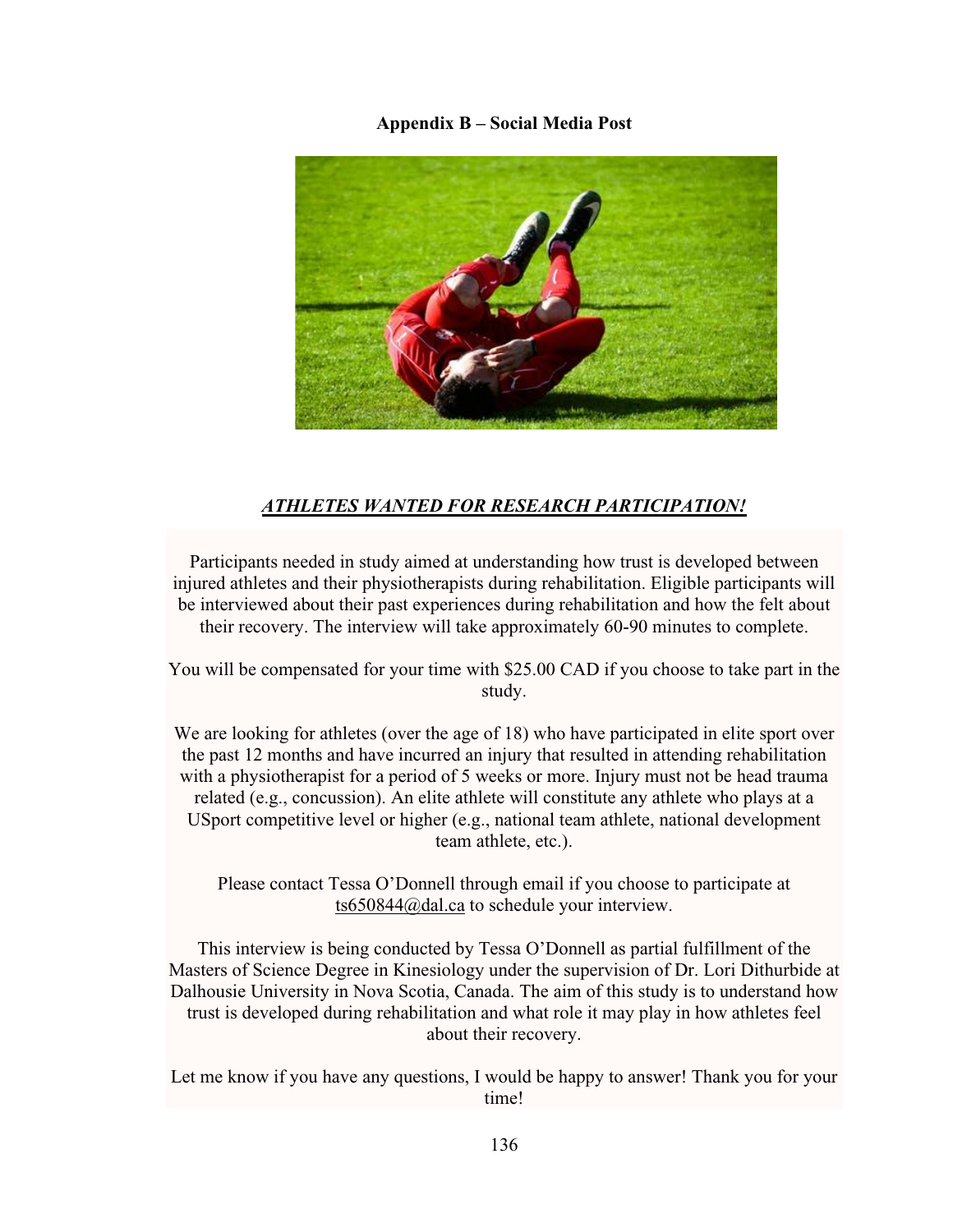## **Appendix C – Poster**



# *ATHLETES WANTED FOR RESEARCH STUDY!*

Participants needed in study aimed at understanding how trust is developed between injured athletes and their physiotherapists during rehabilitation. Eligible participants will be interviewed about their past experiences during rehabilitation and how the felt about their recovery. The interview will take approximately 60-90 minutes to complete.

You will be compensated for your participation with \$25.00 CAD.

We are looking for athletes (over the age of 18) who have experienced injury as a result of participation in elite sport. The injury must have resulted in rehabilitation with a physiotherapist and must not be head trauma related. Rehabilitation must have occurred for 5 weeks or more. The interview will take approximately 60-90 minutes to complete.

An elite athlete will constitute any athlete who plays at a USport competitive level or higher (e.g., national team athlete, national development team athlete, professional athlete, semi-professional athlete, etc.).

Please contact Tessa O'Donnell if you choose to participate at **[ts650844@dal.ca](mailto:ts650844@dal.ca)** or call **902-969-1913** to schedule your interview or to answer any questions you may have.

This interview is being conducted by Tessa O'Donnell as partial fulfillment of the Master of Science Degree in Kinesiology under the supervision of Dr. Lori Dithurbide at Dalhousie University in Nova Scotia, Canada. The aim of this study is to understand how trust is developed during rehabilitation and what role it plays in how athletes feel about their recovery.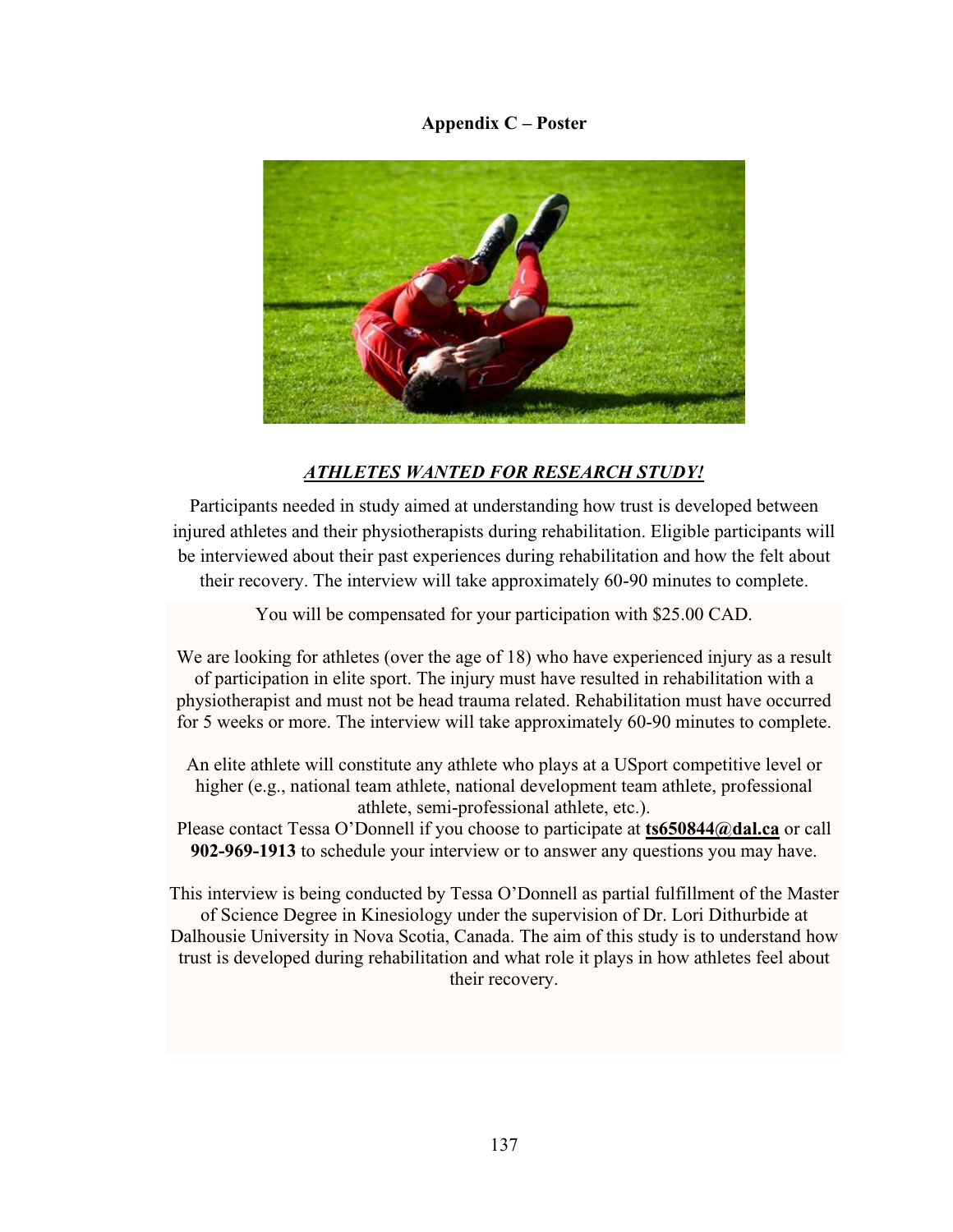## **Appendix D – Interview Guide**

# **Exploring the Development of Trust in the Athlete-Physiotherapist Relationship REB File 2019-4863 Tessa O'Donnell, Dr. Lori Dithurbide, Dalhousie University, Halifax**

*Intro: Thanks for coming in today. In our current project we are interested in learning more about your relationship with your physiotherapist while you were in rehab. We would like to hear about some of your personal experiences along these lines today.* 

### **Block 1: Rapport Building/Background**

*Block 1 Intro: To start, I'm going to ask you a few logistical questions about you and your injury.*

Q1: Can you tell me about the team you were on when you got injured?

Probe: What sport does this team play?

Q2: Roughly how long had you been playing that sport at the time you got injured?

Q3: Can you take me back to when you initially got injured and tell me about how it happened?

Probe: Did this injury happen in after one incident? Or did you have any previous issues with that area before you had to start rehabilitation?

Q4: Roughly how long you were in rehabilitation?

Probe: Are you still in rehabilitation now? If so, how long have you been in rehabilitation? How long do you think you have left in rehabilitation?

Q14: How many physiotherapists did you see over the course of your rehabilitation?

If more than one:

Probe: Why did you see more than one?

Probe: How did you split your time between these physiotherapists?

Q5: Were you able to fully return to your sport after rehabilitation?

Probe: How did you feel when you first got back to training?

### **Block 2: Athlete appraisal of injury and mental impact**

*Block 2 Intro: Now we are going to move on to a few questions about how your injury made your feel.*

Q6: What kind of thoughts and emotions came to mind at the time you were injured?

Probe: What things concerned you the most about your injury when it first happened?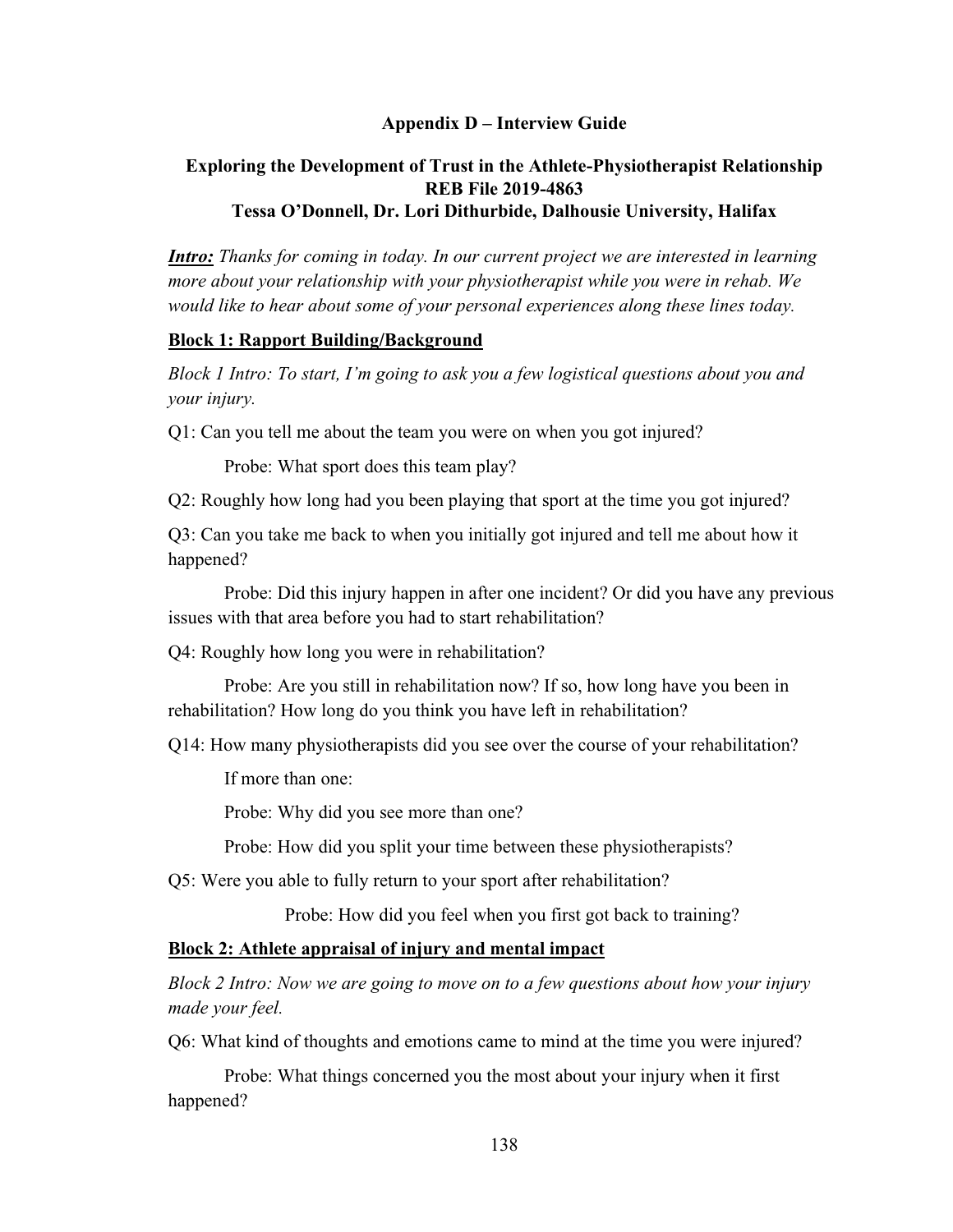Q7: How did you feel when your injury was diagnosed?

Q8: Did your feelings change over the course of rehabilitation, if so how? If not, why do you think they remained consistent?

Q9: What was your mood like while you were recovering?

## **Block 3: Cognitive trust in physiotherapist**

*Block 3 Intro: These next questions will center around how much information you had about your physiotherapist and your injury.*

Q10: How much information did your physiotherapist give you about your injury during rehabilitation?

Probe: Can you give an example of a time you were given medical information about your injury?

Probe: How did you feel about getting this information?

Q11: What did you notice during your visits that would indicate that your physiotherapist was knowledgeable in their field?

Probe: Can you give an example of something that indicated your physiotherapist was knowledgeable

Q12: Have you worked with that physiotherapist before?

Probe: How did that effect your view of their ability to help you?

Q13: Can you describe a time when you felt like your rehabilitation wasn't going well?

Probe: What specifically about this time made you feel that way?

Probe: How did your physiotherapist address this?

# **Block 4: Affective Trust in physiotherapist**

*Block 4 Intro: For the next few questions I would like to talk about your more personal experiences with your physiotherapist.*

Q15: How soon after your injury did you start seeing your physiotherapist?

Q16: What goals did your physiotherapist have for your rehabilitation?

Probe: How did you feel about these goals?

Q17: How was your relationship with your physiotherapist?

Probe: Can you give an example of something they did that made you like/dislike them?

Probe: How much do you think your physiotherapist knew about you?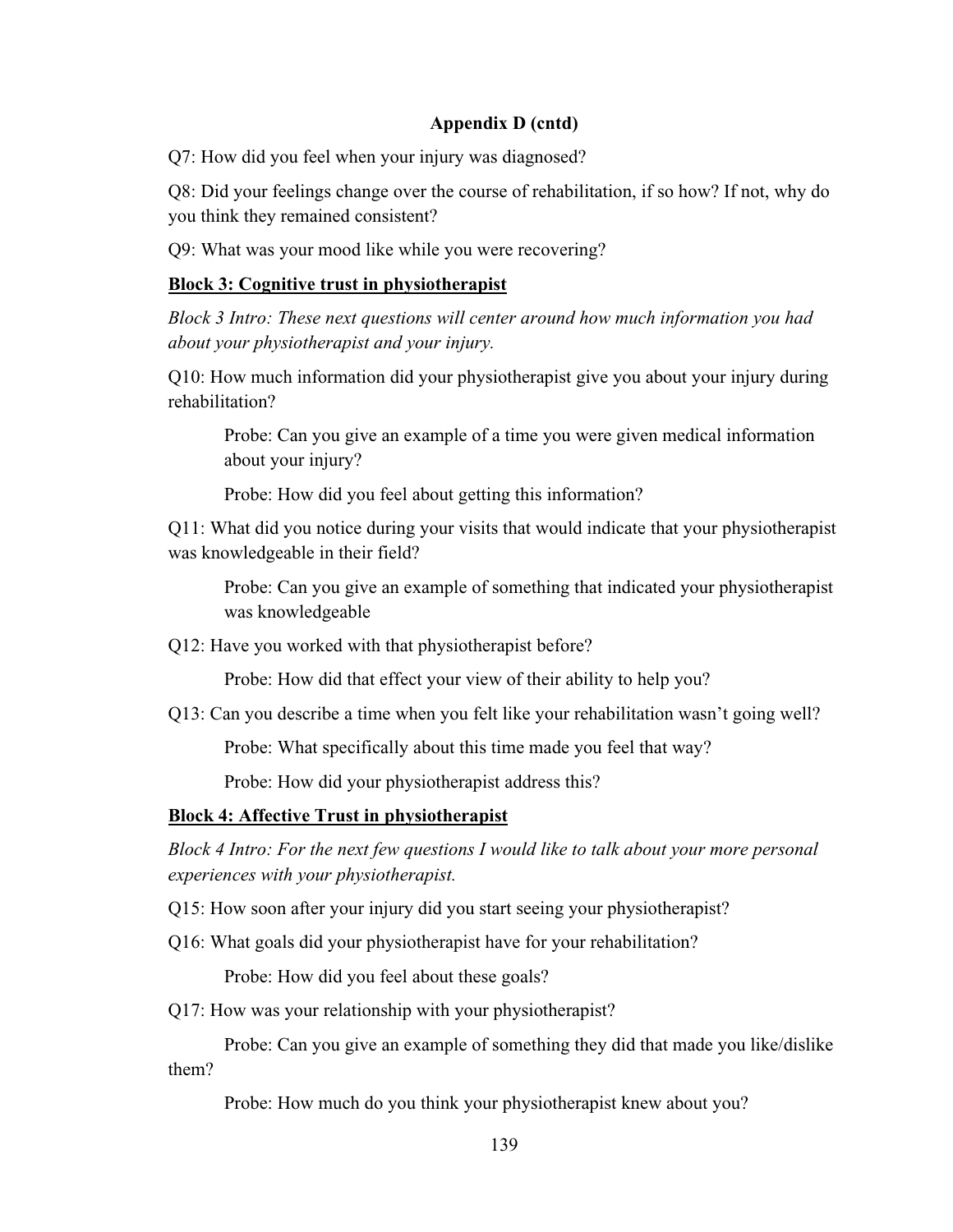Probe: Would you have liked them to get to know you more than they did? What would that have looked like?

Q 18: If I were to ask your physiotherapist about how you were as a client, what do you think they would say about you?

Q18: What types of conversations did you have with your physiotherapist?

Probe: Were they all related to your injury?

Q19: How much effort do you think your physiotherapist put into your rehabilitation?

Probe: What types of interactions made you think that way?

### **Block 5: Direct trust questions**

*Block 5 & 6 Intro: Now I'm going to ask you some questions about trust.*

Q20: How much did you trust your physiotherapist?

Q21: How do you define trust?

Probe: Why did your physiotherapist fit this definition or why didn't they fit this definition?

Q22: At what point did you feel you could trust your physiotherapist?

Probe: Why was this moment the turning point in you developing trust in them?

Q23: Were there ever times when you questioned your trust in your physiotherapist? Why?

Probe: How did this affect your behaviour in rehabilitation?

Q24: What types of situations made you trust your physiotherapist more?

Probe: How did this affect your behaviour in rehabilitation?

Q25: How did your physiotherapist regain your trust after a rehabilitation set back?

### **Block 6: Trust-like actors**

Q26: Was your physiotherapist affiliated with your team?

Probe: How did you feel about going to a team physiotherapist OR a private practice physiotherapist?

Q27: Do you have an example of a time that you felt completely confident that you would make a full rehabilitation?

Probe: How did your physiotherapist contribute to this feeling?

### **Block 7: Wrap up and final thoughts**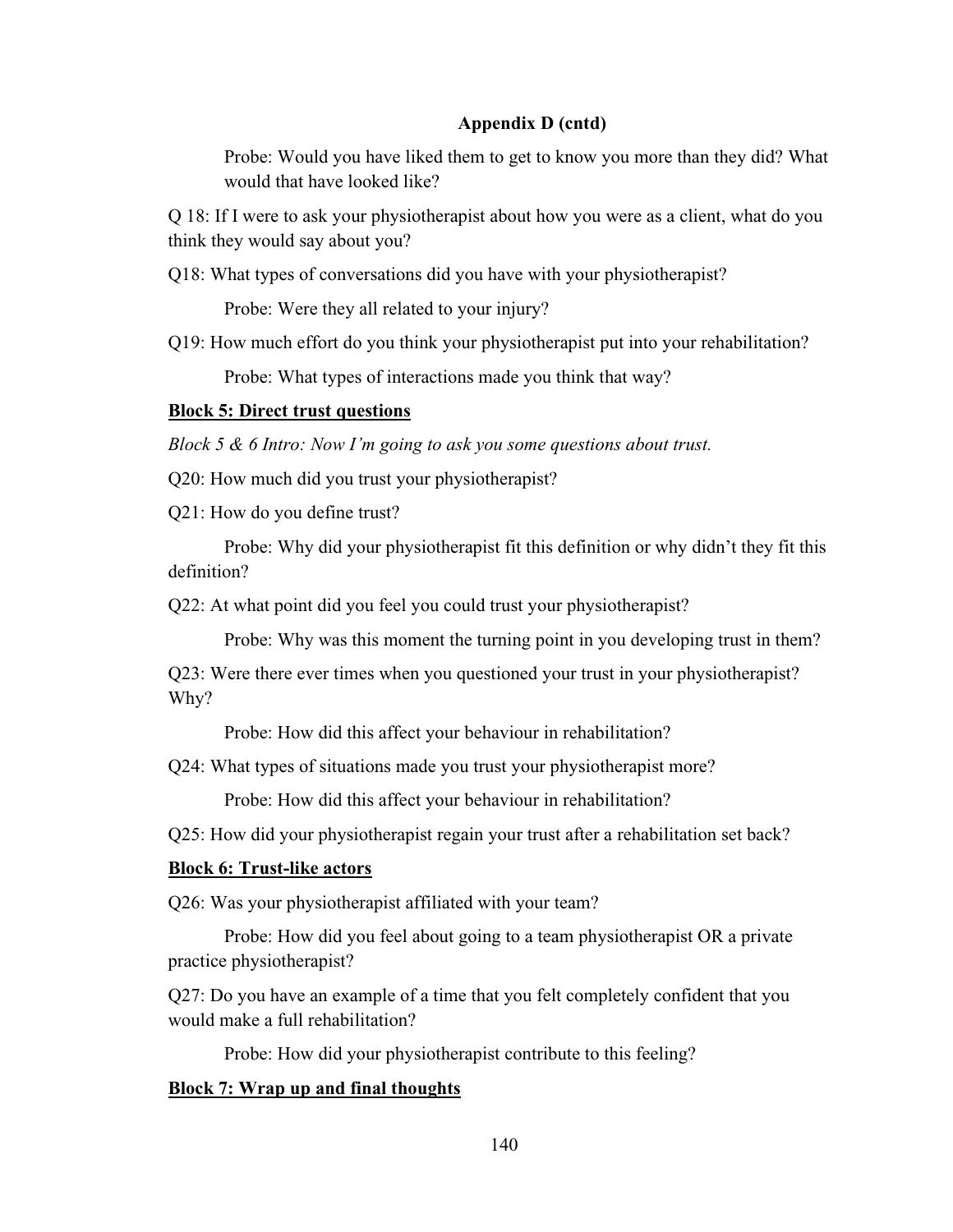*Block 7 Intro: I just have a few final questions to wrap up the interview and get some overall thoughts on your rehabilitation experiences.*

Q28: How did you feel at the end of your rehabilitation?

Q29: What personal rehabilitation goals were you able to meet?

Probe: Were there any you didn't meet?

Q30: How important do you think trust in your physiotherapist was on your ability to recover from your injury?

Q31: Overall, looking back at your time in rehabilitation, what was it about your physiotherapist that was the most important to you?

*Outro: Okay, that finishes up the main questions for our study, thank you for your views and your time. Do you feel like there is anything else related to your relationship with your physiotherapist that was important to your rehabilitation that we did not touch on?*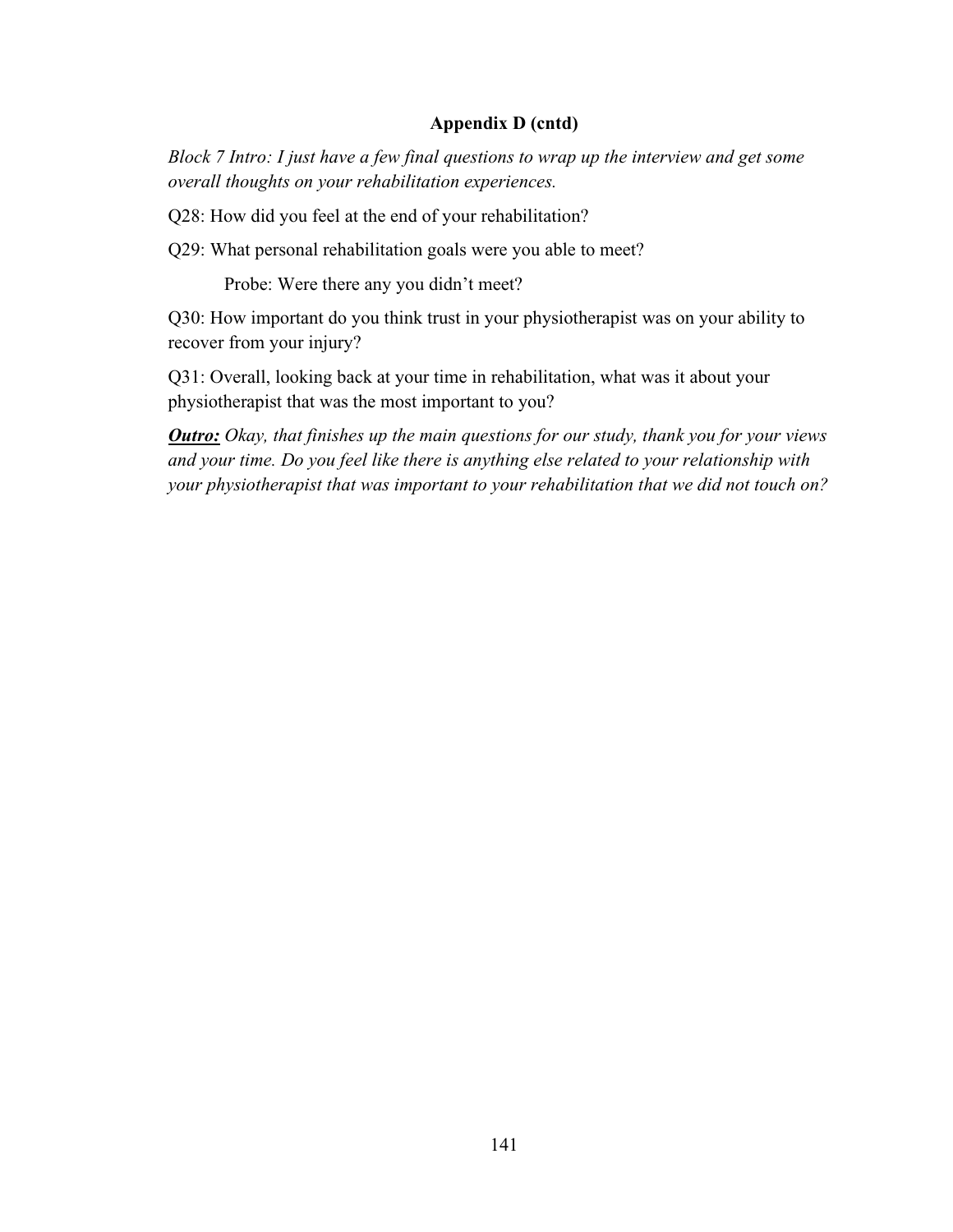# **Appendix E - Consent Form**

**Project title:** Exploring the Development of Trust in the Athlete-Physiotherapist Relationship

**Lead researcher:** Tessa O'Donnell, Dalhousie University, [ts650844@dal.ca,](mailto:ts650844@dal.ca) 902 969- 1913

**Supervisor:** Dr. Lori Dithurbide, PhD Dalhousie University, [lori.dithurbide@dal.ca,](mailto:lori.dithurbide@dal.ca) 902 266-3763

# **Introduction**

We invite you to take part in a research study being conducted by Tessa O'Donnell, a graduate student under the supervision of Dr. Lori Dithurbide at Dalhousie University. Choosing whether or not to take part in this research is entirely your choice. There will be no impact on your status, or associations in sport if you decide not to participate in the research. The information below tells you about what is involved in the research, what you will be asked to do and about any benefit, risk, inconvenience, or discomfort that you might experience.

You should discuss any questions you have about this study with the researcher, Tessa O'Donnell, please ask as many questions as you like now or later.

# **Purpose and Outline of the Research Study**

The purpose of the current study is to examine *trust* between injured athletes and their physiotherapists during rehabilitation. This study will be used to further understand the role of trust in the relationship between an injured athlete and a physiotherapist during rehabilitation. Your data will cover topics related to your injury, rehabilitation, and relationship with your physiotherapist

# **Who Can Take Part in the Research Study**

You may participate in this study if you (1) are above the age of 18; (2) have been part of an elite competitive sport (team or individual) in the past 12 months; and (3) have had an injury that removed you from their sport (training and competition) and (4) required physiotherapy for at least 5 weeks within the past 12 months. An elite athlete will constitute any athlete who plays at a USport competitive level or higher (e.g., national team athlete, national development team athlete, professional athlete, semi-professional athlete, etc.).

## **What You Will Be Asked to Do**

You will be interviewed for 60-90 mins in a lab room at the Dalplex on the Dalhousie University Halifax campus or at another quiet location that is most convenient to you, or over the phone. If a location outside the Dalplex is chosen, the research team can no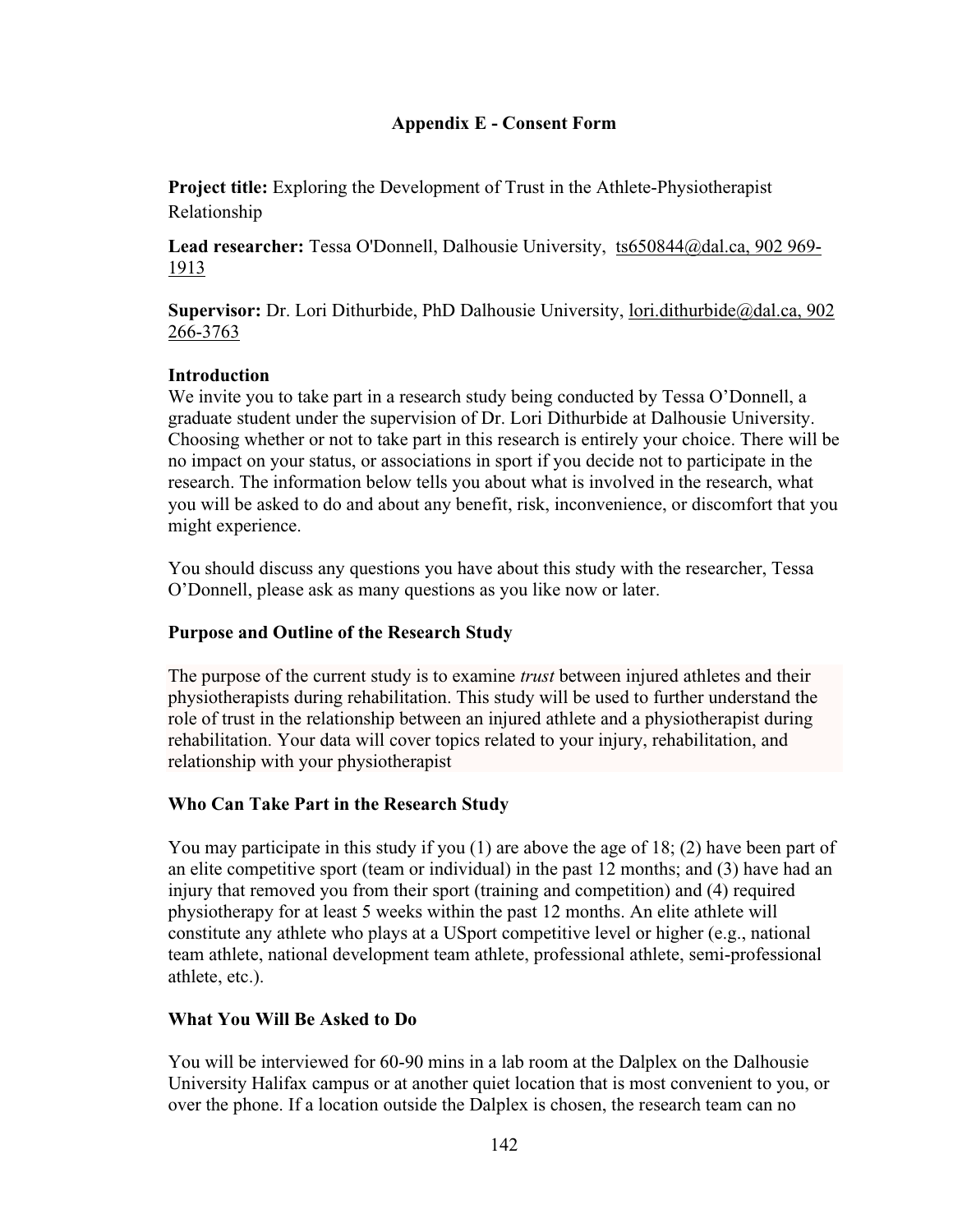longer guarantee complete confidentiality or privacy as others may see you being interviewed. There will be multiple questions for you to answer and your answers will be audio recorded.

## **Possible Benefits, Risks and Discomforts**

Participating in the study might not benefit you directly, but your contribution to the current study may help our understanding of how trust functions in the athlete physiotherapist relationship. Participants may find it beneficial to recall this time in their life if they have positive emotions associated with their recovery or find it helpful to discussed possible negative emotions associated with their rehabilitation. Additionally, you will receive \$25.00 CAD as a thank you for your participation.

The risks associated with this study are minimal. There are no known risks for participating in this research beyond the possible stressful or emotional impact of recalling this time in your life. If recalling this time period is or becomes overwhelming, you are free to stop the interview at any time and/or seek professional help from mental health services.

If you experienced any adverse effects from this study regarding trust during rehabilitation, please contact a medical professional. Information on your nearest Canadian walk-in clinic can be found at https://skipthewaitingroom.com/. If you have experienced any emotional distress, information on mental health services in Nova Scotia can be found at https://novascotia.ca/dhw/mental-health/.

## **How your information will be protected:**

The initial interview will take place in a lab, with the door closed, or a location chosen by you, the participant, where you feel comfortable, or over the phone. If a location outside the Dalplex is chosen, research team can no longer guarantee complete confidentiality or privacy as others may see you being interviewed. If the Dalplex is chosen, no one will be present except the researcher conducting the interview and you the participant. The audio recording of the interview will be placed on a password protected computer as soon as the interview ends. Audio recordings are saved on encrypted files and are deleted as soon as they are transcribed. Your data will only be kept on a password protected computer and only used toward the purposes of this study. You will have two weeks to revoke your interview, after which point your data will be completely anonymized without name, or other identifying information, and will be kept with the other interview data as a numerical file without the ability to be traced back to your information. If you are quoted within the study, you will be given a pseudonym.

Information that you provide to us will be kept private. Only the research team at Dalhousie University will have access to this information. We will describe and share our findings through presentations, and journal articles. We will be very careful to only talk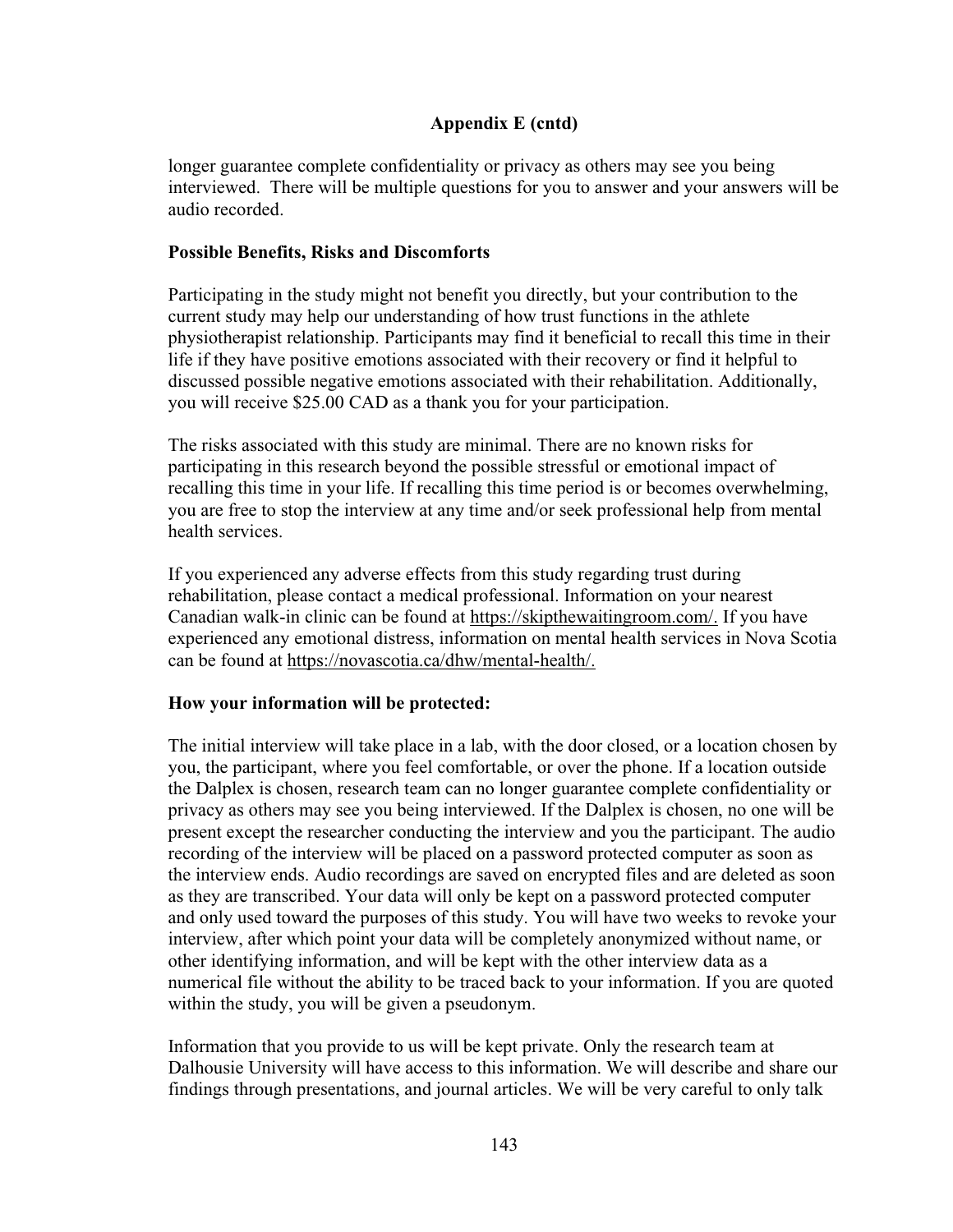about group results so that no one will be identified. This means that *you will not be identified in any way in our reports*. The people who work with us have an obligation to keep all research information private. Also, we will use a participant number (not your name) in our written and computer records so that the information we have about you contains no names. All your identifying information will be securely stored. All electronic records will be kept secure in an encrypted file on the researcher's passwordprotected computer.

# **If You Decide to Stop Participating**

You are free to stop the interview at any time. If you decide to stop participating at any point in the interview, you can also decide whether you want any of the information that you have contributed up to that point to be removed or if you will allow us to use that information. You can also decide for up to two weeks if you want us to remove your data. After that time, it will become impossible for us to remove it because it will already be anonymized. If you decide to stop participating, you will still be compensated with the \$25.00 CAD for your time.

# **How to Obtain Results**

No individual results will be provided. You can obtain the results of the study by contacting Tessa O'Donnell through email at [ts650844@dal.ca](mailto:ts650844@dal.ca) or contacting Dr. Lori Dithurbide through email at lori.dithurbide $@$ dal.ca.

## **Questions**

We are happy to talk with you about any questions or concerns you may have about your participation in this research study. Please contact Tessa O'Donnell (at 902 969-1913, ts650844@dal.ca) at any time with questions, comments, or concerns about the research study (if you are calling long distance, please call collect). We will also tell you if any new information comes up that could affect your decision to participate. If you have any ethical concerns about your participation in this research, you may also contact Research Ethics, Dalhousie University at (902) 494-1462, or email: [ethics@dal.ca](mailto:ethics@dal.ca) (and reference REB file # 2019-4863).

## **Signature Page**

**Project title:** Exploring the Development of Trust in the Athlete-Physiotherapist Relationship

**Lead researcher:** Tessa O'Donnell, Dalhousie University, [ts650844@dal.ca,](mailto:ts650844@dal.ca) 902 969- 1913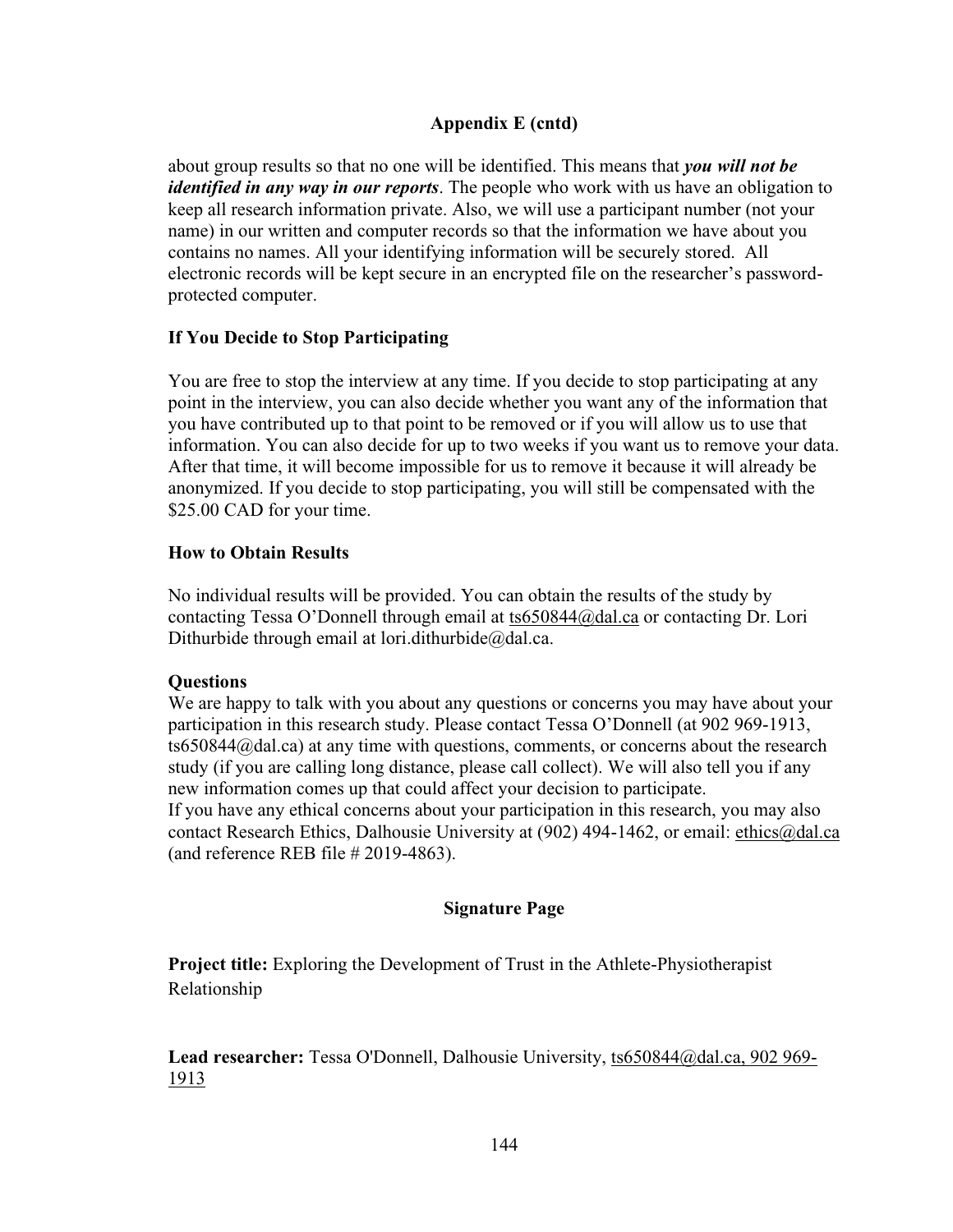Supervisor: Dr. Lori Dithurbide, PhD Dalhousie University, [lori.dithurbide@dal.ca,](mailto:lori.dithurbide@dal.ca) 902 266-3763

I have read the explanation about this study. I have been given the opportunity to discuss it and my questions have been answered to my satisfaction. I understand that I have been asked to take part in an interview that will occur at the Dalplex on the Studley Campus at Dalhousie University Halifax or at a location of my choosing, and that my interview will be recorded. I understand direct quotes of things I say may be used without identifying me. I agree to take part in this study. My participation is voluntary, and I understand that I am free to withdraw from the study at any time, until two weeks after my interview is completed.

Name Date Signature Date

 $\overline{\phantom{a}}$  , and the contract of the contract of the contract of the contract of the contract of the contract of the contract of the contract of the contract of the contract of the contract of the contract of the contrac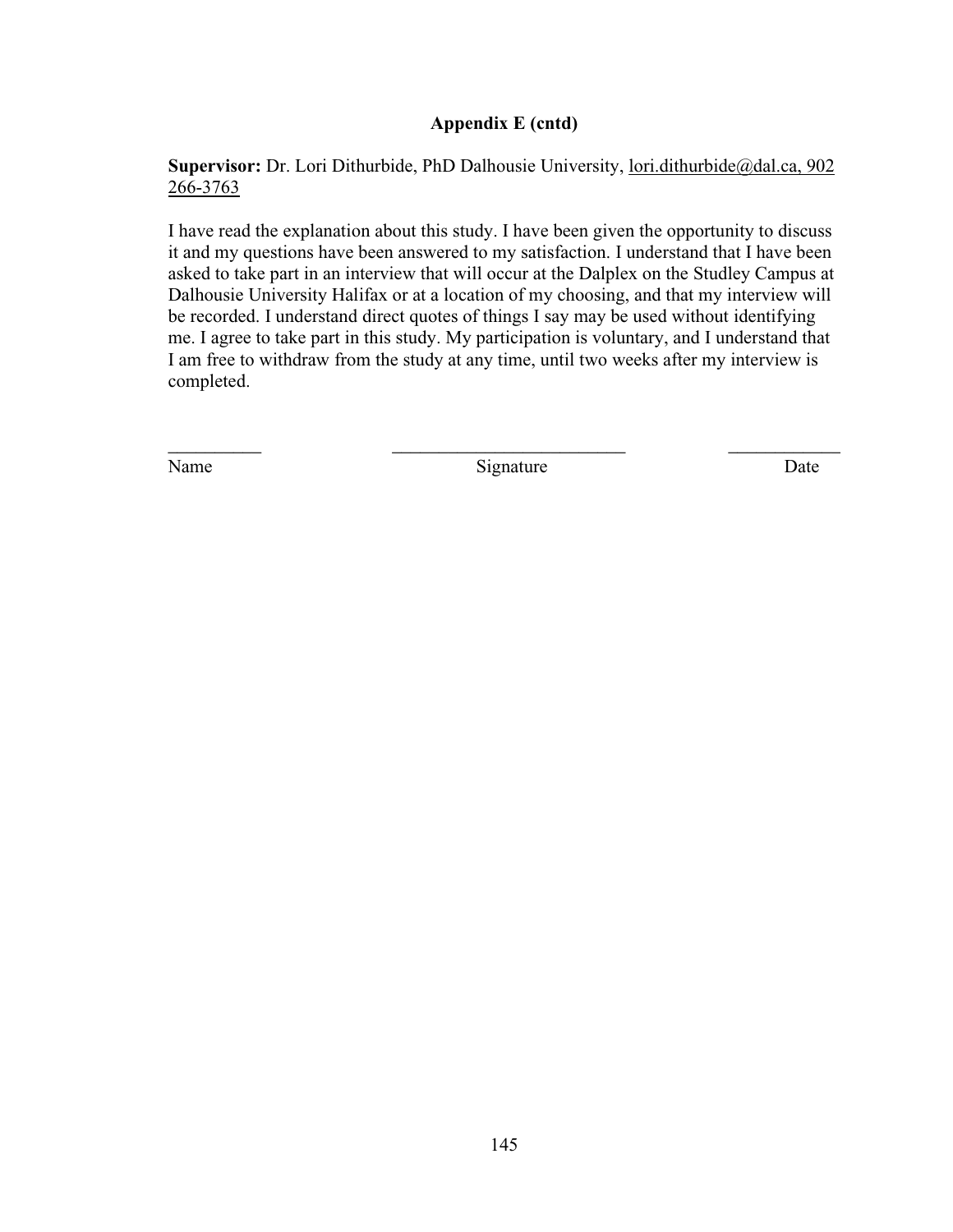## **Appendix F – Ethical Review Letters**

## **Health Sciences Research Ethics Board Letter of Approval**

September 03, 2019

Tessa O'Donnell Health\School of Health and Human Performance

Dear Tessa,

| REB #:                | 2019-4863                                                         |
|-----------------------|-------------------------------------------------------------------|
| <b>Project Title:</b> | Exploring the Development of Trust in the Athlete-Physiotherapist |
| Relationship          |                                                                   |
|                       |                                                                   |

**Effective Date:** September 03, 2019 **Expiry Date:** September 03, 2020

The Health Sciences Research Ethics Board has reviewed your application for research involving humans and found the proposed research to be in accordance with the Tri-Council Policy Statement on *Ethical Conduct for Research Involving Humans.* This approval will be in effect for 12 months as indicated above. This approval is subject to the conditions listed below which constitute your on-going responsibilities with respect to the ethical conduct of this research.

Sincerely,

Dr. Lori Weeks, Chair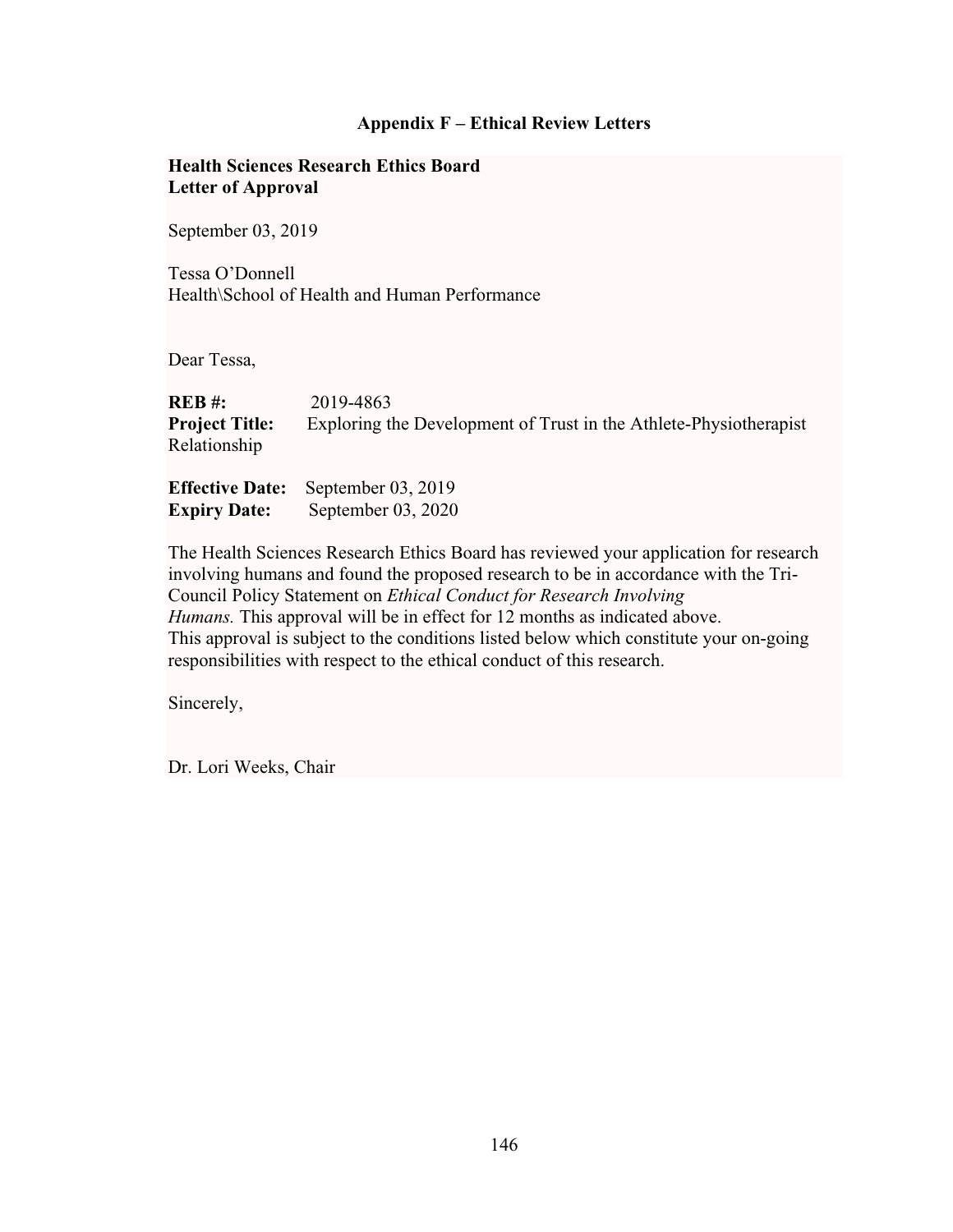## **Health Sciences Research Ethics Board Amendment Approval**

January 22, 2020

Tessa O Donnell Health\School of Health and Human Performance

Dear Tessa,

**REB #:** 2019-4863 **Project Title:** Exploring the Development of Trust in the Athlete-Physiotherapist Relationship

The Health Sciences Research Ethics Board has reviewed your amendment request and has approved this amendment request effective today, January 22, 2020.

Sincerely,

Dr. Lori Weeks, Chair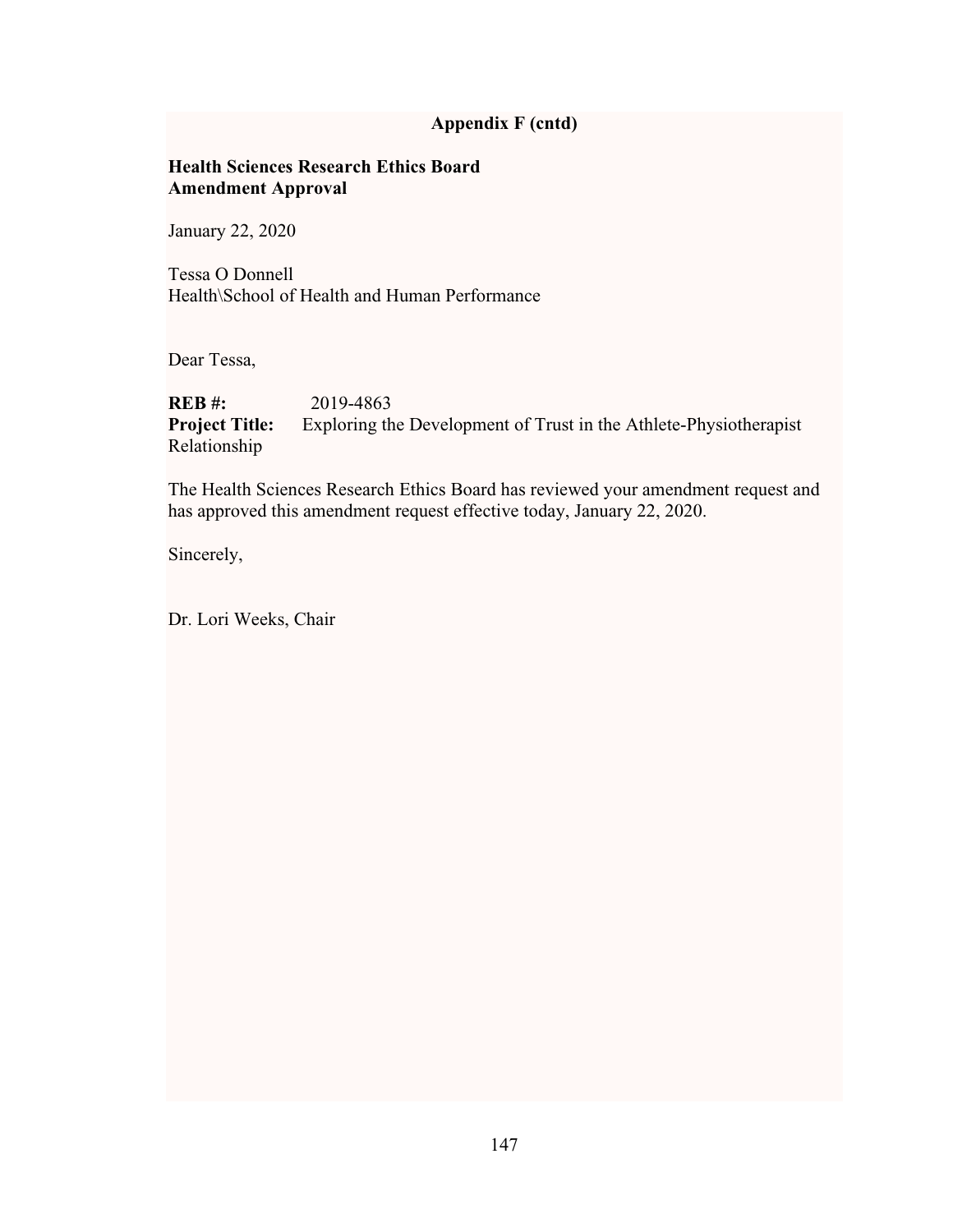## **Health Sciences Research Ethics Board Annual Renewal - Letter of Approval**

September 10, 2020

Tessa O'Donnell Health\School of Health and Human Performance

Dear Tessa,

| REB #:                | 2019-4863                                                         |
|-----------------------|-------------------------------------------------------------------|
| <b>Project Title:</b> | Exploring the Development of Trust in the Athlete-Physiotherapist |
| Relationship          |                                                                   |

**Expiry Date:** September 03, 2021

The Health Sciences Research Ethics Board has reviewed your annual report and has approved continuing approval of this project up to the expiry date (above).

REB approval is effective for up to 12 months (as per TCPS article 6.14) after which the research requires additional review and approval for a subsequent period of up to 12 months. Prior to the expiry of this approval, you are responsible for submitting an annual report to further renew REB approval. When your project is complete and no longer requires REB approval, please complete a Final Report to close your file in good standing. Forms are available on the Research Ethics website.

I am also including a reminder (below) of your other on-going research ethics responsibilities with respect to this research.

*Effective March 16, 2020: Notwithstanding this approval, any research conducted during the COVID-19 public health emergency must comply with federal and provincial public health advice as well as directives issued by Dalhousie University (or other facilities where the research will occur) regarding preventing the spread of COVID-19.*

Sincerely,

Dr. Lori Weeks, Chair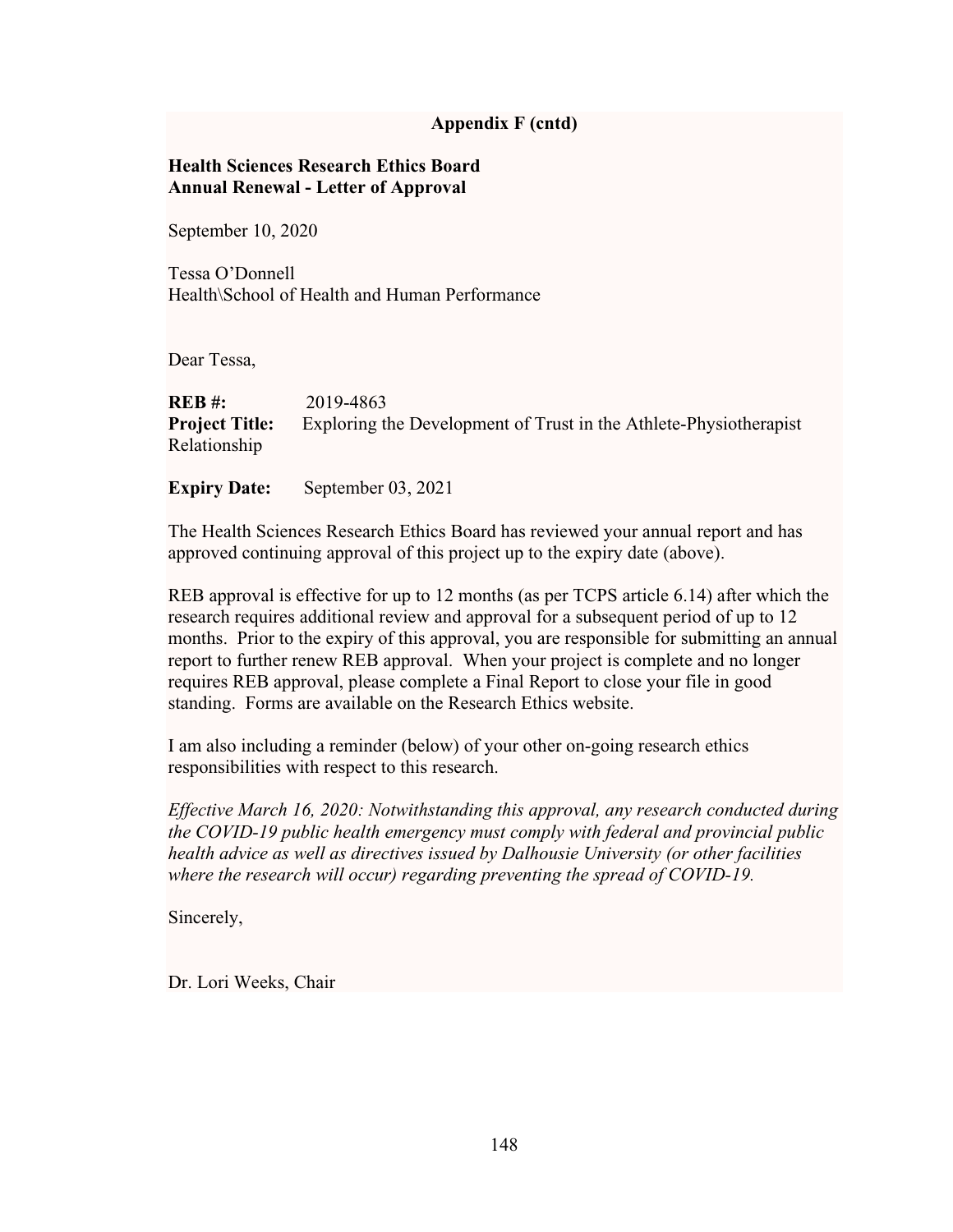#### **Appendix G – Rich, Thick Description**

As previously stated, the use of rich, thick description has been utilized in this research study to increase the validity of the study. As such, the researcher proposed to discuss setting, body language and tone of voice as descriptive additives for the findings. However, due to the difficulty in recruitment, only 3 of the 11 participant interviews took place in person while the rest were conducted over the phone. The addition of setting and body language from 27% of the participant pool did not seem appropriate to add to the existing data. Instead, the researcher has chosen to provide rich, thick description of the context in which the participant experienced rehabilitation (without compromising anonymity). This section will discuss the emotions of the participants, the participant definitions of trust, the number of physiotherapists they saw over their rehabilitation, and an overview of their voice patterns. The inclusion of this participant context will increase the understanding of the participant pool, as well as contextualizing the thematic analysis. *Emotions*

The overall sentiment of the participants was that injury is frustrating. Most participants mentioned some form of the root word 'frustrate'. Within these interviews, the root word 'frustrate' came up 71 times. This was surprising to the researcher as the literature review seemed to indicate a tendency towards sadness or depression in the wake of injury. Instead, frustration and anger seemed to be more prevalent among participants. This frustration was presented generally in two ways. The first was frustration from the lack of control and the second from the length of injury. Haley exemplified this frustration during our interview: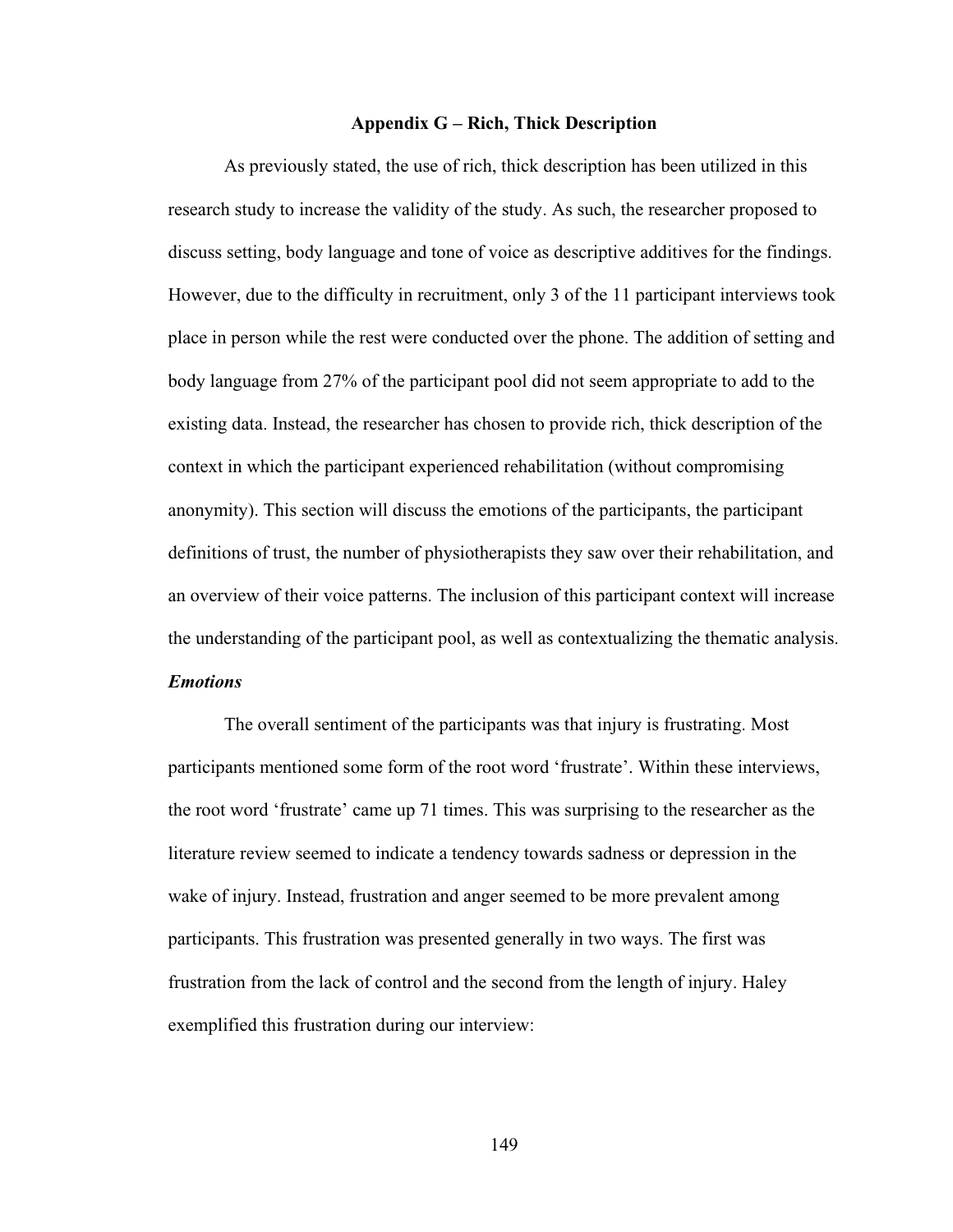I'm frustrated because of like- like this just sucks. Like this whole thing sucks. I'm done with it. Like I've been here for like… it was like 8-10 weeks, I don't know, but it was still like such a long time to like not be in control of walking and stuff and I was just like I can't do it anymore and I was just like at my breaking point.

These injuries not only impacted the participants athletic status but also their lives as a whole. Dan shared similar frustration to Haley during his interview:

It definitely got kind of more frustrating as things went on especially- like especially with the crutches. Um, just because it makes like day-to-day living so so difficult… by the time 2 months goes by and you've been on crutches for 2 months it's like- it's just- you're tired of it and like there was nothing else I really wanted to do but get off of them. Um, so yeah it got worse and like just more like frustrating as time went on.

Frustration can also be exacerbated when there are stalls in rehabilitation progress. These delays can add to time in rehabilitation which increases the frustration with recovery length. Jane brought this up while discussing her lack of results from rehabilitation:

I had exercises to follow and stuff but I'm not going to lie, uh, frustration this season has hit with my- with not seeing results. Like I- I go and do the same exercises, try to strengthen? it, and then my shoulder pops out. So, it's just really frustr- so it's really frustrating. This year I have been taking a step back from it just because, like I said, doing the same things all the time and not seeing results gets really, really frustrating.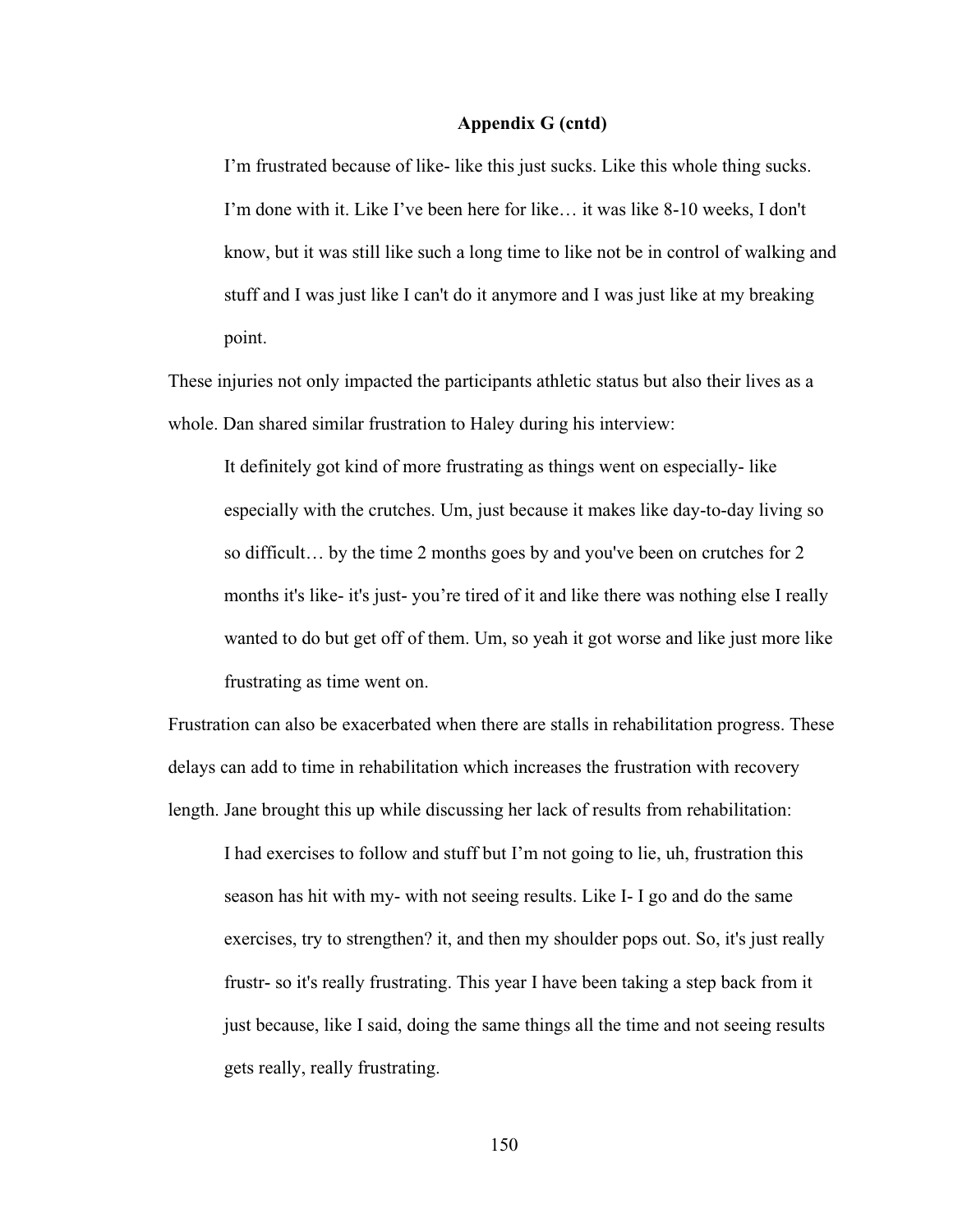If participants were able to see improvements and general recovery, this often indicated an increase in positive emotion. There seemed to be a tipping point in mood among participants when they were able to get back to more regular activities and see progress from their rehabilitation plan. This tipping point was noted in most interviews and can been seen later in Jane's interview, "for the first time in a long time it felt good to not have to adjust a workout because I couldn't do an exercise. Like it felt- yeah it just felt really good." If rehabilitation came without any delays, the participant's mood was elevated further. As noted during Andrew's interview "I was running consistently about a month ahead of schedule, um, without any real fall behinds there… honestly could not have been a more ideal recovery for me, like I'm extremely, extremely happy with like both her and my recovery."

Generally, participants felt that their mood went from low too high in regard to recovery with more 'rollercoaster' like emotions when there were instances of delay, misdiagnosis, or major competitions missed. These types of rehabilitation issues were common with most participants mentioning at least one. Emotional changes can add to our understanding of how the different stages of trust interact with the emotional stability of the athlete. Having a brief description of the emotional states of the athletes also improves the understanding of the mental recovery of injury and how that may affect the trusting relationship (or lack thereof) between athlete and physiotherapists as they progress through rehabilitation.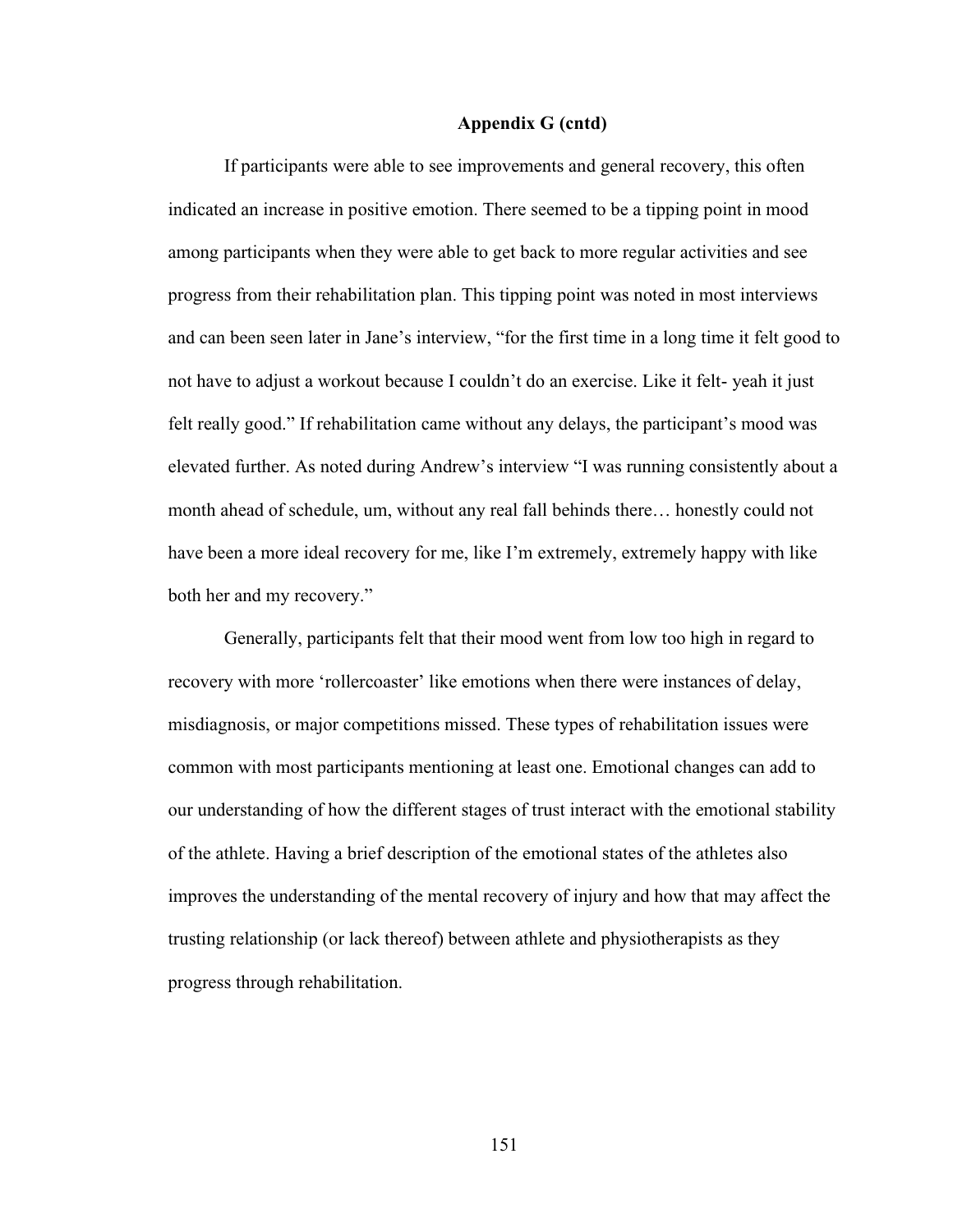### *Participant Definitions of Trust*

The definition of trust provided by Borum (2010) as "a willingness to accept vulnerability and risk based on confident expectations that another person's future actions will produce some positive result" (p.9) gave the academic understanding of trust for this research study. Trust is a concept that exists beyond the scope of research and therefore the participants' definitions of trust were conceptualized in different ways. To gauge the participants' conceptualization of trust the researcher specifically asked participants how they defined trust during their interviews (see Appendix D, question 21). In reviewing the answers from the participants on their definition of trust the following three categories seemed to be present: knowledge, care, and honesty. Some participant definitions focused on one of these categories, while most combined two or three in their definition. Each of these categories will be discussed in the following paragraphs in this section.

The idea of knowledge was noted as part of the participants' definitions of trust. Knowledge was a defining feature of trust because of the link that participants had made between a physiotherapist being knowledgeable and a physiotherapist being able to help the participant reach a positive outcome. The definition of trust Sarah gave was rooted in the idea of physiotherapy knowledge "I don't know everything that's going on but he's taking charge of it and I trust him to not mess up. That's mostly it. It's mostly knowing that I do not know everything and that he knows more". This quote shows the participant acknowledging the limits of their personal knowledge and valuing the additional knowledge the physiotherapist brought to rehabilitation. Sarah's quote also shows the link in the perceived knowledge of the physiotherapist and a perceived limiting of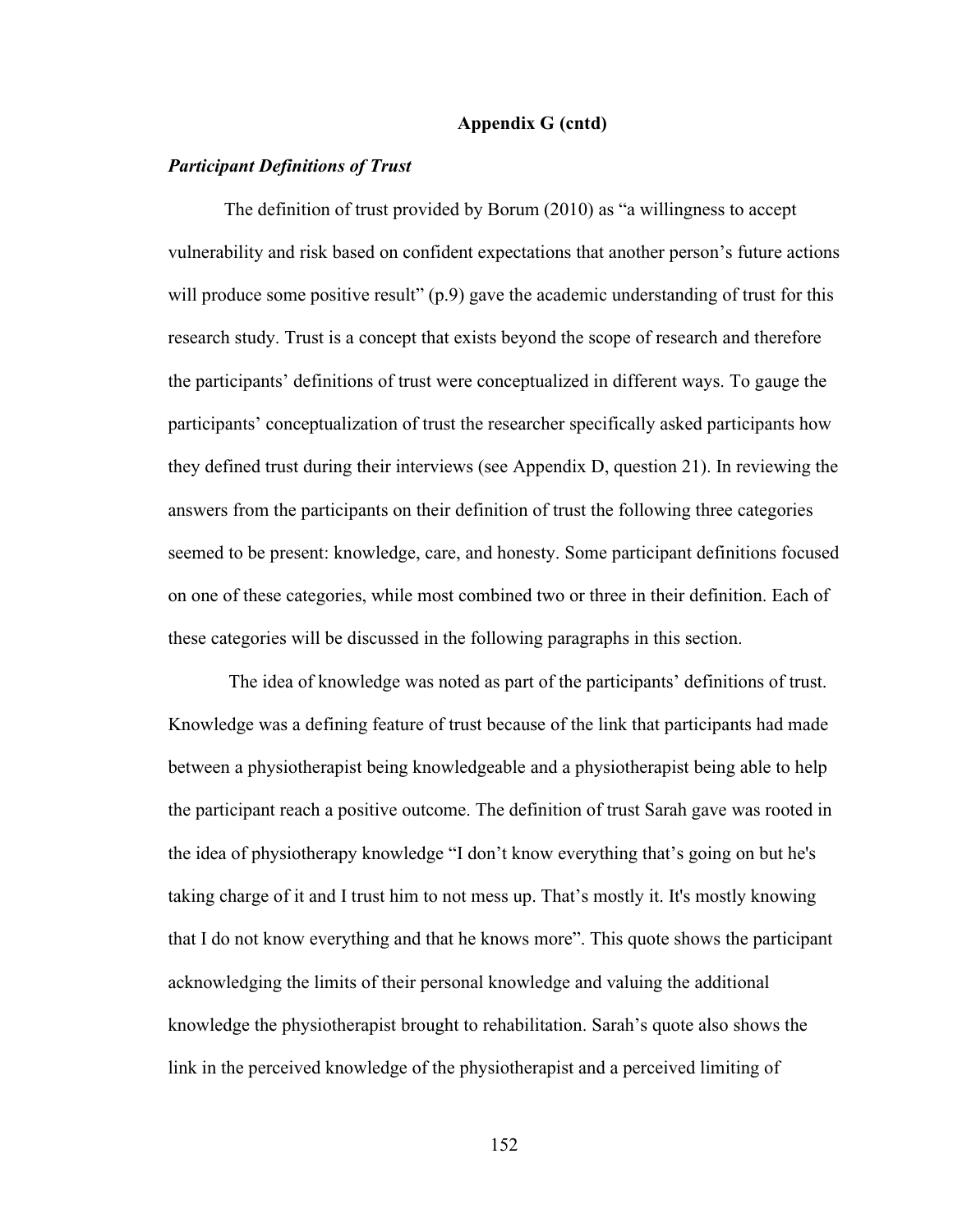potentially negative rehabilitation outcomes (i.e., "I trust him to not mess up"). When a participant was talking about the value of 'knowledge' it seemed to specifically reference the knowledge a physiotherapist would have about the rehabilitation process. When asked how her physiotherapist fit the definition Sarah provided, she responded "He had it planned already. Um, he explained to me everything he was doing. Um, he, um, told me what the next steps would be very easily." From this follow up question, we can more clearly see how a physiotherapist's actions could induce the perception of knowledge. This knowledge, in turn, seemed to be linked with the participant's perception that the physiotherapist would be able to help them achieve their goal. When a physiotherapist can show forethought in their treatment and clarity in their communication this can contribute to the perception of the physiotherapist being knowledgeable. When a physiotherapist was perceived as knowledgeable, it was considered a factor of trust for participants.

The feeling of being cared for was noted in the participant definitions of trust. Care seemed to be included in the definition of trust to represent a way to measure the investment that another person was putting into their goals. Tanner's definition spoke about care "I think if you have a relationship with someone where you know they're going to care about your interests um, that's when you can just trust someone". This quote shows the idea that a trustee caring would result in an investment in the specific outcome that the participant wanted. Although Tanner used the word 'interests' in his definition, the overall message seems to be that having a caring relationship would equal an investment in his personal opinion. Tanner went on to say that "she was finding the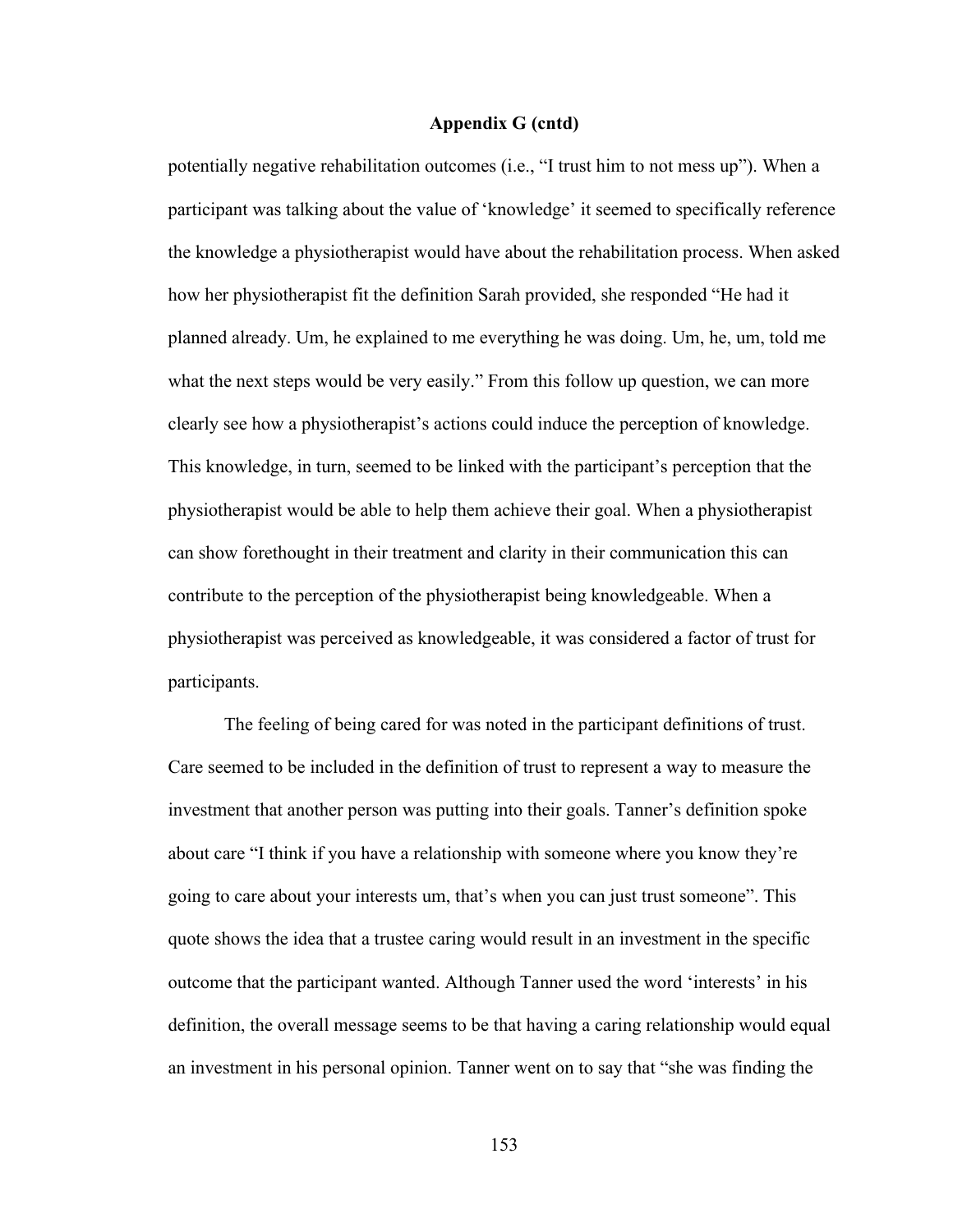time being fully invested in me when we were working together" when asked how his physiotherapist fit this definition. The logical jump Tanner made between a caring relationship and an investment in his rehabilitation may explain why participants included care in their definition of trust. If care represents perceived investment in their rehabilitation, then feeling cared for would produce the feeling of trust.

Honesty was noted in the participant definitions of trust. When someone was transparent

about the information they did or did not have this was seen as an identifying factor of trust. Jane's definition of trust relied on honest "complete transparency… tell me how it is, tell me what I need to do to get better, tell me what you're thinking... honesty is the best policy type of thing". This quote shows the participant valuing honesty in three different contexts. Jane values honestly about what is happening currently, what could happen in the future, and the thought process involved. Honesty may be seen as part of trust as it limits the amount of unknown information. Haley talked about this in her interview "like the unknown unknowns freak me out more than like the known unknowns". The idea of 'unknown unknowns' can be understood as a relationship where the potential trust-er is not sure about the validity of what is being said by the potential trustee or that the trustee is withholding information. Both cases of 'unknown unknowns' would be from a lack of honesty. Alternatively, the 'known unknows' can be understood as being aware of what the potential trustee knows and does not know. Participants seem fairly understanding of gaps in their physiotherapist knowledge, but they wanted to be aware of these gaps. Honesty as part of the participant definition of trust may contribute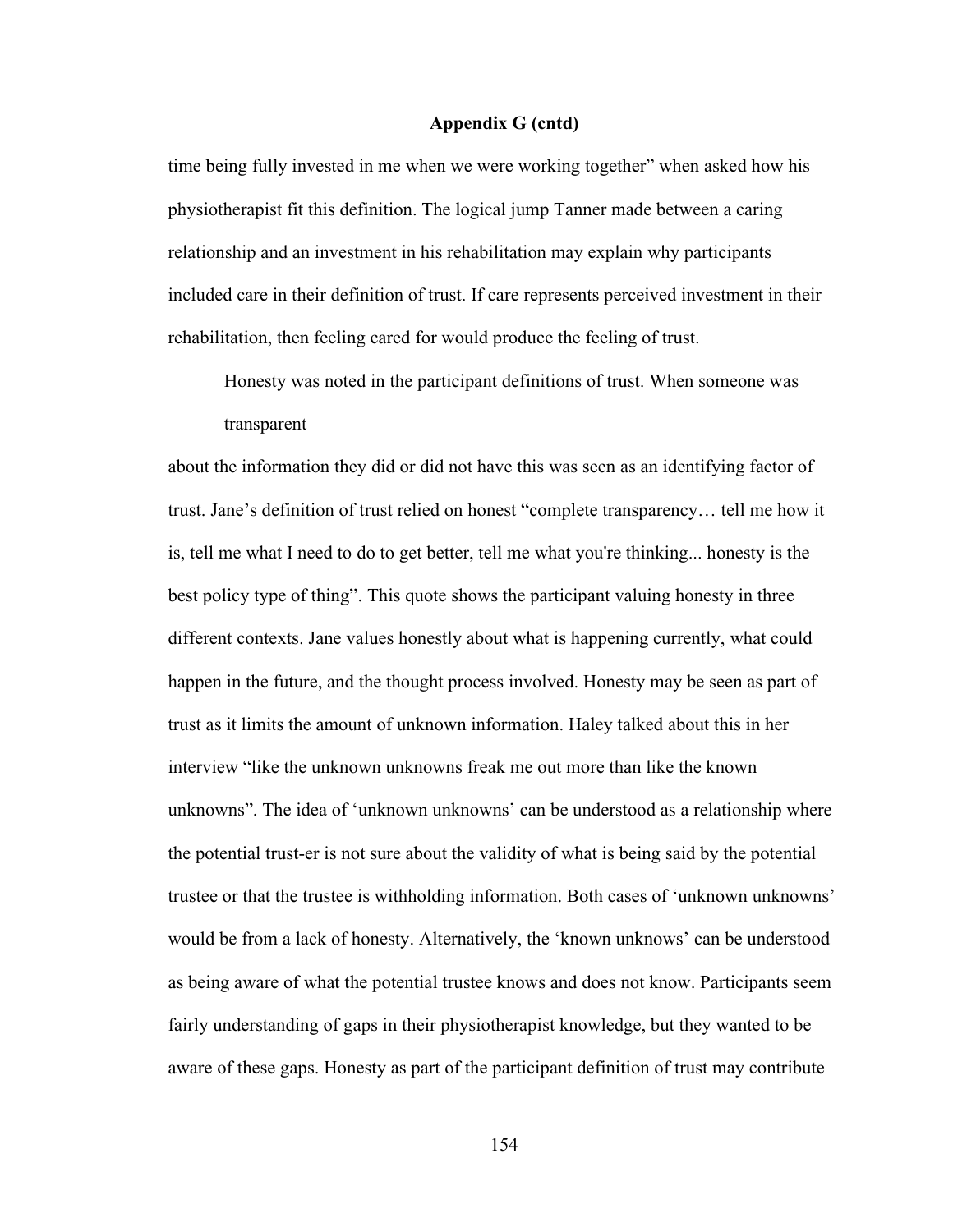to feeling that what the trustee is saying is valid and that they are not withholding information that may be important to the trust-er. Honesty was also found as a subtheme in the thematic analysis, which will be discussed later in the findings section.

In comparing the participant definitions of trust to the academic understanding of trust there are clear differences. The definition provided by Borum (2010) is focused on the trust-er and what the utility of trust would be for them. Borum states that trust happens when there is "a willingness to accept vulnerability and risk" (p.9) which provides the state that a trust-er would have to be in to elicit the need for trust. Borum continues this definition with stating that the trust-er would have a "confident expectations that another person's future actions will produce some positive result"  $(p.9)$ which provides the utility of trust for the trust-er. The participant definitions seem to focus more on the trustee and what makes a person trustworthy in their opinion. Trust was seen as something given if the person showed they had appropriate knowledge, cared, and were honest. The participants focused on trust as it related to the trustee being worthy of their trust whereas the academic definition focused on the trust-er and the utility of trust for the trust-er. This seems to suggest that the participants felt trust was a verb, something to be given or taken away based on the behaviours within the relationship. The academic study of trust sees trust as a noun, as a concept that exists when certain conditions are present. Both understandings of trust were attempted to be represented in the thematic analysis. Trust was understood through behaviours that could make the perception of trust high or low, which fits more with the participants' understanding of trust. Trust was also understood through the subjective outcomes high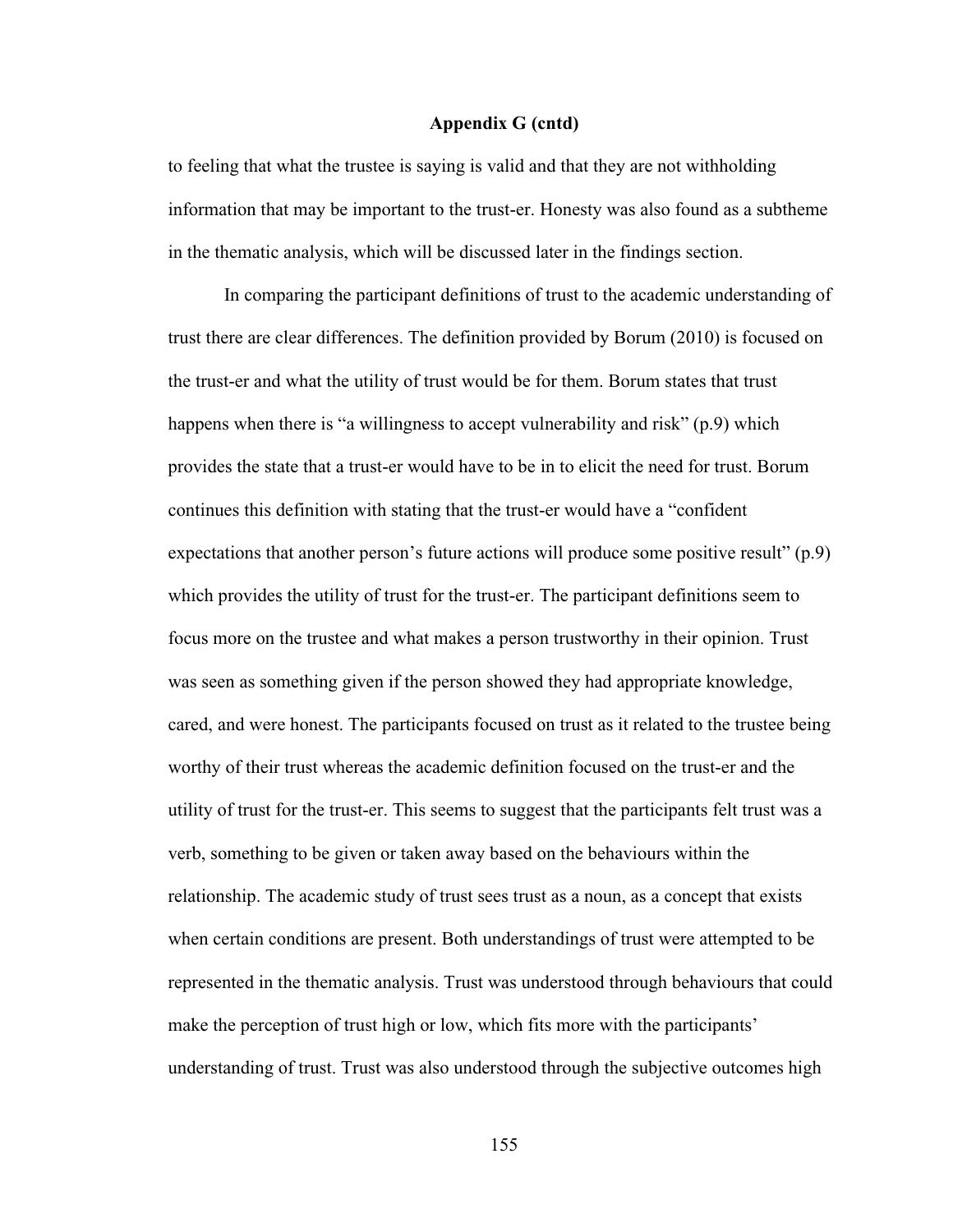trust seemed to produce, which fits with the academic definition of trust serving a certain utility.

The purpose of this study was to explore how trust was developed and maintained and the impact of trust on subjective rehabilitation outcomes. The definitions of trust given by the participants contributes to the rich, thick description by providing a further understanding of how the participants viewed the subject matter of the study. What the participants perceived as the definition of trust informs how they answered all other trust related questions in the study. Participant definitions of trust provide context for the themes found and how they might diverge from the current literature as the participant definitions of trust would affect how these participants assigned meaning to their experiences with trust in the athlete-physiotherapist relationship.

### *Number of Physiotherapists Seen*

All participants interviewed had a unique journey with the physiotherapists they saw during injury. None of the participants interviewed saw a single physiotherapist for the entirety of their rehabilitation. They were exposed to at least a few sessions with a different physiotherapist. The introduction of a new physiotherapist meant a new perspective on physiotherapy and potentially their rehabilitation plan. These exposures caused some participants to change their view of their rehabilitation or their physiotherapist. For example, Jane saw a university physiotherapist and was not satisfied with the treatment she received "I just stopped like yeah, I couldn't- I couldn't do it anymore like I'm- I'm- I just feel like I'm just going nowhere…Yeah, just negativity all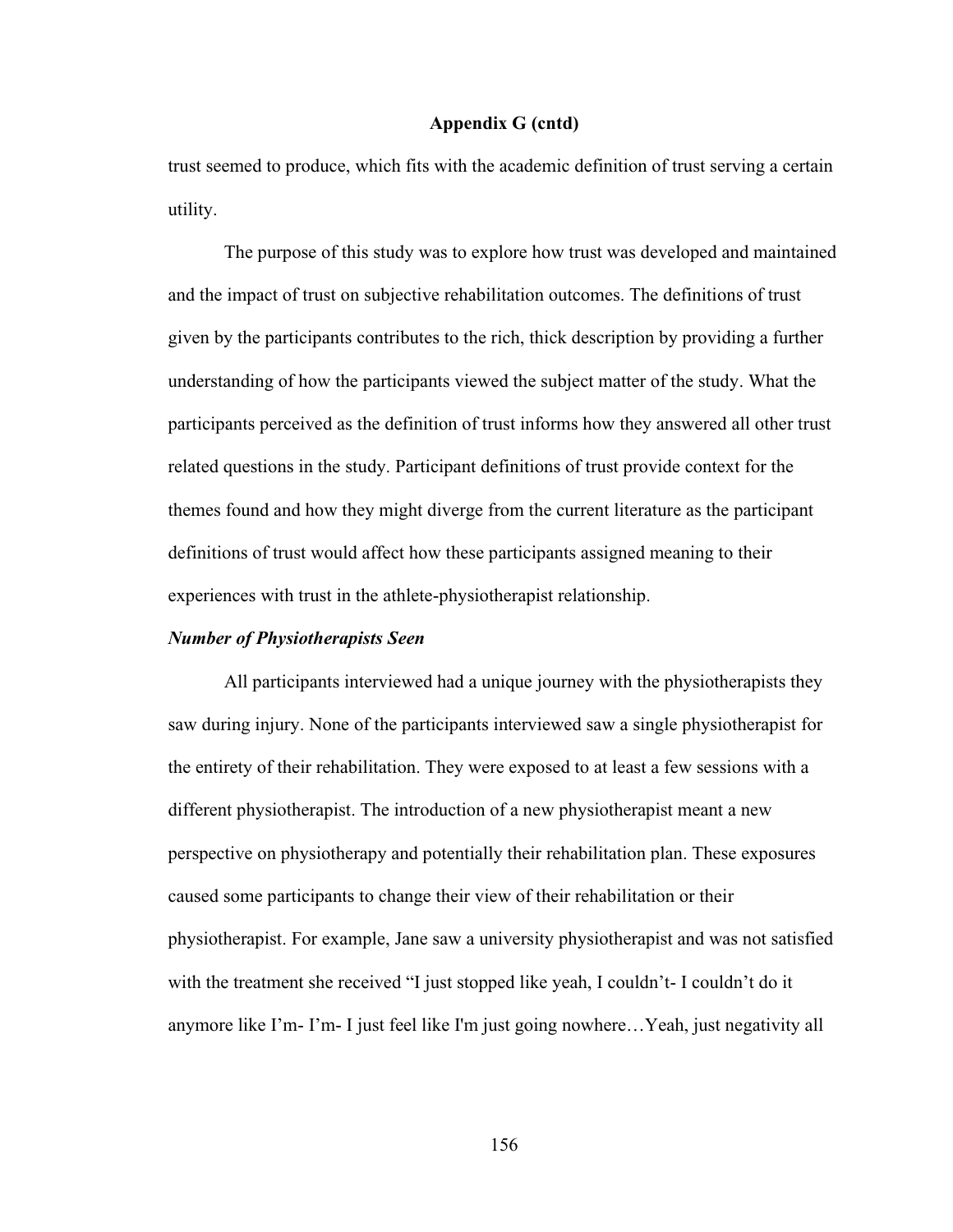around." She was waiting until she moved back home to resume her rehabilitation with a physiotherapist in whom she trusted.

Dissatisfaction with a university physiotherapist was seen with participants Sarah and Anna. In fact, of the four varsity athletes that were interviewed in this study, only one was satisfied with their university rehabilitation experience. The participant who was satisfied, Rebecca, had a more transactional nature to her rehabilitation. She did not seem to value the affective side of trust as much as the other participants within this study. . She saw her rehabilitation as an exchange of physiotherapy services and guidance for payment that she could implement to achieve her rehabilitation goals. There seemed to be no emotional relationship building with her physiotherapist during her rehabilitation experience, thus making her interactions more transactional in nature and solely based on cognitive trust.

Haley was very happy with her physiotherapist but experienced a different physiotherapist filling in when her main physiotherapist was away. This 'fill-in physiotherapist' altered the course of her rehabilitation with her main physiotherapist:

When I got back [the main physiotherapist] said 'oh, I heard you did this with [the fill-in physiotherapist]' and then I was doing it with him. And I feel like since then he's definitely changed, like, the approach and was like 'oh, maybe we can go a little more aggressive with it.'

The occasional 'fill-in physiotherapist' also happened with Dan, Andrew, Matt, Stephanie, and Rebecca but they did not discuss this effecting the approach of their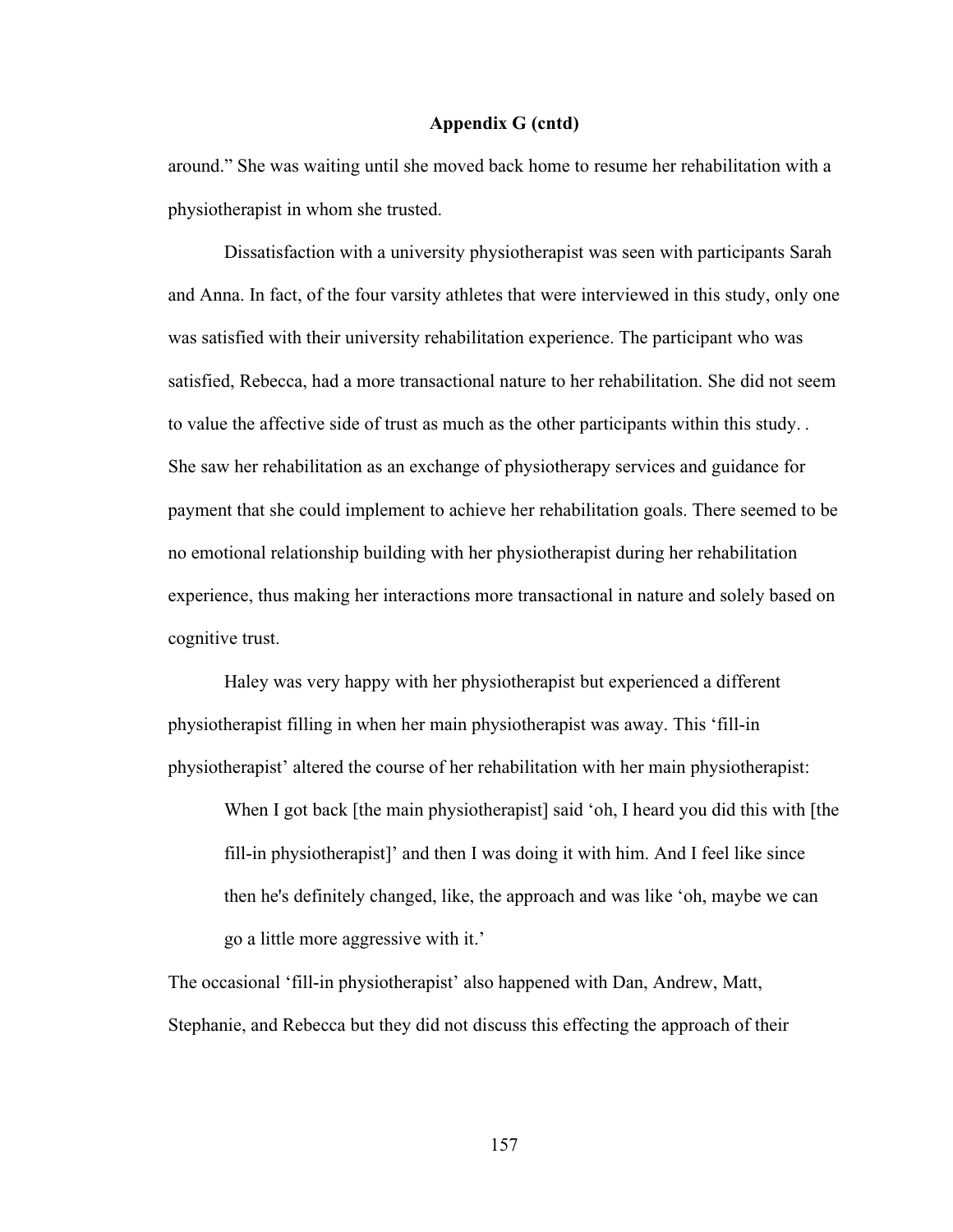physiotherapist as it did with Jane. However, Rebecca and Stephanie spoke about how having a different perspective on their injury was confusing for them. Stephanie stated:

… it sort of puts me in this position where I'm like 'this is what I was doing with this other physio' and he's like 'well don't do that do this.' And it sort of makes itsort of confusing. Like I don't know and like can I trust other physios? Like I don't know, you know?

For all of the participants who experienced a fill-in physiotherapist during rehab, they still stayed with their main physiotherapist until rehabilitation was complete.

Some participants made the choice to leave a physiotherapist (James, Jane, and Tanner). James left one physiotherapist for another because of a lack of rehabilitation progress. Jane, as previously discussed, also left her physiotherapist, and planned to return to a trusted physiotherapist at the time of the interview. The third participant, Tanner, switched physiotherapists because his initial physiotherapist had to travel with his team, and then later switched back to the initial physiotherapist because his replacement physiotherapist went on parental leave.

The information about how many physiotherapists the participant was exposed to adds to the rich, thick description of the participants within the study. This context can exemplify the lived experiences of these athletes as they progressed through rehabilitation and give additional insight into how many physiotherapist experiences they have had. A participant making the choice to stay with or leave a physiotherapist when exposed to different treatment styles or approaches further deepens the understanding of trust. Without being exposed to different options or styles, participants may have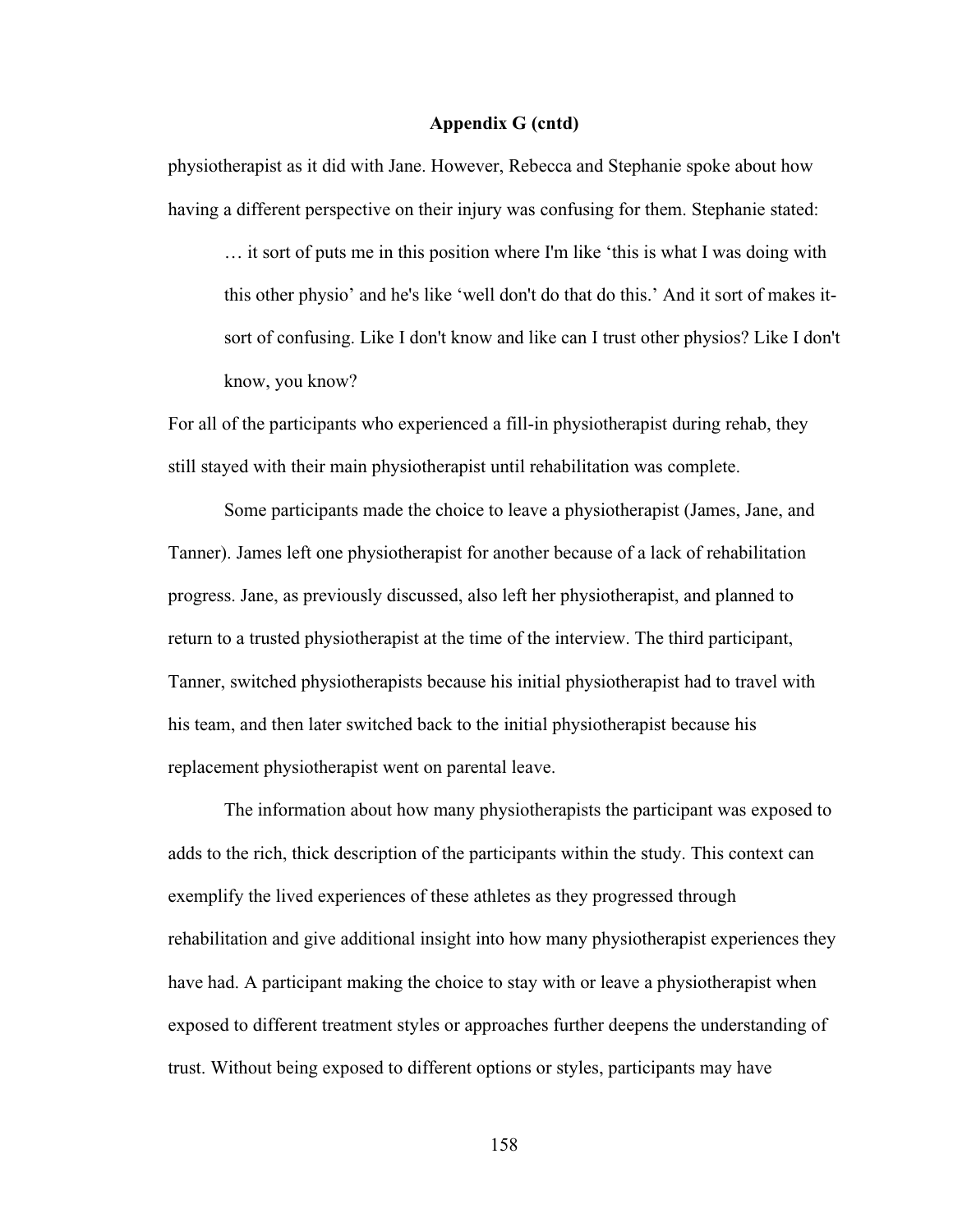devolved trust into dependency on their physiotherapist as discuss in previous literature. However, with all of the participants having been exposed to multiple physiotherapists, the risk of the dependency trust-like actor interfering with validity may be somewhat lowered.

### *Voice Patterns*

The researcher conducted and transcribed all interviews in this study. As such, she was exposed to the vocal patterns of each participant. Additionally, the researcher relistened to each audio recording and coded for changes in vocal tone. Initially, after conducting and transcribing the interviews, the researcher grouped voice patterns into four general categories of (1) excited, (2) calm, (3) reserved, and (4) strained. Those in the first category (Excited) seemed excited to talk about their rehabilitation and their physiotherapist. They generally had very positive experiences. These participants healed quickly and/or genuinely enjoyed the company of their physiotherapist and seemed to enjoy talking about them. The participants in this category were Anna, Andrew, and Matt.

Those in the second category (Calm) seemed at to be at peace with their rehabilitation; with a generally calm demeanor. They wished they had not been injured but were happy with the care they received and liked their physiotherapist. This category encompassed the majority of the participants and included Sarah, Haley, Dan, and Tanner.

Those in the third category (Reserved) seemed shy and needed a lot of additional prompting during their interviews. This could be attributed to personality traits like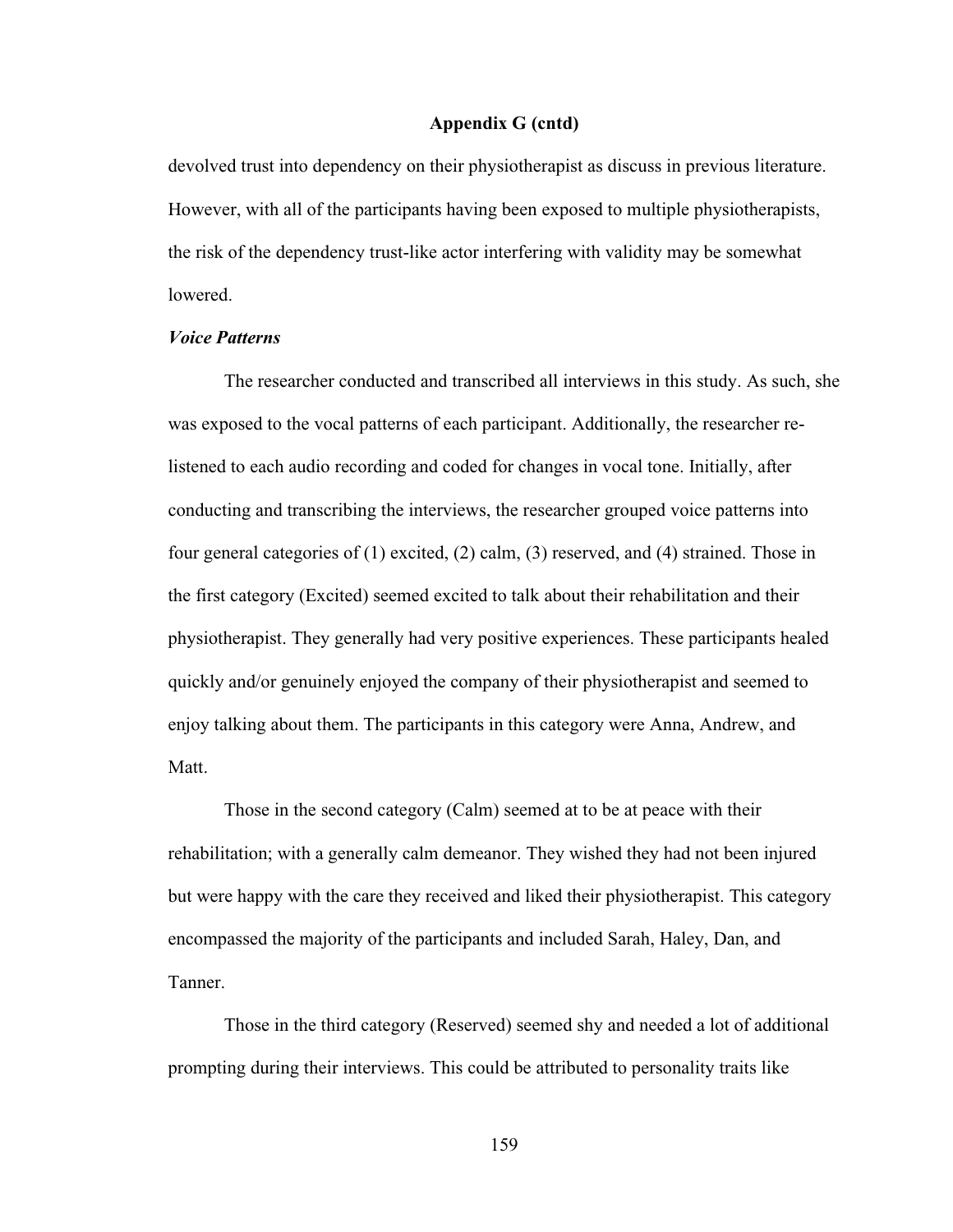introversion, but it is also worth noting that these two participants both had very confusing misdiagnosis experiences at the start of their rehabilitation. They noted feeling confused by the medical information they received at times. This confusion may be a possible reason for withdrawing emotionally from the interview experience. These participants were Rebecca and Stephanie.

Finally, those in the last category (Strained) were noticeably upset by the initial treatment they received and ultimately left their physiotherapists. Their voices were strained when talking about the delays and plateaus they experienced with their physiotherapists. They had clear emotional turmoil that their rehabilitation had not gone well. However, they did not want to portray that they disliked their physiotherapist as a person. They both took time in the interview to make it clear that their physiotherapist did the best they could, but they did not see enough progress to continue rehabilitation with that physiotherapist. These participants were Jane and James.

These initial groupings are subjective to the researcher's interpretation of the participants voice patterns and could have been heavily influenced by the context participants were providing. In an attempt to triangulate the data, the researcher relistened to the audio and coded for changes in tone. The researcher attempted to disregard context as much as she could. From coding for audio, eight codes emerged: confusing inflection, lengthening word(s), raising voice, repeating a word, laughing, pausing, sighing, and stuttering. These codes, however, did not seem to signify anything in particular about the participants who used them. This could be because people use certain tones for multiple reasons. For example, the two participants who raised their voice the